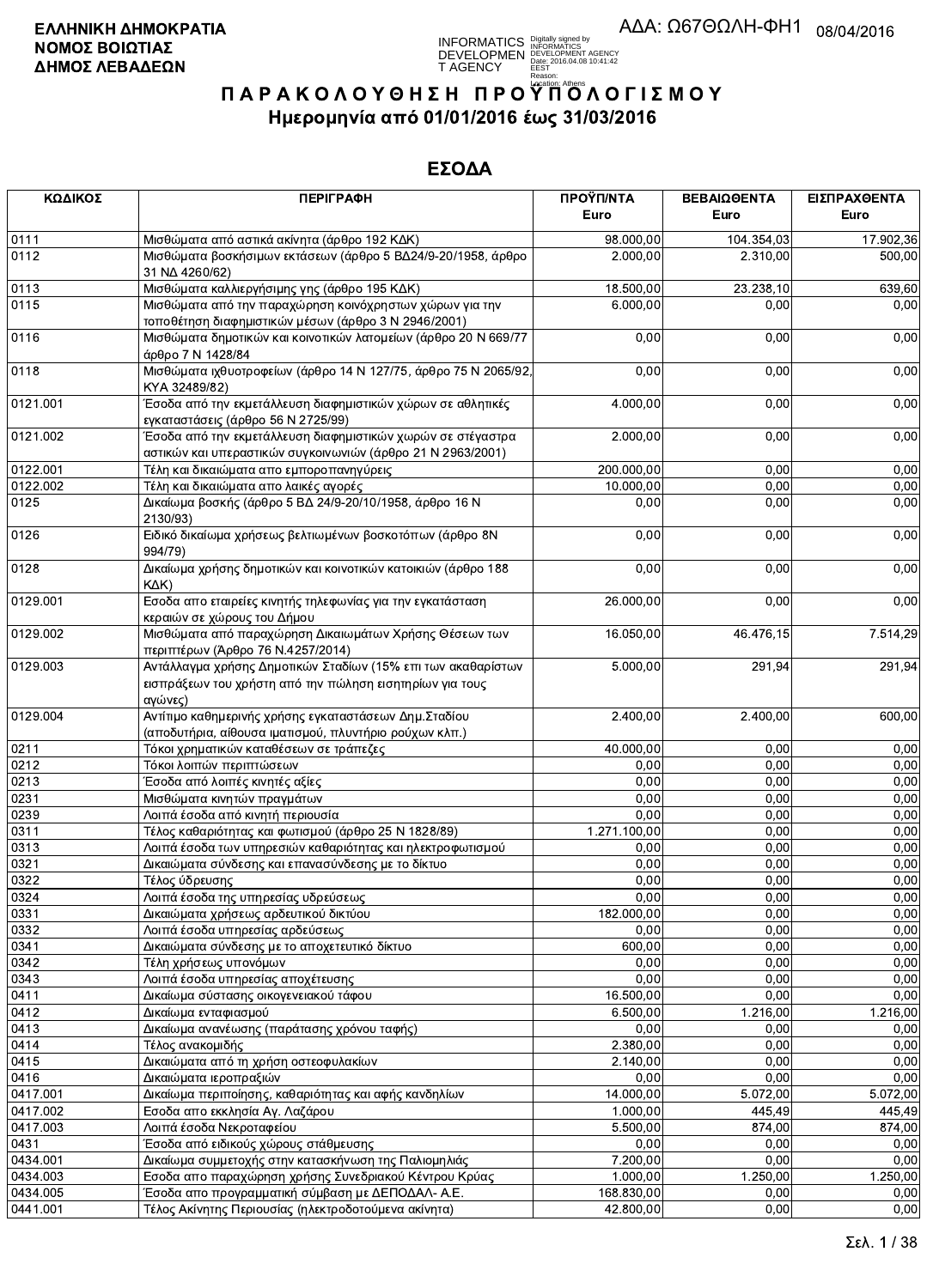| ΚΩΔΙΚΟΣ  | <b>ПЕРІГРАФН</b>                                                                                                                                                              | ΠΡΟΫΠ/ΝΤΑ<br>Euro | ΒΕΒΑΙΩΘΕΝΤΑ<br>Euro | ΕΙΣΠΡΑΧΘΕΝΤΑ<br>Euro |
|----------|-------------------------------------------------------------------------------------------------------------------------------------------------------------------------------|-------------------|---------------------|----------------------|
| 0441.002 | Τέλος Ακίνητης Περιουσίας (μη ηλεκτροδοτούμενα ακίνητα)                                                                                                                       | 400,00            | 0,00                | 0,00                 |
| 0441.003 | Έσοδα απο κατανομή του 15% του ΤΑΠ (αρθ.24 παρ.19 Ν.2130/93)                                                                                                                  | 62.480,00         | 0,00                | 0,00                 |
| 0451     | Τέλος διαμονής παρεπιδημούντων (άρθρο 6 Ν 1080/80, άρθρο 27<br>παρ. 10 Ν 2130/93)                                                                                             | 500,00            | 283,99              | 283,99               |
| 0452     | Τέλος επί των ακαθαρίστων εσόδων των κέντρων διασκέδασης,<br>εστιατορίων και συναφών καταστημάτων (άρθρο 20 Ν 2539/97)                                                        | 9.500,00          | 144,86              | 144,86               |
| 0461     | Τέλος χρήσης κοινόχρηστων χώρων (άρθρο 3 Ν 1080/80)                                                                                                                           | 48.000,00         | 2.978,13            | 568,13               |
| 0462     | Τέλος διαφήμισης (άρθρο 5 Ν 1900/90)                                                                                                                                          | 500,00            | 0,00                | 0,00                 |
| 0464     | Τέλη ελεγχόμενης στάθμευσης σε κοινόχρηστους χώρους (άρθρο 4<br>N 1900/90)                                                                                                    | 0,00              | 0,00                | 0,00                 |
| 0465     | Ειδικό τέλος λατομικών προϊόντων (άρθρο 15 Ν 2115/93, άρθρο 27 Ν<br>2130/93)                                                                                                  | 8.000,00          | 0,00                | 0,00                 |
| 0468     | Τέλος αδειών οικοδομών (άρθρο 23 ΒΔ 24/9-20/10/1958)                                                                                                                          | 6.600,00          | 2.313,81            | 2.313,81             |
| 0469.001 | Τέλος ανανεώσιμων πηγών ενέργειας (άρθρο 38 Ν 2773/99, άρθρο<br>25 N.3468/06)                                                                                                 | 137.000,00        | 32.580,37           | 32.580,37            |
| 0469.002 | Τέλος επανάχρησης κτιρίων τουριστικών καταλυμάτων (άρθρο 51 Ν.<br>3498/2006)                                                                                                  | 0,00              | 0,00                | 0,00                 |
| 0469.003 | Ειδικό τέλος κατανάλωσης φυσικού αερίου (Απόφ. Υπ. Ανάπτυξης<br>Δ1/A/18823/2009)                                                                                              | 0,00              | 0,00                | 0,00                 |
| 0511     | Φόρος ηλεκτροδοτούμενων χώρων (άρθρο 10 Ν 1080/80)                                                                                                                            | 143.000,00        | 0,00                | 0,00                 |
| 0512     | Φόρος ζύθου (άρθρο 9 ΝΔ 703/70, άρθρο 12 Ν 1080/80)                                                                                                                           | 0,00              | 0,00                | 0,00                 |
| 0514     | Λοιποί φόροι                                                                                                                                                                  | 0,00              | 0,00                | 0,00                 |
| 0521     | Εισφορά σε χρήμα λόγω ένταξης ή επέκτασης πολεοδομικών<br>σχεδίων (άρθρο 24 Συντάγματος, άρθρο 9 Ν 1337/83, άρθρο 21 Ν<br>2508/97)                                            | 0,00              | 0,00                | 0,00                 |
| 0522     | Μετατροπή σε χρήμα της εισφοράς σε γη (άρθρο 8 Ν 1337/83)                                                                                                                     | 0,00              | 0,00                | 0,00                 |
| 0523     | Εισφορά 40% ή 75% του ΚΗ/1947 Ψηφίσματος (άρθρο 34 Ν 1337/83)                                                                                                                 | 0,00              | 0,00                | 0,00                 |
| 0524     | Ειδική εισφορά εφαρμογής ρυμοτομικών σχεδίων (άρθρο 34 του Ν.<br>4067/2012)                                                                                                   | 0,00              | 0,00                | 0,00                 |
| 0526     | Εσοδα για δαπάνες μεταφοράς παιδιών δημοτικών παιδικών<br>σταθμών (άρθρων 9 και 10 της ΚΥΑ 16065/2002 (ΦΕΚ 497 Β'))                                                           | 0,00              | 0,00                | 0,00                 |
| 0527     | Τροφεία δημοτικών παιδικών-βρεφονηπιακών σταθμών (άρθρων 9<br>και 10 της ΚΥΑ 16065/2002 (ΦΕΚ 497 Β'))                                                                         | 47.400,00         | 8.896,50            | 8.896,50             |
| 0529.001 | Εισφορές από μέλη Κ.Α.Π.Η.                                                                                                                                                    | 800,00            | 620,00              | 620,00               |
| 0529.002 | Εισφορές (δίδακτρα) από μαθητές Δημοτικού Ωδείου                                                                                                                              | 22.400,00         | 5.040,00            | 5.040,00             |
| 0529.003 | Εισφορές αθλουμένων στο πρόγραμμα ΠΑγΟ                                                                                                                                        | 0,00              | 0.00                | 0,00                 |
| 0611     | ΚΑΠ για την κάλυψη γενικών αναγκών (άρθρο 25 Ν 1828/89)                                                                                                                       | 4.413.573,83      | 1.103.563,41        | 1.103.563,41         |
| 0612     | ΚΑΠ για τη καταβολή μισθωμάτων ακινήτων προς στέγαση<br>δημοσίων σχολικών μονάδων και λοιπών υπηρεσιών                                                                        | 87.685.56         | 0,00                | 0,00                 |
| 0614     | ΚΑΠ για την κάλυψη των λειτουργικών αναγκών των σχολείων<br>α/θμιας και β/θμιας εκπαίδευσης (άρθρο 55 Ν 1946/91)                                                              | 377.129,52        | 90.680.00           | 90.680,00            |
| 0615     | ΚΑΠ για την καταβολή αποζημίωσης σε σχολικούς τροχονόμους<br>(άρθρο 14 Ν 2817/2000)                                                                                           | 0,00              | 0,00                | 0,00                 |
| 0619.006 | Οφειλές Ελληνικού Δημοσίου που απορρέουν από το άρθρο 25 του<br>Ν. 1828/89 (άρθ 27 Ν. 3756/2009)                                                                              | 668.079,32        | 0,00                | 0,00                 |
| 0621     | Κάλυψη δαπάνης των προνοιακών επιδομάτων (άρθρου 94 ΠΑΡ 3Β<br>περιπτ.17)                                                                                                      | 6.109.714,72      | 1.890.388,85        | 1.890.388,85         |
| 0711     | Έσοδα από μισθώματα δημοσίων λατομείων (άρθρο 21 Ν 2115/93)                                                                                                                   | 0,00              | 0,00                | 0,00                 |
| 0712     | Μισθώματα θαλασσίων εκτάσεων (άρθρο 15 Ν 2130/93)                                                                                                                             | 3.260,00          | 11.392,50           | 0.00                 |
| 0713     | Παράβολα για την έκδοση των αδειών ίδρυσης και λειτουργίας<br>επιχειρήσεων υγειονομικού ενδιαφέροντος (άρθρο 80 ΔΚΚ)                                                          | 9.500,00          | 2.825,00            | 2.825,00             |
| 0715     | Τέλος διαφήμισης της κατηγορίας Δ΄ του άρθρου 15 του ΒΔ 24/9-<br>20/10/1958 (άρθρο 9 Ν 2880/2001)                                                                             | 72.990,00         | 0,00                | 0,00                 |
| 0718.002 | Λοιπά Έσοδα που δεν εντάσσονται στις πιο πάνω τάξεις                                                                                                                          | 0,00              | 0,00                | 0,00                 |
| 1111     | Εκποίηση οικοπέδων σε άστεγους δημότες (άρθρο 249 ΔΚΚ)                                                                                                                        | 0,00              | 0,00                | 0,00                 |
| 1112     | Εκποίηση οικοπέδων στον Οργανισμό Εργατικής Κατοικίας (άρθρο 2<br>N 2336/95)                                                                                                  | 0,00              | 0,00                | 0,00                 |
| 1113     | Εκποίηση δημοτικών ή κοινοτικών εκτάσεων για την ίδρυση ή<br>επέκταση βιομηχανικών ή βιοτεχνικών επιχειρήσεων και<br>κτηνοτροφικών εκμεταλλεύσεων (άρθρα 4 και 6 ΝΔ 221/1974) | 0,00              | 0,00                | 0,00                 |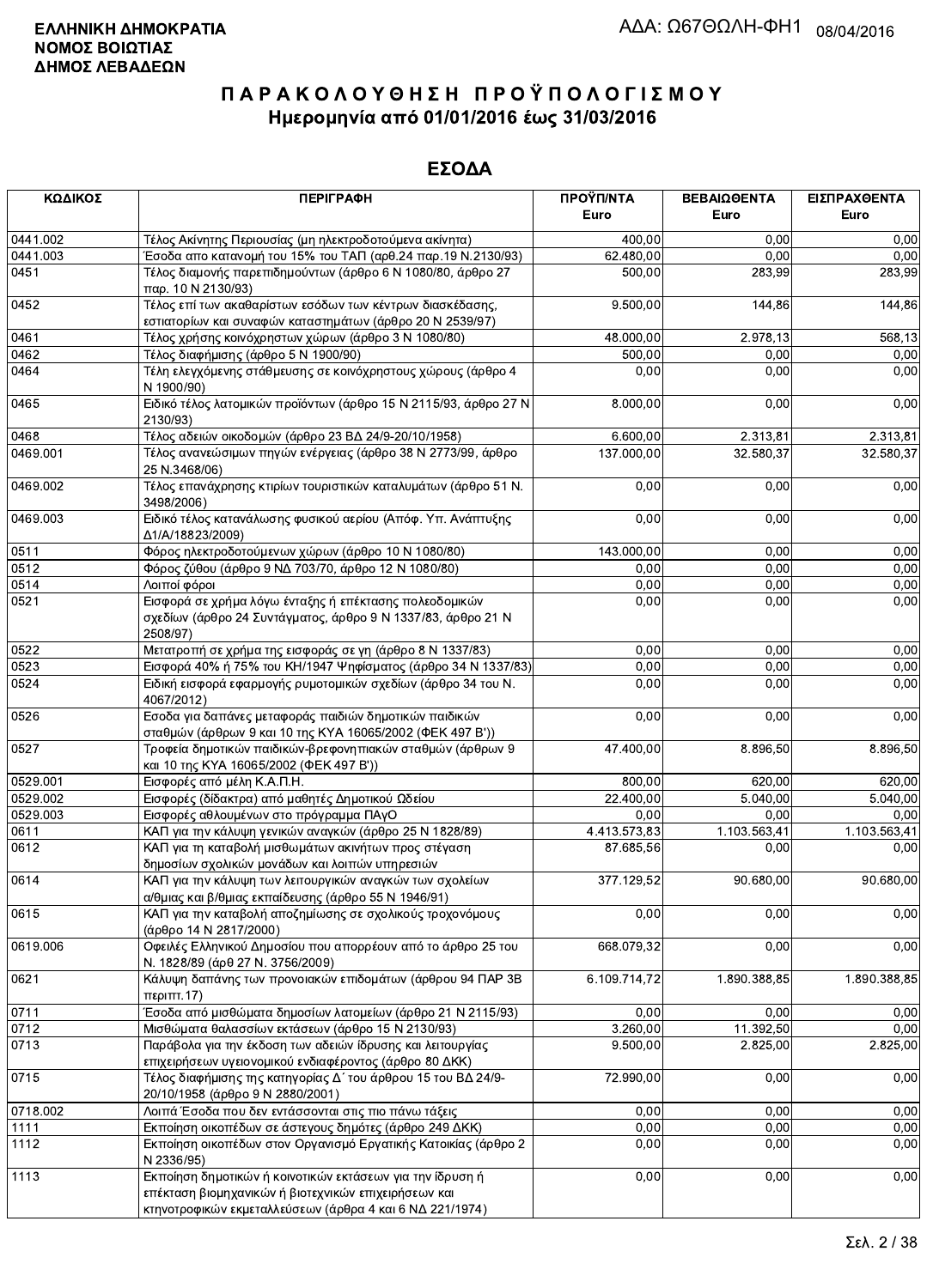| ΚΩΔΙΚΟΣ  | <b>ПЕРІГРАФН</b>                                                                                                                                                   | ΠΡΟΫΠ/ΝΤΑ<br>Euro | ΒΕΒΑΙΩΘΕΝΤΑ<br>Euro | ΕΙΣΠΡΑΧΘΕΝΤΑ<br>Euro |
|----------|--------------------------------------------------------------------------------------------------------------------------------------------------------------------|-------------------|---------------------|----------------------|
| 1114     | Εκποίηση ακινήτων σε Ζώνες Κοινωνικού Συντελεστή (άρθρα 215-<br>220 KBNN)                                                                                          | 0,00              | 0,00                | 0,00                 |
| 1115     | Προσκύρωση δημοτικών ή κοινοτικών εκτάσεων (άρθρα 300-309<br>ΚΒΠΝ, άρθρο 56 Ν 1416/84)                                                                             | 0,00              | 0,00                | 0,00                 |
| 1116.001 | Εσοδα απο την εκποίηση ακινήτων (παρ.1 και 2 άρθ. 28 Ν. 1080/80,<br>άρθ. 33 Ν. 3202/2003)                                                                          | 0,00              | 0,00                | 0,00                 |
| 1122     | Εκποίηση άλλων κινητών πραγμάτων (άρθρο 259 ΔΚΚ)                                                                                                                   | 0,00              | 0,00                | 0,00                 |
| 1211.002 | Χρηματοδοτήσεις απο τον Λογαριασμό Εξυγίανσης και Αλληλεγγύης                                                                                                      | 0,00              | 0,00                | 0,00                 |
| 1211.003 | της Αυτοδιοίκησης (άρθρο 262 Ν. 3852/2010)<br>Επιχορηγήσεις για καταβολή αμοιβών σε συμβασιούχους                                                                  | 0,00              | 0,00                | 0,00                 |
| 1211.007 | καθαρίστριες και καθαριστές (άρθρο 18 παρ. 1 Ν. 3870/2010)<br>Επιχορήγηση από ΥΠ.ΕΣ.-Υπ.Εργασίας, Κοιν.Ασφάλισης και                                               | 0,00              | 0,00                | 0,00                 |
|          | Πρόνοιας για βοηθήματα ένδειας                                                                                                                                     |                   |                     |                      |
| 1211.008 | Οδοιπορικά και αποζημίωση μετακίνησης υπαλλήλων                                                                                                                    | 0,00              | 0,00                | 0,00                 |
| 1211.009 | Έκτακτη χρηματοδότηση του Υπουργείου Εσωτερικών για την<br>καταβολή εκλογικής αποζημίωσης                                                                          | 0,00              | 0,00                | 0,00                 |
| 1212.001 | Επιχορηγηση από LEADER για ΤΡΟΦΩΝΕΙΑ ΔΗΜΟΥ ΛΕΒΑΔΕΩΝ                                                                                                                | 0,00              | 0,00                | 0,00                 |
| 1212.002 | Επιχορήγηση για υλοποίηση Ευρωπαικού προγράμματος<br>Έναρμόνιση οικογενειακής και επαγγελματικής ζωής"                                                             | 242.075,00        | 0,00                | 0,00                 |
| 1212.003 | Επιχορήγηση ΟΑΕΔ για εισφορές ωφελούμενων από Προγραμμα<br>Κοινωφελούς Χαρακτήρα (παρ. ΙΔ Ν.4152/2013)                                                             | 0,00              | 18.670,71           | 18.670,71            |
| 1212.004 | Από Γ.Γ.Α. για υλοποίηση ΠΑγΟ                                                                                                                                      | 0,00              | 0,00                | 0,00                 |
| 1214.005 | Επιχορήγηση ΥΠ.ΕΣ για κάλυψη δράσεων πυροπροστασίας                                                                                                                | 81.800,00         | 0,00                | 0,00                 |
| 1215     | Επιχορηγήσεις για εξόφληση ληξιπρόθεσμων υποχρεώσεων                                                                                                               | 0,00              | 0,00                | 0,00                 |
| 1219.001 | Επιχορηγήσεις για υλοποίηση προγράμματος Βοήθεια στο Σπίτι                                                                                                         | 0,00              | 0,00                | 0,00                 |
| 1219.002 | Επιχορήγηση εκπαιδευτικών προγραμμάτων ΟΑΕΚ-ΛΑΕΚ                                                                                                                   | 0,00              | 0,00                | 0,00                 |
| 1311.001 | ΚΑΠ επενδυτικών δαπανών των δήμων                                                                                                                                  | 516.150,00        | 43.012,50           | 43.012,50            |
| 1312.001 | Επισκευή και συντήρηση σχολικών κτιρίων (άρθρο 13 Ν 2880/2001)                                                                                                     | 69.000,00         | 0,00                | 0,00                 |
| 1313.001 | Επιχορήγηση ΥΠ.ΕΣ. για κάλυψη δράσεων πυροπροστασίας                                                                                                               | 2.000,00          | 0,00                | 0,00                 |
| 1321.001 | Διατήρηση και επανάχρηση αξιόλογου Βιομηχανικού Κτιριακού<br>Αποθέματος Μύλου Παπαιωάννου-Εκπόνηση Αρχιτεκτονικής<br>Μελέτης                                       | 0,00              | 0,00                | 0,00                 |
| 1321.002 | Διατήρηση και επανάχρηση αξιόλογου Βιομηχανικού Κτιριακού<br>Αποθέματος Μύλου Παπαιωάννου-Εκπόνηση<br>Ηλεκτρομηχανολογικής Μελέτης                                 | 0,00              | 0,00                | 0,00                 |
| 1321.003 | Διατήρηση και επανάχρηση αξιόλογου Βιομηχανικού Κτιριακού<br>Αποθέματος Μύλου Παπαιωάννου-Εκπόνηση Στατικής Μελέτης                                                | 0,00              | 0,00                | 0,00                 |
| 1321.004 | Διατήρηση και επανάχρηση αξιόλογου Βιομηχανικού Κτιριακού<br>Αποθέματος Μύλου Παπαιωάννου-Εκπόνηση Ειδικής<br>Αρχιτεκτονικής Μελέτης                               | 0,00              | 0,00                | 0,00                 |
| 1321.005 | Υποστήριξη προετοιμασίας φακέλου του έργου ΄΄Διατήρηση και<br>επανάχρηση αξιόλογου Βιομηχανικού Κτιριακού Αποθέματος Μύλου<br>Παπαιωάννου'                         | 0,00              | 0,00                | 0,00                 |
| 1321.006 | Υπηρεσία αποτύπωσης εξοπλισμού και προτάσεις για την<br>εξοικονόμηση ενέργειας με την χρήση νέων τεχνολογιών για την<br>βελτίωση του δημοτικού φωτισμού            | 0,00              | 0,00                | 0,00                 |
| 1321.030 | Κατασκευή οδού Ρούμελης από Χαιρωνείας έως Αγίου Αθανασίου.                                                                                                        | 0,00              | 0,00                | 0,00                 |
| 1321.032 | Κατασκευή οδού Αισχύλου από ποταμό Έρκυνα έως οδό Φίλωνος                                                                                                          | 0,00              | 0,00                | 0,00                 |
| 1321.033 | Διαμόρφωση Μονοπατιού και Αποκατάσταση-Στερέωση Τρίχινου<br>Γεφυριού                                                                                               | 0,00              | 0,00                | 0,00                 |
| 1321.034 | Επιχορήγηση για Αγορά οικοπέδου ιδιοκτησίας Αικατερίνης θυγ Β.<br>Παρδάλη επί της οδού Ρούμελης                                                                    | 0,00              | 0,00                | 0,00                 |
| 1321.039 | Διαπλατύνσεις Πεζοδρομίων Οδων (Πεσόντων Μαχητών, Αθηνών,<br>Καραγιαννοπούλου & Φίλωνος)                                                                           | 0,00              | 0,00                | 0,00                 |
| 1321.040 | Επιχορήγηση από ΕΤΠΑ για Ανάπλαση-Ενοποίηση Δικτύου<br>Πεζοδρόμων (Πεζόδρομος οδού Καλιαγκάκη, οδού Μπουφίδου,<br>χώρος πρώην ΚΤΕΛ και πεζόδρομια οδού Σπυρίδωνος) | 0,00              | 0,00                | 0,00                 |
| 1321.041 | Υπογειοποίηση εναερίου δικτύου πεζοδρόμου επι της οδού<br>Μπουφίδου (3ο υποέργο της πράξης Ανάπλαση-Ενοποίηση<br>Δικτύου Πεζοδρόμων)                               | 0,00              | 0,00                | 0,00                 |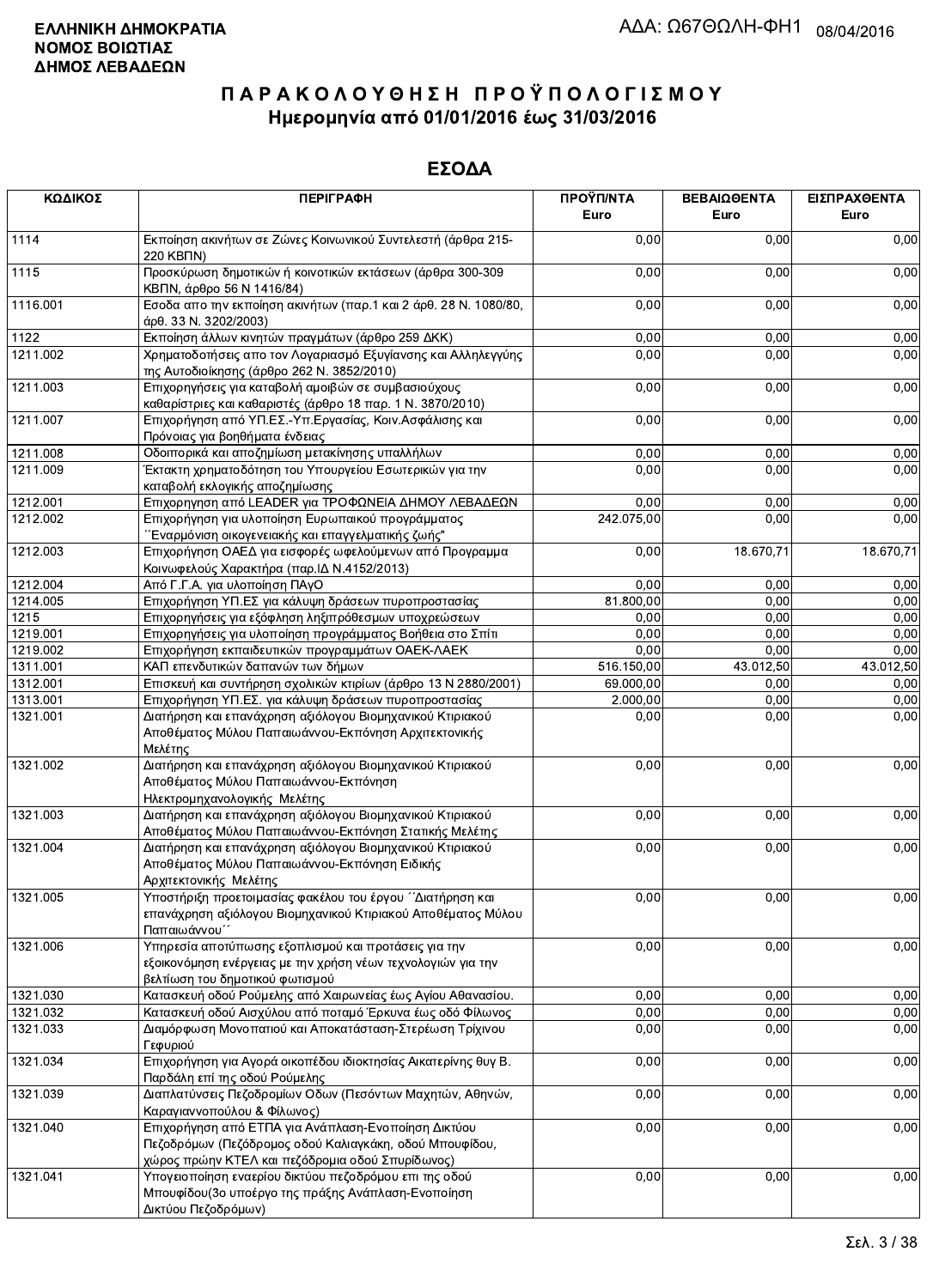| ΚΩΔΙΚΟΣ  | <b>ПЕРІГРАФН</b>                                                                                                                                                        | ΠΡΟΫΠ/ΝΤΑ<br>Euro | ΒΕΒΑΙΩΘΕΝΤΑ<br>Euro | ΕΙΣΠΡΑΧΘΕΝΤΑ<br>Euro |
|----------|-------------------------------------------------------------------------------------------------------------------------------------------------------------------------|-------------------|---------------------|----------------------|
| 1321.042 | Σωστικές ανασκαφές (2ο υποέργο της πράξης Ανάπλαση-<br>Ενοποίηση Δικτύου Πεζοδρόμων)                                                                                    | 0,00              | 0,00                | 0,00                 |
| 1321.205 | Επιχορήγηση ΕΣΠΑ για Ανάδειξη και Αξιοποίηση Ιστορικών Χώρων<br>Οικισμού Χαιρώνειας                                                                                     | 0,00              | 0,00                | 0,00                 |
| 1321.206 | Μελέτη Σχεδίου Χωροταξικής και Οικιστικής Οργάνωσης Ανοικτής<br>Πόλης Δήμου Χαιρώνειας                                                                                  | 0,00              | 0,00                | 0,00                 |
| 1321.207 | Βελτίωση και ανάπλαση κοινόχρηστων χώρων Τ.Κ. Ανθοχωρίου                                                                                                                | 0,00              | 0,00                | 0,00                 |
| 1321.401 | Επιχορήγηση από ΕΤΠΑ για Βελτίωση και Ανάπλαση Κοινόχρηστων<br>χώρων ΤΚ Κορώνειας                                                                                       | 0,00              | 0,00                | 0,00                 |
| 1321.501 | Μελέτη Γενικού Πολεοδομικού Σχεδίου Κοινότητας Κυριακίου                                                                                                                | 0,00              | 0,00                | 0,00                 |
| 1322.001 | Αναβάθμιση Ενεργητικής Πυροπροστασίας Κλειστού Γυμναστηρίου<br>Λιβαδειάς                                                                                                | 102.000,00        | 0,00                | 0,00                 |
| 1322.002 | Αγορά ακινήτου - μνημείου "Τζαμί Γαζή Ομέρ"                                                                                                                             | 200.000,00        | 0,00                | 0,00                 |
| 1322.020 | Επιχορήγηση από ΠΔΕ για Αποκατάσταση ζημιών που<br>προκλήθηκαν από θεομηνία στο Δήμο Λεβαδέων                                                                           | 0,00              | 0,00                | 0,00                 |
| 1322.021 | Επιχορήγηση από Πράσινο Ταμείο για Αποζημίωση ιδιοκτησιών στο<br>πάρκο Έρκυνας από την οδό Θουκιδίδου εως την οδό Ξενοφώντος                                            | 90.752,00         | 0,00                | 0,00                 |
| 1322.022 | Επιχορήγηση από Πράσινο Ταμειο για Ενεργειακή Αναβάθμιση<br>Σχολικής Μονάδας 3ου Δημοτικού Σχολείου Λιβαδειάς                                                           | 111.891,16        | 102.714,36          | 102.714,36           |
| 1322.090 | Επιχορήγηση από Πράσινο Ταμείο για Αναβάθμιση φωτισμού                                                                                                                  | 0,00              | 0,00                | 0,00                 |
|          | χρήσης και ανάδειξης περιπατητικών διαδρομων, των<br>αρχιτεκτονικών στοιχείων και του φυσικού τοπίου στην περιοχη του                                                   |                   |                     |                      |
|          | ποταμού Έρκυνα                                                                                                                                                          |                   |                     |                      |
| 1326.001 | Έσοδα από προγραμματική σύμβαση με ΔΕΠΟΔΑΛ ΑΕ για<br>προμήθεια εξοπλισμού 1ης Διαχειριστικής Ενότητας Ν Βοιωτίας                                                        | 0,00              | 0,00                | 0,00                 |
| 1326.002 | Έσοδα από προγραμματική σύμβαση με ΔΕΠΟΔΑΛ ΑΕ για την<br>Λειτουργική και Περιβαλλοντική Αναβάθμιση ΧΥΤΑ Λιβαδειάς                                                       | 0,00              | 0,00                | 0,00                 |
| 1326.003 | Έσοδα από προγραμματική σύμβαση με ΔΕΠΟΔΑΛ ΑΕ για την<br>Αποκατάσταση ζημιών που προκλήθηκαν από θεομηνία<br>(πυρκαγιά) στο ΧΥΤΑ 1ης Διαχειριστικής Ενότητας Ν Βοιωτίας | 0,00              | 0,00                | 0,00                 |
| 1328.001 | Αποκατάσταση ΧΑΔΑ στις θέσεις Τουρμπάκι κοινότητας Κυριακίου<br>και Δ.Δ. Παρορίου                                                                                       | 0,00              | 0,00                | 0,00                 |
| 1328.002 | Λειτουργική και Περιβαλλοντική Αναβάθμιση Χ.Υ.Τ.Α. Λιβαδειάς                                                                                                            | 0,00              | 0,00                | 0,00                 |
| 1328.003 | Προμήθεια ενός (1) Θρυμματιστή (εξοπλισμός διαχ. στερεών<br>αποβλήτων 1ης διαχειρ. ενότητας Ν. Βοιωτίας)                                                                | 0,00              | 0,00                | 0,00                 |
| 1328.004 | Προμήθεια ενός (1) ερπυστριοφόρου προωθητή (εξοπλισμός διαχ.<br>στερεών αποβλήτων 1ης διαχειρ. ενότητας Ν. Βοιωτίας)                                                    | 0,00              | 0,00                | 0,00                 |
| 1328.005 | Προμήθεια ενός (1) εκσκαφέα φορτωτή (εξοπλισμός διαχ. στερεών<br>αποβλήτων 1ης διαχειρ. ενότητας Ν. Βοιωτίας)                                                           | 0,00              | 0,00                | 0,00                 |
| 1328.006 | Προμήθεια ενός (1) ερπυστριοφόρου εκσκαφέα 21 τόνων<br>(εξοπλισμός διαχ. στερεών αποβλήτων 1ης διαχειρ. ενότητας Ν.<br>Βοιωτίας)                                        | 0,00              | 0,00                | 0,00                 |
| 1328.007 | Προμήθεια ενός (1) τετραξονικού φορτηγού (εξοπλισμός διαχ.<br>στερεών αποβλήτων 1ης διαχειρ. ενότητας Ν. Βοιωτίας)                                                      | 0,00              | 0,00                | 0,00                 |
| 1328.008 | Προμήθεια ενός (1) υδροφόρου οχήματος (εξοπλισμός διαχ. στερεών<br>αποβλήτων 1ης διαχειρ. ενότητας Ν. Βοιωτίας)                                                         | 0,00              | 0,00                | 0,00                 |
| 1328.009 | Προμήθεια ενός (1) οχήματος ανοικτού τύπου 4χ4 (Εξοπλισμός<br>διαχ.στερεών αποβλήτων 1ης διαχειρ.ενότητας Ν.Βοιωτίας)                                                   | 0,00              | 0,00                | 0,00                 |
| 1328.010 | Προμήθεια ενός (1) απορριμματοφόρου τύπου πρέσσας 22<br>κ.μ. (Εξοπλισμός διαχ.στερεών αποβλήτων 1ης διαχειρ.ενότητας                                                    | 0,00              | 0,00                | 0,00                 |
| 1328.011 | Ν.Βοιωτίας)<br>Προμήθεια τεσσάρων (4) απορριμματοφόρων τύπου πρέσσας 16<br>κ.μ. (Εξοπλισμός διαχ.στερεών αποβλήτων 1ης διαχειρ.ενότητας                                 | 0,00              | 0,00                | 0,00                 |
| 1328.012 | Ν.Βοιωτίας)<br>Προμήθεια δύο (2) απορριμματοφόρων τύπου πρέσσας 12<br>κ.μ. (Εξοπλισμός διαχ. στερεών αποβλήτων 1ης διαχειρ. ενότητας                                    | 0,00              | 0,00                | 0,00                 |
| 1328.013 | Ν.Βοιωτίας)<br>Προμήθεια ενός (1) απορριμματοφόρου τύπου πρέσσας 6<br>κ.μ. (Εξοπλισμός διαχ. στερεών αποβλήτων 1ης διαχειρ. ενότητας<br>Ν.Βοιωτίας)                     | 0,00              | 0,00                | 0,00                 |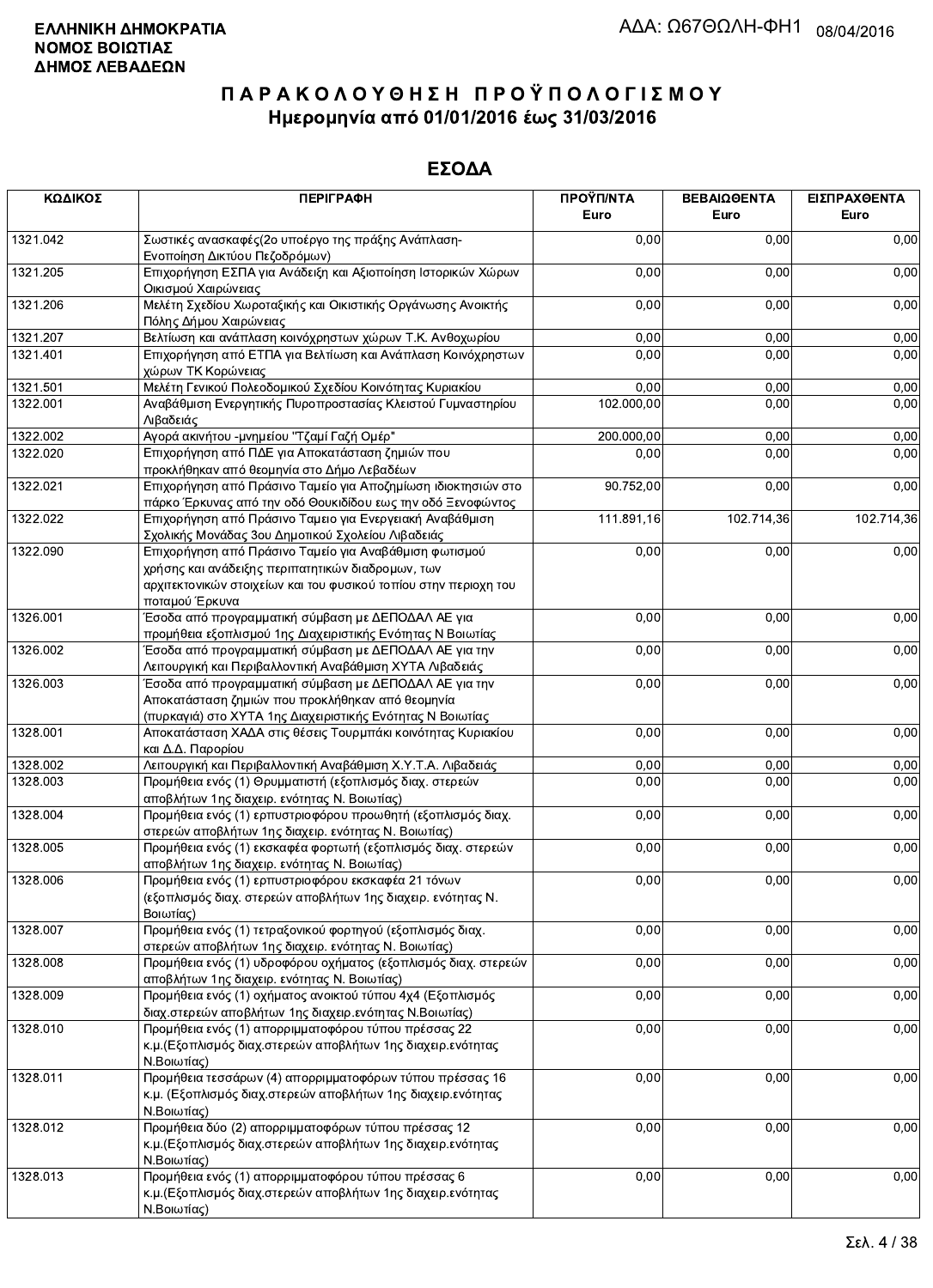| ΚΩΔΙΚΟΣ      | <b>ПЕРІГРАФН</b>                                                                                                                              | ΠΡΟΫΠ/ΝΤΑ<br>Euro | ΒΕΒΑΙΩΘΕΝΤΑ<br>Euro | ΕΙΣΠΡΑΧΘΕΝΤΑ<br>Euro |
|--------------|-----------------------------------------------------------------------------------------------------------------------------------------------|-------------------|---------------------|----------------------|
| 1328.014     | Προμήθεια δύο (2) διαξονικών φορτηγών με γερανό (Εξοπλισμός<br>διαχ.στερεών αποβλήτων 1ης διαχειρ.ενότητας Ν.Βοιωτίας)                        | 0.00              | 0,00                | 0,00                 |
| 1328.015     | Προμήθεια ενός (1) βυτιοφόρου οχήματος 14 κ.μ. (Εξοπλισμός<br>διαχ.στερεών αποβλήτων 1ης διαχειρ.ενότητας Ν.Βοιωτίας)                         | 0,00              | 0,00                | 0,00                 |
| 1328.016     | Βελτίωση και Ανάπλαση Κοινόχρηστων Χώρων Οικισμού Ελικώνα                                                                                     | 144.843,65        | 0,00                | 0,00                 |
| 1328.017     | Ανάπτυξη Δικτύου Στάσεων (Αστικών Λεωφορείων) του Δήμου<br>Λεβαδέων                                                                           | 0,00              | 0,00                | 0,00                 |
| 1328.018     | Αποκατάσταση ζημιών που προκλήθηκαν από θεομηνία<br>(πυρκαγιά) στο ΧΥΤΑ 1ης Διαχειριστικής Ενότητας Ν Βοιωτίας                                | 0,00              | 0,00                | 0,00                 |
| 1328.019     | Βελτίωση υφιστάμενου αρδευτικού έργου του Δ.Δ. Λαφυστίου Δήμου<br>Λεβαδέων                                                                    | 0,00              | 0,00                | 0,00                 |
| 1328.401     | Μελέτη Έργων Ανακατασκευής Εσωτερικού Δικτύου, Έργων<br>Προσαγωγής Ακαθάρτων και Εγκατάστασης Επεξεργασίας Λυμάτων<br>(Ε.Ε.Λ.) Αγίου Γεωργίου | 0,00              | 0,00                | 0,00                 |
| 1328.402     | Ανακατασκευή έργων αποχ'ετευσης ακαθάρτων Αγίου Γεωργίου                                                                                      | 0,00              | 0,00                | 0,00                 |
| 1328.403     | Κατασκευή Έργων Προσαγωγής Ακαθάρτων & Εγκατάστασης<br>Επεξεργασίας Λυμάτων (Ε.Ε.Λ.) Αγίου Γεωργίου                                           | 0,00              | 0,00                | 0,00                 |
| 1328.404     | Υπηρεσίες Τεχνικού Συμβούλου Αγίου Γεωργίου                                                                                                   | 0,00              | 0,00                | 0,00                 |
| 1328.405     | Αγορά εδαφικών εκτάσεων Αγίου Γεωργίου                                                                                                        | 0,00              | 0,00                | 0,00                 |
| 1328.406     | Ανάπλαση Πλατείας Τ.Κ. Αγίου Γεωργίου                                                                                                         | 64.065,00         | 0,00                | 0,00                 |
| 1328.501     | Προβολή Συγκριτικών Πλεονεκτημάτων των Περιοχών Παρέμβασης<br>Β΄ Κύκλος Πρόσκλησης για περιοχές ΟΠΑΑΧ εκτός νήσου Σκύρου                      | 0,00              | 0,00                | 0,00                 |
| 1328.502     | Μελέτη Αποχέτευσης-Προσαγωγής Ακαθάρτων και Εγκατάστασης<br>Επεξεργασίας Λυμάτων (Ε.Ε.Λ.) Οικισμού Κυριακίου                                  | 0,00              | 0,00                | 0,00                 |
| 1328.503     | Αγορά εδαφικών εκτάσεων Οικισμού Κυριακίου                                                                                                    | 0,00              | 0,00                | 0,00                 |
| 1328.504     | Κατασκευή Αποχέτευσης-Προσαγωγής Ακαθάρτων & Εγκατάστασης                                                                                     | 0,00              | 0,00                | 0,00                 |
|              | Επεξεργασίας Λυμάτων (Ε.Ε.Λ.) Κυριακίου                                                                                                       |                   |                     |                      |
| 1328.505     | Υπηρεσίες Τεχνικού Συμβούλου οικισμού Κυριακίου                                                                                               | 0,00<br>0,00      | 0,00                | 0,00                 |
| 1329<br>1411 | Λοιπές επιχορηγήσεις για επενδύσεις και έργα<br>Προϊόν δωρεών                                                                                 | 0,00              | 0,00<br>0,00        | 0,00<br>0,00         |
| 1421         |                                                                                                                                               | 0,00              | 0,00                | 0,00                 |
| 1511         | Έσοδα κληρονομιές, κληροδοσίες<br>Προσαυξήσεις εκπρόθεσμης καταβολής χρεών (άρθρο 6 ΝΔ 356/74,                                                | 48.000,00         | 9.718, 72           | 9.718,72             |
| 1512         | άρθρο 16 Ν 2130/93)<br>Πρόστιμα του ΚΟΚ, του ΝΔ 805/71 και του ΑΝ 170/67 (άρθρο 31 Ν<br>2130/93)                                              | 60.000,00         | 4.326,70            | 4.326,70             |
| 1513         | Πρόστιμα για παραβάσεις φορολογικών διατάξεων (άρθρο 19 Ν<br>1080/80)                                                                         | 0,00              | 0,00                | 0,00                 |
| 1514         | Πρόστιμα ανέγερσης και διατήρησης αυθαιρέτων κατασκευών                                                                                       | 12.000,00         | 26,80               | 26,80                |
| 1515         | Πειθαρχικά πρόστιμα σε βάρος των υπαλλήλων (άρθρο 284 Ν<br>1188/81)                                                                           | 0,00              | 0,00                | 0,00                 |
| 1516         | Έσοδα από διάφορες καταλογιστικές αποφάσεις                                                                                                   | 0,00              | 0,00                | 0,00                 |
| 1517         | Πρόστιμα και ποινικές ρήτρες που επιβάλλονται σε βάρος<br>προμηθευτών και εργολάβων                                                           | 0,00              | 0,00                | 0,00                 |
| 1518         | Καταπτώσεις εγγυήσεων                                                                                                                         | 0,00              | 0,00                | 0,00                 |
| 1519         | Λοιπά πρόστιμα και χρηματικές ποινές επιβαλλόμενες βάσει ειδικών<br>διατάξεων                                                                 | 3.000,00          | 3.179,33            | 157,14               |
| 1521         | Παράβολα πλειστηριασμών (άρθρα 932 και 959 ΚπολΔ)                                                                                             | 0,00              | 0,00                | 0,00                 |
| 1522         | Παράβολα υποβαλλόμενα για την χορήγηση διευκολύνσεων                                                                                          | 0,00              | 0,00                | 0,00                 |
|              | τμηματικής καταβολής χρεών (άρθρο 18 Ν 2648/98)                                                                                               |                   |                     |                      |
| 1611         | Εσοδα απο δημοτικές ή κοινοτικές κοινωφελείς επιχειρήσεις                                                                                     | 0,00              | 0,00                | 0,00                 |
| 1612         | Εσοδα απο αμιγείς δημοτικές ή κοινοτικές / διαδημοτικές ή<br>διακοινοτικές επιχειρήσεις                                                       | 0,00              | 0,00                | 0,00                 |
| 1613         | Εσοδα απο λοιπές δημοτικές επιχειρήσεις                                                                                                       | 0,00              | 0,00                | 0,00                 |
| 1614         | Εσοδα απο συμμετοχή σε λοιπές επιχειρήσεις                                                                                                    | 0,00              | 0,00                | 0,00                 |
| 1621         | Δαπάνες αφαίρεσης παράνομων διαφημιστικών μέσων (άρθρο 9 Ν<br>2946/2001, άρθρο 11 Ν 2696/99)                                                  | 0,00              | 0,00                | 0,00                 |
| 1622         | Έξοδα ακινητοποίησης και μεταφοράς παρανόμως σταθμευμένων<br>οχημάτων (άρθρο 45 Ν 2218/94)                                                    | 0,00              | 0,00                | 0,00                 |
| 1623         | Δαπάνες απομάκρυνσης και φύλαξης εγκαταλελειμμένων οχημάτων<br>(KYA 1002901/67/2002)                                                          | 0,00              | 0,00                | 0,00                 |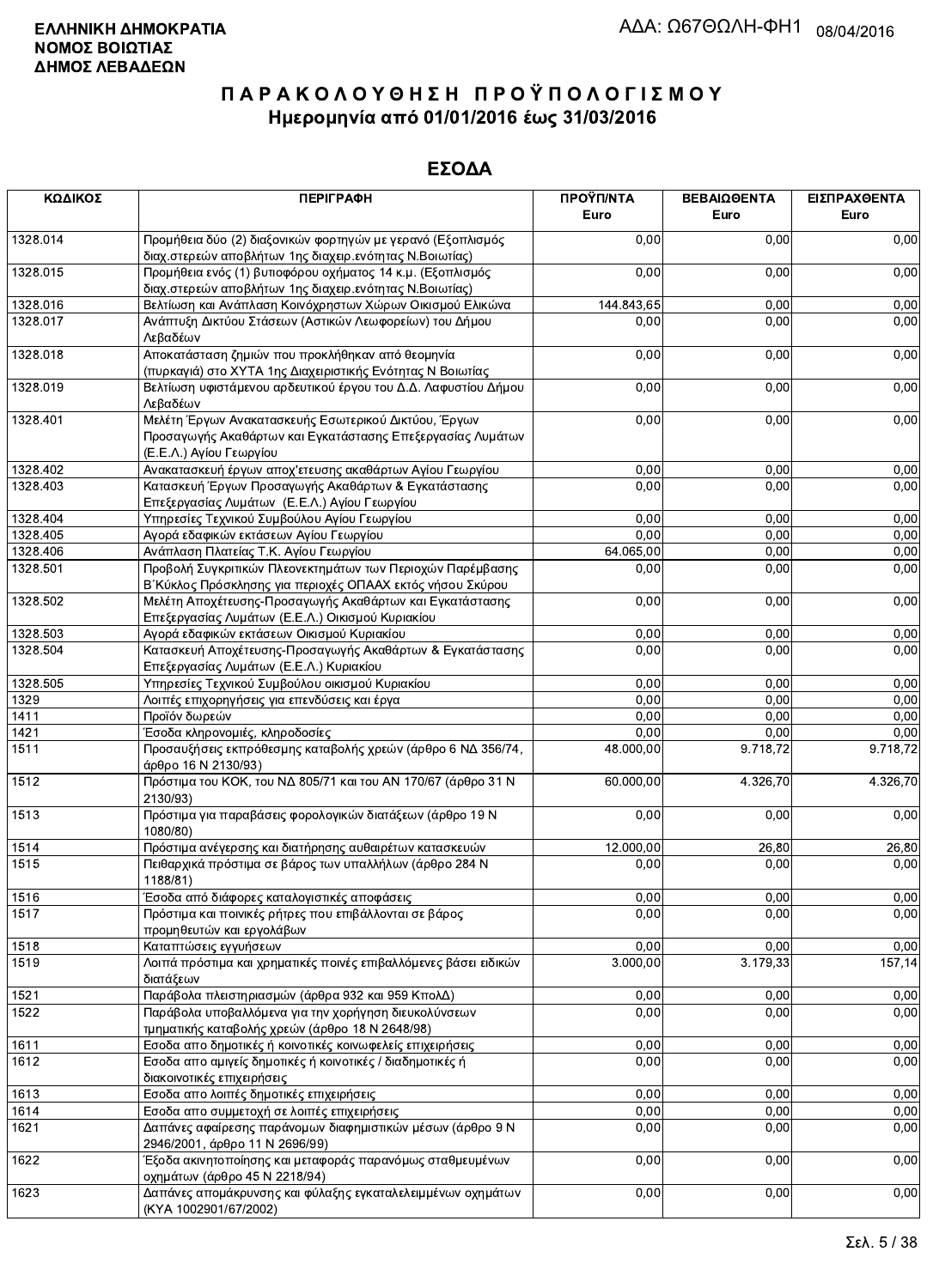| ΚΩΔΙΚΟΣ  | <b>ПЕРІГРАФН</b>                                                                                                                          | ΠΡΟΫΠ/ΝΤΑ<br>Euro | ΒΕΒΑΙΩΘΕΝΤΑ<br>Euro | ΕΙΣΠΡΑΧΘΕΝΤΑ<br>Euro |
|----------|-------------------------------------------------------------------------------------------------------------------------------------------|-------------------|---------------------|----------------------|
| 1624     | Έσοδα από την κατασκευή, επισκευή και συντήρηση οδών και<br>πεζοδρομίων (άρθρο 47 Ν 2696/99, άρθρο 367 ΚΒΠΝ)                              | 0,00              | 0,00                | 0,00                 |
| 1625     | Αποζημίωση καταβληθείσα για λογαριασμό των υπόχρεων, λόγω                                                                                 | 0,00              | 0,00                | 0,00                 |
| 1626     | προσκύρωσης ή ρυμοτόμησης ακινήτων (άρθρο 26 Ν 1828/89)<br>Έσοδα από συμβάσεις διαδημοτικής συνεργασίας (άρθρο 23 Ν<br>2539/97)           | 0,00              | 0,00                | 0,00                 |
| 1627     | Εισφορές άλλων ΟΤΑ για την καταβολή αποζημίωσης στα μέλη του<br>υπηρεσιακού συμβουλίου (άρθρο 12 Ν 2130/93)                               | 0,00              | 0,00                | 0,00                 |
| 1628     | Εισφορές άλλων ΟΤΑ για τη μισθοδοσία ελεγκτών εσόδων - εξόδων<br>και εισπρακτόρων (άρθρα 227 και 229 Ν 1188/81)                           | 0,00              | 0,00                | 0,00                 |
| 1629     | Λοιπά έσοδα από δαπάνες πραγματοποιηθείσες για λογαριασμό<br>τρίτων                                                                       | 10.000,00         | 0,00                | 0,00                 |
| 1691     | Τέλη επιβαλλόμενα σε βάρος επιχειρήσεων για την εκτέλεση έργων<br>και προγραμμάτων προστασίας του περιβάλλοντος (άρθρο 6 Ν.<br>1650/1986) | 0,00              | 0,00                | 0,00                 |
| 1692     | Εφάπαξ ειδική εισφορά για τη δημιουργία κοινόχρηστων χώρων<br>(άρθρο 16 Ν. 2508/97)                                                       | 0,00              | 0,00                | 0,00                 |
| 1699.001 | Εσοδα απο κατασκευή παραγκών και ηλεκτροδότησης αυτών στην<br>Εμποροπανήγυρη                                                              | 33.000,00         | 0,00                | 0,00                 |
| 1699.002 | Εσοδα απο εισητήρια πολιτιστικών εκδηλώσεων                                                                                               | 0,00              | 0,00                | 0,00                 |
| 1699.003 | Λοιπά έκτακτα έσοδα που δεν εντάσσονται στις πιο πάνω τάξεις                                                                              | 0,00              | 0,00                | 0,00                 |
| 1699.005 | Έσοδα από συμμετοχη σε εκδρομές                                                                                                           | 0,00              | 0,00                | 0,00                 |
| 1699.006 | Έκτακτα Έσοδα από εράνους της Ιεράς Μητρόπολης Θηβών και<br>Λεβαδείας (2% επί του ακαθαρίστου προιόντος)                                  | 1.000,00          | 700,00              | 700,00               |
| 2111     | Τακτικά έσοδα από τέλη καθαριότητας και ηλεκτροφωτισμού                                                                                   | 354.986,00        | 516.118,04          | 5.888,94             |
| 2112     | Τακτικά έσοδα από τέλη και δικαιώματα ύδρευσης                                                                                            | 0,00              | 0,00                | 0,00                 |
| 2113     | Τακτικά έσοδα από τέλη και δικαίωματα άρδευσης                                                                                            | 1.000,00          | 0,00                | 0,00                 |
| 2114     | Τακτικά έσοδα από τέλη και δικαιώματα αποχέτευσης                                                                                         | 0,00              | 0.00                | 0,00                 |
| 2115.001 | Τέλος Ακίνητης περιουσίας (ηλεκτροδοτούμενα ακίνητα)                                                                                      | 15.500,00         | 13.499,00           | 114,15               |
| 2115.002 | Τέλος Ακίνητης περιουσίας (μη ηλεκτροδοτούμενα ακίνητα)                                                                                   | 50.000,00         | 755,65              | 429,32               |
| 2116     | Τακτικά έσοδα από δυνητικά ανταποδοτικά τέλη και εισφορές                                                                                 | 0,00              | 0,00                | 0,00                 |
| 2117     | Τακτικά έσοδα από εισφορά λόγω ένταξης ή επέκτασης<br>πολεοδομικών σχεδίων                                                                | 0,00              | 0,00                | 0,00                 |
| 2118     | Τακτικά έσοδα επί των ακαθαρίστων εσόδων επιτηδευματιών                                                                                   | 9.000,00          | 14.047,02           | 2.299,24             |
| 2119.001 | Φόρος ηλεκτροδούμενων χώρων (άρθ. 10 Ν. 1080/80) Π.Ο.Ε.                                                                                   | 38.400,00         | 45.857,54           | 1.665,97             |
| 2119.002 | Τέλη διαφήμισης Π.Ο.Ε.                                                                                                                    | 0,00              | 0,00                | 0,00                 |
| 2119.004 | Τέλος χρήσης κοινοχρήστων χώρων Π.Ο.Ε.                                                                                                    | 1.000,00          | 2.952,31            | 363,00               |
| 2119.009 | Μισθώματα λατομείων Π.Ο.Ε.                                                                                                                | 0,00              | 0,00                | 0,00                 |
| 2119.010 | Απο δικαιώματα βοσκήσιμων εκτάσεων                                                                                                        | 0,00              | 0,00                | 0,00                 |
| 2119.011 | Απο μισθώματα αστικών ακινήτων                                                                                                            | 750,00            | 0,00                | 0,00                 |
| 2119.012 | Τέλη και δικαιώματα απο λαική αγορά                                                                                                       | 6.500,00          | 1.552,55            | 1.552,55             |
| 2119.017 | Από τέλη ανανεώσιμων πηγών ενέργειας                                                                                                      | 0,00              | 0,00                | 0,00                 |
| 2119.018 | Εσοδα απο την εκμετάλλευση διαφημιστικών χώρων σε αθλητικές<br>εγκαταστάσεις (άρθ. 56 Ν. 2725/99)                                         | 0,00              | 0,00                | 0,00                 |
| 2119.020 | Αντίτιμο κατανάλωσης ηλεκτρικού ρευματος των πυλώνων του<br>Δημοτικού Σταδιου για λογαριασμό τριτων (τέλεση αγώνων)                       | 1.000,00          | 0,00                | 0,00                 |
| 2119.021 | Αντίτιμο καθημερινής χρήσης εγκαταστάσεων Δημ.Σταδίου<br>(αποδυτήρια, αίθουσα ιματισμού, πλυντήριο ρούχων κλπ.)                           | 400,00            | 409.00              | 109,00               |
| 2119.022 | Έσοδα από εισφορές (δίδακτρα μαθητών Δημ.Ωδείου)                                                                                          | 0,00              | 3.817,00            | 3.817,00             |
| 2211.001 | Πρόστιμα παραβάσεων Κ.Ο.Κ. - Ελεγχόμενης στάθμευσης Π.Ο.Ε.                                                                                | 18.000,00         | 22.403,45           | 13.088,45            |
| 2211.002 | Λοιπά πρόστιμα                                                                                                                            | 2.000,00          | 0,00                | 0,00                 |
| 2212.001 | Πρόστιμα ανέγερσης-διατήρησης αυθαιρέτων                                                                                                  | 3.200,00          | 1.353, 10           | 1.353,10             |
| 3211     | Τέλη καθαριότητας και ηλεκτροφωτισμού                                                                                                     | 725.353,44        | 753.107,51          | 564.177,38           |
| 3212     | Τέλη και δικαιώματα ύδρευσης                                                                                                              | 205.470,59        | 205.235,04          | 611,00               |
| 3213     | Τέλη και δικαιώματα άρδευσης                                                                                                              | 383.517,59        | 465.428,99          | 111.656,81           |
| 3214     | Τέλη και δικαιώματα αποχέτευσης                                                                                                           | 17.075,65         | 17.004,89           | 99,74                |
| 3215     | Τέλος ακίνητης περιουσίας                                                                                                                 | 204.423,00        | 206.272,63          | 25.570,76            |
| 3216     | Δυνητικά ανταποδοτικά τέλη και εισφορές                                                                                                   | 0,00              | 0,00                | 0,00                 |
| 3217     | Εισφορά λόγω ένταξης ή επέκτασης πολεοδομικών σχεδίων                                                                                     | 5.878,21          | 5.878,21            | 0,00                 |
| 3218     | Τακτικά έσοδα επί των ακαθαρίστων εσόδων επιτηδευματιών                                                                                   | 853.553.62        | 888.358.76          | 9.492.54             |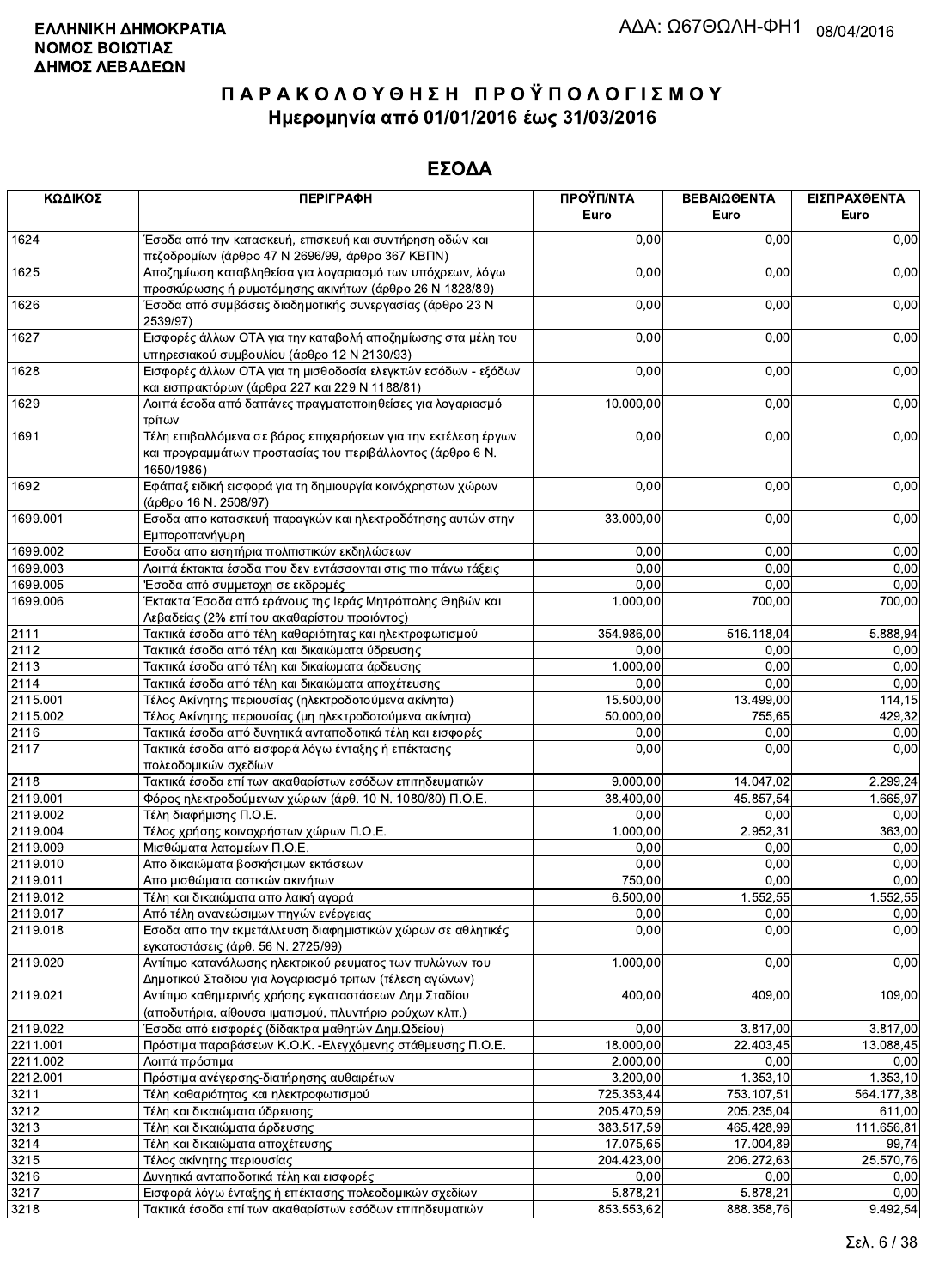| ΚΩΔΙΚΟΣ  | <b>ПЕРІГРАФН</b>                                                                                                               | ΠΡΟΫΠ/ΝΤΑ<br>Euro | ΒΕΒΑΙΩΘΕΝΤΑ | ΕΙΣΠΡΑΧΘΕΝΤΑ<br>Euro |
|----------|--------------------------------------------------------------------------------------------------------------------------------|-------------------|-------------|----------------------|
|          |                                                                                                                                |                   | Euro        |                      |
| 3219.001 | Απο δικαιώματα και μισθώματα βοσκήσιμων εκτάσεων                                                                               | 15.005,31         | 14.908,71   | 1.200,00             |
| 3219.002 | Απο τέλη διαφήμισης και απο την εκμετάλλευση διαφημιστικών<br>χώρων                                                            | 20.000,00         | 20.000,00   | 0,00                 |
| 3219.003 | Απο δικαιώματα νεκροταφείων                                                                                                    | 17.958,70         | 17.943,11   | 225,14               |
| 3219.004 | Απο τέλη χρήσης κοινόχρηστων δημοτικών χώρων και απο<br>παραχώρηση δικαιωμάτων χρήσης θέσεων των περιπτέρων                    | 177.343,78        | 175.367,35  | 7.689,90             |
| 3219.005 | Απο δικαιώματα Σφαγείων                                                                                                        | 3.838,35          | 3.828,95    | 83,25                |
| 3219.006 | Απο μισθώματα λατομείων                                                                                                        | 77.422,85         | 110.550,22  | 0,00                 |
| 3219.007 | Απο κατασκευή πεζοδρομίων                                                                                                      | 0,00              | 0,00        | 0,00                 |
| 3219.008 | Απο δικαιώματα χρήσης Χ.Υ.Τ.Α.                                                                                                 | 71.015,54         | 70.984,86   | 92,82                |
| 3219.009 | Απο δικαιώματα συμμετοχής στην Κατασκήνωση                                                                                     | 9.573,30          | 9.557,23    | 45,16                |
| 3219.010 | Απο τέλη και δικαιώματα λαικών αγορών                                                                                          | 102.066,40        | 102.715,33  | 8.109,21             |
| 3219.011 | Απο φόρο ηλεκτροδοτούμενων χώρων (άρθ. 10 Ν. 1080/80)                                                                          | 60.990,03         | 63.449,73   | 61.504,28            |
| 3219.012 | Απο προγραμματική σύμβαση με ΔΕΠΟΔΑΛ Α.Ε. (ΦΟΔΣΑ)                                                                              | 0,00              | 0,00        | 0,00                 |
| 3219.013 | Απο μισθώματα αστικών ακινήτων                                                                                                 | 382.090,77        | 373.712,52  | 7.681,28             |
| 3219.014 | Απο μισθώματα καλλιεργήσιμης γής                                                                                               | 28.539,71         | 17.293,74   | 630,67               |
| 3219.015 | Απο μισθώματα θαλασσίων εκτάσεων                                                                                               | 14.456,27         | 14.456,27   | 0,00                 |
| 3219.016 | Απο λοιπά έσοδα απο ακίνητα (χρήση εδάφους απο εταιρείες<br>κινητής τηλεφωνίας κλπ)                                            | 0,00              | 0,00        | 0,00                 |
| 3219.017 | Λοιπές περιπτώσεις                                                                                                             | 13.133,23         | 13.120,86   | 102,88               |
| 3219.018 | Απο εισφορές για τροφεία παιδικών και βρεφονηπιακών σταθμών                                                                    | 18.491,04         | 20.126,24   | 380,61               |
| 3219.019 | Απο κρατήσεις υπέρ Δημοσίου                                                                                                    | 45.250,90         | 23.818,81   | 312,26               |
| 3219.020 | Απο επιστροφές αχρεωστήτως καταβληθέντων προνοιακών<br>επιδομάτων                                                              | 56.066,02         | 226.042,67  | 3.470,74             |
| 3219.021 | Από χρήση Δημοτικών Σταδίων (15% επί των ακαθαρίστων<br>εισπράξεων του χρήστη από την πώληση εισητηρίων για τους<br>αγώνες)    | 49.589,39         | 49.589,39   | 0,00                 |
| 3219.022 | Από αντίιτιμο κατανάλωσης ηλεκτρικού ρευματος των πυλώνων του<br>Δημοτικού Σταδιου για λογαριασμό τρίτων (τέλεση αγώνων)       | 39.337,20         | 39.337,20   | 0,00                 |
| 3219.023 | Από αντίτιμο καθημερινής χρήσεως εγκαταστάσεων Δημ. Σταδίου<br>(αποδυτήρια, αίθουσα ιματισμού, πλυντήριο ρούχων κλπ)           | 0,00              | 1.752,00    | 620,00               |
| 3219.024 | Από εισφορές (δίδακτρα μαθητών Δημ. Ωδείου)                                                                                    | 0,00              | 0,00        | 0,00                 |
| 3221.001 | Απο πρόστιμα παραβάσεων Κ.Ο.Κ.-Ελεγχόμενης στάθμευσης                                                                          | 678.216,17        | 675.743,75  | 1.890,03             |
| 3221.002 | Απο διάφορα πρόστιμα κλπ έκτακτα έσοδα                                                                                         | 139.045,95        | 145.746,08  | 2.333,20             |
| 3221.003 | Απο αποζημιώσεις καταβληθείσες για λογαριασμό των υπόχρεων,<br>λόγω προσκύρωσης ή ρυμοτόμησης ακινήτων (άρθρο 26 Ν<br>1828/89) | 87.164,14         | 86.651,30   | 5.426,87             |
| 3221.004 | Από προγραμματική σύμβαση με ΔΕΠΟΔΑΛ για ΦΠΑ                                                                                   | 0,00              | 0,00        | 0,00                 |
| 3222     | Έκτακτα ειδικευμένα έσοδα                                                                                                      | 0,00              | 0,00        | 0,00                 |
| 4111     | Εισφορά υπέρ του Δημοσίου στις αποδοχές και τα έξοδα<br>παράστασης                                                             | 200.000,00        | 44.810,79   | 44.810,79            |
| 4112     | Εξαγορά συντάξιμης υπηρεσίας                                                                                                   | 0,00              | 0,00        | 0,00                 |
| 4121     | Φόροι μισθωτών υπηρεσιών                                                                                                       | 230.000,00        | 52.421,87   | 52.421,87            |
| 4122     | Φοροί και χαρτόσημο Δημάρχων Αντιδημάρχων μελών Δημοτικών<br>Συμβουλίων και λοιπών συλλογικών οργάνων                          | 7.000,00          | 421,44      | 421.44               |
| 4123     | Φόρων προμηθευτών εργολάβων ελ. Επαγγελματιών κ.λ.π.                                                                           | 130.000,00        | 7.362.05    | 7.362,05             |
| 4124     | Λοιπές κρατήσεις υπέρ του Δημοσίου                                                                                             | 80.000,00         | 5.075,64    | 818,01               |
| 4131     | Εισφορές σε ασφαλιστικούς οργανισμούς και ταμεία                                                                               | 1.300.000,00      | 297.422,43  | 297.422,43           |
| 4132     | Εισφορά για το εφάπαξ βοήθημα του Ν 103/75                                                                                     | 3.500,00          | 443,34      | 443,34               |
| 4141     | Κρατήσεις στις αποδοχές για την εξόφληση δανείων του Τ.Π. &<br>Δανείων.                                                        | 91.000,00         | 15.985,92   | 15.985,92            |
| 4142     | Λοιπές κρατήσεις υπέρ τρίτων                                                                                                   | 250.000,00        | 20.514,38   | 20.514,38            |
| 4211     | Επιστροφή χρημάτων από υπολόγους χρηματικών ενταλμάτων<br>προπληρωμής                                                          | 5.000,00          | 0,00        | 0,00                 |
| 4212     | Επιστροφή πάγιας προκαταβολής                                                                                                  | 29.000,00         | 0,00        | 0,00                 |
| 4213     | Επιστροφή αχρεωστήτως καταβληθέντων χρηματικών ποσών<br>(άρθρο 26 Ν 318/69, Αποφ. Υπ. Οικον. 2081241/11652/1997)               | 100.000,00        | 793,61      | 793,61               |
| 4218     | Επιστροφή χρημάτων από δημοτικές επιχειρήσεις έπειτα από<br>κατάπτωση των υπέρ αυτών εγγυήσεων                                 | 0,00              | 0,00        | 0,00                 |
| 4219     | Επιστροφή εν γένει χρημάτων                                                                                                    | 45.000,00         | 0,00        | 0,00                 |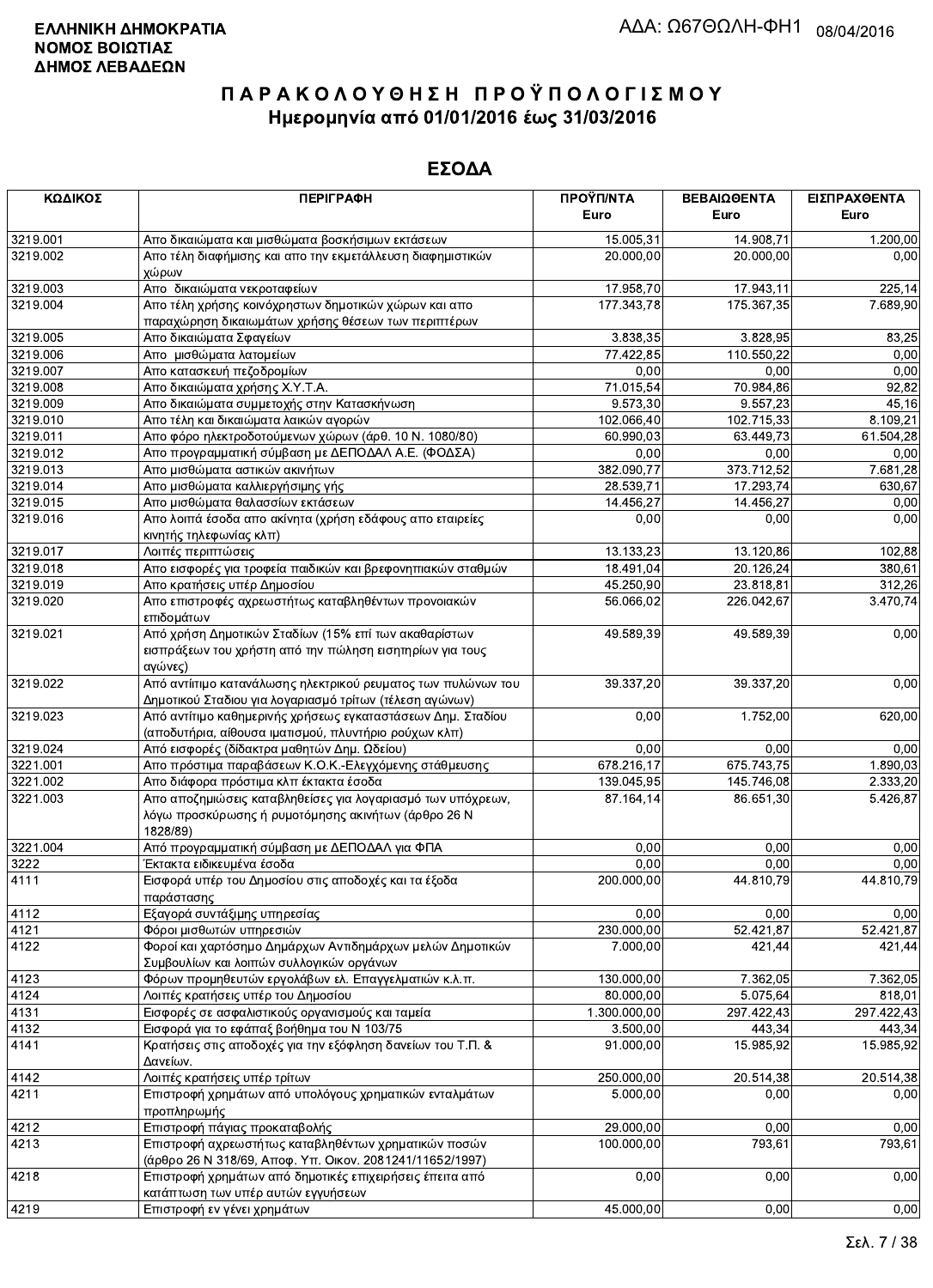#### ΕΣΟΔΑ

| ΚΩΔΙΚΟΣ | <b>ПЕРІГРАФН</b>                                                                                                    | ΠΡΟΫΠ/ΝΤΑ<br><b>Euro</b> | ΒΕΒΑΙΩΘΕΝΤΑ<br>Euro | ΕΙΣΠΡΑΧΘΕΝΤΑ<br>Euro |
|---------|---------------------------------------------------------------------------------------------------------------------|--------------------------|---------------------|----------------------|
| 5111    | Χρηματικό υπόλοιπο προερχόμενο από τακτικά έσοδα για την<br>κάλυψη υποχρεώσεων παρελθόντων ετών                     | 367.577,88               | 443.123,57          | 443.123,57           |
| 5112    | Χρηματικό υπόλοιπο προερχόμενο από τακτικά έσοδα για<br>πιστώσεις προοριζόμενες για επενδυτικές δαπάνες             | 865.910,94               | 697 635,70          | 697.635,70           |
| 5113    | Χρηματικό υπόλοιπο προερχόμενο απο τακτικά έσοδα για την<br>κάλυψη ειδικευμένων δαπανών                             | 707.862,60               | 1.012.359,90        | 1.012.359,90         |
| 5119    | Χρηματικό υπόλοιπο προερχόμενο απο τακτικά έσοδα για την<br>κάλυψη εν γένει δαπανών του Δήμου                       | 0,00                     | 168.798,82          | 168.798,82           |
| 5121    | Χρηματικό υπόλοιπο προερχόμενο από έκτακτα έσοδα για την<br>κάλυψη υποχρεώσεων παρελθόντων ετών                     | 93.493,20                | 51.582,24           | 51.582,24            |
| 5122    | Χρηματικό υπόλοιπο προερχόμενο από έκτακτα έσοδα (εκτός ΠΔΕ)<br>για πιστώσεις προοριζόμενες για επενδυτικές δαπάνες | 856.085,17               | 1.037.237,22        | 1.037.237,22         |
| 5123    | Χρηματικό υπόλοιπο προερχόμενο απο έκτακτα έσοδα για την<br>κάλυψη ειδικευμένων δαπανών                             | 34.165,06                | 96.067,18           | 96.067,18            |
| 5124    | Χρηματικό Υπόλοιπο προερχόμενο από το ΠΡΟΓΡΑΜΜΑ<br>ΔΗΜΟΣΙΩΝ ΕΠΕΝΔΥΣΕΩΝ (ΕΣΠΑ και Εθνικό ΠΔΕ)                        | 0,00                     | 0,00                | 0,00                 |
| 5129    | Χρηματικό υπόλοιπο προερχόμενο απο έκτακτα έσοδα για την<br>κάλυψη εν γένει δαπανών του Δήμου                       | 0,00                     | 0,00                | 0,00                 |
|         | ΣΥΝΟΛΑ                                                                                                              | 26.570.787.76            | 12.914.787.37       | 8.145.423.25         |

|        | ΚΩΔΙΚΟΣ  | <b>ПЕРІГРАФН</b>                                                                                               | ΠΡΟΫΠ/ΝΤΑ  | <b>ENTAΛΘΕΝΤΑ</b> | ΠΛΗΡΩΘΕΝΤΑ |
|--------|----------|----------------------------------------------------------------------------------------------------------------|------------|-------------------|------------|
|        |          |                                                                                                                | Euro       | Euro              | Euro       |
| 00     | 6031     | Τακτικές αποδοχές (περιλαμβάνονται βασικός μισθός, δώρα εορτών, γενικά και<br>ειδικά τακτικά επιδόματα)        | 118.068,00 | 16.648,00         | 16.648,00  |
| 00     | 6032     | Αποζημίωση υπερωριακής εργασίας και για εξαιρέσιμες ημέρες και νυκτερινές<br>ώρες και λοιπές πρόσθετες αμοιβές | 0,00       | 0,00              | 0,00       |
| 00     | 6053.001 | Εργοδ. εισφορές ΙΚΑ υπαλλήλων ειδικών θέσεων                                                                   | 12.282,00  | 1.438,36          | 1.438,36   |
| 00     | 6053.002 | Εργοδ. εισφορές Ταμείου Νομικών                                                                                | 6.330,00   | 148,20            | 148,20     |
| 00     | 6053.003 | Εργοδοτικές εισφορές υπέρ ΤΣΜΕΔΕ                                                                               | 4.511,00   | 757,14            | 757,14     |
| 00     | 6053.004 | Εργοδοτικές εισφορές υπέρ ΤΣΜΕΔΕ (επικουρικό)                                                                  | 1.016,00   | 170.40            | 170,40     |
| 00     | 6053.005 | Εργοδοτικές εισφορές υπέρ ΚΥΤ                                                                                  | 1.456,00   | 244,24            | 244,24     |
| $00\,$ | 6056     | Εργοδοτικές εισφορές Δήμων Κοινωνικής Ασφάλισης                                                                | 0,00       | 0,00              | 0,00       |
| 00     | 6073     | Δαπάνες επιμόρφωσης προσωπικού και συμμετοχής σε συνέδρια και<br>σεμινάρια                                     | 1.000,00   | 0,00              | 0,00       |
| 00     | 6111     | Αμοιβές νομικών και συμβολαιογράφων                                                                            | 3.000,00   | 0,00              | 0,00       |
| $00\,$ | 6116     | Αμοιβές δικαστικών επιμελητών                                                                                  | 5.000,00   | 0,00              | 0,00       |
| 00     | 6117.001 | Ανάθεση παροχής υπηρεσιών Ιατρού Εργασίας του Δήμου                                                            | 2.600,00   | 0,00              | 0,00       |
| $00\,$ | 6117.002 | Ανάθεση παροχής υπηρεσιών τεχνικού ασφαλείας του Δήμου                                                         | 6.400,00   | 794,01            | 794,01     |
| $00\,$ | 6121.001 | Αντιμισθία δημάρχου, αντιδημάρχων και προέδρου δημοτικού συμβουλίου<br>(Άρθρο92 Ν.3852/2010)                   | 123.120,00 | 20.520.00         | 20.520,00  |
| $00\,$ | 6121.002 | Αντιμισθία συμπαραστάτη του δημότη και της επιχείρησης (άρθρο 77 παρ.6<br>N.3852/2010)                         | 5.760,00   | 0,00              | 0,00       |
| $00\,$ | 6122     | Αποζημίωση και έξοδα κίνησης Δημοτικών Συμβούλων (άρθρο 140 ΔΚΚ)                                               | 0.00       | 0.00              | 0,00       |
| $00\,$ | 6123     | Έξοδα κίνησης προέδρων Δ.Σ. (άρθρο 4 Ν 2539/97)                                                                | 87.600,00  | 14.600,00         | 14.600,00  |
| 00     | 6124     | Έξοδα κηδείας Δημάρχων και προέδρων κοινοτήτων (άρθρο 140 παρ.4<br>N.3463/06)                                  | 0,00       | 0,00              | 0,00       |
| $00\,$ | 6126.002 | Εργοδοτικές εισφορές για Υγειον Περίθαλψη                                                                      | 0.00       | 0,00              | 0,00       |
| 00     | 6126.003 | Εργοδοτικές εισφορές υπέρ ΤΕΑΔΥ                                                                                | 0.00       | 0,00              | 0,00       |
| 00     | 6126.006 | Ειδική εισφορά ΤΠΔΥ (1%)                                                                                       | 0.00       | 0.00              | 0.00       |
| 00     | 6126.007 | Ειδική Εισφορά Αλληλεγγύης (2%)                                                                                | 0,00       | 0,00              | 0.00       |
| 00     | 6126.008 | Εργοδοτικές εισφορές υπέρ ΙΚΑ-ΕΤΕΑ                                                                             | 10.490,00  | 1.679,92          | 1.679,92   |
| $00\,$ | 6132     | Αποζημίωση για συμμετοχή σε συμβούλια και επιτροπές                                                            | 0.00       | 0,00              | 0.00       |
| 00     | 6133     | Αποζημιώσεις μελών και γραμματέως φορολογικών Επιτροπών                                                        | 0.00       | 0,00              | 0,00       |
| 00     | 6134     | Αποζημίωση μελών και γραμματέως υπηρεσιακού συμβουλίου                                                         | 0,00       | 0,00              | 0,00       |
| 00     | 6142.001 | Αμοιβές Ορκωτών Εκτιμητών                                                                                      | 0.00       | 0.00              | 0,00       |
| 00     | 6151     | Δικαιώματα τρίτων (ΔΕΗ κλπ) από την είσπραξη τελών και φόρων                                                   | 8.000,00   | 193,21            | 193,21     |
| 00     | 6153     | Έξοδα διοικητικής εκτέλεσης (άρθρα 76 & 77 ΚΕΔΕ)                                                               | 0,00       | 0,00              | 0,00       |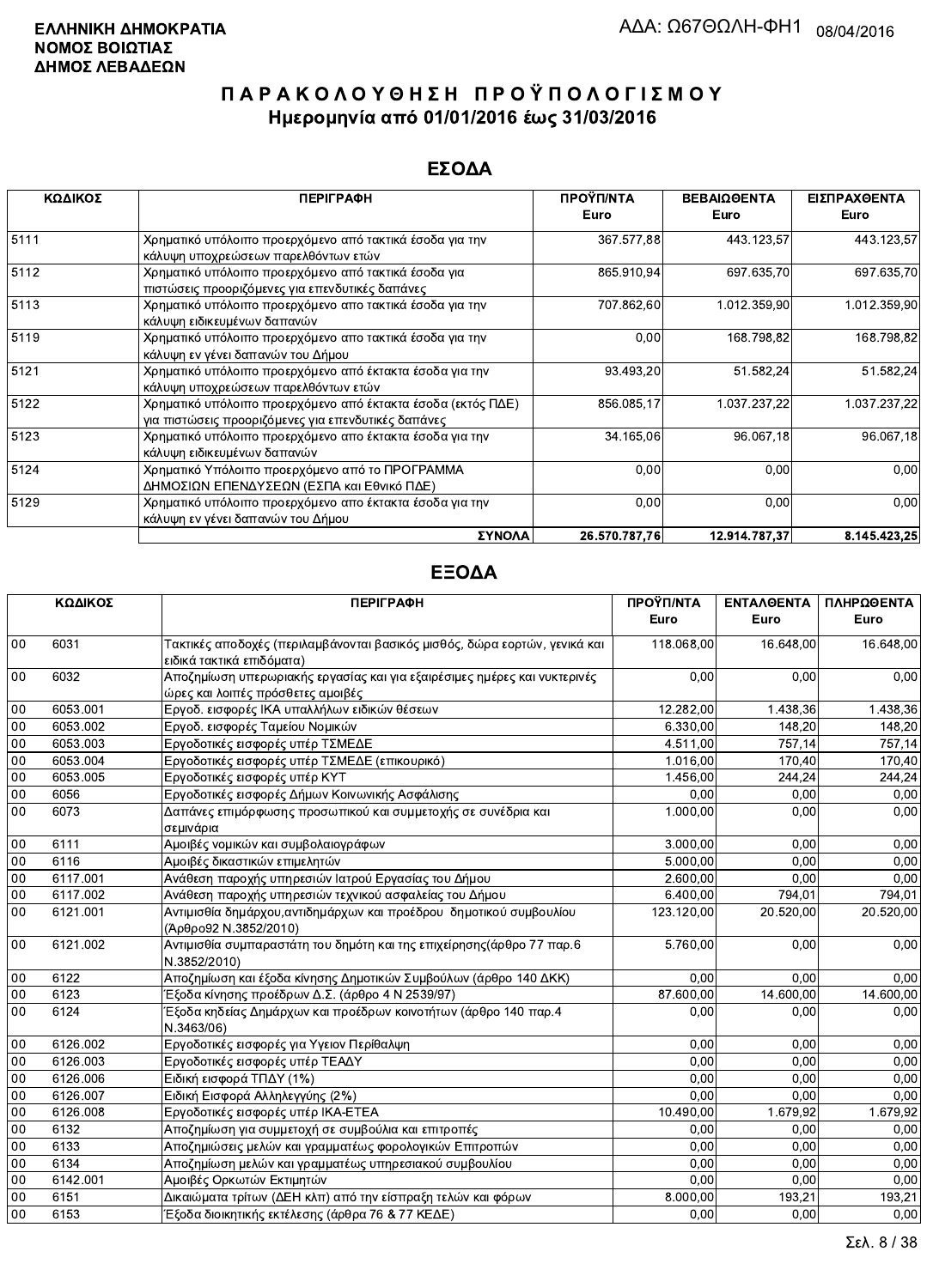|                  | ΚΩΔΙΚΟΣ          | <b>ПЕРІГРАФН</b>                                                                                                                      | ΠΡΟΫΠ/ΝΤΑ<br>Euro | ΕΝΤΑΛΘΕΝΤΑ<br>Euro | ΠΛΗΡΩΘΕΝΤΑ<br>Euro |
|------------------|------------------|---------------------------------------------------------------------------------------------------------------------------------------|-------------------|--------------------|--------------------|
| 00               | 6221             | Ταχυδρομικά τέλη                                                                                                                      | 20.000,00         | 2.011,98           | 1.036,37           |
| 00               | 6222             | Τηλεφωνικά, τηλεγραφικά και τηλετυπία τέλη εσωτερικού                                                                                 | 31.000,00         | 5.231,50           | 5.231,50           |
| 00               | 6223             | Κινητή Τηλεφωνία                                                                                                                      | 0,00              | 0,00               | 0,00               |
| 00               | 6331.001         | Λοιποί φόροι και τέλη                                                                                                                 | 15.000,00         | 0,00               | 0,00               |
| 00               | 6331.002         | Φόρος εισοδηματος φορολογικού έτους 2014                                                                                              | 0.00              | 0.00               | 0,00               |
| 00               | 6331.003         | Φόρος εισοδήματος φορολογικού έτους 2015                                                                                              | 52.900,00         | 0,00               | 0,00               |
| 00               | 6331.004         | Φόρος επιτηδεύματος από εκπρόθεσμη παύση δραστηριοτήτων ΔΕΤΕΛ                                                                         | 0,00              | 2.609,60           | 0,00               |
| 00               | 6331.005         | Φόρος επιτηδεύματος από εκπρόθεσμη παύση δραστηριοτήτων ΔΕΠΑΛ                                                                         | 0,00              | 10.180,77          | 10.180,77          |
| 00               | 6421             | Οδοιπορικά έξοδα και αποζημίωση μετακινούμενων αιρετών                                                                                | 3.000,00          | 0.00               | 0,00               |
| 00               | 6423.001         | Οδοιπορικά έξοδα και αποζημίωση τρίτων                                                                                                | 0.00              | 0,00               | 0,00               |
| 00               | 6431             | Έξοδα ενημέρωσης και προβολής δραστηριοτήτων του Δήμου                                                                                | 2.000,00          | 0,00               | 0,00               |
| $00\,$           | 6432             | Δαπάνες εκθέσεων στο εσωτερικό και στο εξωτερικό                                                                                      | 0,00              | 0,00               | 0,00               |
| 00               | 6433             | Τιμητικές διακρίσεις, αναμνηστικά δώρα και έξοδα φιλοξενίας φυσικών                                                                   | 2.000,00          | 0,00               | 0,00               |
|                  |                  | προσώπων και αντιπροσωπειών                                                                                                           |                   |                    |                    |
| 00               | 6434             | Λοιπές δαπάνες δημοσίων σχέσεων                                                                                                       | 1.500,00          | 0,00               | 0,00               |
| 00               | 6442             | Διοργάνωση συνεδρίων συναντήσεων και διαλέξεων                                                                                        | 0,00              | 0.00               | 0.00               |
| $00\,$           | 6443             | Δαπάνες δεξιώσεων και εθνικών ή τοπικών εορτών                                                                                        | 4.000,00          | 0,00               | 0,00               |
| 00               | 6451.001         | Συνδρομές σε εφημερίδες - περιοδικά                                                                                                   | 750,00            | 0,00               | 0,00               |
| 00               | 6451.002         | Συνδρομή σε νομικές βάσεις δεδομένων                                                                                                  | 4.000,00          | 0,00               | 0,00               |
| 00               | 6463             |                                                                                                                                       | 3.000,00          | 0,00               | 0,00               |
| 00               | 6492             | Έξοδα λοιπών δημοσιεύσεων                                                                                                             | 20.000,00         | 0,00               | 0,00               |
|                  |                  | Δικαστικά έξοδα και έξοδα εκτέλεσης δικαστικών αποφάσεων ή<br>συμβιβαστικών πράξεων                                                   |                   |                    |                    |
| 00               | 6494             | Έξοδα συμβολαιογράφων και δικαστικών επιμελητών                                                                                       | 5.000,00          | 0,00               | 0,00               |
| 00               | 6495.001         | Δαπάνες για μεταβίβαση αδειών κυκλοφορίας οχημάτων & Μ.Ε. στο νέο                                                                     | 0,00              | 0,00               | 0,00               |
|                  |                  | Καλλικρατικό Δήμο Λεβαδεών                                                                                                            |                   |                    |                    |
| $00\,$           | 6495.007         | Δαπάνες για πάγια τέλη κτηματογράφησης ακινήτων του Δήμου                                                                             | 0.00              | 0,00               | 0,00               |
| 00               | 6495.010         | Δαπάνη για μηχανογραφικό αρχείο ΔΕΗ χρέωσης δημοτικών τελών                                                                           | 0,00              | 0,00               | 0,00               |
| 00               | 6511             | Τόκοι δανείων εσωτερικού                                                                                                              | 192.630,12        | 52.535,49          | 52.535,49          |
| 00               | 6513             | Τόκοι εκ λοιπών χρεών                                                                                                                 | 0,00              | 0,00               | 0,00               |
| 00               | 6514             | Συμβολαιογραφικά έξοδα και δαπάνες σύναψης δανείων                                                                                    | 0,00              | 0.00               | 0,00               |
| 00               | 6515             | Αμοιβές και προμήθειες τραπεζών                                                                                                       | 3.000,00          | 170,00             | 0,00               |
| 00               | 6516             | Χρεολύσια δανείων εσωτερικού                                                                                                          | 188.718,95        | 51.468,81          | 51.468,81          |
| 00               | 6518             | Χρεολύσια λοιπών χρεών                                                                                                                | 0,00              | 0,00               | 0,00               |
| 00               | 6521             | Τόκοι δανείων εσωτερικού                                                                                                              | 129.695,30        | 35.371,44          | 35.371,44          |
| 00               | 6523             |                                                                                                                                       |                   |                    |                    |
| 00               | 6524             | Τόκοι εκ λοιπών χρεών<br>Συμβολαιογραφικά έξοδα και δαπάνες σύναψης δανείων                                                           | 0,00<br>0,00      | 0,00               | 0,00               |
| 00               | 6525             |                                                                                                                                       | 0,00              | 0,00<br>0,00       | 0,00<br>0,00       |
| 00               | 6526             | Αμοιβές και προμήθειες τραπεζών<br>Χρεολύσια δανείων εσωτερικού                                                                       | 142.554,94        | 38.878,62          | 38.878,62          |
| 00               | 6711.001         |                                                                                                                                       |                   |                    |                    |
|                  |                  | Μεταβιβάσεις σε σχολικές επιτροπές για λειτουργικές δαπάνες                                                                           | 377.129,52        | 90.543,98          | 0,00               |
| 00<br>$00\,$     | 6711.002         | Μεταβιβάσεις σε σχολικές επιτροπές για πρόγραμμα σχολικού τροχονόμου                                                                  | 0,00              | 0,00               | 0,00               |
|                  | 6711.003         | Μεταβιβάσεις σε σχολικές επιτροπές για έργα επισκευής και συντήρησης                                                                  | 20.000,00         | 0,00               | 0,00               |
| $00\,$           | 6715.010         | σχολικών κτιρίων<br>Επιχορήγηση Αθλητικού Πολιτιστικού Οργανισμού Δήμου Λεβαδέων                                                      | 0,00              | 0,00               | 0,00               |
|                  |                  | (ΑΠΟΔΗΛ)                                                                                                                              | 0,00              |                    | 0,00               |
| $00\,$<br>$00\,$ | 6716<br>6721.001 | Συμμετοχή στη δαπάνη αποζημίωσης μελών υπηρεσιακού συμβουλίου<br>Εισφορά υπέρ συνδέσμου Δήμων και Κοινοτήτων Προστασίας & Ορθολογικής | 7.184,50          | 0,00<br>0,00       | 0,00               |
|                  |                  | Ανάπτυξης του Κορινθιακού Κόλπου (ΣΠΟΑΚ) ο 'ΑΡΙΩΝ                                                                                     |                   |                    |                    |
| $00\,$           | 6722             | Εισφορά για την εξασφάλιση μέσων προστασίας άμαχου πληθυσμού                                                                          | 9.057,59          | 0,00               | 0,00               |
| 00               | 6723             | Κράτηση 0,50% υπέρ λογαριασμού του άρθρου 68 ΝΔ 3033/54                                                                               | 45.287,93         | 1.812,76           | 1.812,76           |
| $00\,$           | 6725             | Εισφορά υπέρ ΤΠΟΕΚΕ                                                                                                                   | 750,00            | 0,00               | 0,00               |
| 00               | 6726.001         | Υπέρ δήμων και κοινοτήτων απο το Τέλος Ακίνητης Περιουσίας (15% επι των                                                               | 22.000,00         | 2.880,44           | 2.880,44           |
|                  |                  | εισπράξεων - Ν. 2130/93)                                                                                                              |                   |                    |                    |
| 00               | 6726.003         | Εισφορές (ωφελούμενων και εργοδότη )μέσω Προγραμμάτων Κοινωφελούς<br>Χαρακτήρα (παρ.ΙΔ Ν.4152/2013)                                   | 0,00              | 0,00               | 0,00               |
| 00               | 6733             | Καταβολή χρηματικών βοηθημάτων σε άπορους δημότες                                                                                     | 10.000,00         | 0,00               | 0,00               |
| 00               | 6734             | Καταβολή επιδόματος ένδειας στους δικαιούχους                                                                                         | 10.000,00         | 0,00               | 0,00               |
| 00               | 6735             | Επιχορηγήσεις σε αθλητικούς συλλόγους και σωματεία                                                                                    | 0,00              | 0,00               | 0,00               |
| $00\,$           | 6736             | Επιχορηγήσεις σε πολιτιστικούς συλλόγους και σωματεία                                                                                 | 10.100,00         | 0,00               | 0,00               |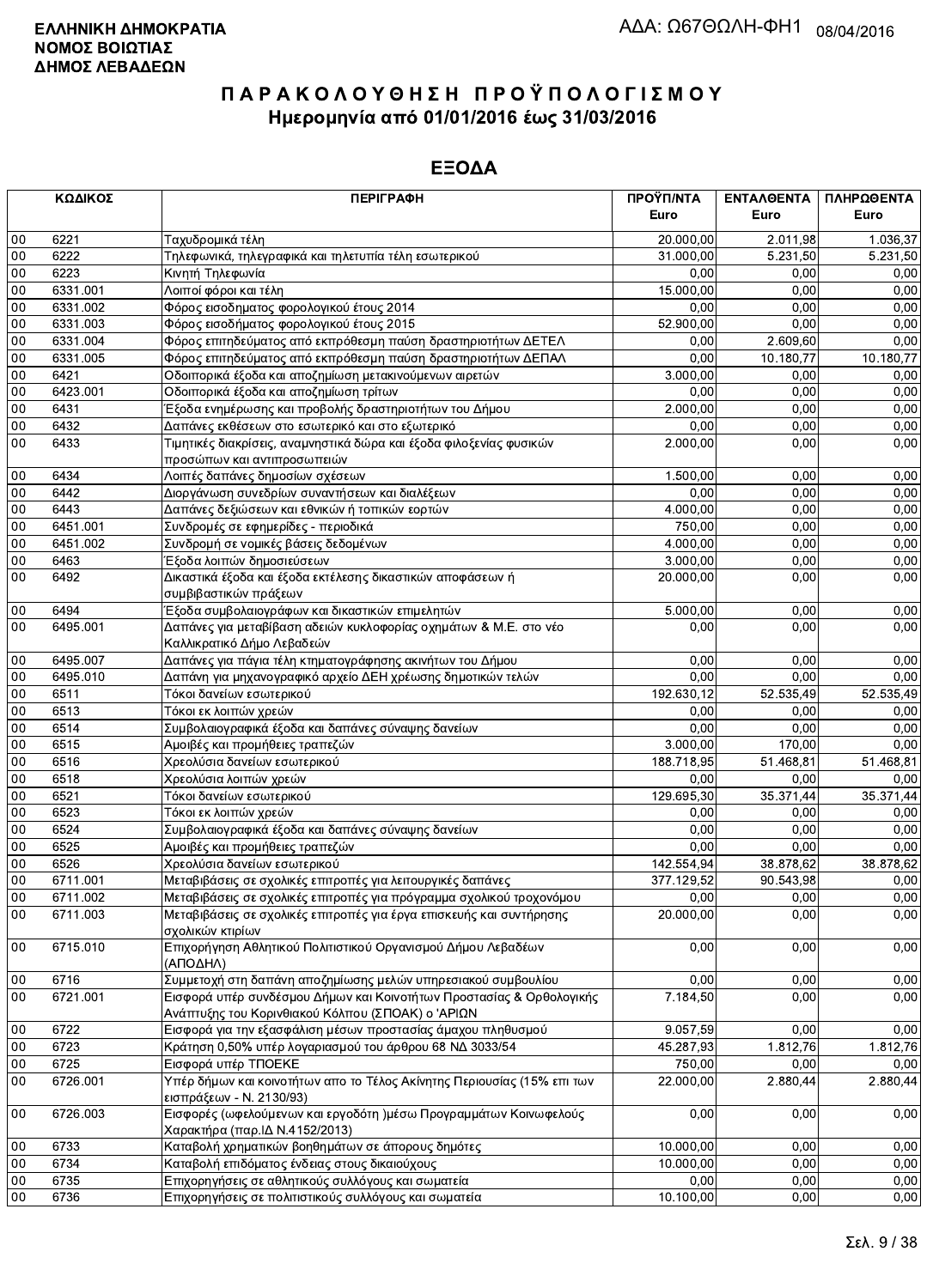| 6737<br>0,00<br>$00\,$<br>Υλοποίηση προγραμματικών συμβάσεων<br>0,00<br>0.00<br>00<br>6738.001<br>Χρηματοδότηση Κοινωφελούς Επιχείρησης Δήμου Λεβαδέων<br>10.000,00<br>0,00<br>0,00<br>00<br>6739<br>0,00<br>0,00<br>0,00<br>Λοιπές προαιρετικές πληρωμές για μεταβιβάσεις εισοδημάτων σε τρίτους<br>00<br>6811<br>0,00<br>0,00<br>0,00<br>Εγγυήσεις ενοικίου<br>0,00<br>6812<br>0,00<br>00<br>Εγγυήσεις Δημοσίων οργανισμών<br>0,00<br>0,00<br>0,00<br>0,00<br>00<br>6818<br>Καταπτώσεις εγγυήσεων υπέρ δημοτικών επιχειρήσεων<br>00<br>6819<br>0,00<br>0,00<br>0,00<br>Λοιπές εγγυήσεις<br>00<br>6821.001<br>Φορολογικά πρόστιμα και προσαυξήσεις χρήσης<br>1.500,00<br>1.484,00<br>1.484,00<br>00<br>6821.002<br>Πρόστιμα και προσαυξήσεις από εκπρόθεσμη παύση δραστηριότητας ΔΕΠΑΛ<br>0,00<br>903.93<br>903,93<br>0,00<br>00<br>6821.003<br>288,94<br>Πρόστιμα και προσαυξήσεις από εκπρόθεσμη παύση δραστηριότητας ΔΕΤΕΛ<br>0,00<br>4.000,00<br>0,00<br>00<br>6822<br>Προσαυξήσεις Ασφαλιστικών ταμείων χρήσης<br>0,00<br>6823.001<br>00<br>60.000,00<br>0,00<br>0,00<br>Τόκοι υπερημερίας χρήσης<br>10<br>6011<br>Τακτικές αποδοχές (περιλαμβάνονται βασικός μισθός, δώρα εορτών, γενικά και<br>1.029.279,00<br>284.111,19<br>284.111,19<br>ειδικά τακτικά επιδόματα)<br>6012.001<br>1.000,00<br>0,00<br>0,00<br>10<br>Αποζημίωση υπερωριακής εργασίας μονίμων υπαλλήλων<br>6012.002<br>Αμοιβή υπαλλήλων που ασκούν καθήκοντα ληξιάρχου<br>3.840,00<br>209.32<br>0.00<br>10<br>950,00<br>10<br>6012.003<br>Αμοιβή υπαλλήλου που τηρεί τα πρακτικά του Δημοτικού Συμβουλίου<br>121,07<br>0,00<br>10<br>6012.004<br>4.450,00<br>250,50<br>0,00<br>Αμοιβή υπαλλήλων για την γραμματειακή υποστήριξη των συμβουλίων των<br>τοπικών και δημοτικών κοινοτήτων<br>10<br>0,00<br>0,00<br>0,00<br>6012.006<br>Αποζημίωση υπερωριακής εργασίας για την καταβολή εκλογικής<br>αποζημίωσης<br>10<br>6021.002<br>Τακτικές αποδοχές υπαλλήλων με σύμβαση αορίστου χρόνου<br>202.393,00<br>32.347,08<br>32.347,08<br>6022.001<br>10<br>Αποζημίωση υπερωριακής εργασίας για την καταβολή εκλογικής<br>0,00<br>0,00<br>0,00<br>αποζημίωσης<br>10<br>6041<br>Τακτικές αποδοχές (περιλαμβάνονται βασικός μισθός, δώρα εορτών, γενικά και<br>0,00<br>0,00<br>ειδικά τακτικά επιδόματα)<br>6051.001<br>Εργοδοτικές εισφορές ΙΚΑ μονίμων διοικητικών-οικονομικών υπηρεσιών<br>7.121,00<br>1.719,84<br>1.719,84<br>10<br>6051.002<br>114.459,00<br>27.923,12<br>Εργοδοτικές εισφορές ΤΥΔΚΥ μονίμων διοικητικών-οικονομικών υπηρεσιών<br>10<br>10<br>6051.003<br>Εργοδοτικές εισφορές ΤΑΔΚΥ- ΤΕΑΔΥ μονίμων διοικητικών-οικονομικών<br>6.137,51<br>26.886,00<br>υπηρεσιών<br>10<br>6051.004<br>1.465,44<br>Εργοδοτικές εισφορές ΤΣΜΕΔΕ μονίμων διοικητικών-οικονομικών υπηρεσιών<br>5.862,00<br>1.465,44<br>10<br>6051.005<br>Εργοδοτικές εισφορές ΤΣΜΕΔΕ (ΕΠΙΚΟΥΡΙΚΟ) μονίμων διοικητικών-<br>1.320,00<br>329,82<br>οικονομικών υπηρεσιών<br>6051.006<br>Εργοδοτικές εισφορές ΚΥΤ μονίμων διοικητικών-οικονομικών υπηρεσιών<br>10<br>1.891,00<br>472,71<br>10<br>3.948,72<br>6051.007<br>Εργοδοτικές εισφορές τακτικών υπαλλήλων υπέρ ΚΣΚΥ<br>15.850,00<br>10<br>6051.008<br>Εργοδοτικές εισφορές τακτικών υπαλλήλων υπέρ ΟΠΑΔ<br>4.774,00<br>1.135,41<br>6051.009<br>1.417,00<br>221,31<br>10<br>Εργοδοτικές εισφορές ΤΕΑΔΥ μονίμων υπαλλήλων<br>6052.001<br>0,00<br>10<br>Εργοδοτικές εισφορές (ΙΚΑ) 16 Σχολικών Φυλάκων με σύμβαση ιδ. δικαίου<br>0,00<br>αορ. χρόνου<br>10<br>6052.002<br>Εργοδοτικές εισφορές ΙΚΑ υπαλλήλων με σύμβαση αορίστου χρόνου<br>48.270,00<br>7.944,46<br>7.944,46<br>10<br>6052.003<br>Εργοδοτικές εισφορές ΤΥΔΚΥ υπαλλήλων με σύμβαση αορίστου χρόνου<br>0,00<br>0,00<br>0,00<br>6052.004<br>Εργοδοτικές εισφορές ΤΕΑΔΥ υπαλλήλων με σύμβαση αορίστου<br>0,00<br>10<br>10<br>6054.001<br>Εργοδοτική εισφορά Ι.Κ.Α.<br>0,00<br>0,00<br>10<br>6056<br>Εργοδοτικές εισφορές Δήμων Κοινωνικής Ασφάλισης<br>100.574,00<br>6.421,75<br>6061.001<br>Παροχές σε είδος-είδη ατομικής προστασίας εργαζομένων (ένδυση κλπ)<br>0,00<br>0,00<br>10<br>6061.002<br>0,00<br>0,00<br>10<br>Παροχές σε είδος-γάλα εργαζομένων<br>0,00<br>0,00<br>6062<br>Έξοδα κηδείας αποβιούντων υπαλλήλων (άρθρο 112 Ν 118/81)<br>10<br>6111<br>Αμοιβές νομικών και συμβολαιογράφων<br>0,00<br>0,00<br>10<br>6117.006<br>Ανάπτυξη υποδομών δικτύων τοπικής πρόσβασης<br>0,00<br>0,00<br>10<br>Ανάθεση εργασίας σε ορκωτούς ελεγκτές για τον έλεγχο των οικονομικών<br>10<br>6142.002<br>9.600,00<br>0,00<br>καταστάσεων του Δήμου (Ν. 2880/2001, Ν.3146/2003)<br>$10\,$<br>6142.003<br>0,00<br>Ανάθεση εργασίας σε ορκωτό ελεγκτή-λογιστή της εκκαθάρισης της δημοτικής<br>7.380,00<br>επιχείρησης Κ.Α.Ε.Κυριακίου<br>Ανάθεση εργασίας σε ορκωτό ελεγκτή-λογιστή της εκκαθάρισης της δημοτικής<br>10<br>6142.004<br>0,00<br>0,00<br>επιχείρησης ΔΕΠΑΛ<br>0,00<br>6142.005<br>Ανάθεση εργασίας σε ορκωτό ελεγκτή-λογιστή της εκκαθάρισης της δημοτικής<br>0,00<br>10<br>επιχείρησης ΔΕΤΕΛ<br>0,00<br>10<br>6151<br>Δικαιώματα τρίτων (ΔΕΗ κλπ) από την είσπραξη τελών και φόρων<br>0,00<br>0,00 |    | ΚΩΔΙΚΟΣ  | <b>ПЕРІГРАФН</b>                                             | ΠΡΟΫΠ/ΝΤΑ<br>Euro | ΕΝΤΑΛΘΕΝΤΑ<br>Euro | ΠΛΗΡΩΘΕΝΤΑ<br>Euro |
|---------------------------------------------------------------------------------------------------------------------------------------------------------------------------------------------------------------------------------------------------------------------------------------------------------------------------------------------------------------------------------------------------------------------------------------------------------------------------------------------------------------------------------------------------------------------------------------------------------------------------------------------------------------------------------------------------------------------------------------------------------------------------------------------------------------------------------------------------------------------------------------------------------------------------------------------------------------------------------------------------------------------------------------------------------------------------------------------------------------------------------------------------------------------------------------------------------------------------------------------------------------------------------------------------------------------------------------------------------------------------------------------------------------------------------------------------------------------------------------------------------------------------------------------------------------------------------------------------------------------------------------------------------------------------------------------------------------------------------------------------------------------------------------------------------------------------------------------------------------------------------------------------------------------------------------------------------------------------------------------------------------------------------------------------------------------------------------------------------------------------------------------------------------------------------------------------------------------------------------------------------------------------------------------------------------------------------------------------------------------------------------------------------------------------------------------------------------------------------------------------------------------------------------------------------------------------------------------------------------------------------------------------------------------------------------------------------------------------------------------------------------------------------------------------------------------------------------------------------------------------------------------------------------------------------------------------------------------------------------------------------------------------------------------------------------------------------------------------------------------------------------------------------------------------------------------------------------------------------------------------------------------------------------------------------------------------------------------------------------------------------------------------------------------------------------------------------------------------------------------------------------------------------------------------------------------------------------------------------------------------------------------------------------------------------------------------------------------------------------------------------------------------------------------------------------------------------------------------------------------------------------------------------------------------------------------------------------------------------------------------------------------------------------------------------------------------------------------------------------------------------------------------------------------------------------------------------------------------------------------------------------------------------------------------------------------------------------------------------------------------------------------------------------------------------------------------------------------------------------------------------------------------------------------------------------------------------------------------------------------------------------------------------------------------------------------------------------------------------------------------------------------------------------------------------------------------------------------------------------------------------------------------------------------------------------------------------------------------------------------------------------------------------------------------------------------------------|----|----------|--------------------------------------------------------------|-------------------|--------------------|--------------------|
|                                                                                                                                                                                                                                                                                                                                                                                                                                                                                                                                                                                                                                                                                                                                                                                                                                                                                                                                                                                                                                                                                                                                                                                                                                                                                                                                                                                                                                                                                                                                                                                                                                                                                                                                                                                                                                                                                                                                                                                                                                                                                                                                                                                                                                                                                                                                                                                                                                                                                                                                                                                                                                                                                                                                                                                                                                                                                                                                                                                                                                                                                                                                                                                                                                                                                                                                                                                                                                                                                                                                                                                                                                                                                                                                                                                                                                                                                                                                                                                                                                                                                                                                                                                                                                                                                                                                                                                                                                                                                                                                                                                                                                                                                                                                                                                                                                                                                                                                                                                                                                                                                 |    |          |                                                              |                   |                    |                    |
|                                                                                                                                                                                                                                                                                                                                                                                                                                                                                                                                                                                                                                                                                                                                                                                                                                                                                                                                                                                                                                                                                                                                                                                                                                                                                                                                                                                                                                                                                                                                                                                                                                                                                                                                                                                                                                                                                                                                                                                                                                                                                                                                                                                                                                                                                                                                                                                                                                                                                                                                                                                                                                                                                                                                                                                                                                                                                                                                                                                                                                                                                                                                                                                                                                                                                                                                                                                                                                                                                                                                                                                                                                                                                                                                                                                                                                                                                                                                                                                                                                                                                                                                                                                                                                                                                                                                                                                                                                                                                                                                                                                                                                                                                                                                                                                                                                                                                                                                                                                                                                                                                 |    |          |                                                              |                   |                    |                    |
|                                                                                                                                                                                                                                                                                                                                                                                                                                                                                                                                                                                                                                                                                                                                                                                                                                                                                                                                                                                                                                                                                                                                                                                                                                                                                                                                                                                                                                                                                                                                                                                                                                                                                                                                                                                                                                                                                                                                                                                                                                                                                                                                                                                                                                                                                                                                                                                                                                                                                                                                                                                                                                                                                                                                                                                                                                                                                                                                                                                                                                                                                                                                                                                                                                                                                                                                                                                                                                                                                                                                                                                                                                                                                                                                                                                                                                                                                                                                                                                                                                                                                                                                                                                                                                                                                                                                                                                                                                                                                                                                                                                                                                                                                                                                                                                                                                                                                                                                                                                                                                                                                 |    |          |                                                              |                   |                    |                    |
|                                                                                                                                                                                                                                                                                                                                                                                                                                                                                                                                                                                                                                                                                                                                                                                                                                                                                                                                                                                                                                                                                                                                                                                                                                                                                                                                                                                                                                                                                                                                                                                                                                                                                                                                                                                                                                                                                                                                                                                                                                                                                                                                                                                                                                                                                                                                                                                                                                                                                                                                                                                                                                                                                                                                                                                                                                                                                                                                                                                                                                                                                                                                                                                                                                                                                                                                                                                                                                                                                                                                                                                                                                                                                                                                                                                                                                                                                                                                                                                                                                                                                                                                                                                                                                                                                                                                                                                                                                                                                                                                                                                                                                                                                                                                                                                                                                                                                                                                                                                                                                                                                 |    |          |                                                              |                   |                    |                    |
|                                                                                                                                                                                                                                                                                                                                                                                                                                                                                                                                                                                                                                                                                                                                                                                                                                                                                                                                                                                                                                                                                                                                                                                                                                                                                                                                                                                                                                                                                                                                                                                                                                                                                                                                                                                                                                                                                                                                                                                                                                                                                                                                                                                                                                                                                                                                                                                                                                                                                                                                                                                                                                                                                                                                                                                                                                                                                                                                                                                                                                                                                                                                                                                                                                                                                                                                                                                                                                                                                                                                                                                                                                                                                                                                                                                                                                                                                                                                                                                                                                                                                                                                                                                                                                                                                                                                                                                                                                                                                                                                                                                                                                                                                                                                                                                                                                                                                                                                                                                                                                                                                 |    |          |                                                              |                   |                    |                    |
|                                                                                                                                                                                                                                                                                                                                                                                                                                                                                                                                                                                                                                                                                                                                                                                                                                                                                                                                                                                                                                                                                                                                                                                                                                                                                                                                                                                                                                                                                                                                                                                                                                                                                                                                                                                                                                                                                                                                                                                                                                                                                                                                                                                                                                                                                                                                                                                                                                                                                                                                                                                                                                                                                                                                                                                                                                                                                                                                                                                                                                                                                                                                                                                                                                                                                                                                                                                                                                                                                                                                                                                                                                                                                                                                                                                                                                                                                                                                                                                                                                                                                                                                                                                                                                                                                                                                                                                                                                                                                                                                                                                                                                                                                                                                                                                                                                                                                                                                                                                                                                                                                 |    |          |                                                              |                   |                    |                    |
|                                                                                                                                                                                                                                                                                                                                                                                                                                                                                                                                                                                                                                                                                                                                                                                                                                                                                                                                                                                                                                                                                                                                                                                                                                                                                                                                                                                                                                                                                                                                                                                                                                                                                                                                                                                                                                                                                                                                                                                                                                                                                                                                                                                                                                                                                                                                                                                                                                                                                                                                                                                                                                                                                                                                                                                                                                                                                                                                                                                                                                                                                                                                                                                                                                                                                                                                                                                                                                                                                                                                                                                                                                                                                                                                                                                                                                                                                                                                                                                                                                                                                                                                                                                                                                                                                                                                                                                                                                                                                                                                                                                                                                                                                                                                                                                                                                                                                                                                                                                                                                                                                 |    |          |                                                              |                   |                    |                    |
|                                                                                                                                                                                                                                                                                                                                                                                                                                                                                                                                                                                                                                                                                                                                                                                                                                                                                                                                                                                                                                                                                                                                                                                                                                                                                                                                                                                                                                                                                                                                                                                                                                                                                                                                                                                                                                                                                                                                                                                                                                                                                                                                                                                                                                                                                                                                                                                                                                                                                                                                                                                                                                                                                                                                                                                                                                                                                                                                                                                                                                                                                                                                                                                                                                                                                                                                                                                                                                                                                                                                                                                                                                                                                                                                                                                                                                                                                                                                                                                                                                                                                                                                                                                                                                                                                                                                                                                                                                                                                                                                                                                                                                                                                                                                                                                                                                                                                                                                                                                                                                                                                 |    |          |                                                              |                   |                    |                    |
|                                                                                                                                                                                                                                                                                                                                                                                                                                                                                                                                                                                                                                                                                                                                                                                                                                                                                                                                                                                                                                                                                                                                                                                                                                                                                                                                                                                                                                                                                                                                                                                                                                                                                                                                                                                                                                                                                                                                                                                                                                                                                                                                                                                                                                                                                                                                                                                                                                                                                                                                                                                                                                                                                                                                                                                                                                                                                                                                                                                                                                                                                                                                                                                                                                                                                                                                                                                                                                                                                                                                                                                                                                                                                                                                                                                                                                                                                                                                                                                                                                                                                                                                                                                                                                                                                                                                                                                                                                                                                                                                                                                                                                                                                                                                                                                                                                                                                                                                                                                                                                                                                 |    |          |                                                              |                   |                    |                    |
|                                                                                                                                                                                                                                                                                                                                                                                                                                                                                                                                                                                                                                                                                                                                                                                                                                                                                                                                                                                                                                                                                                                                                                                                                                                                                                                                                                                                                                                                                                                                                                                                                                                                                                                                                                                                                                                                                                                                                                                                                                                                                                                                                                                                                                                                                                                                                                                                                                                                                                                                                                                                                                                                                                                                                                                                                                                                                                                                                                                                                                                                                                                                                                                                                                                                                                                                                                                                                                                                                                                                                                                                                                                                                                                                                                                                                                                                                                                                                                                                                                                                                                                                                                                                                                                                                                                                                                                                                                                                                                                                                                                                                                                                                                                                                                                                                                                                                                                                                                                                                                                                                 |    |          |                                                              |                   |                    |                    |
|                                                                                                                                                                                                                                                                                                                                                                                                                                                                                                                                                                                                                                                                                                                                                                                                                                                                                                                                                                                                                                                                                                                                                                                                                                                                                                                                                                                                                                                                                                                                                                                                                                                                                                                                                                                                                                                                                                                                                                                                                                                                                                                                                                                                                                                                                                                                                                                                                                                                                                                                                                                                                                                                                                                                                                                                                                                                                                                                                                                                                                                                                                                                                                                                                                                                                                                                                                                                                                                                                                                                                                                                                                                                                                                                                                                                                                                                                                                                                                                                                                                                                                                                                                                                                                                                                                                                                                                                                                                                                                                                                                                                                                                                                                                                                                                                                                                                                                                                                                                                                                                                                 |    |          |                                                              |                   |                    |                    |
|                                                                                                                                                                                                                                                                                                                                                                                                                                                                                                                                                                                                                                                                                                                                                                                                                                                                                                                                                                                                                                                                                                                                                                                                                                                                                                                                                                                                                                                                                                                                                                                                                                                                                                                                                                                                                                                                                                                                                                                                                                                                                                                                                                                                                                                                                                                                                                                                                                                                                                                                                                                                                                                                                                                                                                                                                                                                                                                                                                                                                                                                                                                                                                                                                                                                                                                                                                                                                                                                                                                                                                                                                                                                                                                                                                                                                                                                                                                                                                                                                                                                                                                                                                                                                                                                                                                                                                                                                                                                                                                                                                                                                                                                                                                                                                                                                                                                                                                                                                                                                                                                                 |    |          |                                                              |                   |                    |                    |
|                                                                                                                                                                                                                                                                                                                                                                                                                                                                                                                                                                                                                                                                                                                                                                                                                                                                                                                                                                                                                                                                                                                                                                                                                                                                                                                                                                                                                                                                                                                                                                                                                                                                                                                                                                                                                                                                                                                                                                                                                                                                                                                                                                                                                                                                                                                                                                                                                                                                                                                                                                                                                                                                                                                                                                                                                                                                                                                                                                                                                                                                                                                                                                                                                                                                                                                                                                                                                                                                                                                                                                                                                                                                                                                                                                                                                                                                                                                                                                                                                                                                                                                                                                                                                                                                                                                                                                                                                                                                                                                                                                                                                                                                                                                                                                                                                                                                                                                                                                                                                                                                                 |    |          |                                                              |                   |                    |                    |
|                                                                                                                                                                                                                                                                                                                                                                                                                                                                                                                                                                                                                                                                                                                                                                                                                                                                                                                                                                                                                                                                                                                                                                                                                                                                                                                                                                                                                                                                                                                                                                                                                                                                                                                                                                                                                                                                                                                                                                                                                                                                                                                                                                                                                                                                                                                                                                                                                                                                                                                                                                                                                                                                                                                                                                                                                                                                                                                                                                                                                                                                                                                                                                                                                                                                                                                                                                                                                                                                                                                                                                                                                                                                                                                                                                                                                                                                                                                                                                                                                                                                                                                                                                                                                                                                                                                                                                                                                                                                                                                                                                                                                                                                                                                                                                                                                                                                                                                                                                                                                                                                                 |    |          |                                                              |                   |                    |                    |
|                                                                                                                                                                                                                                                                                                                                                                                                                                                                                                                                                                                                                                                                                                                                                                                                                                                                                                                                                                                                                                                                                                                                                                                                                                                                                                                                                                                                                                                                                                                                                                                                                                                                                                                                                                                                                                                                                                                                                                                                                                                                                                                                                                                                                                                                                                                                                                                                                                                                                                                                                                                                                                                                                                                                                                                                                                                                                                                                                                                                                                                                                                                                                                                                                                                                                                                                                                                                                                                                                                                                                                                                                                                                                                                                                                                                                                                                                                                                                                                                                                                                                                                                                                                                                                                                                                                                                                                                                                                                                                                                                                                                                                                                                                                                                                                                                                                                                                                                                                                                                                                                                 |    |          |                                                              |                   |                    |                    |
|                                                                                                                                                                                                                                                                                                                                                                                                                                                                                                                                                                                                                                                                                                                                                                                                                                                                                                                                                                                                                                                                                                                                                                                                                                                                                                                                                                                                                                                                                                                                                                                                                                                                                                                                                                                                                                                                                                                                                                                                                                                                                                                                                                                                                                                                                                                                                                                                                                                                                                                                                                                                                                                                                                                                                                                                                                                                                                                                                                                                                                                                                                                                                                                                                                                                                                                                                                                                                                                                                                                                                                                                                                                                                                                                                                                                                                                                                                                                                                                                                                                                                                                                                                                                                                                                                                                                                                                                                                                                                                                                                                                                                                                                                                                                                                                                                                                                                                                                                                                                                                                                                 |    |          |                                                              |                   |                    |                    |
|                                                                                                                                                                                                                                                                                                                                                                                                                                                                                                                                                                                                                                                                                                                                                                                                                                                                                                                                                                                                                                                                                                                                                                                                                                                                                                                                                                                                                                                                                                                                                                                                                                                                                                                                                                                                                                                                                                                                                                                                                                                                                                                                                                                                                                                                                                                                                                                                                                                                                                                                                                                                                                                                                                                                                                                                                                                                                                                                                                                                                                                                                                                                                                                                                                                                                                                                                                                                                                                                                                                                                                                                                                                                                                                                                                                                                                                                                                                                                                                                                                                                                                                                                                                                                                                                                                                                                                                                                                                                                                                                                                                                                                                                                                                                                                                                                                                                                                                                                                                                                                                                                 |    |          |                                                              |                   |                    |                    |
|                                                                                                                                                                                                                                                                                                                                                                                                                                                                                                                                                                                                                                                                                                                                                                                                                                                                                                                                                                                                                                                                                                                                                                                                                                                                                                                                                                                                                                                                                                                                                                                                                                                                                                                                                                                                                                                                                                                                                                                                                                                                                                                                                                                                                                                                                                                                                                                                                                                                                                                                                                                                                                                                                                                                                                                                                                                                                                                                                                                                                                                                                                                                                                                                                                                                                                                                                                                                                                                                                                                                                                                                                                                                                                                                                                                                                                                                                                                                                                                                                                                                                                                                                                                                                                                                                                                                                                                                                                                                                                                                                                                                                                                                                                                                                                                                                                                                                                                                                                                                                                                                                 |    |          |                                                              |                   |                    |                    |
|                                                                                                                                                                                                                                                                                                                                                                                                                                                                                                                                                                                                                                                                                                                                                                                                                                                                                                                                                                                                                                                                                                                                                                                                                                                                                                                                                                                                                                                                                                                                                                                                                                                                                                                                                                                                                                                                                                                                                                                                                                                                                                                                                                                                                                                                                                                                                                                                                                                                                                                                                                                                                                                                                                                                                                                                                                                                                                                                                                                                                                                                                                                                                                                                                                                                                                                                                                                                                                                                                                                                                                                                                                                                                                                                                                                                                                                                                                                                                                                                                                                                                                                                                                                                                                                                                                                                                                                                                                                                                                                                                                                                                                                                                                                                                                                                                                                                                                                                                                                                                                                                                 |    |          |                                                              |                   |                    |                    |
|                                                                                                                                                                                                                                                                                                                                                                                                                                                                                                                                                                                                                                                                                                                                                                                                                                                                                                                                                                                                                                                                                                                                                                                                                                                                                                                                                                                                                                                                                                                                                                                                                                                                                                                                                                                                                                                                                                                                                                                                                                                                                                                                                                                                                                                                                                                                                                                                                                                                                                                                                                                                                                                                                                                                                                                                                                                                                                                                                                                                                                                                                                                                                                                                                                                                                                                                                                                                                                                                                                                                                                                                                                                                                                                                                                                                                                                                                                                                                                                                                                                                                                                                                                                                                                                                                                                                                                                                                                                                                                                                                                                                                                                                                                                                                                                                                                                                                                                                                                                                                                                                                 |    |          |                                                              |                   |                    |                    |
|                                                                                                                                                                                                                                                                                                                                                                                                                                                                                                                                                                                                                                                                                                                                                                                                                                                                                                                                                                                                                                                                                                                                                                                                                                                                                                                                                                                                                                                                                                                                                                                                                                                                                                                                                                                                                                                                                                                                                                                                                                                                                                                                                                                                                                                                                                                                                                                                                                                                                                                                                                                                                                                                                                                                                                                                                                                                                                                                                                                                                                                                                                                                                                                                                                                                                                                                                                                                                                                                                                                                                                                                                                                                                                                                                                                                                                                                                                                                                                                                                                                                                                                                                                                                                                                                                                                                                                                                                                                                                                                                                                                                                                                                                                                                                                                                                                                                                                                                                                                                                                                                                 |    |          |                                                              |                   |                    |                    |
|                                                                                                                                                                                                                                                                                                                                                                                                                                                                                                                                                                                                                                                                                                                                                                                                                                                                                                                                                                                                                                                                                                                                                                                                                                                                                                                                                                                                                                                                                                                                                                                                                                                                                                                                                                                                                                                                                                                                                                                                                                                                                                                                                                                                                                                                                                                                                                                                                                                                                                                                                                                                                                                                                                                                                                                                                                                                                                                                                                                                                                                                                                                                                                                                                                                                                                                                                                                                                                                                                                                                                                                                                                                                                                                                                                                                                                                                                                                                                                                                                                                                                                                                                                                                                                                                                                                                                                                                                                                                                                                                                                                                                                                                                                                                                                                                                                                                                                                                                                                                                                                                                 |    |          |                                                              |                   |                    |                    |
|                                                                                                                                                                                                                                                                                                                                                                                                                                                                                                                                                                                                                                                                                                                                                                                                                                                                                                                                                                                                                                                                                                                                                                                                                                                                                                                                                                                                                                                                                                                                                                                                                                                                                                                                                                                                                                                                                                                                                                                                                                                                                                                                                                                                                                                                                                                                                                                                                                                                                                                                                                                                                                                                                                                                                                                                                                                                                                                                                                                                                                                                                                                                                                                                                                                                                                                                                                                                                                                                                                                                                                                                                                                                                                                                                                                                                                                                                                                                                                                                                                                                                                                                                                                                                                                                                                                                                                                                                                                                                                                                                                                                                                                                                                                                                                                                                                                                                                                                                                                                                                                                                 |    |          |                                                              |                   |                    |                    |
|                                                                                                                                                                                                                                                                                                                                                                                                                                                                                                                                                                                                                                                                                                                                                                                                                                                                                                                                                                                                                                                                                                                                                                                                                                                                                                                                                                                                                                                                                                                                                                                                                                                                                                                                                                                                                                                                                                                                                                                                                                                                                                                                                                                                                                                                                                                                                                                                                                                                                                                                                                                                                                                                                                                                                                                                                                                                                                                                                                                                                                                                                                                                                                                                                                                                                                                                                                                                                                                                                                                                                                                                                                                                                                                                                                                                                                                                                                                                                                                                                                                                                                                                                                                                                                                                                                                                                                                                                                                                                                                                                                                                                                                                                                                                                                                                                                                                                                                                                                                                                                                                                 |    |          |                                                              |                   |                    |                    |
|                                                                                                                                                                                                                                                                                                                                                                                                                                                                                                                                                                                                                                                                                                                                                                                                                                                                                                                                                                                                                                                                                                                                                                                                                                                                                                                                                                                                                                                                                                                                                                                                                                                                                                                                                                                                                                                                                                                                                                                                                                                                                                                                                                                                                                                                                                                                                                                                                                                                                                                                                                                                                                                                                                                                                                                                                                                                                                                                                                                                                                                                                                                                                                                                                                                                                                                                                                                                                                                                                                                                                                                                                                                                                                                                                                                                                                                                                                                                                                                                                                                                                                                                                                                                                                                                                                                                                                                                                                                                                                                                                                                                                                                                                                                                                                                                                                                                                                                                                                                                                                                                                 |    |          |                                                              |                   |                    | 0,00               |
|                                                                                                                                                                                                                                                                                                                                                                                                                                                                                                                                                                                                                                                                                                                                                                                                                                                                                                                                                                                                                                                                                                                                                                                                                                                                                                                                                                                                                                                                                                                                                                                                                                                                                                                                                                                                                                                                                                                                                                                                                                                                                                                                                                                                                                                                                                                                                                                                                                                                                                                                                                                                                                                                                                                                                                                                                                                                                                                                                                                                                                                                                                                                                                                                                                                                                                                                                                                                                                                                                                                                                                                                                                                                                                                                                                                                                                                                                                                                                                                                                                                                                                                                                                                                                                                                                                                                                                                                                                                                                                                                                                                                                                                                                                                                                                                                                                                                                                                                                                                                                                                                                 |    |          |                                                              |                   |                    |                    |
|                                                                                                                                                                                                                                                                                                                                                                                                                                                                                                                                                                                                                                                                                                                                                                                                                                                                                                                                                                                                                                                                                                                                                                                                                                                                                                                                                                                                                                                                                                                                                                                                                                                                                                                                                                                                                                                                                                                                                                                                                                                                                                                                                                                                                                                                                                                                                                                                                                                                                                                                                                                                                                                                                                                                                                                                                                                                                                                                                                                                                                                                                                                                                                                                                                                                                                                                                                                                                                                                                                                                                                                                                                                                                                                                                                                                                                                                                                                                                                                                                                                                                                                                                                                                                                                                                                                                                                                                                                                                                                                                                                                                                                                                                                                                                                                                                                                                                                                                                                                                                                                                                 |    |          |                                                              |                   |                    | 27.850,51          |
|                                                                                                                                                                                                                                                                                                                                                                                                                                                                                                                                                                                                                                                                                                                                                                                                                                                                                                                                                                                                                                                                                                                                                                                                                                                                                                                                                                                                                                                                                                                                                                                                                                                                                                                                                                                                                                                                                                                                                                                                                                                                                                                                                                                                                                                                                                                                                                                                                                                                                                                                                                                                                                                                                                                                                                                                                                                                                                                                                                                                                                                                                                                                                                                                                                                                                                                                                                                                                                                                                                                                                                                                                                                                                                                                                                                                                                                                                                                                                                                                                                                                                                                                                                                                                                                                                                                                                                                                                                                                                                                                                                                                                                                                                                                                                                                                                                                                                                                                                                                                                                                                                 |    |          |                                                              |                   |                    | 6.120,09           |
|                                                                                                                                                                                                                                                                                                                                                                                                                                                                                                                                                                                                                                                                                                                                                                                                                                                                                                                                                                                                                                                                                                                                                                                                                                                                                                                                                                                                                                                                                                                                                                                                                                                                                                                                                                                                                                                                                                                                                                                                                                                                                                                                                                                                                                                                                                                                                                                                                                                                                                                                                                                                                                                                                                                                                                                                                                                                                                                                                                                                                                                                                                                                                                                                                                                                                                                                                                                                                                                                                                                                                                                                                                                                                                                                                                                                                                                                                                                                                                                                                                                                                                                                                                                                                                                                                                                                                                                                                                                                                                                                                                                                                                                                                                                                                                                                                                                                                                                                                                                                                                                                                 |    |          |                                                              |                   |                    |                    |
|                                                                                                                                                                                                                                                                                                                                                                                                                                                                                                                                                                                                                                                                                                                                                                                                                                                                                                                                                                                                                                                                                                                                                                                                                                                                                                                                                                                                                                                                                                                                                                                                                                                                                                                                                                                                                                                                                                                                                                                                                                                                                                                                                                                                                                                                                                                                                                                                                                                                                                                                                                                                                                                                                                                                                                                                                                                                                                                                                                                                                                                                                                                                                                                                                                                                                                                                                                                                                                                                                                                                                                                                                                                                                                                                                                                                                                                                                                                                                                                                                                                                                                                                                                                                                                                                                                                                                                                                                                                                                                                                                                                                                                                                                                                                                                                                                                                                                                                                                                                                                                                                                 |    |          |                                                              |                   |                    | 329,82             |
|                                                                                                                                                                                                                                                                                                                                                                                                                                                                                                                                                                                                                                                                                                                                                                                                                                                                                                                                                                                                                                                                                                                                                                                                                                                                                                                                                                                                                                                                                                                                                                                                                                                                                                                                                                                                                                                                                                                                                                                                                                                                                                                                                                                                                                                                                                                                                                                                                                                                                                                                                                                                                                                                                                                                                                                                                                                                                                                                                                                                                                                                                                                                                                                                                                                                                                                                                                                                                                                                                                                                                                                                                                                                                                                                                                                                                                                                                                                                                                                                                                                                                                                                                                                                                                                                                                                                                                                                                                                                                                                                                                                                                                                                                                                                                                                                                                                                                                                                                                                                                                                                                 |    |          |                                                              |                   |                    |                    |
|                                                                                                                                                                                                                                                                                                                                                                                                                                                                                                                                                                                                                                                                                                                                                                                                                                                                                                                                                                                                                                                                                                                                                                                                                                                                                                                                                                                                                                                                                                                                                                                                                                                                                                                                                                                                                                                                                                                                                                                                                                                                                                                                                                                                                                                                                                                                                                                                                                                                                                                                                                                                                                                                                                                                                                                                                                                                                                                                                                                                                                                                                                                                                                                                                                                                                                                                                                                                                                                                                                                                                                                                                                                                                                                                                                                                                                                                                                                                                                                                                                                                                                                                                                                                                                                                                                                                                                                                                                                                                                                                                                                                                                                                                                                                                                                                                                                                                                                                                                                                                                                                                 |    |          |                                                              |                   |                    | 472,71             |
|                                                                                                                                                                                                                                                                                                                                                                                                                                                                                                                                                                                                                                                                                                                                                                                                                                                                                                                                                                                                                                                                                                                                                                                                                                                                                                                                                                                                                                                                                                                                                                                                                                                                                                                                                                                                                                                                                                                                                                                                                                                                                                                                                                                                                                                                                                                                                                                                                                                                                                                                                                                                                                                                                                                                                                                                                                                                                                                                                                                                                                                                                                                                                                                                                                                                                                                                                                                                                                                                                                                                                                                                                                                                                                                                                                                                                                                                                                                                                                                                                                                                                                                                                                                                                                                                                                                                                                                                                                                                                                                                                                                                                                                                                                                                                                                                                                                                                                                                                                                                                                                                                 |    |          |                                                              |                   |                    | 3.948,72           |
|                                                                                                                                                                                                                                                                                                                                                                                                                                                                                                                                                                                                                                                                                                                                                                                                                                                                                                                                                                                                                                                                                                                                                                                                                                                                                                                                                                                                                                                                                                                                                                                                                                                                                                                                                                                                                                                                                                                                                                                                                                                                                                                                                                                                                                                                                                                                                                                                                                                                                                                                                                                                                                                                                                                                                                                                                                                                                                                                                                                                                                                                                                                                                                                                                                                                                                                                                                                                                                                                                                                                                                                                                                                                                                                                                                                                                                                                                                                                                                                                                                                                                                                                                                                                                                                                                                                                                                                                                                                                                                                                                                                                                                                                                                                                                                                                                                                                                                                                                                                                                                                                                 |    |          |                                                              |                   |                    | 1.135,41           |
|                                                                                                                                                                                                                                                                                                                                                                                                                                                                                                                                                                                                                                                                                                                                                                                                                                                                                                                                                                                                                                                                                                                                                                                                                                                                                                                                                                                                                                                                                                                                                                                                                                                                                                                                                                                                                                                                                                                                                                                                                                                                                                                                                                                                                                                                                                                                                                                                                                                                                                                                                                                                                                                                                                                                                                                                                                                                                                                                                                                                                                                                                                                                                                                                                                                                                                                                                                                                                                                                                                                                                                                                                                                                                                                                                                                                                                                                                                                                                                                                                                                                                                                                                                                                                                                                                                                                                                                                                                                                                                                                                                                                                                                                                                                                                                                                                                                                                                                                                                                                                                                                                 |    |          |                                                              |                   |                    | 221,31             |
|                                                                                                                                                                                                                                                                                                                                                                                                                                                                                                                                                                                                                                                                                                                                                                                                                                                                                                                                                                                                                                                                                                                                                                                                                                                                                                                                                                                                                                                                                                                                                                                                                                                                                                                                                                                                                                                                                                                                                                                                                                                                                                                                                                                                                                                                                                                                                                                                                                                                                                                                                                                                                                                                                                                                                                                                                                                                                                                                                                                                                                                                                                                                                                                                                                                                                                                                                                                                                                                                                                                                                                                                                                                                                                                                                                                                                                                                                                                                                                                                                                                                                                                                                                                                                                                                                                                                                                                                                                                                                                                                                                                                                                                                                                                                                                                                                                                                                                                                                                                                                                                                                 |    |          |                                                              |                   |                    | 0,00               |
|                                                                                                                                                                                                                                                                                                                                                                                                                                                                                                                                                                                                                                                                                                                                                                                                                                                                                                                                                                                                                                                                                                                                                                                                                                                                                                                                                                                                                                                                                                                                                                                                                                                                                                                                                                                                                                                                                                                                                                                                                                                                                                                                                                                                                                                                                                                                                                                                                                                                                                                                                                                                                                                                                                                                                                                                                                                                                                                                                                                                                                                                                                                                                                                                                                                                                                                                                                                                                                                                                                                                                                                                                                                                                                                                                                                                                                                                                                                                                                                                                                                                                                                                                                                                                                                                                                                                                                                                                                                                                                                                                                                                                                                                                                                                                                                                                                                                                                                                                                                                                                                                                 |    |          |                                                              |                   |                    |                    |
|                                                                                                                                                                                                                                                                                                                                                                                                                                                                                                                                                                                                                                                                                                                                                                                                                                                                                                                                                                                                                                                                                                                                                                                                                                                                                                                                                                                                                                                                                                                                                                                                                                                                                                                                                                                                                                                                                                                                                                                                                                                                                                                                                                                                                                                                                                                                                                                                                                                                                                                                                                                                                                                                                                                                                                                                                                                                                                                                                                                                                                                                                                                                                                                                                                                                                                                                                                                                                                                                                                                                                                                                                                                                                                                                                                                                                                                                                                                                                                                                                                                                                                                                                                                                                                                                                                                                                                                                                                                                                                                                                                                                                                                                                                                                                                                                                                                                                                                                                                                                                                                                                 |    |          |                                                              |                   |                    | 0,00               |
|                                                                                                                                                                                                                                                                                                                                                                                                                                                                                                                                                                                                                                                                                                                                                                                                                                                                                                                                                                                                                                                                                                                                                                                                                                                                                                                                                                                                                                                                                                                                                                                                                                                                                                                                                                                                                                                                                                                                                                                                                                                                                                                                                                                                                                                                                                                                                                                                                                                                                                                                                                                                                                                                                                                                                                                                                                                                                                                                                                                                                                                                                                                                                                                                                                                                                                                                                                                                                                                                                                                                                                                                                                                                                                                                                                                                                                                                                                                                                                                                                                                                                                                                                                                                                                                                                                                                                                                                                                                                                                                                                                                                                                                                                                                                                                                                                                                                                                                                                                                                                                                                                 |    |          |                                                              |                   |                    | 0,00               |
|                                                                                                                                                                                                                                                                                                                                                                                                                                                                                                                                                                                                                                                                                                                                                                                                                                                                                                                                                                                                                                                                                                                                                                                                                                                                                                                                                                                                                                                                                                                                                                                                                                                                                                                                                                                                                                                                                                                                                                                                                                                                                                                                                                                                                                                                                                                                                                                                                                                                                                                                                                                                                                                                                                                                                                                                                                                                                                                                                                                                                                                                                                                                                                                                                                                                                                                                                                                                                                                                                                                                                                                                                                                                                                                                                                                                                                                                                                                                                                                                                                                                                                                                                                                                                                                                                                                                                                                                                                                                                                                                                                                                                                                                                                                                                                                                                                                                                                                                                                                                                                                                                 |    |          |                                                              |                   |                    | 0,00               |
|                                                                                                                                                                                                                                                                                                                                                                                                                                                                                                                                                                                                                                                                                                                                                                                                                                                                                                                                                                                                                                                                                                                                                                                                                                                                                                                                                                                                                                                                                                                                                                                                                                                                                                                                                                                                                                                                                                                                                                                                                                                                                                                                                                                                                                                                                                                                                                                                                                                                                                                                                                                                                                                                                                                                                                                                                                                                                                                                                                                                                                                                                                                                                                                                                                                                                                                                                                                                                                                                                                                                                                                                                                                                                                                                                                                                                                                                                                                                                                                                                                                                                                                                                                                                                                                                                                                                                                                                                                                                                                                                                                                                                                                                                                                                                                                                                                                                                                                                                                                                                                                                                 |    |          |                                                              |                   |                    | 6.421,75           |
|                                                                                                                                                                                                                                                                                                                                                                                                                                                                                                                                                                                                                                                                                                                                                                                                                                                                                                                                                                                                                                                                                                                                                                                                                                                                                                                                                                                                                                                                                                                                                                                                                                                                                                                                                                                                                                                                                                                                                                                                                                                                                                                                                                                                                                                                                                                                                                                                                                                                                                                                                                                                                                                                                                                                                                                                                                                                                                                                                                                                                                                                                                                                                                                                                                                                                                                                                                                                                                                                                                                                                                                                                                                                                                                                                                                                                                                                                                                                                                                                                                                                                                                                                                                                                                                                                                                                                                                                                                                                                                                                                                                                                                                                                                                                                                                                                                                                                                                                                                                                                                                                                 |    |          |                                                              |                   |                    | 0,00               |
|                                                                                                                                                                                                                                                                                                                                                                                                                                                                                                                                                                                                                                                                                                                                                                                                                                                                                                                                                                                                                                                                                                                                                                                                                                                                                                                                                                                                                                                                                                                                                                                                                                                                                                                                                                                                                                                                                                                                                                                                                                                                                                                                                                                                                                                                                                                                                                                                                                                                                                                                                                                                                                                                                                                                                                                                                                                                                                                                                                                                                                                                                                                                                                                                                                                                                                                                                                                                                                                                                                                                                                                                                                                                                                                                                                                                                                                                                                                                                                                                                                                                                                                                                                                                                                                                                                                                                                                                                                                                                                                                                                                                                                                                                                                                                                                                                                                                                                                                                                                                                                                                                 |    |          |                                                              |                   |                    | 0,00               |
|                                                                                                                                                                                                                                                                                                                                                                                                                                                                                                                                                                                                                                                                                                                                                                                                                                                                                                                                                                                                                                                                                                                                                                                                                                                                                                                                                                                                                                                                                                                                                                                                                                                                                                                                                                                                                                                                                                                                                                                                                                                                                                                                                                                                                                                                                                                                                                                                                                                                                                                                                                                                                                                                                                                                                                                                                                                                                                                                                                                                                                                                                                                                                                                                                                                                                                                                                                                                                                                                                                                                                                                                                                                                                                                                                                                                                                                                                                                                                                                                                                                                                                                                                                                                                                                                                                                                                                                                                                                                                                                                                                                                                                                                                                                                                                                                                                                                                                                                                                                                                                                                                 |    |          |                                                              |                   |                    | 0,00               |
|                                                                                                                                                                                                                                                                                                                                                                                                                                                                                                                                                                                                                                                                                                                                                                                                                                                                                                                                                                                                                                                                                                                                                                                                                                                                                                                                                                                                                                                                                                                                                                                                                                                                                                                                                                                                                                                                                                                                                                                                                                                                                                                                                                                                                                                                                                                                                                                                                                                                                                                                                                                                                                                                                                                                                                                                                                                                                                                                                                                                                                                                                                                                                                                                                                                                                                                                                                                                                                                                                                                                                                                                                                                                                                                                                                                                                                                                                                                                                                                                                                                                                                                                                                                                                                                                                                                                                                                                                                                                                                                                                                                                                                                                                                                                                                                                                                                                                                                                                                                                                                                                                 |    |          |                                                              |                   |                    | 0,00               |
|                                                                                                                                                                                                                                                                                                                                                                                                                                                                                                                                                                                                                                                                                                                                                                                                                                                                                                                                                                                                                                                                                                                                                                                                                                                                                                                                                                                                                                                                                                                                                                                                                                                                                                                                                                                                                                                                                                                                                                                                                                                                                                                                                                                                                                                                                                                                                                                                                                                                                                                                                                                                                                                                                                                                                                                                                                                                                                                                                                                                                                                                                                                                                                                                                                                                                                                                                                                                                                                                                                                                                                                                                                                                                                                                                                                                                                                                                                                                                                                                                                                                                                                                                                                                                                                                                                                                                                                                                                                                                                                                                                                                                                                                                                                                                                                                                                                                                                                                                                                                                                                                                 |    |          |                                                              |                   |                    | 0,00               |
|                                                                                                                                                                                                                                                                                                                                                                                                                                                                                                                                                                                                                                                                                                                                                                                                                                                                                                                                                                                                                                                                                                                                                                                                                                                                                                                                                                                                                                                                                                                                                                                                                                                                                                                                                                                                                                                                                                                                                                                                                                                                                                                                                                                                                                                                                                                                                                                                                                                                                                                                                                                                                                                                                                                                                                                                                                                                                                                                                                                                                                                                                                                                                                                                                                                                                                                                                                                                                                                                                                                                                                                                                                                                                                                                                                                                                                                                                                                                                                                                                                                                                                                                                                                                                                                                                                                                                                                                                                                                                                                                                                                                                                                                                                                                                                                                                                                                                                                                                                                                                                                                                 |    |          |                                                              |                   |                    | 0,00               |
|                                                                                                                                                                                                                                                                                                                                                                                                                                                                                                                                                                                                                                                                                                                                                                                                                                                                                                                                                                                                                                                                                                                                                                                                                                                                                                                                                                                                                                                                                                                                                                                                                                                                                                                                                                                                                                                                                                                                                                                                                                                                                                                                                                                                                                                                                                                                                                                                                                                                                                                                                                                                                                                                                                                                                                                                                                                                                                                                                                                                                                                                                                                                                                                                                                                                                                                                                                                                                                                                                                                                                                                                                                                                                                                                                                                                                                                                                                                                                                                                                                                                                                                                                                                                                                                                                                                                                                                                                                                                                                                                                                                                                                                                                                                                                                                                                                                                                                                                                                                                                                                                                 |    |          |                                                              |                   |                    | 0,00               |
|                                                                                                                                                                                                                                                                                                                                                                                                                                                                                                                                                                                                                                                                                                                                                                                                                                                                                                                                                                                                                                                                                                                                                                                                                                                                                                                                                                                                                                                                                                                                                                                                                                                                                                                                                                                                                                                                                                                                                                                                                                                                                                                                                                                                                                                                                                                                                                                                                                                                                                                                                                                                                                                                                                                                                                                                                                                                                                                                                                                                                                                                                                                                                                                                                                                                                                                                                                                                                                                                                                                                                                                                                                                                                                                                                                                                                                                                                                                                                                                                                                                                                                                                                                                                                                                                                                                                                                                                                                                                                                                                                                                                                                                                                                                                                                                                                                                                                                                                                                                                                                                                                 |    |          |                                                              |                   |                    | 0,00               |
|                                                                                                                                                                                                                                                                                                                                                                                                                                                                                                                                                                                                                                                                                                                                                                                                                                                                                                                                                                                                                                                                                                                                                                                                                                                                                                                                                                                                                                                                                                                                                                                                                                                                                                                                                                                                                                                                                                                                                                                                                                                                                                                                                                                                                                                                                                                                                                                                                                                                                                                                                                                                                                                                                                                                                                                                                                                                                                                                                                                                                                                                                                                                                                                                                                                                                                                                                                                                                                                                                                                                                                                                                                                                                                                                                                                                                                                                                                                                                                                                                                                                                                                                                                                                                                                                                                                                                                                                                                                                                                                                                                                                                                                                                                                                                                                                                                                                                                                                                                                                                                                                                 |    |          |                                                              |                   |                    | 0,00               |
|                                                                                                                                                                                                                                                                                                                                                                                                                                                                                                                                                                                                                                                                                                                                                                                                                                                                                                                                                                                                                                                                                                                                                                                                                                                                                                                                                                                                                                                                                                                                                                                                                                                                                                                                                                                                                                                                                                                                                                                                                                                                                                                                                                                                                                                                                                                                                                                                                                                                                                                                                                                                                                                                                                                                                                                                                                                                                                                                                                                                                                                                                                                                                                                                                                                                                                                                                                                                                                                                                                                                                                                                                                                                                                                                                                                                                                                                                                                                                                                                                                                                                                                                                                                                                                                                                                                                                                                                                                                                                                                                                                                                                                                                                                                                                                                                                                                                                                                                                                                                                                                                                 |    |          |                                                              |                   |                    |                    |
|                                                                                                                                                                                                                                                                                                                                                                                                                                                                                                                                                                                                                                                                                                                                                                                                                                                                                                                                                                                                                                                                                                                                                                                                                                                                                                                                                                                                                                                                                                                                                                                                                                                                                                                                                                                                                                                                                                                                                                                                                                                                                                                                                                                                                                                                                                                                                                                                                                                                                                                                                                                                                                                                                                                                                                                                                                                                                                                                                                                                                                                                                                                                                                                                                                                                                                                                                                                                                                                                                                                                                                                                                                                                                                                                                                                                                                                                                                                                                                                                                                                                                                                                                                                                                                                                                                                                                                                                                                                                                                                                                                                                                                                                                                                                                                                                                                                                                                                                                                                                                                                                                 | 10 | 6231.001 | Εκμίσθωση χώρου για λειτουργία εμποροπανήγυρης, εκθέσεων κλπ | 12.021,60         | 3.005,40           | 3.005,40           |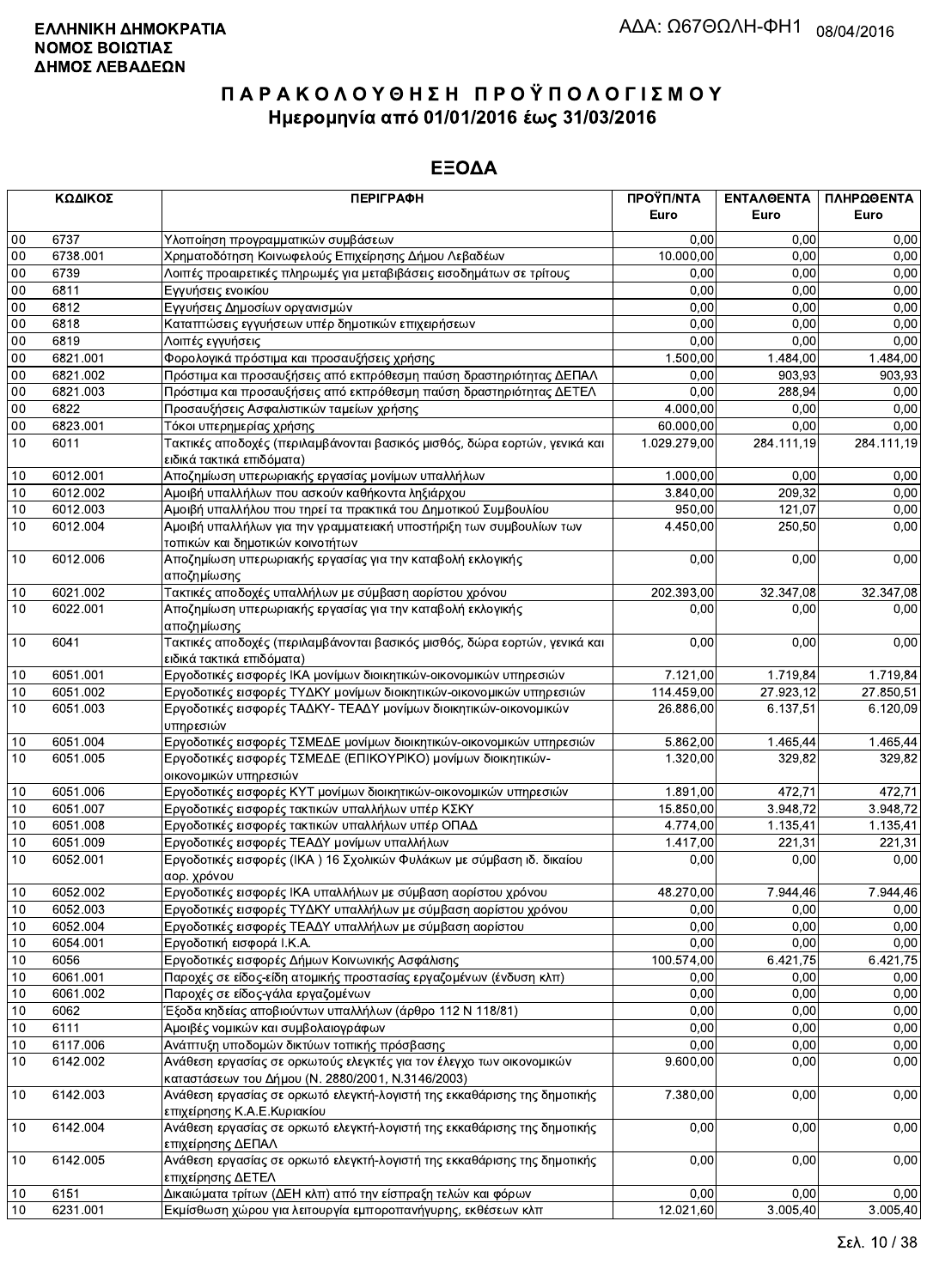|      | ΚΩΔΙΚΟΣ  | <b>ПЕРІГРАФН</b>                                                                          | ΠΡΟΫΠ/ΝΤΑ  | ΕΝΤΑΛΘΕΝΤΑ | ΠΛΗΡΩΘΕΝΤΑ |
|------|----------|-------------------------------------------------------------------------------------------|------------|------------|------------|
|      |          |                                                                                           | Euro       | Euro       | Euro       |
| 10   | 6232     | Μισθώματα κτιρίων - Τεχνικών έργων ακινήτων                                               | 52.026,24  | 13.006,56  | 13.006,56  |
| 10   | 6236.001 | Μίσθωση χημικών τουαλετών για την Εμποροπανήγυρη                                          | 5.000,00   | 0,00       | 0,00       |
| 10   | 6253     | Ασφάλιστρα μεταφορικών μέσων                                                              | 2.550,00   | 705,49     | 705,49     |
| 10   | 6262.001 | Συντήρηση και επισκευή ηλεκτρομηχανολογικιού εξοπλισμού κτιρίων                           | 2.800,00   | 0,00       | 0,00       |
|      |          | (ανελκυστήρας, κλιματιστικά κλπ)                                                          |            |            |            |
| 10   | 6263.001 | Συντήρηση και επισκευή μεταφορικών μέσων                                                  | 6.800,00   | 0,00       | 0,00       |
| 10   | 6263.002 | Δαπάνες για τεχνικό έλεγχο αυτοκινήτων (Κ.Τ.Ε.Ο.)                                         | 250,00     | 0,00       | 0,00       |
| 10   | 6263.003 | Τοποθέτηση υγραεριοκίνησης σε υπάρχοντα αυτοκίνητα του Δήμου                              | 0,00       | 0,00       | 0,00       |
| 10   | 6264.001 | Συντήρηση και επισκευή εγκαταστάσεων θέρμανσης, κλιματισμού, αερισμού και                 | 7.000,00   | 0,00       | 0,00       |
|      |          | λοιπών μηχανημάτων                                                                        |            |            |            |
| 10   | 6265.001 | Συντήρηση και επισκευή επίπλων και σκευών                                                 | 0.00       | 0.00       | 0,00       |
| 10   | 6265.002 | Συντήρηση και επισκευή ηλεκτρονικών υπολογιστών, φωτοτυπικών, fax κλπ                     | 5.000,00   | 0,00       | 0,00       |
| 10   | 6265.004 | Εργασίες συντήρησης συστημάτων κατάσβεσης-πυρόσβεσης                                      | 850,00     | 0,00       | 0,00       |
| 10   | 6266.001 | Συντήρηση Εφαρμογών λογισμικού                                                            | 25.388,00  | 0,00       | 0,00       |
| 10   | 6271     | Ύδρευση δημοτικών κτιρίων κ.λ.π.                                                          | 0,00       | 0,00       | 0,00       |
| 10   | 6273     | Φωτισμός και κίνηση (με ηλεκτρισμό η φωταέριο) για δικές τους υπηρεσίες                   | 0,00       | 0.00       | 0,00       |
| 10   | 6274     | Δαπάνες καθαρισμού γραφείων                                                               | 0,00       | 0,00       | 0,00       |
| 10   | 6276     | Δαπάνες εκκένωσης βόθρων                                                                  | 0,00       | 0,00       | 0,00       |
| 10   | 6278     | Δαπάνες φύλαξης κτιρίων (άρθρο 21 Ν. 3731/2008)                                           | 0,00       | 0,00       | 0,00       |
| 10   | 6279.001 | Λοιπές δαπάνες για ύδρευση, άρδευση, φωτισμό, καθαριότητα                                 | 42.000,00  | 12.447,00  | 12.447,00  |
| 10   | 6321     | Τέλη κυκλοφορίας επιβατηγών αυτοκινήτων                                                   | 2.000,00   | 0,00       | 0,00       |
| 10   | 6323     | Λοιπά τέλη κυκλοφορίας                                                                    | 0,00       | 0,00       | 0,00       |
| 10   | 6411     | Έξοδα κίνησης ιδιοκτητών μεταφορικών μέσων (καύσιμα, λιπαντικά, διόδια<br>$K\lambda\pi$ ) | 7.000,00   | 472,91     | 472,91     |
| 10   | 6412     | Έξοδα μεταφοράς αγαθών φορτοεκφορτωτικά                                                   | 0,00       | 0,00       | 0,00       |
| 10   | 6413     | Μεταφορές προσώπων                                                                        | 0,00       | 0.00       | 0,00       |
| 10   | 6422     | Οδοιπορικά έξοδα και αποζημίωση μετακινούμενων υπαλλήλων                                  | 1.250,00   | 0.00       | 0,00       |
| 10   | 6461     | Έξοδα δημοσίευσης οικονομικών καταστάσεων                                                 | 1.400,00   | 210,33     | 0,00       |
| 10   | 6462     | Δημοσίευση προκηρύξεων                                                                    | 3.000,00   | 191,88     | 0,00       |
| 10   | 6463     | Εξοδα λοιπών δημοσιεύσεων                                                                 | 0,00       | 0,00       | 0,00       |
| 10   | 6611.001 | Προμήθεια βιβλίων, περιοδικών και λοιπών εκδόσεων                                         | 500,00     | 0,00       | 0,00       |
| 10   | 6611.002 | Προμήθεια ληξιαρχικών βιβλίων (υποχρεωτ. εισφορά ΥΠ.ΕΣ 55327/89)                          | 100,00     | 0,00       | 0,00       |
| 10   | 6612     | Προμήθεια γραφικής ύλης και λοιπά υλικά γραφείων                                          | 10.000,00  | 0,00       | 0,00       |
| 10   | 6613.001 | Προμήθεια εντύπων υπηρεσιών                                                               | 850,00     | 0,00       | 0,00       |
| 10   | 6613.002 | Προμήθεια υλικών μηχανογράφησης και πολλαπλών εκτυπώσεων (τόνερ,                          | 11.450,00  | 0,00       | 0,00       |
|      |          | μελανοταινίες-αναλώσιμα fax κλπ)                                                          |            |            |            |
| 10   | 6614     | Λοιπές προμήθειες ειδών γραφείου                                                          | 0,00       | 0,00       | 0,00       |
| 10   | 6615.001 | Εργασίες εκτυπώσεων, εκδόσεων, βιβλιοδετήσεων                                             | 1.000,00   | 0,00       | 0,00       |
| 10   | 6615.002 | Εργασίες εκτύπωσης φωτοτυπιών                                                             | 2.000,00   | 0,00       | 0,00       |
| 10   | 6615.003 | Εκτύπωση Μητρώου Αρρένων (υποχρεωτ. εισφορά ΥΠ.ΕΣ 55327/89)                               | 100,00     | 0,00       | 0,00       |
| 10   | 6631     | Προμήθεια υγειονομικού και φαρμακευτικού υλικού                                           | 0,00       | 0,00       | 0,00       |
| 10   | 6634     | Προμήθεια ειδών καθαριότητας και ευπρεπισμού                                              | 600,00     | 0,00       | 0,00       |
| 10   | 6635     | Προμήθεια λοιπών ειδών υγιεινής και καθαριότητας                                          | 0,00       | 0,00       | 0,00       |
| 10   | 6643     | Προμήθεια καυσίμων για θέρμανση και φωτισμό                                               | 38.000,00  | 7.290,14   | 7.290,14   |
| 10   | 6644     | Προμήθεια καυσίμων και λιπαντικών για λοιπές ανάγκες                                      | 0,00       | 0,00       | 0,00       |
| 10   | 6652.001 | Προμήθεια φωτογραφικού υλικού                                                             | 0,00       | 0,00       | 0,00       |
| 10   | 6661     | Υλικά συντήρησης και επισκευής κτιρίων                                                    | 0,00       | 0,00       | 0,00       |
| 10   | 6662.001 | Προμήθεια υλικών ενεργητικής πυροπροστασίας - συστημάτων συναγερμού-                      | 2.500,00   | 0,00       | 0,00       |
|      |          | πυρανίχνευσης, αναγομώσεις πυροσβεστήρων                                                  |            |            |            |
| $10$ | 6662.002 | Προμήθεια ηλεκτρολογικού υλικού κτιριακών εγκαταστάσεων                                   | 1.000,00   | 0.00       | 0,00       |
| 10   | 6671.001 | Προμήθεια ανταλλακτικών μεταφορικών μέσων                                                 | 0,00       | 0,00       | 0,00       |
| 10   | 6671.002 | Προμήθεια ελαστικών μεταφορικών μέσων                                                     | 1.000,00   | 0,00       | 0,00       |
| 10   | 6672.001 | Ανταλλακτικά ηλεκτρονικών υπολογιστών (δίσκοι, μνήμες κλπ)                                | 0,00       | 0,00       | 0,00       |
| 10   | 6673.001 | Ανταλλακτικά εγκαταστάσεων θέρμανσης, κλιματισμού, αερισμού και λοιπών                    | 2.000,00   | 0,00       | 0,00       |
|      |          | μηχανημάτων                                                                               |            |            |            |
| 10   | 6691     | Προμήθεια ειδών σημαιοστολισμού και φωταγωγήσεων                                          | 1.000,00   | 0,00       | 0,00       |
| 15   | 6011     | Τακτικές αποδοχές (περιλαμβάνονται βασικός μισθός, δώρα εορτών, γενικά και                | 435.343,00 | 121.078,84 | 121.078,84 |
|      |          | ειδικά τακτικά επιδόματα)                                                                 |            |            |            |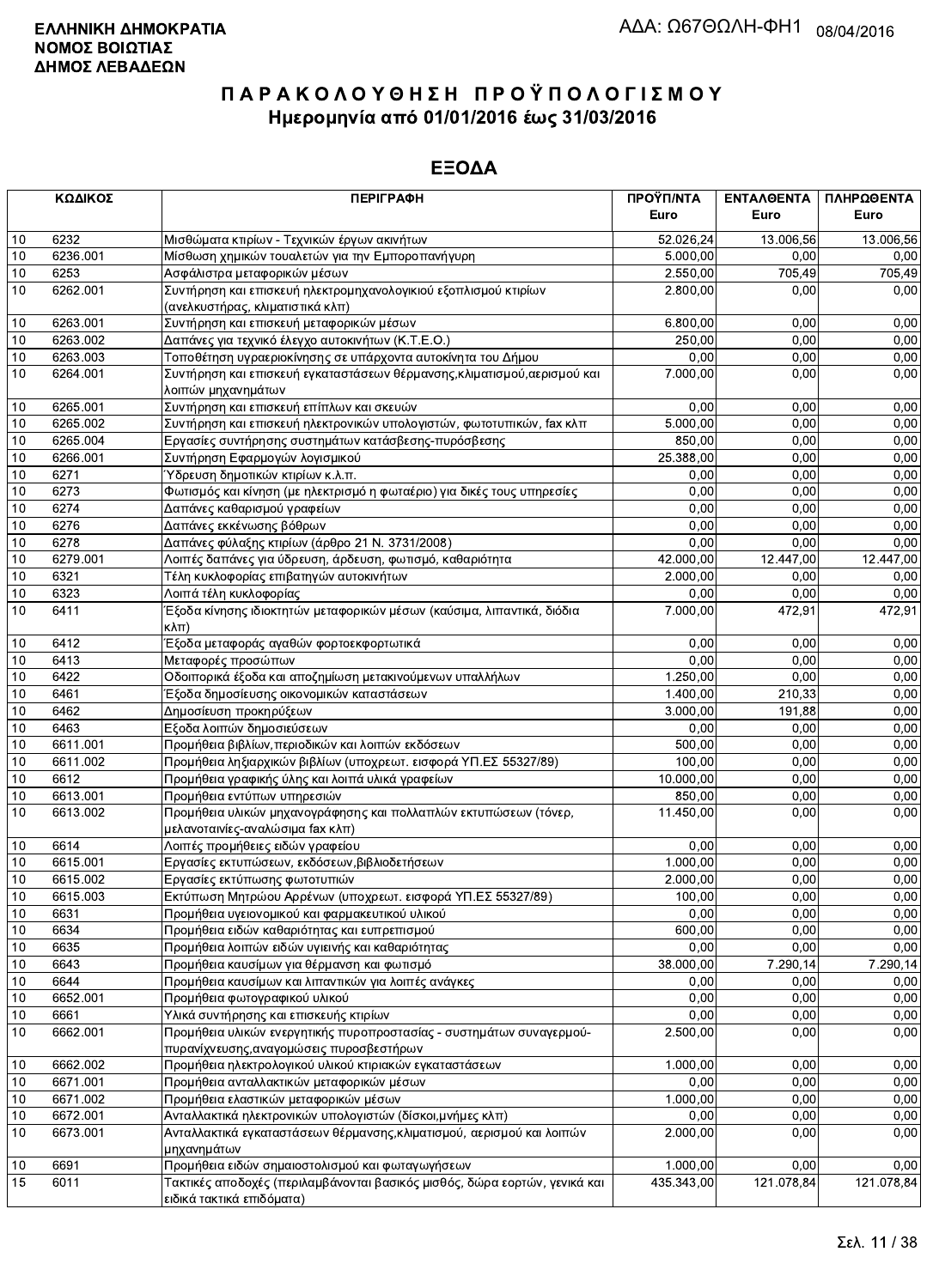|                 | ΚΩΔΙΚΟΣ              | <b>ПЕРІГРАФН</b>                                                                                                                       | ΠΡΟΫΠ/ΝΤΑ<br>Euro | ΕΝΤΑΛΘΕΝΤΑ<br>Euro | ΠΛΗΡΩΘΕΝΤΑ<br>Euro |
|-----------------|----------------------|----------------------------------------------------------------------------------------------------------------------------------------|-------------------|--------------------|--------------------|
| 15              | 6012                 | Αποζημίωση υπερωριακής εργασίας και για εξαιρέσιμες ημέρες και νυκτερινές<br>ώρες και λοιπές πρόσθετες αμοιβές                         | 0,00              | 0.00               | 0,00               |
| 15              | 6013                 | Εφάπαξ βοήθημα του Ν 103/75                                                                                                            | 15.000,00         | 0.00               | 0,00               |
| 15              | 6021.001             | Τακτικές αποδοχές καθαριστριών σχολικών μονάδων (αρθ. 18 Ν.3870/2010)                                                                  | 110.585,00        | 15.402,28          | 15.402,28          |
| 15              | 6021.002             | Τακτικές αποδοχές υπαλλήλων Κοινωνικής Προστασίας, Παιδείας, Αθλητισμού<br>και Πολιτισμού (Παιδικοί Σταθμοί, ΚΑΠΗ, Δημοτικό Ωδείο κλπ) | 228.075,00        | 41.614,38          | 41.614,38          |
| 15              | 6021.003             | Τακτικές αποδοχές σχολικών φυλάκων με σύμβαση Ιδιωτ. Δικαίου Αορίστου<br>Χρόνου                                                        | 102.260,00        | 16.943,22          | 16.943,22          |
| 15              | 6022.001             | Αποζημίωση υπερωριακής αποζημίωσης για την καταβολή εκλογικής<br>αποζημίωσης                                                           | 0.00              | 0,00               | 0,00               |
| 15              | 6022.002             | Αποζημίωση υπερωριακής απασχόλησης για καταβολή εκλογικής<br>αποζημίωσης σε σχολικούς φύλακες                                          | 0,00              | 0,00               | 0,00               |
| 15              | 6041.001             | Τακτικές αποδοχές ωρομισθίων γυμναστών ΠΑγΟ                                                                                            | 0.00              | 0,00               | 0,00               |
| 15              | 6041.003             | Τακτικές αποδοχες εκτάκτων υπαλλήλων Παιδικών Σταθμών                                                                                  | 0,00              | 0,00               | 0,00               |
| 15              | 6041.004             | Τακτικές αποδοχές εκτάκτων υπαλλήλων Κατασκήνωσης                                                                                      | 22.470,00         | 0.00               | 0,00               |
| 15              | 6041.005             | Αμοιβές συμβασιούχων αμιγώς αμοιβομένων από καταβολή αντιτίμου στο<br>Ωδείο Λιβαδειάς                                                  | 4.725,00          | 480,00             | 0,00               |
| 15              | 6041.006             | Αμοιβές συμβασιούχων κοινωνικών δομών του Δήμου                                                                                        | 0,00              | 0.00               | 0,00               |
| $\overline{15}$ | 6042                 | Αποζημίωση υπερωριακής εργασίας και για εξαιρέσιμες ημέρες και νυκτερινές<br>ώρες και λοιπές πρόσθετες αμοιβές                         | 0,00              | 0,00               | 0,00               |
| 15              | 6051.001             | Εργοδοτικές εισφορές ΙΚΑ μονίμων κοινωνικών υπηρεσιών                                                                                  | 25.670,00         | 6.363,76           | 6.363,76           |
| 15              | 6051.002             | Εργοδοτικές εισφορες ΤΥΔΚΥ μονίμων κοινωνικών υπηρεσιών                                                                                | 30.808,00         | 7.629,93           | 7.629,93           |
| 15              | 6051.003             | Εργοδοτικές εισφορες ΤΑΔΚΥ-ΤΕΑΔΥ μονίμων υπαλλήλων κοινωνικών<br>υπηρεσιών                                                             | 2.720.00          | 586,41             | 586,41             |
| 15              | 6051.007             | Εργοδοτικές εισφορές Τ.Σ.Κ.Υ μονίμων υπαλλήλων κοινωνικών υπηρεσιών                                                                    | 0,00              | 0,00               | 0,00               |
| 15              | 6051.008             | Εργοδοτικές εισφορες ΤΕΑΔΥ τακτικών υπαλλήλων κοινωνικών υπηρεσιών                                                                     | 5.607,00          | 1.224,06           | 1.224,06           |
| 15              | 6051.009             | Εργοδοτικές εισφορές ΟΠΑΔ μονίμων κοινωνικών υπηρεσιών                                                                                 | 9.633,00          | 2.396,22           | 2.396,22           |
| 15              | 6052.001             | Εργοδοτικές εισφορές (ΙΚΑ) υπαλλήλων αορίστου. χρόνου (καθαρ. σχολικών<br>μονάδων)                                                     | 26.616,00         | 4.077,20           | 4.077,20           |
| 15              | 6052.002             | Εργοδοτικές εισφορές (ΙΚΑ) υπαλλήλων κοινωνικής προστασίας, πολιτισμού<br>και αθλητισμού (Παιδικοί Σταθμοί, ΚΑΠΗ, Δημ. Ωδείο κλπ)      | 59.052,00         | 9.060,14           | 9.060,14           |
| 15              | 6052.003             | Εργοδοτικές εισφορές (ΙΚΑ) σχολικών φυλάκων                                                                                            | 26.298,00         | 4.161,26           | 4.161,26           |
| 15              | 6054.001             | Εργοδοτικές εισφορές ωρομισθίων γυμναστών ΠΑγΟ                                                                                         | 0,00              | 0,00               | 0,00               |
| 15              | 6054.003             | Εργοδοτικές εισφορες ΙΚΑ εκτάκτων υπαλλήλων Παιδικών Σταθμών                                                                           | 0.00              | 0,00               | 0,00               |
| 15              | 6054.004             | Εργοδοτικές εισφορές ΙΚΑ εκτάκτων υπαλλήλων Κατασκήνωσης                                                                               | 5.840,00          | 0,00               | 0,00               |
| 15              | 6054.005             | Εργοδοτικές εισφορες συμβασιούχων αμιγώς αμοιβομένων από καταβολή<br>αντιτίμου στο Ωδείο Λιβαδειάς                                     | 1.215,00          | 117,89             | 0,00               |
| 15              | 6054.006             | Εργοδοτικές εισφορές συμβασιούχων κοινωνικών δομών του Δήμου                                                                           | 0,00              | 0,00               | 0,00               |
| 15              | 6055                 | Λοιπές εργοδοτικές εισφορές                                                                                                            | 0,00              | 0,00               | 0,00               |
| 15              | 6056                 | Εργοδοτικές εισφορές Δήμων Κοινωνικής Ασφάλισης                                                                                        | 44.112,00         | 2.816,60           | 2.816,60           |
| 15              | 6061.001             | Παροχές σε ειδος- γάλα εργαζόμενων                                                                                                     | 10.173,00         | 870,15             | 297,78             |
| 15              | 6061.002             | Προμήθειες στολών μουσικών Φιλαρμονικής                                                                                                | 3.000,00          | 0,00               | 0,00               |
| 15              | 6062                 | Έξοδα κηδείας αποβιούντων υπαλλήλων (άρθρο 112 Ν 118/81)                                                                               | 0,00              | 0,00               | 0,00               |
| 15              | 6063                 | Λοιπές παροχές σε είδος (ένδυση εργατοτεχνικού προσωπικού κ.λ.π.)                                                                      | 0,00              | 0,00               | 0,00               |
| 15              | 6114                 | Αμοιβές καλλιτεχνών                                                                                                                    | 0,00              | 0,00               | 0,00               |
| 15              | 6117.002             | Εργασίες απολύμανσης-απεντόμωσης                                                                                                       | 800,00            | 0,00               | 0,00               |
| 15              | 6117.003             | Ανάθεση παροχής υπηρεσιών ιατρού για μέλη του ΚΑΠΗ                                                                                     | 2.000,00          | 0,00               | 0,00               |
| 15              | 6117.004             | Ανάθεση παροχής υπηρεσιών σε παιδίατρο για Παιδικούς Σταθμούς                                                                          | 5.000,00          | 0,00               | 0,00               |
| 15              | 6117.005             | Ανάθεση παροχής υπηρεσιών σε παιδίατρο για Κατασκήνωση                                                                                 | 1.200,00          | 0,00               | 0,00               |
| 15              | 6117.006<br>6117.008 | Καθαρισμός εγκαταστάσεων Αθλητισμού, Πολιτισμού και λοιπών υπηρεσιών                                                                   | 24.600,00<br>0.00 | 3.082,38<br>0,00   | 3.082,38<br>0,00   |
| 15              |                      | Ανάθεση για σύνταξη ΗΑCCP για το Κατασκηνωτικό Κεντρο στη Παλιομηλιά                                                                   |                   |                    | 0,00               |
| 15              | 6117.009             | Σύμβαση έργου με γιατρό για παροχή υπηρεσιών στα μέλη του ΚΑΠΗ                                                                         | 2.000,00<br>0,00  | 0,00               |                    |
| 15<br>15        | 6141<br>6142.003     | Αμοιβές νομικών προσώπων Δημοσίου Δικαίου<br>Λειτουργία κατασκήνωσης του Δήμου Λεβαδέων στην θέση Παλιομηλιά στον                      | 0,00              | 0,00<br>0,00       | 0,00<br>0,00       |
|                 |                      | Ελικώνα                                                                                                                                |                   |                    |                    |
| 15<br>15        | 6151<br>6161         | Δικαιώματα τρίτων (ΔΕΗ κλπ) από την είσπραξη τελών και φόρων<br>Υλοποίηση συμβάσεων διαδημοτικής συνεργασίας                           | 0,00<br>0,00      | 0,00<br>0.00       | 0,00<br>0,00       |
| 15              | 6211.001             | Δαπάνη σύνδεσης παροχης στο σχολείο Αλαλκομενών                                                                                        | 0,00              | 0,00               | 0,00               |
| 15              | 6211.002             | Δαπάνη ηλεκτρικού ρεύματος για φωτισμό Δημοτικού Σταδίου                                                                               | 23.000,00         | 0,00               | 0,00               |
|                 |                      |                                                                                                                                        |                   |                    |                    |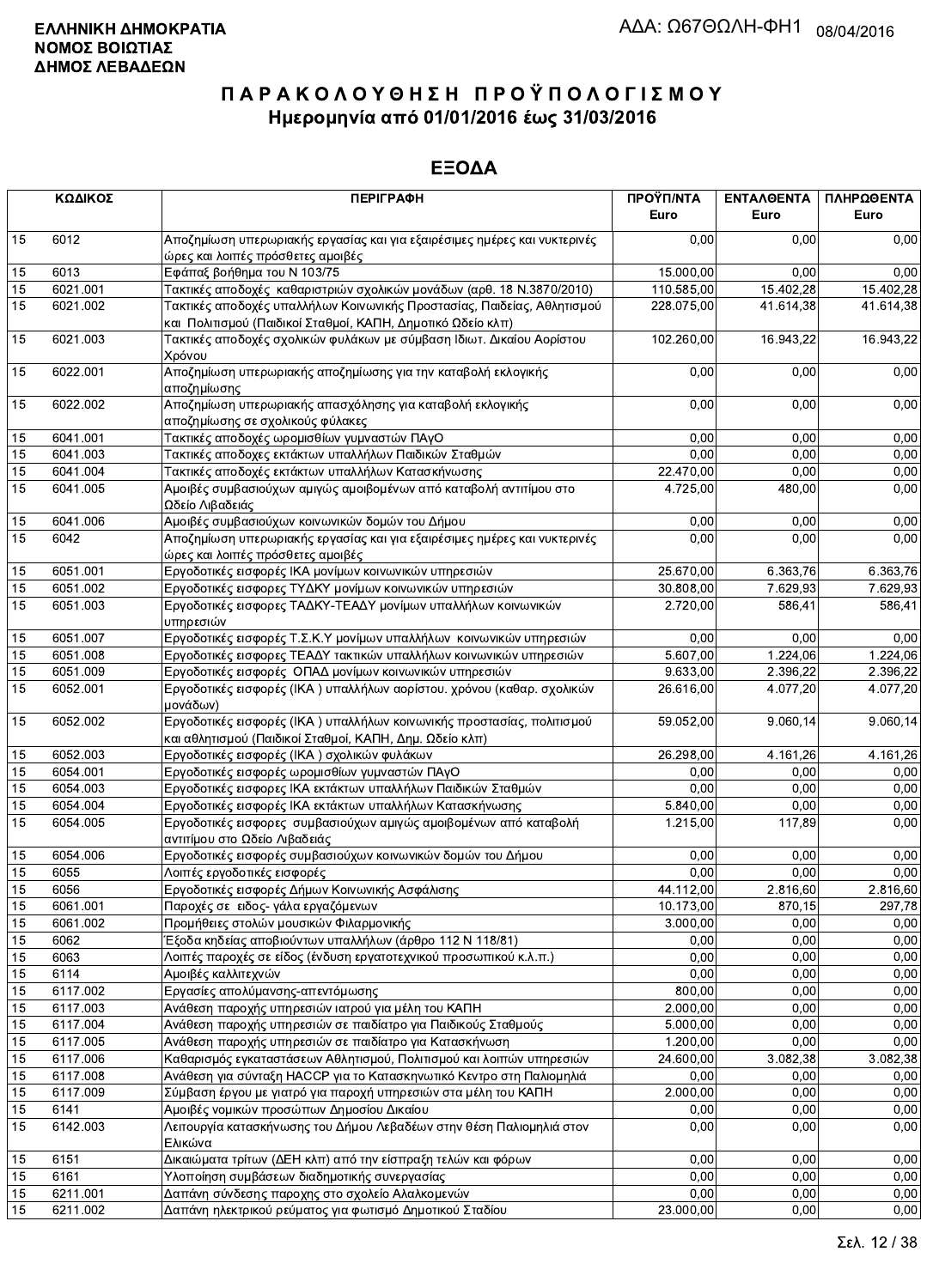|          | ΚΩΔΙΚΟΣ              | <b>ПЕРІГРАФН</b>                                                                                                       | ΠΡΟΫΠ/ΝΤΑ        | ΕΝΤΑΛΘΕΝΤΑ   | ΠΛΗΡΩΘΕΝΤΑ   |
|----------|----------------------|------------------------------------------------------------------------------------------------------------------------|------------------|--------------|--------------|
|          |                      |                                                                                                                        | Euro             | Euro         | Euro         |
| 15       | 6232.002             | Μίσθωμα κτιριου Β΄Παιδικού Σταθμού Λιβαδειάς                                                                           | 15.288,00        | 3.822.00     | 3.822,00     |
| 15       | 6232.003             | Μίσθωμα κτιριου ΚΑΠΗ Δαύλειας                                                                                          | 2.851,20         | 712,80       | 712,80       |
| 15       | 6232.005             | Μίσθωμα κτιρίου ιατρειου (ΚΑΠΗ)                                                                                        | 4.602,00         | 1.150,50     | 1.150,50     |
| 15       | 6232.006             | Μίσθωμα κυλικείου ΚΑΠΗ Λιβαδειάς (καντίνα)                                                                             | 5.831,76         | 1.457,94     | 1.457,94     |
| 15       | 6232.008             | Μίσθωμα για στέγαση Δημοτικού Θεάτρου                                                                                  | 4.560,00         | 1.140,00     | 1.140,00     |
| 15       | 6236.001             | Μισθώματα σχολικών κτιρίων (άρθ.94 Ν.3852/10)                                                                          | 87.685,56        | 21.921,39    | 0,00         |
| 15       | 6236.002             | Μίσθωμα κτιρίου "Δια Βίου Μάθηση"                                                                                      | 3.200,00         | 777,60       | 777,60       |
| 15       | 6253.001             | Ασφάλιστρα μεταφορικών μέσων                                                                                           | 750,00           | 70,68        | 70,68        |
| 15       | 6261.001             | Συντήρηση και επισκευή κτιριων Παδικών Σταθμών                                                                         | 0,00             | 0,00         | 0,00         |
| 15<br>15 | 6261.002<br>6262.001 | Συντήρηση και επισκευή κτιρίων ΚΑΠΗ Δήμου Λεβαδέων<br>Συντήρηση και επισκευή λοιπών μονίμων εγκαταστάσεων Αθλητισμού - | 0,00<br>5.000,00 | 0,00<br>0,00 | 0,00<br>0,00 |
|          |                      | Πολιτισμού                                                                                                             |                  |              |              |
| 15       | 6263.001             | Τοποθέτηση υγραεριοκίνησης σε υπάρχοντα αυτοκίνητα του Δήμου                                                           | 0,00             | 0,00         | 0,00         |
| 15       | 6263.002             | Συντήρηση και επισκευή μεταφορικών μέσων                                                                               | 700,00           | 0,00         | 0,00         |
| 15       | 6263.003             | Δαπάνες για τεχνιικό έλεγχο αυτοκινήτων (ΚΤΕΟ)                                                                         | 100,00           | 0,00         | 0,00         |
| 15       | 6264.001             | Συντήρηση και επισκευή εγκαταστάσεων θέρμανσης, κλιματισμού, αερισμού                                                  | 5.000,00         | 0,00         | 0,00         |
|          |                      | και λοιπών μηχανημάτων                                                                                                 |                  |              |              |
| 15       | 6264.002             | Συντήρηση και επισκευή λοιπών μηχανημάτων                                                                              | 1.000,00         | 0,00         | 0,00         |
| 15       | 6265.001             | Συντήρηση και επισκευή λοιπού εξοπλισμού Κατασκήνωσης στην Παλιομηλιά                                                  | 1.000,00         | 0,00         | 0,00         |
| 15       | 6265.002             | Συντήρηση και επισκευή επίπλων και λοιπού εξοπλισμού σκευών και λοιπού                                                 | 1.000.00         | 0,00         | 0,00         |
|          |                      | εξοπλισμού Παιδικών Σταθμών                                                                                            |                  |              |              |
| 15       | 6265.003             | Συντήρηση συστημάτων κατάσβεσης-πυρόσβεσης                                                                             | 2.000.00         | 0,00         | 0,00         |
| 15       | 6265.004             | Συντήρηση και επισκευή ηλεκτρικών συσκευών                                                                             | 500,00           | 0,00         | 0,00         |
| 15       | 6265.005             | Συντήρηση και επισκευή εξοπλισμού Δημοτικού Κολυμβητηρίου                                                              | 2.000,00         | 0,00         | 0,00         |
| 15       | 6265.006             | Συντήρηση και επισκευή επίπλων και λοιπού εξοπλισμού υπηρεσιών                                                         | 1.000,00         | 0,00         | 0,00         |
|          |                      | Πολιτισμού-Αθλητισμού                                                                                                  |                  |              |              |
| 15       | 6265.007<br>6266     | Επισκευή επαγγελματικής σκούπας Δημοτικού Κολυμβητηρίου                                                                | 4.000,00<br>0,00 | 0,00<br>0,00 | 0,00         |
| 15       | 6273                 | Συντήρηση Εφαρμογών λογισμικού                                                                                         | 0,00             | 0,00         | 0,00         |
| 15<br>15 | 6274                 | Φωτισμός και κίνηση (με ηλεκτρισμό η φωταέριο) για δικές του υπηρεσίες<br>Δαπάνες καθαρισμού γραφείων                  | 0,00             | 0,00         | 0,00<br>0,00 |
| 15       | 6275                 | Δαπάνες καθαρισμού φρεατίων, δεξαμενών κλπ                                                                             | 0,00             | 0,00         | 0,00         |
| 15       | 6278                 | Δαπάνες φύλαξης κτιρίων (άρθρο 21 Ν. 3731/2008)                                                                        | 0,00             | 0,00         | 0,00         |
| 15       | 6279.001             | Λοιπές δαπάνες για ύδρευση, άρδευση, φωτισμό, καθαριότητα                                                              | 60.000,00        | 11.557,00    | 11.557,00    |
| 15       | 6279.002             | Δαπάνη κοινόχρηστων για το κτίριο στέγασης ΄΄Δια Βίου Μάθηση΄΄                                                         | 750,00           | 0,00         | 0,00         |
| 15       | 6413.001             | Δαπάνη για εκδρομές ΚΑΠΗ                                                                                               | 3.000,00         | 0,00         | 0,00         |
| 15       | 6462                 | Δημοσίευση προκηρύξεων                                                                                                 | 1.250,00         | 333,08       | 0,00         |
| 15       | 6471.001             | Εκδηλώσεις εορτών ΠΑΣΧΑ                                                                                                | 35.000,00        | 0,00         | 0,00         |
| 15       | 6471.002             | Πολιτιστικές εκδηλώσεις ΤΡΟΦΩΝΕΙΑ                                                                                      | 30.000,00        | 0,00         | 0,00         |
| 15       | 6471.003             | Πολιτιστικές εκδηλώσεις ΓΑΙΤΑΝΑΚΙ ΛΙΒΑΔΕΙΑΣ                                                                            | 5.000,00         | 0,00         | 0,00         |
| 15       | 6471.005             | Επετειακές-εορταστικές εκδηλώσεις και δραστηριότητες όλων των Κοινοτήτων                                               | 10.000,00        | 0,00         | 0,00         |
|          |                      | του Δήμου                                                                                                              |                  |              |              |
| 15       | 6471.006             | Εκδηλώσεις εορτασμού Χριστουγέννων & Πρωτοχρονιάς                                                                      | 15.000,00        | 0,00         | 0,00         |
| 15       | 6471.007             | Λοιπές πολιτιστικές εκδηλώσεις (ΚΑΠΗ- ημέρα ηλικιωμένων)                                                               | 0,00             | 0,00         | 0,00         |
| 15       | 6472.001             | Εξοδα αθλητικών δραστηριοτήτων και εκδηλώσεων                                                                          | 3.000,00         | 0.00         | 0,00         |
| 15       | 6473.001             | Εκδηλώσεις στα ΚΑΠΗ                                                                                                    | 2.000,00         | 0,00         | 0,00         |
| 15       | 6481.001             | Προμήθεια ειδών παντοπωλείου                                                                                           | 13.000,00        | 2.060,88     | 848,50       |
| 15       | 6481.002             | Προμήθεια φρούτων και λαχανικών                                                                                        | 10.200,00        | 1.631,30     | 1.631,30     |
| 15       | 6481.003             | Προμήθεια ειδών κρεοπωλείου                                                                                            | 13.000,00        | 1.802,11     | 1.802,11     |
| 15       | 6481.004             | Προμήθεια γαλακτοκομικών ειδων                                                                                         | 7.500,00         | 1.174,98     | 415,34       |
| 15       | 6481.005             | Προμήθεια κατεψυγμένων ειδών                                                                                           | 3.000,00         | 414,55       | 187,79       |
| 15       | 6481.006             | Προμήθεια ειδών αρτοποιείου                                                                                            | 8.000,00         | 1.166,95     | 1.166,95     |
| 15<br>15 | 6481.007             | Προμήθεια ειδών διαβιωσης & περίθαλψης                                                                                 | 0,00<br>4.600,00 | 0,00<br>0,00 | 0,00<br>0,00 |
| 15       | 6482.001<br>6482.002 | Προμήθεια ειδών παντοπωλείου για Κατασκήνωση<br>Προμήθεια φρούτων και λαχανικών για Κατασκήνωση                        | 5.020,00         | 0,00         | 0,00         |
| 15       | 6482.003             | Προμήθεια ειδών κρεοπωλείου για Κατασκήνωση                                                                            | 4.700,00         | 0,00         | 0,00         |
| 15       | 6482.004             | Προμήθεια γαλακτοκομικών ειδών για Κατασκήνωση                                                                         | 3.200,00         | 0,00         | 0,00         |
| 15       | 6482.005             | Προμήθεια κατεψυγμένων ειδών για Κατασκήνωση                                                                           | 1.250,00         | 0,00         | 0,00         |
| 15       | 6482.006             | Προμήθεια ειδών αρτοποιείου για Κατασκήνωση                                                                            | 4.150,00         | 0,00         | 0,00         |
|          |                      |                                                                                                                        |                  |              |              |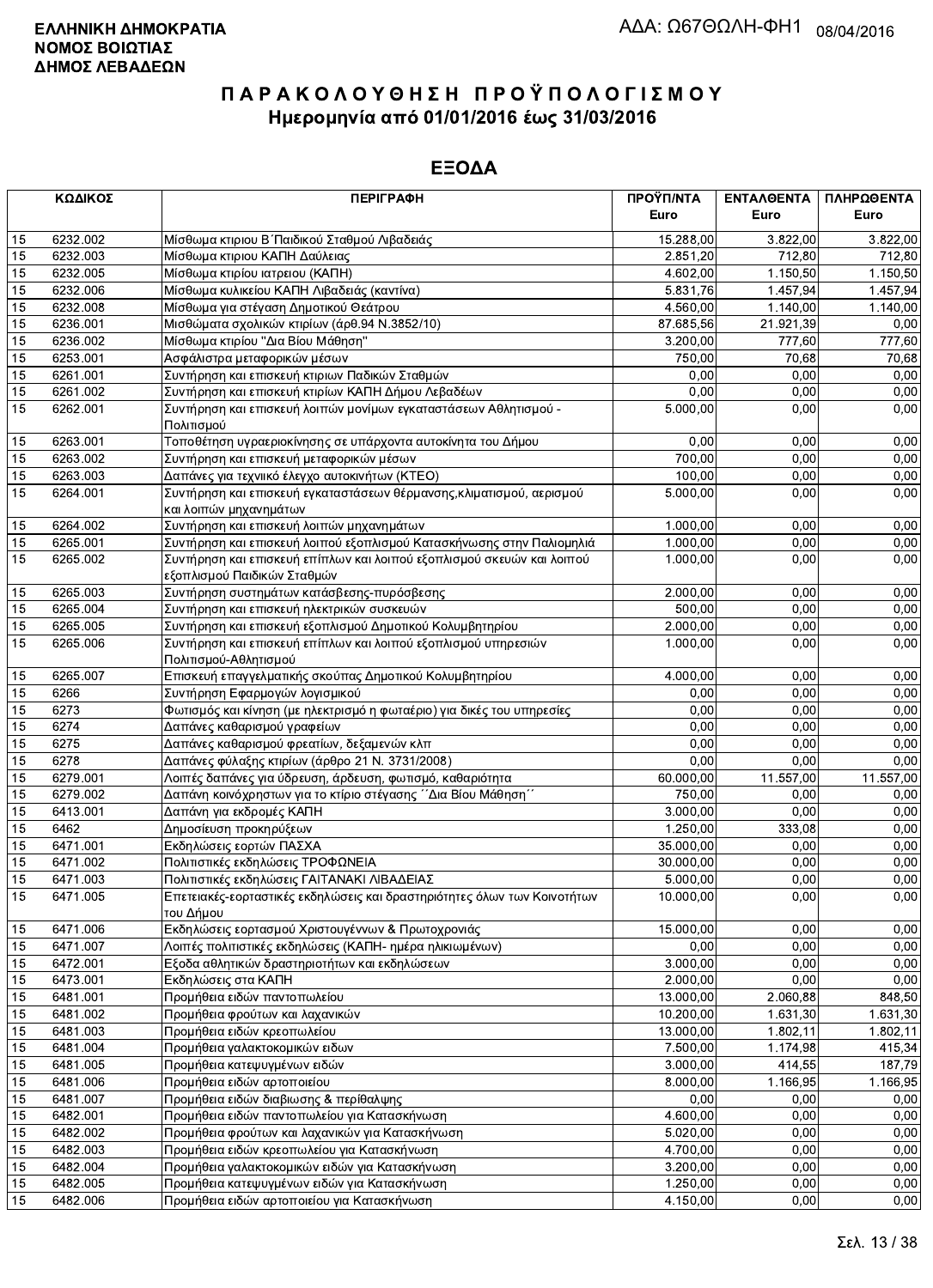|                 | ΚΩΔΙΚΟΣ  | <b>ПЕРІГРАФН</b>                                                                                                         | ΠΡΟΫΠ/ΝΤΑ    | ΕΝΤΑΛΘΕΝΤΑ | ΠΛΗΡΩΘΕΝΤΑ |
|-----------------|----------|--------------------------------------------------------------------------------------------------------------------------|--------------|------------|------------|
|                 |          |                                                                                                                          | Euro         | Euro       | Euro       |
| 15              | 6482.007 | Προμήθεια ειδών ζαχαροπλαστείου για Κατασκήνωση                                                                          | 950,00       | 0.00       | 0,00       |
| 15              | 6611     | Προμήθεια βιβλίων κλπ                                                                                                    | 0,00         | 0,00       | 0,00       |
| 15              | 6612     | Προμήθεια γραφικής ύλης και λοιπά υλικά γραφείων                                                                         | 500,00       | 0,00       | 0,00       |
| 15              | 6613.001 | Προμήθεια βιβλιαρίων υγείας κοινωνικής πρόνοιας                                                                          | 1.200,00     | 0,00       | 0,00       |
| 15              | 6613.002 | Προμήθεια εντύπων και υλικών μηχανογράφησης και πολλαπλών<br>εκτυπώσεων Παιδικών Σταθμών                                 | 750,00       | 0,00       | 0,00       |
| 15              | 6613.003 | Προμήθεια εντύπων και υλικών μηχανογράφησης και πολλαπλών<br>εκτυπώσεων ΚΑΠΗ                                             | 200,00       | 0,00       | 0,00       |
| 15              | 6614     | Λοιπές προμήθειες ειδών γραφείου                                                                                         | 0.00         | 0,00       | 0,00       |
| 15              | 6615.001 | Διάφορες εκδόσεις για την προβολή του Δήμου                                                                              | 8.500,00     | 0,00       | 0,00       |
| 15              | 6622.002 | Προμήθεια ειδών δημιουργικής απασχόλησης για την κατασκήνωση (χαρτικά,<br>μπογιές, εκπαιδευτικό υλικό)                   | 0,00         | 0,00       | 0,00       |
| 15              | 6622.003 | Προμήθεια ειδών ψυχαγωγίας για Παιδικούς Σταθμούς                                                                        | 2.000,00     | 0,00       | 0,00       |
| 15              | 6622.004 | Προμήθεια εποπτικού υλικού                                                                                               | 0,00         | 0,00       | 0,00       |
| $\overline{15}$ | 6622.005 | Προμήθεια ειδών δημιουργικής απασχόλησης για τους παιδικούς σταθμούς<br>(χαρτικά, μπογιές, εκπαιδευτικό υλικό κλπ)       | 3.000,00     | 0,00       | 0,00       |
| 15              | 6622.006 | Προμήθεια παιδικών στρωμάτων                                                                                             | 700,00       | 0,00       | 0,00       |
| 15              | 6622.008 | Προμήθεια τροφίμων για Κοινωνικό Παντοπωλείο                                                                             | 70.500,00    | 1.523,16   | 0,00       |
| 15              | 6622.009 | Προμήθεια ποδοκίνητου νιπτήρα και λιποσυλλέκτη για το Κατασκηνωτικό<br>Κέντρο ΄΄Παλιομηλιά"                              | 0,00         | 0,00       | 0,00       |
| 15              | 6622.010 | Προμήθεια δύο (2) ανοξείδωτων ποδοκίνητων κάδων για Κατασκήνωση                                                          | 500,00       | 0,00       | 0,00       |
| 15              | 6631.001 | Προμήθεια υγειονομικού και φαρμακευτικού υλικού                                                                          | 200,00       | 0.00       | 0,00       |
| 15              | 6633     | Προμήθεια χημικού υλικού (απολυμαντικά, χημικά κλπ)                                                                      | 2.000,00     | 0,00       | 0,00       |
| $\overline{15}$ | 6634.001 | Προμήθεια ειδών καθαριότητας και ευπρεπισμού για Παιδικούς Σταθμούς,<br>Κατασκήνωση και υπηρεσίες Πολιτισμού, Αθλητισμού | 8.000,00     | 0,00       | 0,00       |
| 15              | 6634.002 | Προμήθεια ειδών καθαριότητας και ευπρεπισμού για Κοινωνικό Παντοπωλείο                                                   | 11.500,00    | 0,00       | 0,00       |
| 15              | 6635.001 | Προμήθεια ειδών καθαριότητας για την κατασκήνωση στην Παληομηλιά                                                         | 0,00         | 0,00       | 0,00       |
| 15              | 6641.001 | Προμήθεια καυσίμων και λιπαντικών για κίνηση μεταφορικών μέσων                                                           | 700,00       | 41,49      | 41,49      |
| 15              | 6643     | Προμήθεια καυσίμων για θέρμανση και φωτισμό                                                                              | 45.000,00    | 5.408,48   | 5.408,48   |
| 15              | 6644.001 | Προμήθεια καυσίμων κίνησης και λιπαντικών για μηχ/τα κίνησης του νερού της<br>πισινας                                    | 60.000,00    | 0,00       | 0,00       |
| 15              | 6661.001 | Προμήθεια ειδών συντήρησης κτιριακών και λοιπών εγκαταστάσεων                                                            | 0.00         | 0,00       | 0,00       |
| 15              | 6662.001 | Προμήθεια υλικών ενεργητικής πυροπροστασίας-συστημάτων συναγερμού-<br>πυρανίχνευσης, αναγομώσεις πυροσβεστήρων           | 6.000,00     | 0,00       | 0,00       |
| 15              | 6662.002 | Προμήθεια ηλεκτρολογικού υλικού κτιριακών εγκαταστάσεων                                                                  | 1.000,00     | 0,00       | 0,00       |
| 15              | 6662.003 | Προμήθεια υδραυλικών υλικών και εξαρτημάτων                                                                              | 1.500,00     | 0,00       | 0,00       |
| 15              | 6662.004 | Προμήθεια ξυλείας για την συντήρηση του Κατασκηνωτικού Κέντρου                                                           | 0,00         | 0,00       | 0,00       |
| 15              | 6672.001 | Ανταλλακτικά μηχανολογικού-ηλεκτρολογικού εξοπλισμού                                                                     | 2.000,00     | 0,00       | 0,00       |
| 15              | 6673.001 | Ανταλλακτικά επίπλων και σκευών και λοιπού εξοπλισμού                                                                    | 0,00         | 0,00       | 0,00       |
| $\overline{15}$ | 6673.002 | Ανταλλακτικά εγκαταστάσεων θέρμανσης, κλιματισμού, αερισμού και λοιπών<br>μηχανημάτων                                    | 2.000,00     | 0,00       | 0,00       |
| 15              | 6673.003 | Ανταλλακτικά μουσικών οργάνων Φιλαρμονικής                                                                               | 1.150,00     | 0,00       | 0,00       |
| 15              | 6681.002 | Προμήθεια ειδων φαρμακείου                                                                                               | 500,00       | 0,00       | 0,00       |
| 15              | 6699.001 | Διάφορα αναλώσιμα υλικά για τον χώρο του Ιατρείου του ΚΑΠΗ                                                               | 400,00       | 0,00       | 0,00       |
| 15              | 6699.002 | Διάφορα αναλώσιμα υλικά για τον χώρο του Φυσιοθεραπευτηρίου του ΚΑΠΗ                                                     | 300,00       | 0,00       | 0,00       |
| 15              | 6699.003 | Ταινίες για μηχανήματα μέτρησης σακχάρου και χοληστερίνης                                                                | 500,00       | 0,00       | 0,00       |
| 15              | 6699.004 | Προμήθεια εκπαιδευτικού υλικού για τμήματα μουσικής προπαιδείας<br>(τυμπανάκια, μεταλλόφωνα, ντέφια, μαράκες κλπ.)       | 500,00       | 0,00       | 0,00       |
| 15              | 6699.005 | Προμήθεια αθλητικού υλικού (μπάλες, κορύνες, δίκτυα κλπ.)                                                                | 3.000.00     | 0,00       | 0,00       |
| 15              | 6699.006 | Προμήθεια σακουλών ηλεκτρικών σκουπών των Παιδικών Σταθμών                                                               | 400,00       | 0,00       | 0,00       |
| 15              | 6699.007 | Προμήθεια ιματισμού Παιδικών Σταθμών (σαλιάρες, πετσέτες κουζίνας κλπ.)                                                  | 800,00       | 0,00       | 0,00       |
| 15              | 6741.001 | Ενίσχυση ατόμων με ανάγκες Βαριάς Αναπηρίας                                                                              | 3.005.079,72 | 956.131,53 | 956.131,53 |
| 15              | 6741.002 | Επίδομα αιματολογικών νοσημάτων, αιμολυτική αναιμία, αιμορροφυλία, AIDS                                                  | 539.360,00   | 166.516,80 | 166.516,80 |
| 15              | 6741.004 | Επίδομα βαριάς νοητικής καθυστέρησης                                                                                     | 1.020.000,00 | 310.188,23 | 310.188,23 |
| 15              | 6741.005 | Επίδομα κίνησης σε παραπληγικούς/τετραπληγικούς/ακρωτηριασμένους                                                         | 175.340,00   | 56.754,50  | 56.754,50  |
| 15              | 6741.006 | Επίδομα Στεγαστικής Συνδρομής                                                                                            | 0,00         | 0,00       | 0,00       |
| 15              | 6741.007 | Επίδομα Ανασφάλιστων Παραπληγικών, Τετραπληγικών                                                                         | 96.640,00    | 26.125,63  | 26.125,63  |
| 15              | 6741.008 | Επίδομα Παραπληγικών, Τετραπληγικών Δημοσίου                                                                             | 102.000,00   | 36.302,96  | 36.302,96  |
| 15              | 6741.009 | Επίδομα Τυφλότητας                                                                                                       | 960.745,00   | 285.366,85 | 285.366,85 |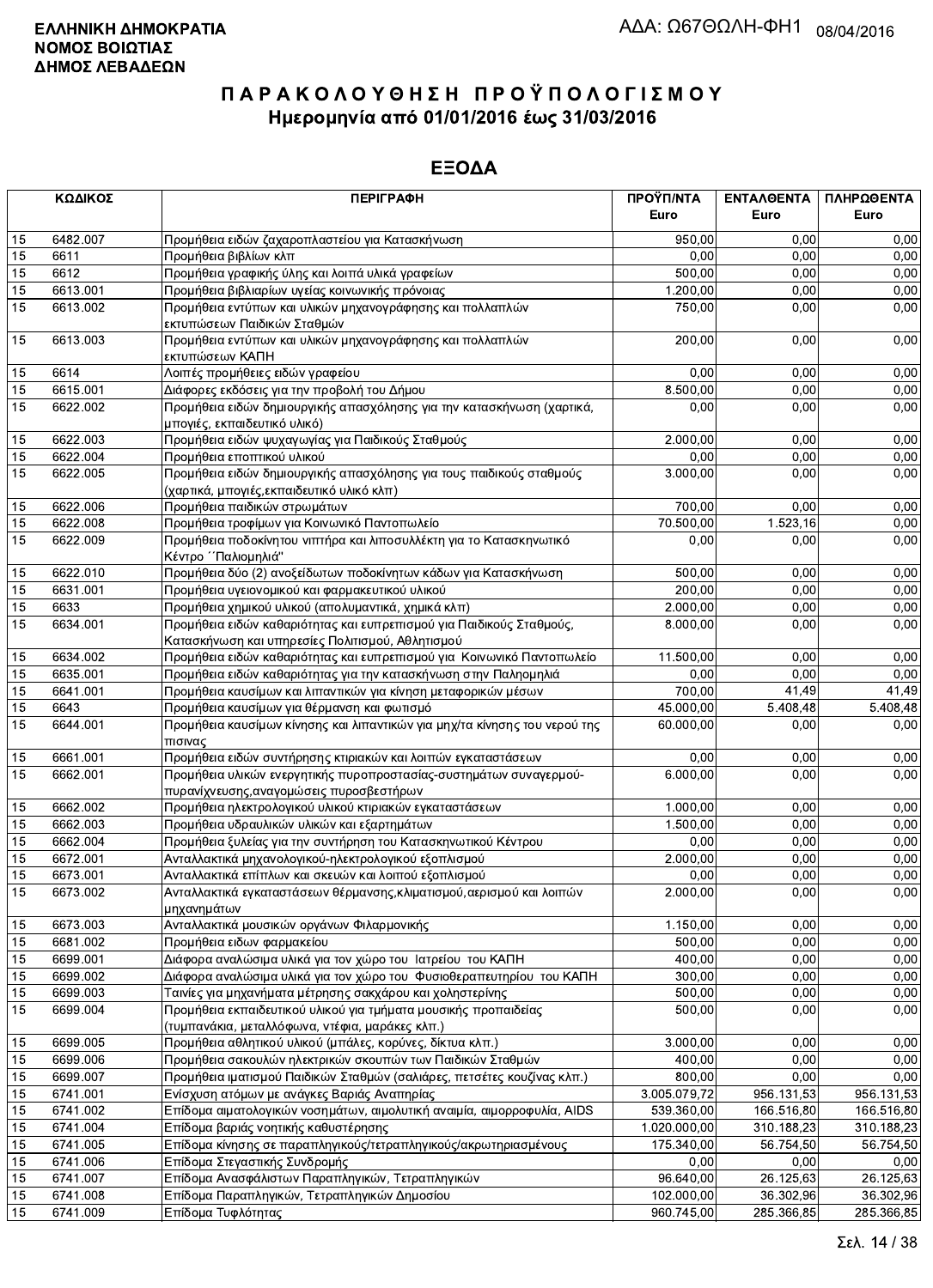|              | ΚΩΔΙΚΟΣ  | <b>ПЕРІГРАФН</b>                                                                                                      | ΠΡΟΫΠ/ΝΤΑ<br>Euro | ΕΝΤΑΛΘΕΝΤΑ<br>Euro | ΠΛΗΡΩΘΕΝΤΑ<br>Euro |
|--------------|----------|-----------------------------------------------------------------------------------------------------------------------|-------------------|--------------------|--------------------|
| 15           | 6741.010 | Επίδομα σε Κωφάλαλα άτομα                                                                                             | 118.792,00        | 35.174,33          | 35.174,33          |
| 15           | 6741.011 | Επίδομα εγκεφαλικής παράλυσης                                                                                         | 8.364,00          | 2.741,53           | 2.741,53           |
| 15           | 6741.012 | Επίδομα απροστάτευτων παιδιών                                                                                         | 75.394,00         | 12.564,74          | 12.564,74          |
| 15           | 6741.013 | Επίδομα ομογενών-προσφύγων                                                                                            | 8.000,00          | 2.521,75           | 2.521,75           |
| 15           | 6741.014 | Επίδομα Προστασίας μητρότητας                                                                                         | 0,00              | 0,00               | 0,00               |
| 15           | 6741.015 | Α΄ Κοινωνικών βοηθειών/έκτακτες οικονομικές ενισχύσεις Επίδομα                                                        | 0,00              | 0,00               | 0,00               |
|              |          | απροστάτευτων παιδιών                                                                                                 |                   |                    |                    |
| 20           | 6011     | Τακτικές αποδοχές (περιλαμβάνονται βασικός μισθός, δώρα εορτών, γενικά και                                            | 551.363,00        | 149.066,23         | 149.066,23         |
|              |          | ειδικά τακτικά επιδόματα)                                                                                             |                   |                    |                    |
| 20           | 6012.001 | Αποζημίωση υπερωριακής εργασίας μονίμων υπαλλήλων                                                                     | 3.000,00          | 0,00               | 0,00               |
| 20           | 6012.002 | Εκλογικό επίδομα μονίμων υπαλλήλων                                                                                    | 0,00              | 0,00               | 0,00               |
| 20           | 6021     | Τακτικές αποδοχές (περιλαμβάνονται βασικός μισθός, δώρα εορτών, γενικά και                                            | 116.831,00        | 16.209,62          | 16.209,62          |
|              |          | ειδικά τακτικά επιδόματα)                                                                                             |                   |                    |                    |
| 20           | 6022.001 | Αποζημίωση υπερωριακής εργασίας υπαλλήλων με σύμβαση Αορ. Χρόνου                                                      | 580,00            | 0,00               | 0,00               |
| 20           | 6022.002 | Αποζημίωση υπερωριακής εργασίας για την καταβολή εκλογικής                                                            | 0,00              | 0,00               | 0,00               |
|              |          | αποζημίωσης                                                                                                           |                   |                    |                    |
| 20           | 6041     | Τακτικές αποδοχές (περιλαμβάνονται βασικός μισθός, δώρα εορτών, γενικά και                                            | 69.389,00         | 11.453,28          | 11.453,28          |
|              |          | ειδικά τακτικά επιδόματα)                                                                                             |                   |                    |                    |
| 20           | 6042     | Αποζημίωση υπερωριακής εργασίας και για εξαιρέσιμες ημέρες και νυκτερινές                                             | 0,00              | 0,00               | 0,00               |
|              |          | ώρες και λοιπές πρόσθετες αμοιβές                                                                                     |                   |                    |                    |
| 20           | 6051.001 | Εργοδοτικές εισφορές ΙΚΑ μονίμων υπ. καθαριότητας και ηλεκτροφωτισμού                                                 | 0,00              | 0,00               | 0,00               |
| 20           | 6051.002 | Εργοδοτικές εισφορές ΤΥΔΚΥ μονίμων υπ. καθαριότητας και ηλεκτροφωτισμού                                               | 65.220,00         | 15.823,72          | 15.823,72          |
| 20           | 6051.003 | Εργοδοτικές εισφορές ΤΑΔΚΥ μονίμων υπ. καθαριότητας και ηλεκτροφωτισμού                                               | 15.533,00         | 3.396,90           | 3.396,90           |
| 20           | 6051.004 | Εργοδοτικές εισφορές ΤΣΜΕΔΕ μονίμων υπηρεσίας καθαριότητας και                                                        | 3.947,00          | 986,73             | 986,73             |
|              |          | ηλεκτροφωτισμού                                                                                                       |                   |                    |                    |
| 20           | 6051.005 | Εργοδοτικές εισφορές ΤΣΜΕΔΕ (ΕΠΙΚΟΥΡΙΚΟ) μονίμων υπηρεσίας                                                            | 889,00            | 222,06             | 222,06             |
|              |          | καθαριότητας και ηλεκτροφωτισμού                                                                                      |                   |                    |                    |
| 20           | 6051.006 | Εργοδοτικές εισφορές ΚΥΤ μονίμων υπηρεσίας καθαριότητας και                                                           | 1.274,00          | 318,30             | 318,30             |
|              |          | ηλεκτροφωτισμού                                                                                                       |                   |                    |                    |
| 20           | 6051.007 | Εργοδοτικές εισφορές Τ.Σ.Κ.Υ                                                                                          | 2.302,00          | 491,52             | 491,52             |
| 20           | 6052.001 | Εργοδοτικές εισφορές ΙΚΑ υπαλλήλων αορ. χρόνου υπ. καθαριότητας και                                                   | 30.061,00         | 4.602,66           | 4.602,66           |
|              | 6054.001 | ηλεκτροφωτισμού                                                                                                       | 20.790,00         | 3.207,28           | 3.207,28           |
| 20<br>$20\,$ | 6055     | Εργοδοτικές εισφορές ΙΚΑ εκτάκτων υπ. καθαριότητας και ηλεκτροφωτισμού                                                | 0,00              | 0,00               | 0,00               |
| 20           | 6056     | Λοιπές εργοδοτικές εισφορές                                                                                           | 56.463,00         | 3.605,21           | 3.605,21           |
| 20           | 6061.001 | Εργοδοτικές εισφορές Δήμων Κοινωνικής Ασφάλισης<br>Παροχές σε είδος-είδη ατομικής προστασίας εργαζομένων (ένδυση κλπ) | 3.000,00          | 0,00               | 0,00               |
| 20           | 6061.002 | Παροχές σε είδος-γάλα εργαζομένων                                                                                     | 15.110,00         | 1.547,47           | 518,67             |
| 20           | 6062     | Έξοδα κηδείας αποβιούντων υπαλλήλων (άρθρο 112 Ν 118/81)                                                              | 0,00              | 0,00               | 0,00               |
| 20           | 6063     | Λοιπές παροχές σε είδος (ένδυση εργατοτεχνικού προσωπικού κ.λ.π.)                                                     | 2.000,00          | 0,00               | 0,00               |
| $20\,$       | 6117.001 | Διαχείριση-ανακύκλωση αγροχημικών αποβλήτων                                                                           | 0,00              | 0,00               | 0,00               |
| 20           | 6141     | Αμοιβές νομικών προσώπων Δημοσίου Δικαίου                                                                             | 0,00              | 0,00               | 0,00               |
| 20           | 6151     | Δικαιώματα τρίτων (ΔΕΗ κλπ) από την είσπραξη τελών και φόρων                                                          | 58.000,00         | 15.860,88          | 15.860,88          |
| 20           | 6211.001 | Ηλεκτρικό ρεύμα για φωτισμό οδών, πλατειών και κοινοχρήστων χώρων                                                     | 535.000,00        | 183.687,75         | 183.687,75         |
| 20           | 6211.002 | Δαπάνες ηλεκτρικών παροχών, οδικών φωτισμών, αυξήσεις ισχύος κλπ                                                      | 2.700,00          | 689,80             | 581,42             |
| 20           | 6234.001 | Μισθώματα γερανοφόρων οχημάτων για μεταφορά οχημάτων, κοντέϊνερ, κοπή                                                 | 3.000,00          | 0,00               | 0,00               |
|              |          | και κλάδεμα ψηλών και επικίνδυνων δένδρων κλπ.                                                                        |                   |                    |                    |
| 20           | 6251     | Ασφάλιστρα ακινήτων                                                                                                   | 0,00              | 0,00               | 0,00               |
| 20           | 6252     | Ασφάλιστρα μηχανημάτων - Τεχνικών εγκαταστάσεων                                                                       | 0,00              | 0,00               | 0,00               |
| 20           | 6253.001 | Ασφάλιστρα μεταφορικών μέσων και αυτοκινούμενων μηχανημάτων                                                           | 12.000,00         | 2.755,49           | 2.755,49           |
| 20           | 6262.001 | Συντήρηση και επισκευή λοιπών μονίμων εγκαταστάσεων                                                                   | 0,00              | 0,00               | 0,00               |
| 20           | 6263.001 | Συντηρήσεις-Επισκευές αυτοκινήτων                                                                                     | 123.000,00        | 0,00               | 0,00               |
| 20           | 6263.002 | Δαπάνες για τεχνικό έλεγχο οχημάτων (ΚΤΕΟ)                                                                            | 1.000,00          | 0,00               | 0,00               |
| 20           | 6263.003 | Τοποθέτηση υγραεριοκίνησης σε υπάρχοντα αυτοκίνητα του Δήμου                                                          | 0,00              | 0,00               | 0,00               |
| 20           | 6263.010 | Συντήρηση και επισκευή κοντέινερς απορριμμάτων                                                                        | 500,00            | 0,00               | 0,00               |
| 20           | 6264.001 | Συντηρήσεις και Επισκευές μηχανημάτων Χ.Υ.Τ.Α.                                                                        | 22.500,00         | 0,00               | 0,00               |
| 20           | 6264.002 | Συντήρηση και επισκευή μηχανημάτων καθαριότητας                                                                       | 0,00              | 0,00               | 0,00               |
| 20           | 6265.002 | Συντήρηση λοιπού εξοπλισμού                                                                                           | 500,00            | 0,00               | 0,00               |
| 20           | 6265.003 | Επισκευή μεταλλικών κάδων απορριμμάτων                                                                                | 8.000,00          | 0,00               | 0,00               |
| 20           | 6265.004 | Επισκευή μεταλλικών καλαθιών απορριμμάτων                                                                             | 1.000,00          | 0,00               | 0,00               |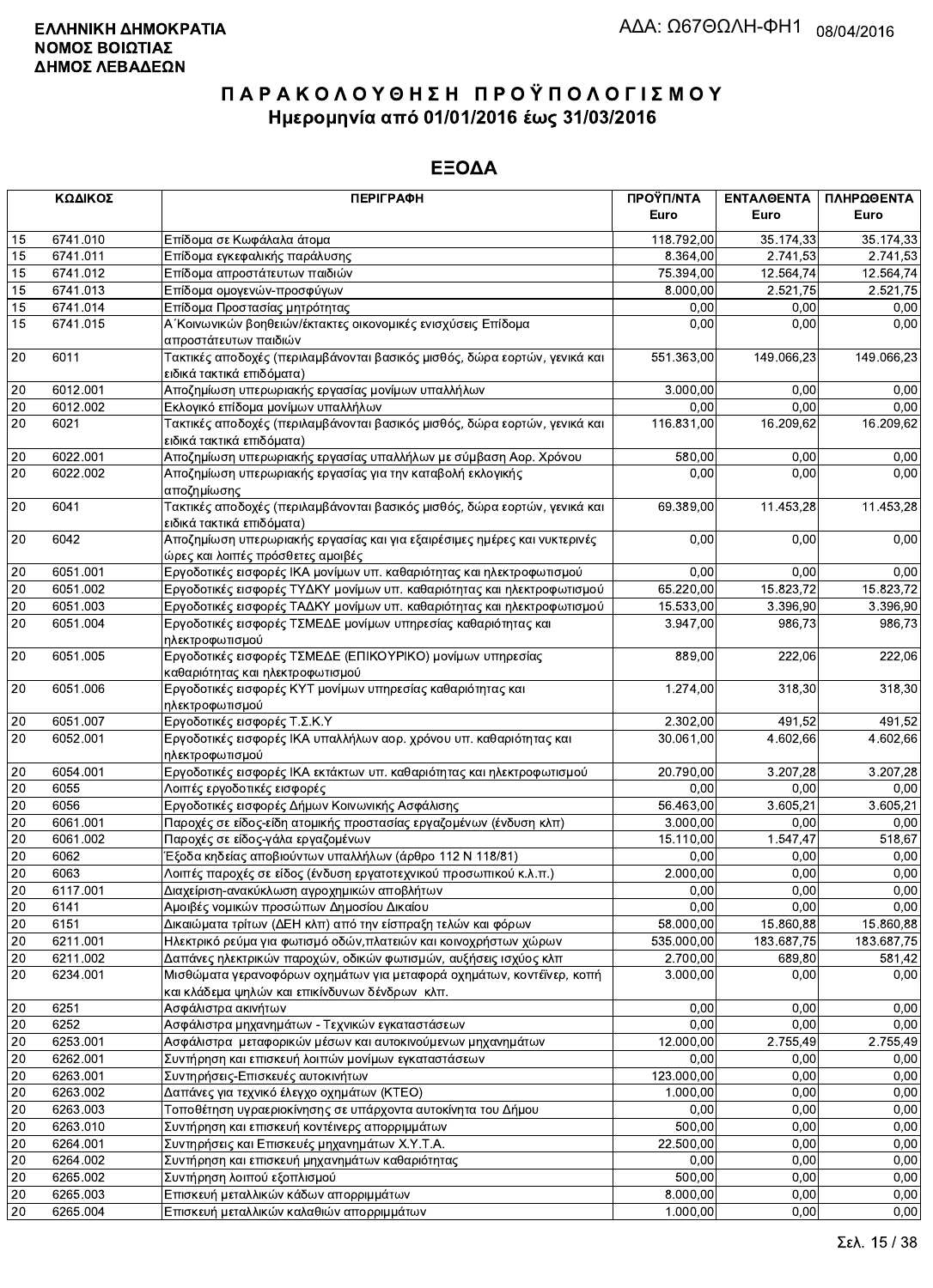|        | ΚΩΔΙΚΟΣ  | <b>ПЕРІГРАФН</b>                                                                                        | ΠΡΟΫΠ/ΝΤΑ  | <b>ENTAAOENTA</b> | ΠΛΗΡΩΘΕΝΤΑ |
|--------|----------|---------------------------------------------------------------------------------------------------------|------------|-------------------|------------|
|        |          |                                                                                                         | Euro       | Euro              | Euro       |
| 20     | 6271     | Ύδρευση δημοτικών κτιρίων κ.λ.π.                                                                        | 0,00       | 0.00              | 0,00       |
| 20     | 6273     | Φωτισμός και κίνηση (με ηλεκτρισμό η φωταέριο) για δικές του υπηρεσίες                                  | 0,00       | 0,00              | 0,00       |
| 20     | 6274     | Δαπάνες καθαρισμού γραφείων                                                                             | 0,00       | 0,00              | 0,00       |
| 20     | 6275     | Δαπάνες καθαρισμού φρεατίων, δεξαμενών κ.λ.π.                                                           | 0,00       | 0,00              | 0,00       |
| 20     | 6276     | Δαπάνες εκκένωσης βόθρων                                                                                | 0,00       | 0,00              | 0,00       |
| 20     | 6277.001 | Δαπάνες συλλογής και μεταφοράς στερεών αποβλήτων και ανακυκλώσιμων                                      | 0,00       | 0,00              | 0,00       |
|        |          | υλικών μέσω δημοσίων συμβάσεων (άρθρο 61 Ν. 3979/2011)                                                  |            |                   |            |
| 20     | 6277.002 | Δαπάνες συλλογής και μεταφοράς στερεών αποβλήτων και ανακυκλώσιμων                                      | 0,00       | 0,00              | 0,00       |
|        |          | υλικών απο ΦΟΔΣΑ μέσω προγραμματικών συμβάσεων (παρ. 7δ του άρθρου                                      |            |                   |            |
|        |          | 24 του Ν. 3613/2007)                                                                                    |            |                   |            |
| 20     | 6277.003 | Δαπάνες για την υγιεινομική ταφή των απορριμμάτων του Δήμου Λεβαδέων                                    | 0,00       | 0,00              | 0,00       |
|        |          | στον ΧΥΤΑ της 2ης Διαχειριστικής Ενότητας Ν. Βοιωτίας μέσω προγραμματικής                               |            |                   |            |
|        |          | σύμβασης με ΔΕΠΟΔΑΘ                                                                                     |            |                   |            |
| 20     | 6278     | Δαπάνες φύλαξης κτιρίων (άρθρο 21 Ν. 3731/2008)                                                         | 0,00       | 0,00              | 0,00       |
| 20     | 6279.001 | Λοιπές δαπάνες για ύδρευση, άρδευση, φωτισμό, καθαριότητα                                               | 7.000,00   | 3.783,00          | 3.783,00   |
| 20     | 6321     | Τέλη κυκλοφορίας επιβατηγών αυτοκινήτων                                                                 | 0,00       | 0,00              | 0,00       |
| 20     | 6322     | Τέλη κυκλοφορίας φορτηγών αυτοκινήτων                                                                   | 1.500,00   | 0,00              | 0,00       |
| 20     | 6323     | Λοιπά τέλη κυκλοφορίας                                                                                  | 2.500,00   | 0,00              | 0,00       |
| 20     | 6411     | Έξοδα κίνησης ιδιοκτητών μεταφορικών μέσων (καύσιμα, λιπαντικά, διόδια                                  | 0,00       | 0,00              | 0,00       |
|        |          | κλπ)                                                                                                    |            |                   |            |
| 20     | 6412     | Έξοδα μεταφοράς αγαθών φορτοεκφορτωτικά                                                                 | 0,00       | 0,00              | 0,00       |
| 20     | 6413     | Μεταφορές προσώπων                                                                                      | 0,00       | 0,00              | 0,00       |
| 20     | 6414     | Μεταφορές εν γένει                                                                                      | 0,00       | 0,00              | 0,00       |
| 20     | 6422     | Οδοιπορικά έξοδα και αποζημίωση μετακινούμενων υπαλλήλων                                                | 250,00     | 0,00              | 0,00       |
| 20     | 6462     | Δημοσίευση προκηρύξεων                                                                                  | 600.00     | 0,00              | 0,00       |
| 20     | 6463     | Λοιπές δημοσιεύσεις                                                                                     | 0,00       | 0,00              | 0,00       |
| 20     | 6612     | Προμήθεια γραφικής ύλης και λοιπά υλικά γραφείων                                                        | 0,00       | 0,00              | 0,00       |
| 20     | 6615     | Εκτυπώσεις, εκδόσεις, βιβλιοδετήσεις                                                                    | 0,00       | 0,00              | 0,00       |
| 20     | 6631     | Προμήθεια υγειονομικού και φαρμακευτικού υλικού                                                         | 0,00       | 0,00              | 0,00       |
| $20\,$ | 6633     | Προμήθεια χημικού υλικού (απολυμαντικά, χημικά κλπ)                                                     | 2.500,00   | 0,00              | 0,00       |
| 20     | 6635     | Προμήθεια λοιπών ειδών υγιεινής και καθαριότητας                                                        | 500,00     | 0.00              | 0,00       |
| 20     | 6641.001 | Προμήθεια καυσίμων και λιπαντικών για κίνηση μεταφ. μέσων υπ.                                           | 145.000,00 | 12.303,79         | 12.303,79  |
|        |          | καθαριότητας και ηλεκτροφωτισμού                                                                        |            |                   |            |
| $20\,$ | 6641.002 | Καύσιμα και λιπαντικά για μηχανήματα Χ.Υ.Τ.Α.                                                           | 40.000,00  | 1.386,98          | 1.386,98   |
| 20     | 6644     | Προμήθεια καυσίμων και λιπαντικών για λοιπές ανάγκες                                                    | 0,00       | 0,00              | 0,00       |
| 20     | 6661.001 | Υλικά συντήρησης και επισκευής κτιρίων (λαμπτήρων και λοιπού ηλεκτ                                      | 0,00       | 0,00              | 0,00       |
|        |          | υλικού)                                                                                                 |            |                   |            |
| 20     | 6662.001 | Προμήθεια ηλεκτρολογικού υλικού για τη συντήρηση ηλεκτροφωτισμού                                        | 32.000,00  | 0,00              | 0,00       |
|        |          | Λιβαδειάς και τοπικών διαμερισμάτων                                                                     |            |                   |            |
| 20     | 6662.002 | Προμήθειες υλικών συντήρησης και επισκευής λοιπών εγκαταστάσεων                                         | 0,00       | 0,00              | 0,00       |
| 20     | 6671.001 | Ανταλλακτικά μεταφορικών μέσων                                                                          | 0,00       | 0,00              | 0,00       |
| 20     | 6671.002 | Προμήθεια και τοποθέτηση ελαστικών μεταφορικών μέσων                                                    | 10.000,00  | 0,00              | 0,00       |
| 20     | 6671.003 | Προμήθεια και τοποθέτηση ελαστικών μηχανημάτων Χ.Υ.Τ.Α.                                                 | 5.000,00   | 0.00              | 0,00       |
| 20     | 6672.001 | Ανταλλακτικά μηχανημάτων Χ.Υ.Τ.Α. (κομπάκτορας κλπ)                                                     | 0,00       | 0,00              | 0,00       |
| 20     | 6673.001 | Ανταλλακτικά επίπλων και σκευών και λοιπού εξοπλισμού                                                   | 500,00     | 0,00              | 0,00       |
| 20     | 6691.001 | Προμήθεια εορταστικού φωτιζόμενου διάκοσμου                                                             | 6.000,00   | 0,00              | 0,00       |
| 20     | 6699.001 | Προμήθεια σάκκων απορριμμάτων                                                                           | 6.000,00   | 0,00              | 0,00       |
| 20     | 6699.002 | Κάρτες ταχογράφου οδηγών                                                                                | 0,00       | 0,00              | 0,00       |
| 20     | 6699.003 | Προμήθεια λοιπών αναλωσίμων                                                                             | 500,00     | 0,00              | 0,00       |
| 20     | 6721.001 | Ετήσια εισφορά σε ΔΕΠΟΔΑΛ-Α.Ε. (ΦΟΔΣΑ) 1ης Διαχειριστικής Ενότητας Ν.<br>Βοιωτίας                       | 412.911,00 | 99.387,74         | 0,00       |
| 25     | 6011     | Τακτικές αποδοχές (περιλαμβάνονται βασικός μισθός, δώρα εορτών, γενικά και<br>ειδικά τακτικά επιδόματα) | 0,00       | 0,00              | 0,00       |
| 25     | 6021     | Τακτικές αποδοχές (περιλαμβάνονται βασικός μισθός, δώρα εορτών, γενικά και                              | 0,00       | 0,00              | 0,00       |
|        |          | ειδικά τακτικά επιδόματα)                                                                               |            |                   |            |
| 25     | 6041     | Τακτικές αποδοχές (περιλαμβάνονται βασικός μισθός, δώρα εορτών, γενικά και<br>ειδικά τακτικά επιδόματα) | 22.800,00  | 0,00              | 0,00       |
| 25     | 6042     | Αποζημίωση υπερωριακής εργασίας και για εξαιρέσιμες ημέρες και νυκτερινές                               | 0,00       | 0,00              | 0,00       |
|        |          | ώρες και λοιπές πρόσθετες αμοιβές                                                                       |            |                   |            |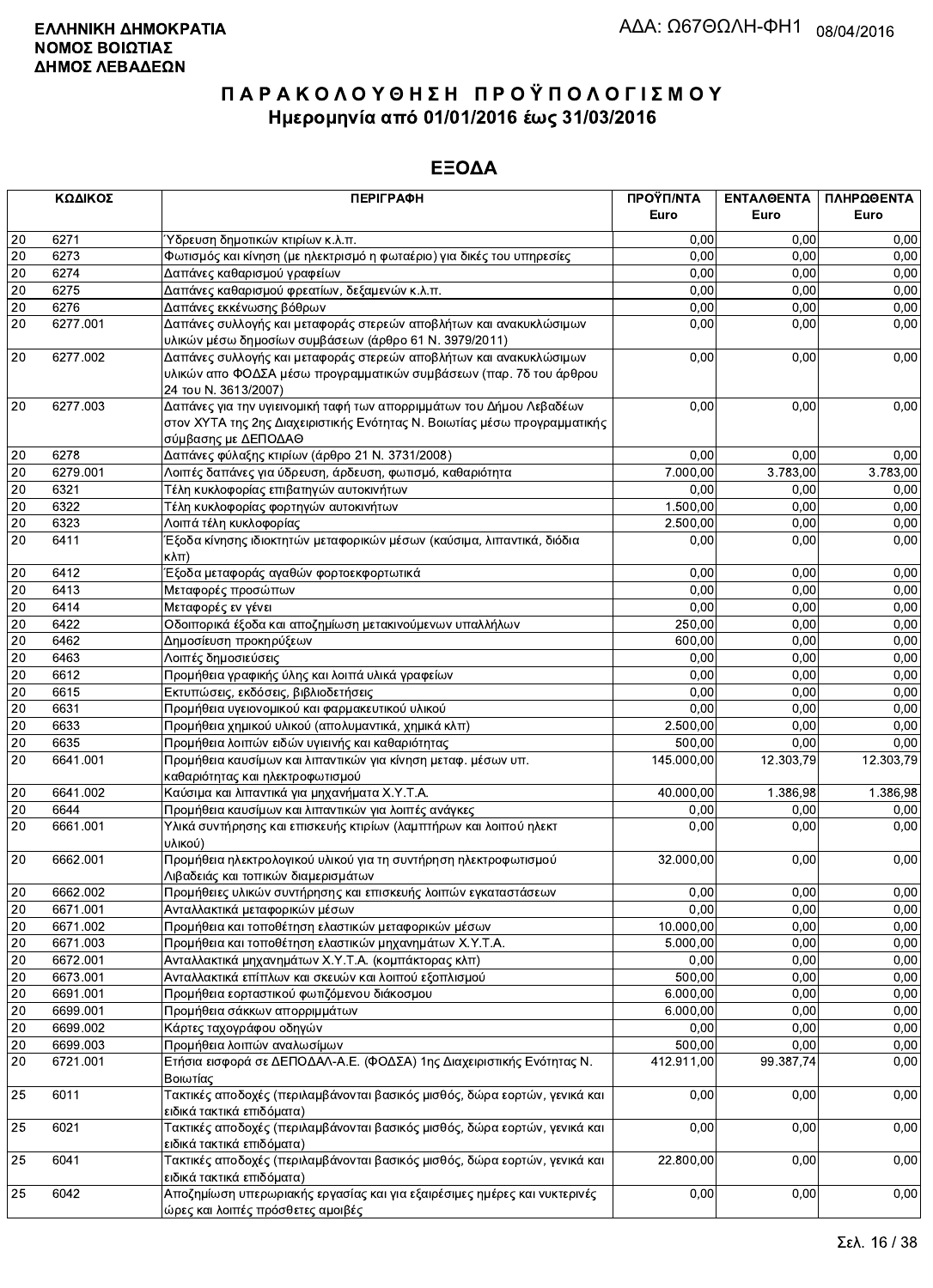|                 | ΚΩΔΙΚΟΣ  | <b>ПЕРІГРАФН</b>                                                                                                                                                 | ΠΡΟΫΠ/ΝΤΑ<br>Euro | ΕΝΤΑΛΘΕΝΤΑ<br>Euro | ΠΛΗΡΩΘΕΝΤΑ<br>Euro |
|-----------------|----------|------------------------------------------------------------------------------------------------------------------------------------------------------------------|-------------------|--------------------|--------------------|
| 25              | 6051.002 | Εργοδοτικές εισφορές ΤΥΔΚΥ μονίμων υπαλλήλων                                                                                                                     | 0.00              | 0.00               | 0,00               |
| 25              | 6051.003 | Εργοδοτικές εισφορές ΤΑΔΚΥ μονίμων υπαλλήλων                                                                                                                     | 0,00              | 0.00               | 0,00               |
| $\overline{25}$ | 6052.001 | Εργοδοτικές εισφορές (ΙΚΑ) με σύμβαση ιδ. δικαίου αορ. χρόνου                                                                                                    | 0.00              | 0,00               | 0,00               |
| 25              | 6054.001 | Εργοδοτικές εισφορές Ι.Κ.Α. εκτάκτου προσωπικού                                                                                                                  | 5.968,00          | 0,00               | 0,00               |
| 25              | 6056     | Ετήσια εισφορά στο ΤΠΔΚΥ-ΤΕΑΔΚΥ (άρθρα 3 Ν 1726/44, 30 Ν 2262/52, 100<br>ΝΔ 4260/61 και 33 ΝΔ 5441/66)                                                           | 0.00              | 0,00               | 0,00               |
| 25              | 6061.001 | Είδη ατομικής προστασίας υπαλλήλων του Δήμου (παροχές ένδυσης)                                                                                                   | 0,00              | 0,00               | 0,00               |
| $\overline{25}$ | 6063.001 | Είδη ατομικής προστασίας υπαλλήλων του Δήμου (λοιπές παροχές-γάλα<br>кλπ)                                                                                        | 0,00              | 0,00               | 0,00               |
| 25              | 6151     | Δικαιώματα τρίτων (ΔΕΗ κλπ) από την είσπραξη τελών και φόρων                                                                                                     | 0.00              | 0,00               | 0,00               |
| 25              | 6211.001 | Αντίτιμο ηλεκτρικού ρεύματος για την κίνηση των αντλιοστασίων άρδευσης                                                                                           | 285.000,00        | 4.300,18           | 4.300,18           |
| $\overline{25}$ | 6213     | Ύδρευση και παραγωγική διαδικασία (αγορά απο ΕΥΔΑΠ)                                                                                                              | 0,00              | 0.00               | 0,00               |
| $\overline{25}$ | 6231     | Μισθώματα εδαφικών εκτάσεων γαιών                                                                                                                                | 0,00              | 0,00               | 0,00               |
| 25              | 6232     | Μισθώματα κτιρίων - Τεχνικών έργων ακινήτων                                                                                                                      | 0,00              | 0,00               | 0,00               |
| $\overline{25}$ | 6233     | Μισθώματα μηχανημάτων - Τεχνικών Εγκαταστάσεων                                                                                                                   | 0,00              | 0,00               | 0,00               |
| 25              | 6234     | Μισθώματα μεταφορικών μέσων                                                                                                                                      | 0.00              | 0,00               | 0,00               |
| $\overline{25}$ | 6252     | Ασφάλιστρα μηχανημάτων - Τεχνικών εγκαταστάσεων                                                                                                                  | 0,00              | 0,00               | 0,00               |
| $\overline{25}$ | 6262.001 | Καθαρισμός και συντήρηση δεξαμενών άρδευσης                                                                                                                      | 0,00              | 0,00               | 0,00               |
| 25              | 6262.003 | Συντήρηση και επισκευή δικτύου άρδευσης                                                                                                                          | 0,00              | 0,00               | 0,00               |
| $\overline{25}$ | 6262.005 | Συντήρηση και επισκευή αντλιοστασίων άρδευσης                                                                                                                    | 15.000,00         | 0,00               | 0,00               |
| 25              | 6262.006 | Επισκευή αντλιοστασίου στην Τ.Κ. Λαφυστίου                                                                                                                       | 0,00              | 0,00               | 0,00               |
| 25              | 6262.007 | Επισκευή αντλιοστασίου στην θέση 'ΚΑΡΑΜΕΤ ΘΟΥΡΙΟΥ                                                                                                                | 0,00              | 0,00               | 0,00               |
| $\overline{25}$ | 6263.001 | Συντήρηση και επισκευή μεταφορικών μέσων και μηχανημάτων                                                                                                         | 0,00              | 0,00               | 0,00               |
| 25              | 6263.003 | Δαπάνες για τεχνικό έλεγχο οχημάτων (ΚΤΕΟ)                                                                                                                       | 0,00              | 0,00               | 0,00               |
| $\overline{25}$ | 6264.001 | Συντήρηση και επισκευή λοιπών μηχανημάτων (αντλιοστασίων, χλωριοτήρων<br>$\kappa\lambda\pi$ )                                                                    | 0,00              | 0,00               | 0,00               |
| 25              | 6271     | Ύδρευση δημοτικών κτιρίων κ.λ.π.                                                                                                                                 | 0,00              | 0.00               | 0,00               |
| 25              | 6272     | Αρδευση                                                                                                                                                          | 0,00              | 0,00               | 0,00               |
| 25              | 6273     | Φωτισμός και κίνηση (με ηλεκτρισμό η φωταέριο) για δικές του υπηρεσίες                                                                                           | 0,00              | 0,00               | 0,00               |
| 25              | 6275     | Δαπάνες καθαρισμού φρεατίων, δεξαμενών κ.λ.π.                                                                                                                    | 0,00              | 0,00               | 0,00               |
| 25              | 6276     | Δαπάνες εκκένωσης βόθρων                                                                                                                                         | 0,00              | 0,00               | 0,00               |
| 25              | 6277.001 | Δαπάνες συλλογής και μεταφοράς στερεών αποβλήτων και ανακυκλώσιμων<br>υλικών μέσω δημοσίων συμβάσεων (άρθρο 61 Ν. 3979/2011)                                     | 0,00              | 0,00               | 0,00               |
| 25              | 6277.002 | Δαπάνες συλλογής και μεταφοράς στερεών αποβλήτων και ανακυκλώσιμων<br>υλικών απο ΦΟΔΣΑ μέσω προγραμματικών συμβάσεων (παρ. 7δ του άρθρου<br>24 του Ν. 3613/2007) | 0,00              | 0,00               | 0,00               |
| 25              | 6278     | Δαπάνες φύλαξης κτιρίων (άρθρο 21 Ν. 3731/2008)                                                                                                                  | 0,00              | 0.00               | 0,00               |
| 25              | 6279.001 | Λοιπές δαπάνες για ύδρευση, άρδευση, φωτισμό, καθαριότητα                                                                                                        | 0,00              | 0.00               | 0,00               |
| 25              | 6322     | Τέλη κυκλοφορίας φορτηγών αυτοκινήτων                                                                                                                            | 0,00              | 0,00               | 0,00               |
| 25              | 6323     | Λοιπά τέλη κυκλοφορίας                                                                                                                                           | 0,00              | 0,00               | 0,00               |
| 25              | 6412     | Έξοδα μεταφοράς αγαθών φορτοεκφορτωτικά                                                                                                                          | 0,00              | 0,00               | 0,00               |
| 25              | 6633     | Προμήθεια χημικού υλικού (απολυμαντικά, χημικά κλπ)                                                                                                              | 0,00              | 0,00               | 0,00               |
| 25              | 6635     | Προμήθεια λοιπών ειδών υγιεινής και καθαριότητας                                                                                                                 | 0,00              | 0,00               | 0,00               |
| 25              | 6641.001 | Προμήθεια καυσίμων και λιπαντικών για κίνηση αυτοκινήτων                                                                                                         | 0,00              | 0,00               | 0,00               |
| 25              | 6644     | Προμήθεια καυσίμων και λιπαντικών για λοιπές ανάγκες                                                                                                             | 0,00              | 0,00               | 0,00               |
| $\overline{25}$ | 6673.002 | Προμήθεια ανταλλακτικών και σωλήνων άρδευσης                                                                                                                     | 15.000,00         | 0,00               | 0,00               |
| 25              | 6673.003 | Προμήθεια ανταλλακτικών για την επισκευή αρδευτικού αγωγού Λαφυστίου                                                                                             | 0,00              | 0,00               | 0,00               |
| 25              | 6693.001 | Προμήθεια φυτοπαθολογικού υλικού, λιπασμάτων και βελτιωτικών εδάφους                                                                                             | 0,00              | 0,00               | 0,00               |
| 30              | 6011     | Τακτικές αποδοχές (περιλαμβάνονται βασικός μισθός, δώρα εορτών, γενικά και<br>ειδικά τακτικά επιδόματα)                                                          | 463.578,00        | 128.346,43         | 128.346,43         |
| 30              | 6012.001 | Αποζημίωση υπερωριακής εργασίας                                                                                                                                  | 2.000,00          | 0,00               | 0,00               |
| 30              | 6012.002 | Αποζημίωση υπερωριακής εργασίας για την καταβολή εκλογικής<br>αποζημίωσης                                                                                        | 0,00              | 0,00               | 0,00               |
| 30              | 6021     | Τακτικές αποδοχές (περιλαμβάνονται βασικός μισθός, δώρα εορτών, γενικά και<br>ειδικά τακτικά επιδόματα)                                                          | 46.548,00         | 7.540,06           | 7.540,06           |
| 30              | 6022.001 | Αποζημίωση υπερωριακής εργασίας και για εξαιρέσιμες ημέρες και νυκτερινές<br>ώρες και λοιπές πρόσθετες αμοιβές                                                   | 500,00            | 0,00               | 0,00               |
| 30              | 6022.002 | Εκλονικό επίδομα                                                                                                                                                 | 0.00              | 0.00               | 0.00               |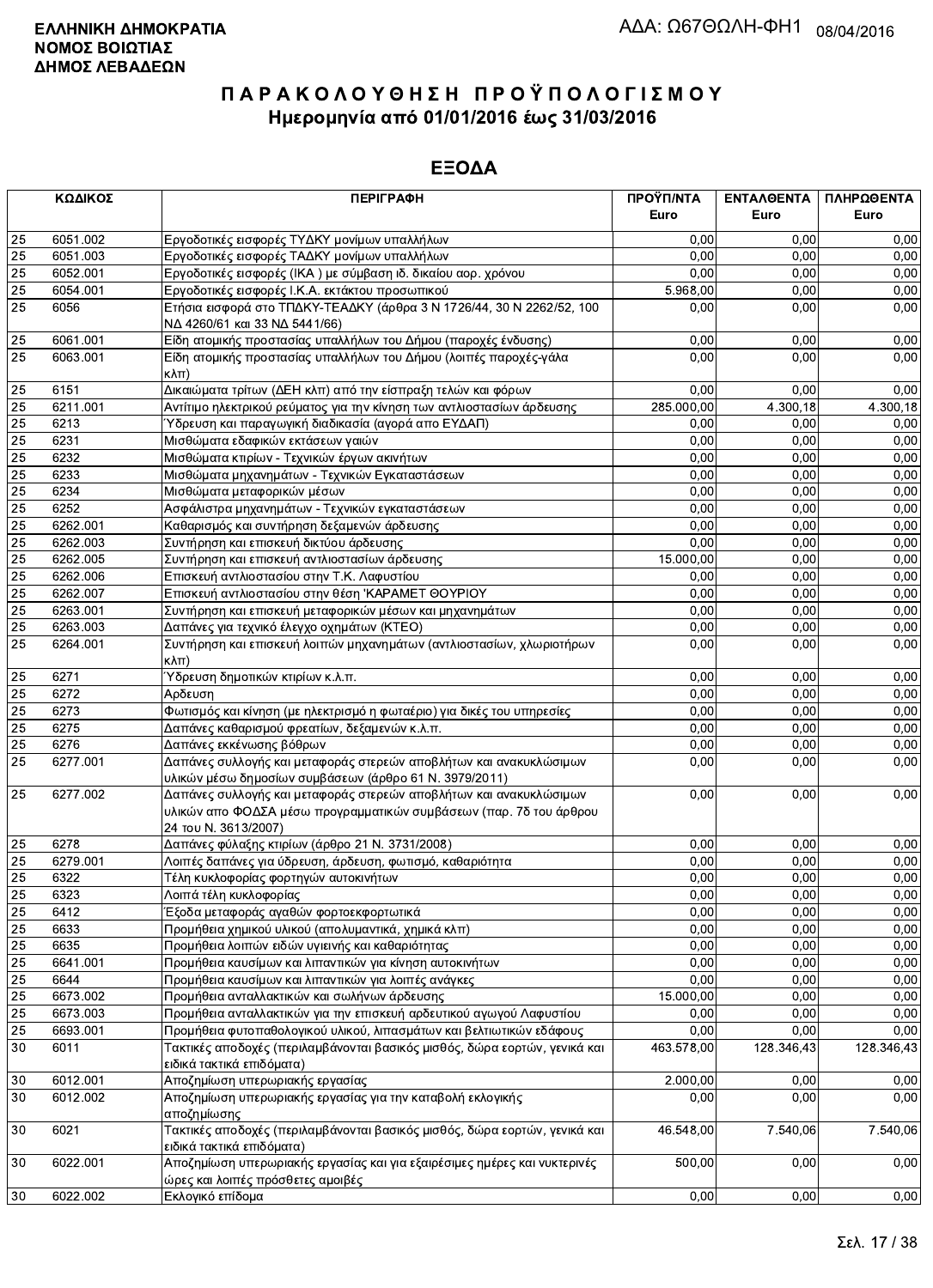|        | ΚΩΔΙΚΟΣ  | <b>ПЕРІГРАФН</b>                                                                                        | ΠΡΟΫΠ/ΝΤΑ<br>Euro     | ΕΝΤΑΛΘΕΝΤΑ<br>Euro | ΠΛΗΡΩΘΕΝΤΑ<br>Euro |
|--------|----------|---------------------------------------------------------------------------------------------------------|-----------------------|--------------------|--------------------|
| 30     | 6041     | Τακτικές αποδοχές (περιλαμβάνονται βασικός μισθός, δώρα εορτών, γενικά και<br>ειδικά τακτικά επιδόματα) | 0,00                  | 0.00               | 0,00               |
| 30     | 6051.001 | Εργοδοτικές εισφορές Ι.Κ.Α. μονίμων υπαλλήλων                                                           | 9.697,00              | 2.409,69           | 2.409,69           |
| 30     | 6051.002 | Εργοδοτικές εισφορές ΤΥΔΚΥ μονίμων υπαλλήλων                                                            | 51.356,00             | 12.748,71          | 12.748,71          |
| 30     | 6051.003 | Εργοδοτικές εισφορές ΤΑΔΚΥ μονίμων υπαλλήλων                                                            | 11.036,00             | 2.711,28           | 2.711.28           |
| 30     | 6051.004 | Εργοδοτικές εισφορές ΤΣΜΕΔΕ μονίμων υπαλλήλων                                                           | 21.545,00             | 5.286,96           | 5.286,96           |
| 30     | 6051.005 | Εργοδοτικές εισφορές ΤΣΜΕΔΕ (ΕΠΙΚΟΥΡΙΚΟ) μονίμων υπαλλήλων                                              | 631,00                | 135,63             | 135,63             |
| 30     | 6051.006 | Εργοδοτικές εισφορές ΚΥΤ μονίμων υπαλλήλων                                                              | 904,00                | 194,40             | 194,40             |
| 30     | 6051.008 | Εργοδοτικές εισφορές ΤΕΑΔΥ μονίμων υπαλλήλων                                                            | 392.00                | 0.00               | 0,00               |
| 30     | 6051.009 | Εργοδοτικές εισφορές ΟΠΑΔ                                                                               | 0,00                  | 0.00               | 0,00               |
| 30     | 6052.001 | Εργοδοτικές εισφορές Ι.Κ.Α. υπαλλήλων με σχέση Αορ. Χρόνου                                              | 11.493,00             | 1.851,85           | 1.851,85           |
| 30     | 6052.002 | Εργοδοτικές εισφορές ΤΣΜΕΔΕ υπαλλήλων με σχέση Αορίστου Χρόνου                                          | 0,00                  | 0,00               | 0,00               |
| 30     | 6052.003 | Εργοδοτικές εισφορές ΤΣΜΕΔΕ (ΕΠΙΚΟΥΡΙΚΟ) υπαλλήλων με σχέση Αορίστου<br>Χρόνου                          | 0,00                  | 0,00               | 0,00               |
| 30     | 6052.004 | Εργοδοτικές εισφορές ΚΥΤ υπαλλήλων με σχέση εργασίας Αορίστου Χρόνου                                    | 0,00                  | 0,00               | 0,00               |
| 30     | 6054.001 | Εργοδοτικές εισφορές Ι.Κ.Α. εκτάκτου προσωπικού                                                         | 0,00                  | 0,00               | 0,00               |
| 30     | 6056     | Εργοδοτικές εισφορές Δήμων Κοινωνικής Ασφάλισης                                                         | 40.583,00             | 2.591,27           | 2.591,27           |
| 30     | 6061.001 | Παροχές σε είδος-είδη ατομικής προστασίας εργαζομένων (ένδυση κλπ)                                      | 1.000,00              | 0,00               | 0,00               |
| 30     | 6061.002 | Παροχές σε είδος-γάλα εργαζομένων                                                                       | 4.595,00              | 505,24             | 165,97             |
| 30     | 6062     | Έξοδα κηδείας αποβιούντων υπαλλήλων (άρθρο 112 Ν 118/81)                                                | 0,00                  | 0,00               | 0,00               |
| 30     | 6063     | Λοιπές παροχές σε είδος (ένδυση εργατοτεχνικού προσωπικού κ.λ.π.)                                       | 0,00                  | 0,00               | 0,00               |
| 30     | 6112     | Αμοιβές τεχνικών                                                                                        | 0,00                  | 0,00               | 0,00               |
| 30     | 6117.002 | Κατεδάφιση κτιρίων (σε κοινόχρηστους χώρους, ετοιμόρροπα και επικίνδυνα)                                | 5.000,00              | 0,00               | 0,00               |
| 30     | 6117.004 | Δαπάνη για πόρισμα ελεγκτή δόμησης του αναψυκτηρίου Χαιρώνειας                                          | 0,00                  | 0,00               | 0,00               |
| 30     | 6142.001 | Αμοιβή για ανάθεση διαμόρφωσης-κατασκευής των παραγκών της                                              | 25.000,00             | 0,00               | 0,00               |
|        |          | εμποροπανήγυρης                                                                                         |                       |                    |                    |
| 30     | 6142.002 | Παροχή υπηρεσιών για πιστοποίηση-καταχώρηση ανελκυστήρων                                                | 650,00                | 0.00               | 0,00               |
| 30     | 6142.003 | Αμοιβή αξιολόγησης συμμόρφωσης απαιτήσεων ασφαλείας παιδικών χαρών                                      | 6.000,00              | 0,00               | 0,00               |
| 30     | 6142.005 | Αμοιβή για εργαστηριακές δοκιμές αντοχής υλικών                                                         | 500,00                | 0,00               | 0,00               |
| 30     | 6142.006 | Αμοιβή για έλεγχο πιστοποίησης για αλεξικέραυνα                                                         | 2.000,00              | 0,00               | 0,00               |
| 30     | 6142.401 | Αποκατάσταση ΧΑΔΑ πλησίον της Τ.Κ. Αγίας Αννας                                                          | 96.000,00             | 0,00               | 0,00               |
| 30     | 6151     | Δικαιώματα τρίτων (ΔΕΗ κλπ) από την είσπραξη τελών και φόρων                                            | 0,00                  | 0.00               | 0,00               |
| 30     | 6211.001 |                                                                                                         | $\overline{2.200,00}$ |                    |                    |
|        |          | Ηλεκτροδότηση προσωρινών τριφασικών παροχών Εμποροπανήγυρης<br>Λιβαδειάς                                |                       | 0,00               | 0,00               |
| 30     | 6232     | Μισθώματα κτιρίων - Τεχνικών έργων ακινήτων                                                             | 3.000,00              | 753,84             | 753,84             |
| 30     | 6253.001 | Ασφάλιστρα μεταφορικών μέσων                                                                            | 6.000,00              | 1.401.51           | 1.401,51           |
| 30     | 6262.001 | Μικροσυντηρήσεις -επισκευές στις παιδικές χαρές                                                         | 0,00                  | 0,00               | 0,00               |
| 30     | 6262.002 | Συντήρηση-επισκευή φωτεινών σηματοδοτών ρύθμισης κυκλοφορίας                                            | 8.000,00              | 0,00               | 0,00               |
| 30     | 6262.101 | Επείγουσες εργασίες επισκευής και γενικά εγκαταστάσεων κοινοχρήστων<br>χώρων Δ.Κ. Λιβαδειάς             | 3.000,00              | 0,00               | 0,00               |
| 30     | 6262.102 | Επείγουσες εργασίες επισκευής και γενικά εγκαταστάσεων κοινοχρήστων<br>χώρων Τ.Κ.Λαφυστίου              | 1.000,00              | 0,00               | 0,00               |
| $30\,$ | 6262.103 | Επείγουσες εργασίες επισκευής και γενικά εγκαταστάσεων κοινοχρήστων<br>χώρων Τ.Κ. Ρωμαίικου             | 1.000,00              | 0,00               | 0,00               |
| 30     | 6262.201 | Επείγουσες εργασίες επισκευής και γενικά εγκαταστάσεων κοινοχρήστων<br>χώρων Τ.Κ. Χαιρώνειας            | 1.000,00              | 0,00               | 0,00               |
| 30     | 6262.202 | Επείγουσες εργασίες επισκευής και γενικά εγκαταστάσεων κοινοχρήστων<br>χώρων Τ.Κ. Προφήτη Ηλία          | 1.000,00              | 0,00               | 0,00               |
| 30     | 6262.203 | Επείγουσες εργασίες επισκευής και γενικά εγκαταστάσεων κοινοχρήστων<br>χώρων Τ.Κ. Προσηλίου             | 1.000,00              | 0,00               | 0,00               |
| 30     | 6262.204 | Επείγουσες εργασίες επισκευής και γενικά εγκαταστάσεων κοινοχρήστων<br>χώρων Τ.Κ.Θουρίου                | 1.000,00              | 0,00               | 0,00               |
| 30     | 6262.205 | Επείγουσες εργασίες επισκευής και γενικά εγκαταστάσεων κοινοχρήστων<br>χώρων Τ.Κ.Βασιλικών              | 1.000,00              | 0,00               | 0,00               |
| 30     | 6262.206 | Επείγουσες εργασίες επισκευής και γενικά εγκαταστάσεων κοινοχρήστων<br>χώρων Τ.Κ.Ανθοχωρίου             | 1.000,00              | 0,00               | 0,00               |
| 30     | 6262.207 | Επείγουσες εργασίες επισκευής και γενικά εγκαταστάσεων κοινοχρήστων<br>χώρων Τ.Κ.Ακοντίου               | 1.000,00              | 0,00               | 0,00               |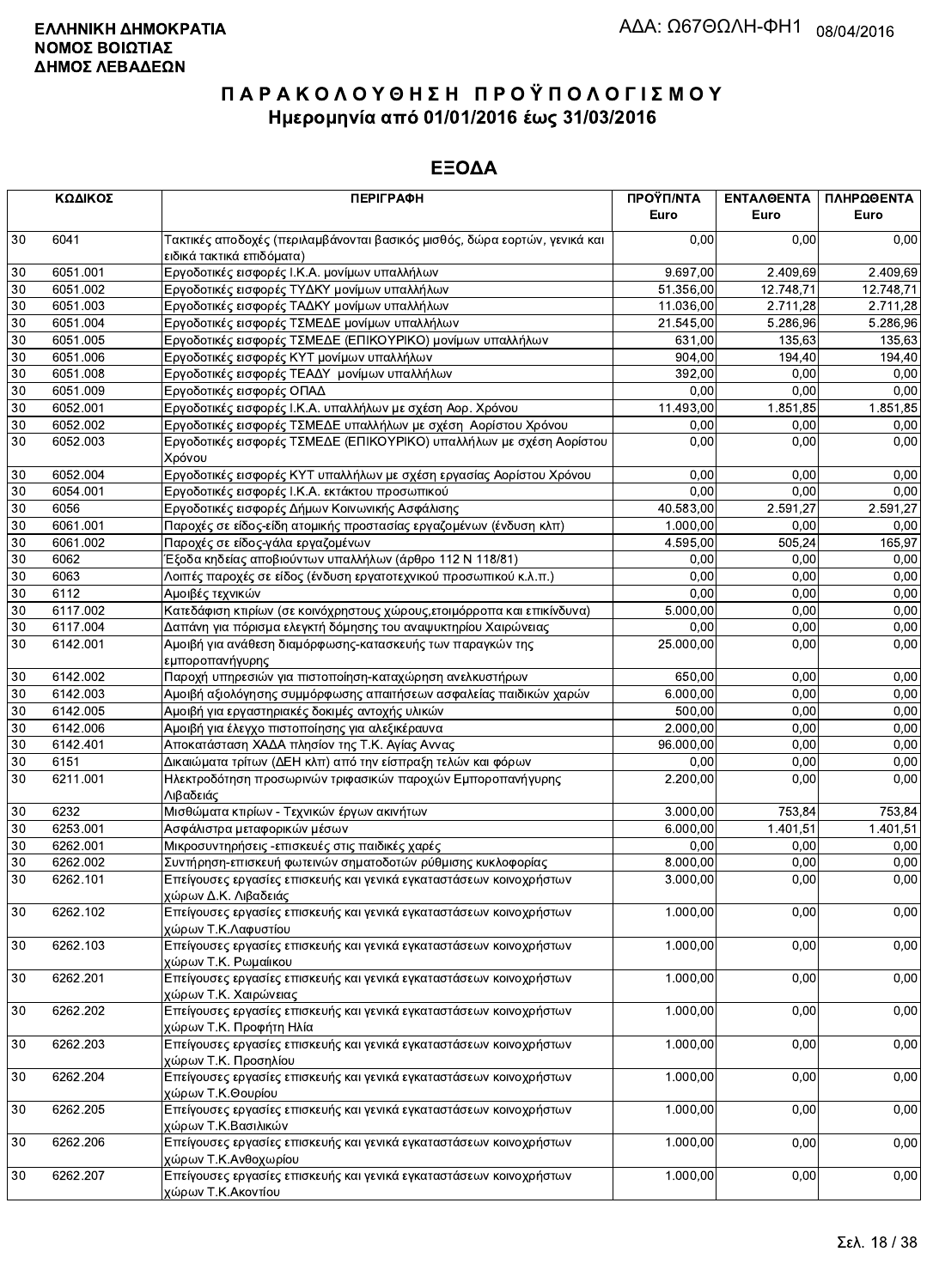|        | ΚΩΔΙΚΟΣ  | <b>ПЕРІГРАФН</b>                                                                                | ΠΡΟΫΠ/ΝΤΑ<br>Euro | ΕΝΤΑΛΘΕΝΤΑ<br>Euro | ΠΛΗΡΩΘΕΝΤΑ<br>Euro |
|--------|----------|-------------------------------------------------------------------------------------------------|-------------------|--------------------|--------------------|
| 30     | 6262.208 | Επείγουσες εργασίες επισκευής και γενικά εγκαταστάσεων κοινοχρήστων<br>χώρων Τ.Κ.Αγίου Βλασίου  | 1.000,00          | 0,00               | 0,00               |
| 30     | 6262.301 | Επείγουσες εργασίες επισκευής και γενικά εγκαταστάσεων κοινοχρήστων<br>χώρων Τ.Κ.Δαυλείας       | 1.000,00          | 0,00               | 0,00               |
| 30     | 6262.302 | Επείγουσες εργασίες επισκευής και γενικά εγκαταστάσεων κοινοχρήστων<br>χώρων Τ.Κ.Μαυρονερίου    | 1.000,00          | 0,00               | 0,00               |
| 30     | 6262.303 | Επείγουσες εργασίες επισκευής και γενικά εγκαταστάσεων κοινοχρήστων<br>χώρων Τ.Κ.Παρορίου       | 1.000,00          | 0,00               | 0,00               |
| 30     | 6262.401 | Επείγουσες εργασίες επισκευής και γενικά εγκαταστάσεων κοινοχρήστων<br>χώρων Τ.Κ.Αγίας Αννας    | 1.000,00          | 0,00               | 0,00               |
| 30     | 6262.402 | Επείγουσες εργασίες επισκευής και γενικά εγκαταστάσεων κοινοχρήστων<br>χώρων Τ.Κ Αγίας Τριάδας  | 1.000,00          | 0,00               | 0,00               |
| 30     | 6262.403 | Επείγουσες εργασίες επισκευής και γενικά εγκαταστάσεων κοινοχρήστων<br>χώρων Τ.Κ.Αγίου Γεωργίου | 1.000,00          | 0,00               | 0,00               |
| 30     | 6262.404 | Επείγουσες εργασίες επισκευής και γενικά εγκαταστάσεων κοινοχρήστων<br>χώρων Τ.Κ.Αλαλκομενών    | 1.000,00          | 0,00               | 0,00               |
| 30     | 6262.405 | Επείγουσες εργασίες επισκευής και γενικά εγκαταστάσεων κοινοχρήστων<br>χώρων Τ.Κ.Κορώνειας      | 1.000,00          | 0,00               | 0,00               |
| 30     | 6262.501 | Επείγουσες εργασίες επισκευής και γενικά εγκαταστάσεων κοινοχρήστων<br>χώρων Δ.Κ. Κυριακίου     | 2.000,00          | 0,00               | 0,00               |
| 30     | 6263.001 | Συντήρηση και επισκευή μεταφορικών μέσων και μηχανημάτων                                        | 50.000,00         | 0,00               | 0,00               |
| 30     | 6263.002 | Δαπάνες για τεχνικό έλεγχο οχημάτων (ΚΤΕΟ)                                                      | 600,00            | 0,00               | 0,00               |
| 30     | 6263.003 | Τοποθέτηση υγραεριοκίνησης σε υπάρχοντα αυτοκίνητα του Δήμου                                    | 0,00              | 0,00               | 0,00               |
| 30     | 6266     | Συντήρηση Εφαρμογών λογισμικού                                                                  | 2.000,00          | 0,00               | 0,00               |
| 30     | 6271     | Ύδρευση δημοτικών κτιρίων κ.λ.π.                                                                | 0,00              | 0,00               | 0,00               |
| 30     | 6273     | Φωτισμός και κίνηση (με ηλεκτρισμό η φωταέριο) για δικές του υπηρεσίες                          | 0,00              | 0,00               | 0,00               |
| 30     | 6274     | Δαπάνες καθαρισμού γραφείων                                                                     | 0,00              | 0,00               | 0,00               |
| 30     | 6275     | Δαπάνες καθαρισμού φρεατίων, δεξαμενών κ.λ.π.                                                   | 0,00              | 0,00               | 0,00               |
| 30     | 6276     | Δαπάνες εκκένωσης βόθρων                                                                        | 0,00              | 0,00               | 0,00               |
| 30     | 6277.002 | Δαπάνες συλλογής και υγειονομικής ταφής απορριμάτων σπηλαιοβάραθρου<br>πλησίον Τ.Κ. Αγίας Αννας | 108.000,00        | 0,00               | 0,00               |
| 30     | 6278     | Δαπάνες φύλαξης κτιρίων (άρθρο 21 Ν. 3731/2008)                                                 | 0.00              | 0,00               | 0,00               |
| 30     | 6279.001 | Λοιπές δαπάνες για ύδρευση, άρδευση, φωτισμό, καθαριότητα                                       | 0,00              | 0,00               | 0,00               |
| 30     | 6279.002 | Δαπάνη για νέα κτιριακή τριφασική παροχή στο αναψυκτήριο Χαιρώνειας                             | 350,00            | 290,71             | 290,71             |
| 30     | 6322     | Τέλη κυκλοφορίας φορτηγών αυτοκινήτων                                                           | 1.255,00          | 0,00               | 0,00               |
| 30     | 6323     | Λοιπά τέλη κυκλοφορίας                                                                          | 2.045,00          | 0,00               | 0,00               |
| 30     | 6411.001 | Έξοδα κίνησης ιδιόκτητων μεταφορικών μέσων (καύσιμα, λιπαντικά, διόδια<br>κλπ)                  | 1.400,00          | 0,00               | 0,00               |
| 30     | 6412     | Έξοδα μεταφοράς αγαθών φορτοεκφορτωτικά                                                         | 0,00              | 0,00               | 0,00               |
| $30\,$ | 6422     | Οδοιπορικά έξοδα και αποζημίωση μετακινούμενων υπαλλήλων                                        | 1.300,00          | 0,00               | 0,00               |
| 30     | 6462     | Δημοσίευση προκηρύξεων                                                                          | 4.200,00          | 0,00               | 0,00               |
| 30     | 6611.001 | Προμήθεια βιβλίων, περιοδικών και λοιπών εκδόσεων                                               | 500,00            | 0,00               | 0,00               |
| 30     | 6615.001 | Εργασίες εκτύπωσης φωτοτυπιών                                                                   | 3.000,00          | 0,00               | 0,00               |
| 30     | 6635     | Προμήθεια λοιπών ειδών υγιεινής και καθαριότητας                                                | 150,00            | 0,00               | 0,00               |
| 30     | 6641.001 | Προμήθεια καυσίμων και λιπαντικών για κίνηση μεταφορικών μέσων και<br>μηχανημάτων               | 45.000,00         | 6.573,94           | 6.573,94           |
| 30     | 6644     | Προμήθεια καυσίμων και λιπαντικών για λοιπές ανάγκες                                            | 0,00              | 0,00               | 0,00               |
| 30     | 6651     | Προμήθεια υλικού τοπογραφήσεων και σχεδιάσεων                                                   | 1.000,00          | 0,00               | 0,00               |
| 30     | 6654     | Προμήθεια λοιπού υλικού                                                                         | 0,00              | 0,00               | 0,00               |
| 30     | 6661.001 | Υλικά συντήρησης και επισκευής κτιρίων                                                          | 0,00              | 0,00               | 0,00               |
| 30     | 6661.002 | Προμήθεια χρωμάτων για συντήρηση δημοτικών κτιρίων                                              | 5.000,00          | 0,00               | 0,00               |
| 30     | 6661.003 | Προμήθεια γυψοσανίδων για δημοτικά κτίρια                                                       | 0,00              | 0,00               | 0,00               |
| 30     | 6661.004 | Προμήθεια υαλοπινάκων-κουφωμάτων                                                                | 2.000,00          | 0,00               | 0,00               |
| 30     |          |                                                                                                 | 2.000,00          | 0,00               | 0,00               |
|        | 6662.001 | Προμήθεια ξυλείας                                                                               |                   |                    |                    |
| 30     | 6662.002 | Προμήθεια χρωμάτων για κοινόχρηστους χώρους, διαγράμμιση οδών κλπ.                              | 3.500,00          | 0,00               | 0,00               |
| 30     | 6662.003 | Λοιπά υλικά συντήρησης και επισκευής λοιπών εγκαταστάσεων.                                      | 0,00              | 0,00               | 0,00               |
| 30     | 6662.004 | Προμήθεια ειδών κιγκαλερίας                                                                     | 1.000,00          | 0,00               | 0,00               |
| 30     | 6662.005 | Προμήθεια υλικών συντήρησης μεταλλικών κατασκευών κοινόχρηστων χώρων                            | 0,00              | 0,00               | 0,00               |
| 30     | 6662.007 | Προμήθεια σκυροδέματος                                                                          | 5.000,00          | 0,00               | 0,00               |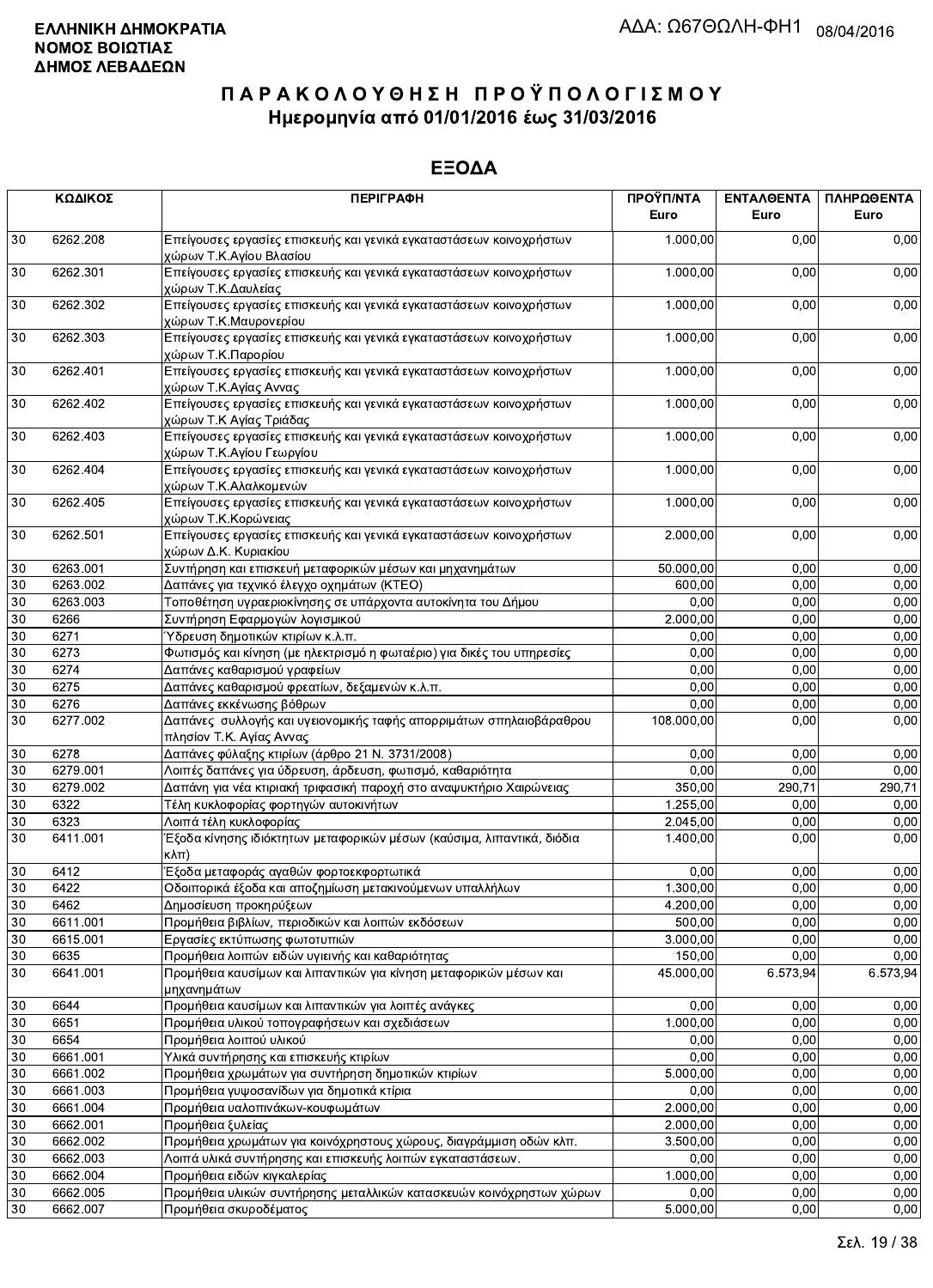|                 | ΚΩΔΙΚΟΣ              | <b>ПЕРІГРАФН</b>                                                                             | ΠΡΟΫΠ/ΝΤΑ<br>Euro      | ΕΝΤΑΛΘΕΝΤΑ<br>Euro | ΠΛΗΡΩΘΕΝΤΑ<br>Euro |
|-----------------|----------------------|----------------------------------------------------------------------------------------------|------------------------|--------------------|--------------------|
|                 |                      |                                                                                              |                        |                    |                    |
| 30              | 6662.008             | Προμήθεια ασφαλτομίγματος και ψυχρής ασφάλτου                                                | 15.000,00              | 0.00               | 0,00               |
| 30              | 6662.009             | Προμήθεια υδραυλικών υλικών και εξαρτημάτων                                                  | 5.000,00               | 0.00               | 0,00               |
| $30\,$<br>30    | 6662.010<br>6662.011 | Προμήθεια σιδηρών κιγκλιδωμάτων και φρεατίων<br>Προμήθεια αδρανών υλικών λατομείου           | 3.000,00               | 0,00<br>0,00       | 0,00<br>0,00       |
| $30\,$          | 6662.012             |                                                                                              | 15.000,00<br>10.000,00 | 0,00               | 0,00               |
| 30              | 6662.013             | Προμήθεια οικοδομικών υλικών<br>Προμήθεια μονωτικών-στεγανωτικών υλικών                      | 750,00                 | 0,00               | 0,00               |
| 30              | 6662.014             | Προμήθεια χυτοσιδηρών οριοδεικτών                                                            | 0,00                   | 0,00               | 0,00               |
| $\overline{30}$ | 6671.001             | Ανταλλακτικά οχημάτων και μηχανημάτων                                                        | 0,00                   | 0.00               | 0,00               |
| $\overline{30}$ | 6671.002             | Προμήθεια ελαστικών οχημάτων και μηχανημάτων                                                 | 10.000,00              | 0,00               | 0,00               |
| 30              | 6673.001             | Ανταλλακτικά επίπλων και σκευών και λοιπού εξοπλισμού                                        | 0,00                   | 0,00               | 0,00               |
| 30              | 6673.002             | Ανταλλακτικά φωτεινών σηματοδοτών                                                            | 8.000,00               | 0,00               | 0,00               |
| 30              | 6673.003             | Ανταλλακτικά αντικεραυνικής προστασίας                                                       | 5.000,00               | 0,00               | 0,00               |
| 30              | 6692                 | Προμήθεια σπόρων, φυτών, δενδρυλλίων και έτοιμου χλοοτάπητα                                  | 0,00                   | 0,00               | 0,00               |
| $30\,$          | 6693                 | Προμήθεια φυτοπαθολογικού υλικού, λιπασμάτων και βελτιωτικών εδάφους                         | 0,00                   | 0,00               | 0,00               |
| 30              | 6699.001             | Προμήθεια διάφορων μικροεργαλείων                                                            | 500,00                 | 0,00               | 0,00               |
| $\overline{30}$ | 6699.007             | Προμήθεια αλατιού για αντιμετώπιση επιπτώσεων από έκτακτα καιρικά                            | 7.000,00               | 0,00               | 0,00               |
|                 |                      | φαινόμενα (χιονοπτώσεις κ.λ.π.)                                                              |                        |                    |                    |
| 35              | 6011                 | Τακτικές αποδοχές (περιλαμβάνονται βασικός μισθός, δώρα εορτών, γενικά και                   | 130.634,00             | 36.056,36          | 36.056,36          |
|                 |                      | ειδικά τακτικά επιδόματα)                                                                    |                        |                    |                    |
| 35              | 6012.001             | Αποζημίωση υπερωριακής εργασίας μονίμων υπαλλήλων                                            | 600,00                 | 0,00               | 0,00               |
| 35              | 6012.002             | Εκλογικό επίδομα                                                                             | 0,00                   | 0,00               | 0,00               |
| 35              | 6021                 | Τακτικές αποδοχές (περιλαμβάνονται βασικός μισθός, δώρα εορτών, γενικά και                   | 14.112,00              | 2.171,84           | 2.171,84           |
|                 |                      | ειδικά τακτικά επιδόματα)                                                                    |                        |                    |                    |
| 35              | 6022.001             | Αποζημίωση υπερωριακής εργασίας για την καταβολή εκλογικής                                   | 500,00                 | 0,00               | 0,00               |
|                 |                      | αποζημίωσης                                                                                  |                        |                    |                    |
| 35              | 6041                 | Τακτικές αποδοχές (περιλαμβάνονται βασικός μισθός, δώρα εορτών, γενικά και                   | 16.476,00              | 0,00               | 0,00               |
|                 |                      | ειδικά τακτικά επιδόματα)                                                                    |                        |                    |                    |
| 35              | 6042                 | Αποζημίωση υπερωριακής εργασίας και για εξαιρέσιμες ημέρες και νυκτερινές                    | 0,00                   | 0,00               | 0,00               |
|                 |                      | ώρες και λοιπές πρόσθετες αμοιβές                                                            |                        |                    |                    |
| 35              | 6051.001             | Εργοδοτικές εισφορές Ι.Κ.Α. μονίμων υπαλλήλων                                                | 5.380,00               | 1.330,95           | 1.330,95           |
| 35              | 6051.002             | Εργοδοτικές εισφορές ΤΥΔΚΥ μονίμων υπαλλήλων                                                 | 13.860,00              | 3.446,59           | 3.446,59           |
| 35              | 6051.003             | Εργοδοτικές εισφορές ΤΑΔΚΥ μονίμων υπαλλήλων                                                 | 3.189,00               | 783,87             | 783,87             |
| $\overline{35}$ | 6052.001             | Εργοδοτικες εισφορές Ι.Κ.Α. υπαλλήλων με σχέση Αορ.Χρόνου                                    | 3.486,00               | 533.40             | 533,40             |
| 35              | 6054.001             | Εργοδοτικές εισφορές Ι.Κ.Α. εκτάκτου προσωπικού                                              | 4.247,00               | 0,00               | 0,00               |
| 35              | 6056                 | Εργοδοτικές εισφορές Δήμων Κοινωνικής Ασφάλισης                                              | 12.351,00              | 788,63             | 788,63             |
| 35              | 6061.001             | Παροχές σε είδος-είδη ατομικής προστασίας εργαζομένων (ένδυση κλπ)                           | 500,00                 | 0,00               | 0,00               |
| 35              | 6061.002             | Παροχές σε είδος- γάλα εργαζομένων                                                           | 1.645,00               | 176,96             | 54,92              |
| 35              | 6117.001             | Αμοιβές για εργασίες καθαριότητας και συντήρησης χώρων πρασίνου                              | 0.00                   | 0.00               | 0,00               |
| 35              | 6151                 | Δικαιώματα τρίτων (ΔΕΗ κλπ) από την είσπραξη τελών και φόρων                                 | 0,00                   | 0,00               | 0,00               |
| $\overline{35}$ | 6233.001             | Μίσθωση μηχανημάτων για αντιμετώπιση εκτάκτων αναγκών για δράσεις                            | 24.508,00              | 0,00               | 0,00               |
|                 |                      | πολιτικής προστασίας                                                                         |                        |                    |                    |
| 35              | 6233.002             | Μίσθωση μηχανημάτων για Αποχιονισμό, αντιπλημμυρική προστασία και                            | 20.000,00              | 5.147,55           | 0,00               |
|                 |                      | λοιπές δράσεις πολιτικής προστασίας                                                          |                        |                    |                    |
| 35              | 6233.003             | Μίσθωση γερανοφόρου οχήματος για την κοπή επικίνδυνων και ψηλών                              | 2.000,00               | 0,00               | 0,00               |
|                 |                      | δένδρων                                                                                      |                        |                    |                    |
| 35              | 6233.010             | Μίσθωση μηχανημάτων για την αντιμετώπιση εκτάκτων αναγκών για δράσεις                        | 14.477,00              | 0,00               | 0,00               |
|                 |                      | πολιτικής προστασίας στην Δημοτική Ενότητα Λιβαδειάς                                         |                        |                    |                    |
| 35              | 6233.201             | Μίσθωση μηχανημάτων για την αντιμετώπιση εκτάκτων αναγκών για δράσεις                        | 8.000,00               | 0,00               | 0,00               |
|                 |                      | πολιτικής προστασίας στην Δημοτική Ενότητα Χαιρώνειας                                        |                        |                    |                    |
| 35              | 6233.302             | Μίσθωση μηχανημάτων για αντιμετώπιση εκτάκτων αναγκών για δράσεις                            | 8.000,00               | 0,00               | 0,00               |
|                 |                      | πολιτιικής προστασίας στην Δημοτική Ενότητα Δαύλειας                                         |                        |                    |                    |
| 35              | 6233.402             | Μίσθωση μηχανημάτων για αντιμετώπιση εκτάκτων αναγκών για δράσεις                            | 8.000,00               | 0,00               | 0,00               |
|                 |                      | πολιτικής προστασίας στην Δημοτική Ενότητας Κορωνείας                                        | 8.000,00               | 0,00               |                    |
| 35              | 6233.503             | Μίσθωση μηχανημάτων για αντιμετώπιση εκτάκτων αναγκών για δράσεις                            |                        |                    | 0,00               |
| 35              | 6262.002             | πολιτικής προστασίας στην Δημοτική Ενότητα Κυριακίου<br>Συντήρηση και επισκευή συντριβανιών  | 1.000,00               | 0,00               | 0,00               |
| 35              | 6262.003             |                                                                                              | 0,00                   | 0,00               | 0,00               |
|                 | 6263.001             | Συντήρηση και επισκευή μηχανημάτων.                                                          | 8.000,00               | 0,00               | 0,00               |
| 35<br>35        | 6264.001             | Συντήρηση και επισκευή οχημάτων και μηχανημάτων<br>Συντήρηση και επισκευή λοιπών μηχανημάτων | 900,00                 | 0.00               | 0.00               |
|                 |                      |                                                                                              |                        |                    |                    |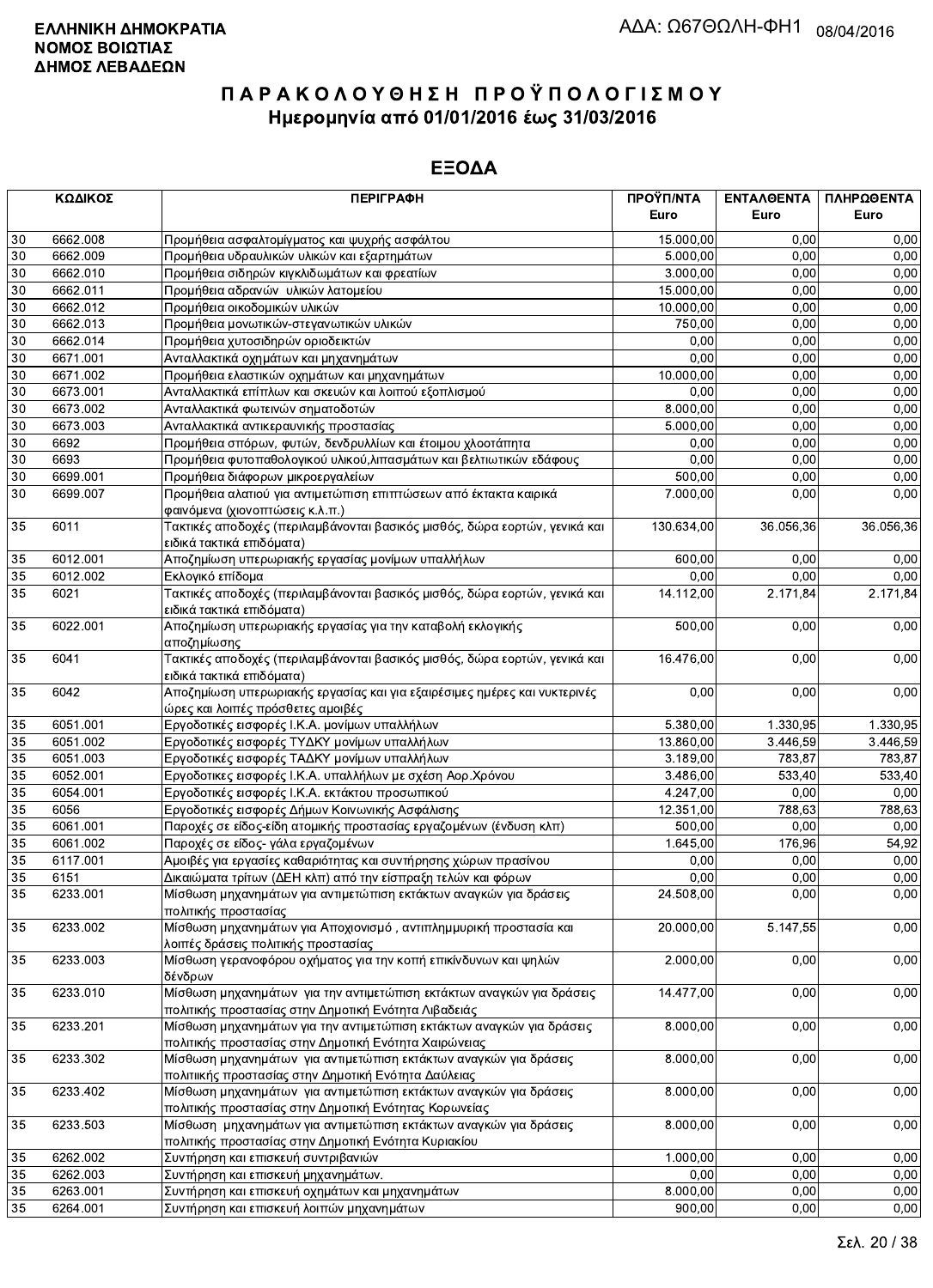|    | ΚΩΔΙΚΟΣ  | <b>ПЕРІГРАФН</b>                                                                                                                                                 | ΠΡΟΫΠ/ΝΤΑ<br>Euro | ΕΝΤΑΛΘΕΝΤΑ<br>Euro | ΠΛΗΡΩΘΕΝΤΑ<br>Euro |
|----|----------|------------------------------------------------------------------------------------------------------------------------------------------------------------------|-------------------|--------------------|--------------------|
| 35 | 6265     | Συντήρηση και επισκευή επίπλων και λοιπού εξοπλισμού σκευών και λοιπού<br>εξοπλισμού                                                                             | 300,00            | 0.00               | 0,00               |
| 35 | 6272     | Αρδευση                                                                                                                                                          | 0,00              | 0.00               | 0,00               |
| 35 | 6273     | Φωτισμός και κίνηση (με ηλεκτρισμό η φωταέριο) για δικές του υπηρεσίες                                                                                           | 0,00              | 0,00               | 0,00               |
| 35 | 6275     | Δαπάνες καθαρισμού φρεατίων, δεξαμενών κ.λ.π.                                                                                                                    | 0,00              | 0,00               | 0,00               |
| 35 | 6276     | Δαπάνες εκκένωσης βόθρων                                                                                                                                         | 0,00              | 0,00               | 0,00               |
| 35 | 6277.001 | Δαπάνες συλλογής και μεταφοράς στερεών αποβλήτων και ανακυκλώσιμων<br>υλικών μέσω δημοσίων συμβάσεων (άρθρο 61 Ν. 3979/2011)                                     | 0,00              | 0,00               | 0,00               |
| 35 | 6277.002 | Δαπάνες συλλογής και μεταφοράς στερεών αποβλήτων και ανακυκλώσιμων<br>υλικών απο ΦΟΔΣΑ μέσω προγραμματικών συμβάσεων (παρ. 7δ του άρθρου<br>24 του Ν. 3613/2007) | 0,00              | 0,00               | 0,00               |
| 35 | 6278     | Δαπάνες φύλαξης κτιρίων (άρθρο 21 Ν. 3731/2008)                                                                                                                  | 0,00              | 0,00               | 0,00               |
| 35 | 6279.001 | Λοιπές δαπάνες για ύδρευση, άρδευση, φωτισμό, καθαριότητα                                                                                                        | 0,00              | 0,00               | 0,00               |
| 35 | 6411.001 | Έξοδα κίνησης ιδιόκτητων μεταφορικών μέσων (καύσιμα, λιπαντικά, διόδια<br>$K\lambda\pi$ )                                                                        | 1.400,00          | 0,00               | 0,00               |
| 35 | 6412     | Έξοδα μεταφοράς αγαθών φορτοεκφορτωτικά                                                                                                                          | 0,00              | 0,00               | 0,00               |
| 35 | 6635     | Προμήθεια λοιπών ειδών υγιεινής και καθαριότητας                                                                                                                 | 200.00            | 0,00               | 0,00               |
| 35 | 6641.001 | Προμήθεια καυσίμων και λιπαντικών για την κίνηση μεταφορικών μέσων και<br>μηχανημάτων για τις ανάγκες της πυροπροστασίας                                         | 8.000,00          | 0,00               | 0,00               |
| 35 | 6641.002 | Προμήθεια καυσίμων και λιπαντικών για την κίνηση μεταφορικών μέσων και<br>μηχανημάτων για τις ανάγκες της πυροπροστασίας                                         | 9.000,00          | 0,00               | 0,00               |
| 35 | 6644     | Προμήθεια καυσίμων και λιπαντικών για λοιπές ανάγκες                                                                                                             | 3.000,00          | 227,39             | 227,39             |
| 35 | 6673.001 | Προμήθεια ανταλλακτικών για αυτόματα συστήματα ποτίσματος                                                                                                        | 3.000.00          | 0,00               | 0,00               |
| 35 | 6673.002 | Προμήθεια ανταλλακτικών λοιπού εξοπλισμού                                                                                                                        | 3.000,00          | 0,00               | 0,00               |
| 35 | 6673.003 | Προμήθεια ανταλλακτικών για εγκαταστάσεις Η/Μ συντριβανιών                                                                                                       | 1.000,00          | 0,00               | 0,00               |
| 35 | 6692.001 | Προμήθεια σπόρων, φυτών, δενδρυλλίων                                                                                                                             | 250,00            | 0.00               | 0,00               |
| 35 | 6692.002 | Προμήθεια καλλωπιστικών φυτών                                                                                                                                    | 4.000,00          | 0,00               | 0,00               |
| 35 | 6692.003 | Προμήθεια δένδρων                                                                                                                                                | 2.500,00          | 0,00               | 0,00               |
| 35 | 6692.004 | Προμήθεια σπόρων                                                                                                                                                 | 0,00              | 0,00               | 0,00               |
| 35 | 6693.001 | Προμήθεια λιπασμάτων, φαρμάκων, ζιζανιοκτόνων κλπ                                                                                                                | 2.000,00          | 0,00               | 0,00               |
| 40 | 6011     | Τακτικές αποδοχές (περιλαμβάνονται βασικός μισθός, δώρα εορτών, γενικά και<br>ειδικά τακτικά επιδόματα)                                                          | 210.057,00        | 58.287,83          | 58.287,83          |
| 40 | 6012     | Αποζημίωση υπερωριακής εργασίας και για εξαιρέσιμες ημέρες και νυκτερινές<br>ώρες και λοιπές πρόσθετες αμοιβές                                                   | 600,00            | 0,00               | 0,00               |
| 40 | 6051.001 | Εργοδοτικές εισφορές Ι.Κ.Α. μονίμων υπαλλήλων                                                                                                                    | 5.852,00          | 1.494,63           | 1.494,63           |
| 40 | 6051.002 | Εργοδοτικές εισφορές ΤΥΔΚΥ μονίμων υπαλλήλων                                                                                                                     | 2.345,00          | 586,02             | 586,02             |
| 40 | 6051.003 | Εργοδοτικές εισφορές ΤΑΔΚΥ μονίμων υπαλλήλων                                                                                                                     | 477,00            | 119,01             | 119,01             |
| 40 | 6051.004 | Εργοδοτικές εισφορές ΤΣΜΕΔΕ μονίμων υπαλλήλων                                                                                                                    | 15.561,00         | 3.870,24           | 3.870,24           |
| 40 | 6051.005 | Εργοδοτικές εισφορές ΤΣΜΕΔΕ (ΕΠΙΚΟΥΡΙΚΟ) μονίμων υπαλλήλων                                                                                                       | 2.654,00          | 663,51             | 663,51             |
| 40 | 6051.006 | Εργοδοτικές εισφορές ΚΥΤ μονίμων υπαλλήλων                                                                                                                       | 3.804,00          | 951,00             | 951,00             |
| 40 | 6051.007 | Εργοδοτικές εισφορες τακτικών υπαλλήλων υπέρ ΟΠΑΔ                                                                                                                | 4.389,00          | 1.088,04           | 1.088,04           |
| 40 | 6051.008 | Εργοδοτικές εισφορές ΤΕΑΔΥ μονίμων υπαλλήλων                                                                                                                     | 2.202,00          | 550,08             | 550,08             |
| 40 | 6056     | Εργοδοτικές εισφορές Δήμων Κοινωνικής Ασφάλισης                                                                                                                  | 8.822,00          | 563,27             | 563,27             |
| 40 | 6151     | Δικαιώματα τρίτων (ΔΕΗ κλπ) από την είσπραξη τελών και φόρων                                                                                                     | 0,00              | 0,00               | 0,00               |
| 40 | 6271     | Ύδρευση δημοτικών κτιρίων κ.λ.π.                                                                                                                                 | 0,00              | 0,00               | 0,00               |
| 40 | 6273     | Φωτισμός και κίνηση (με ηλεκτρισμό η φωταέριο) για δικές του υπηρεσίες                                                                                           | 0,00              | 0,00               | 0,00               |
| 40 | 6274     | Δαπάνες καθαρισμού γραφείων                                                                                                                                      | 0,00              | 0,00               | 0,00               |
| 40 | 6278     | Δαπάνες φύλαξης κτιρίων (άρθρο 21 Ν. 3731/2008)                                                                                                                  | 0,00              | 0,00               | 0,00               |
| 40 | 6279.001 | Λοιπές δαπάνες για ύδρευση, άρδευση, φωτισμό, καθαριότητα                                                                                                        | 0,00              | 0,00               | 0,00               |
| 40 | 6331.001 | Παράβολα για την νομιμοποίηση αυθαιρέτων                                                                                                                         | 3.000,00          | 0,00               | 0,00               |
| 40 | 6422     | Οδοιπορικά έξοδα και αποζημίωση μετακινούμενων υπαλλήλων                                                                                                         | 4.000,00          | 0,00               | 0,00               |
| 40 | 6462     | Δημοσίευση προκηρύξεων                                                                                                                                           | 650,00            | 0,00               | 0,00               |
| 40 | 6463     | Έξοδα λοιπών δημοσιεύσεων                                                                                                                                        | 0,00              | 0,00               | 0,00               |
| 40 | 6611.001 | Προμήθεια βιβλίων, περιοδικών και λοιπών εκδόσεων                                                                                                                | 0,00              | 0,00               | 0,00               |
| 40 | 6612     | Προμήθεια γραφικής ύλης και λοιπά υλικά γραφείων                                                                                                                 | 1.000,00          | 0,00               | 0,00               |
| 40 | 6613.001 | Προμήθεια εντύπων υπηρεσιών                                                                                                                                      | 500,00            | 0,00               | 0,00               |
| 40 | 6614     | Λοιπές προμήθειες ειδών γραφείου                                                                                                                                 | 0,00              | 0,00               | 0,00               |
| 40 | 6615.002 | Εργασίες εκτύπωσης φωτοτυπιών                                                                                                                                    | 1.200,00          | 0,00               | 0,00               |
| 40 | 6634     | Προμήθεια ειδών καθαριότητας και ευπρεπισμού                                                                                                                     | 200,00            | 0,00               | 0,00               |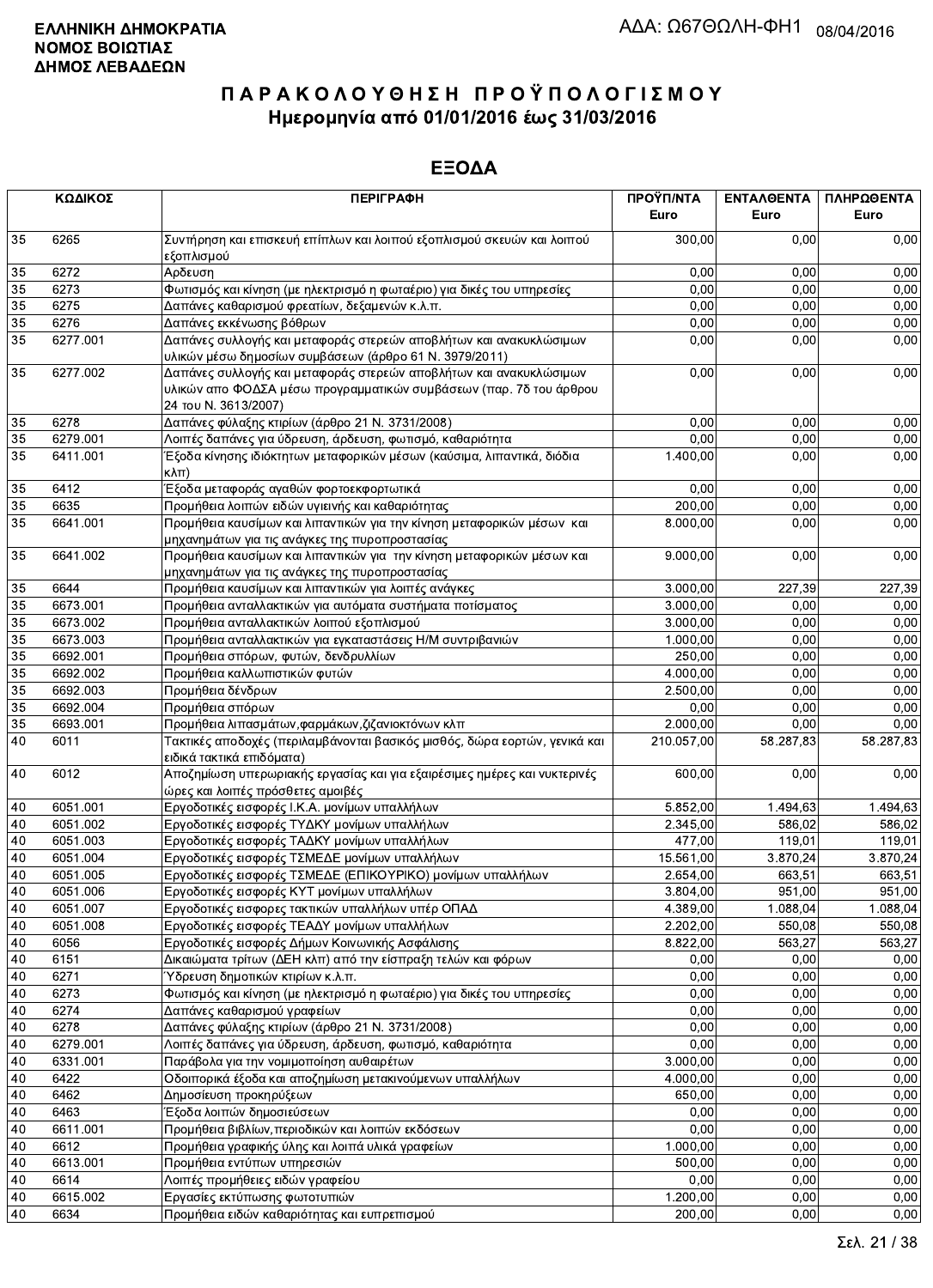|          | ΚΩΔΙΚΟΣ          | <b>ПЕРІГРАФН</b>                                                                                                                                             | ΠΡΟΫΠ/ΝΤΑ<br>Euro | <b>ENTAAGENTA</b><br>Euro | ΠΛΗΡΩΘΕΝΤΑ<br>Euro |
|----------|------------------|--------------------------------------------------------------------------------------------------------------------------------------------------------------|-------------------|---------------------------|--------------------|
| 40       | 6651             | Προμήθεια υλικού τοπογραφήσεων και σχεδιάσεων                                                                                                                | 0,00              | 0.00                      | 0,00               |
| 45       | 6011             | Τακτικές αποδοχές (περιλαμβάνονται βασικός μισθός, δώρα εορτών, γενικά και<br>ειδικά τακτικά επιδόματα)                                                      | 44.163,00         | 11.970,53                 | 11.970,53          |
| 45       | 6012.001         | Αποζημίωση υπερωριακής εργασίας μονίμων υπαλλήλων                                                                                                            | 0,00              | 0,00                      | 0,00               |
| 45       | 6012.002         | Εκλογικό επίδομα                                                                                                                                             | 0,00              | 0,00                      | 0,00               |
| 45       | 6021             | Τακτικές αποδοχές (περιλαμβάνονται βασικός μισθός, δώρα εορτών, γενικά και<br>ειδικά τακτικά επιδόματα)                                                      | 0.00              | 0,00                      | 0,00               |
| 45       | 6022             | Αποζημίωση υπερωριακής εργασίας και για εξαιρέσιμες ημέρες και νυκτερινές<br>ώρες και λοιπές πρόσθετες αμοιβές                                               | 0,00              | 0,00                      | 0,00               |
| 45       | 6051.001         | Εργοδοτικές εισφορές Ι.Κ.Α. μονίμων υπαλλήλων                                                                                                                | 0,00              | 0,00                      | 0,00               |
| 45       | 6051.002         | Εργοδοτικές εισφορές ΤΥΔΚΥ μονίμων υπαλλήλων                                                                                                                 | 5.521,00          | 1.375,86                  | 1.375,86           |
| 45       | 6051.003         | Εργοδοτικές εισφορές ΤΑΔΚΥ μονίμων υπαλλήλων                                                                                                                 | 1.274,00          | 304,92                    | 304,92             |
| 45       | 6056             | Εργοδοτικές εισφορές Δήμων Κοινωνικής Ασφάλισης                                                                                                              | 5.293,00          | 337,96                    | 337,96             |
| 45       | 6061.001         | Παροχές σε είδος-είδη ατομικής προστασίας εργαζομένων (ένδυση κλπ)                                                                                           | 450,00            | 0,00                      | 0,00               |
| 45       | 6061.002         | Παροχές σε είδος-γάλα εργαζομένων                                                                                                                            | 660,00            | 67,13                     | 18,31              |
| 45       | 6151             | Δικαιώματα τρίτων (ΔΕΗ κλπ) από την είσπραξη τελών και φόρων                                                                                                 | 0,00              | 0,00                      | 0,00               |
| 45       | 6271             | Ύδρευση δημοτικών κτιρίων κ.λ.π.                                                                                                                             | 0,00              | 0,00                      | 0,00               |
| 45       | 6272             | Αρδευση                                                                                                                                                      | 0,00              | 0,00                      | 0,00               |
| 45       | 6273             | Φωτισμός και κίνηση (με ηλεκτρισμό η φωταέριο) για δικές του υπηρεσίες                                                                                       | 0,00              | 0,00                      | 0,00               |
| 45       | 6275             | Δαπάνες καθαρισμού φρεατίων, δεξαμενών κ.λ.π.                                                                                                                | 0,00              | 0,00                      | 0,00               |
| 45       | 6276             | Δαπάνες εκκένωσης βόθρων                                                                                                                                     | 0,00              | 0.00                      | 0,00               |
| 45       | 6278             | Δαπάνες φύλαξης κτιρίων (άρθρο 21 Ν. 3731/2008)                                                                                                              | 0,00              | 0,00                      | 0,00               |
| 45       | 6279             | Λοιπές δαπάνες για ύδρευση, άρδευση, φωτισμό, καθαριότητα                                                                                                    | 7.300,00          | 2.419,00                  | 2.419,00           |
| 45       | 6635             | Προμήθεια λοιπών ειδών υγιεινής και καθαριότητας                                                                                                             | 150,00            | 0,00                      | 0,00               |
| 45       | 6692             | Προμήθεια σπόρων, φυτών, δενδρυλλίων και έτοιμου χλοοτάπητα                                                                                                  | 0,00              | 0,00                      | 0,00               |
| 45       | 6693.001         | Προμήθεια φαρμάκων, ζιζανιοκτόνων κλπ                                                                                                                        | 300,00            | 0.00                      | 0,00               |
| 45       | 6699.001         | Προμήθεια λαδιού για τις ανάγκες του Νεκροταφείου                                                                                                            | 7.000,00          | 0,00                      | 0,00               |
| 45<br>50 | 6699.002<br>6011 | Προμήθεια κεριών για τις ανάγκες του Νεκροταφείου<br>Τακτικές αποδοχές (περιλαμβάνονται βασικός μισθός, δώρα εορτών, γενικά και<br>ειδικά τακτικά επιδόματα) | 1.500,00<br>0,00  | 0,00<br>0,00              | 0,00<br>0,00       |
| 50       | 6012.001         | Αποζημίωση υπερωριακής εργασίας μονίμων υπαλλήλων                                                                                                            | 0,00              | 0,00                      | 0,00               |
| 50       | 6012.002         | Εκλογικό επίδομα                                                                                                                                             | 0,00              | 0,00                      | 0,00               |
| 50       | 6021.001         | Τακτικές αποδοχές υπαλλήλων με σύμβαση αορίστου χρόνου                                                                                                       | 0,00              | 0,00                      | 0,00               |
| 50       | 6022             | Αποζημίωση υπερωριακής εργασίας και για εξαιρέσιμες ημέρες και νυκτερινές<br>ώρες και λοιπές πρόσθετες αμοιβές                                               | 0,00              | 0,00                      | 0,00               |
| 50       | 6051.001         | Εργοδοτικές εισφορές Ι.Κ.Α. μονίμων υπαλλήλων                                                                                                                | 0,00              | 0,00                      | 0,00               |
| 50       | 6051.002         | Εργοδοτικές εισφορές ΤΥΔΚΥ μονίμων υπαλλήλων                                                                                                                 | 0,00              | 0.00                      | 0,00               |
| 50       | 6051.003         | Εργοδοτικές εισφορές ΤΑΔΚΥ μονίμων υπαλλήλων                                                                                                                 | 0,00              | 0,00                      | 0,00               |
| 50       | 6052.001         | Εργοδοτικές Εισφορές ΙΚΑ υπαλλήλων με σύμβαση αορίστου χρόνου                                                                                                | 0,00              | 0,00                      | 0,00               |
| 50       | 6056             | Ετήσια εισφορά στο ΤΠΔΚΥ-ΤΕΑΔΚΥ (άρθρα 3 Ν 1726/44, 30 Ν 2262/52, 100<br>ΝΔ 4260/61 και 33 ΝΔ 5441/66)                                                       | 0,00              | 0,00                      | 0,00               |
| 50       | 6061.001         | Παροχές σε είδος-είδη ατομικής προστασίας εργαζομένων (ένδυση κλπ)                                                                                           | 0,00              | 0,00                      | 0,00               |
| 50       | 6061.002         | Παροχές σε είδος-γάλα εργαζομένων                                                                                                                            | 0,00              | 0,00                      | 0,00               |
| 50       | 6063             | Λοιπές παροχές σε είδος (ένδυση εργατοτεχνικού προσωπικού κ.λ.π.)                                                                                            | 0,00              | 0,00                      | 0,00               |
| 50       | 6072             | Δαπάνες εκπαίδευσης προσωπικού δημοτικής αστυνομίας (άρθρο 16 ΠΔ<br>23/2002)                                                                                 | 0,00              | 0,00                      | 0,00               |
| 50       | 6151             | Δικαιώματα τρίτων (ΔΕΗ κλπ) από την είσπραξη τελών και φόρων                                                                                                 | 0,00              | 0,00                      | 0,00               |
| 50       | 6273             | Φωτισμός και κίνηση (με ηλεκτρισμό η φωταέριο) για δικές του υπηρεσίες                                                                                       | 0,00              | 0.00                      | 0,00               |
| 50       | 6274             | Δαπάνες καθαρισμού γραφείων                                                                                                                                  | 0,00              | 0,00                      | 0,00               |
| 50       | 6278             | Δαπάνες φύλαξης κτιρίων (άρθρο 21 Ν. 3731/2008)                                                                                                              | 0,00              | 0,00                      | 0,00               |
| 50       | 6279.001         | Λοιπές δαπάνες για ύδρευση, άρδευση, φωτισμό, καθαριότητα                                                                                                    | 0,00              | 0,00                      | 0,00               |
| 50       | 6612             | Προμήθεια γραφικής ύλης και λοιπά υλικά γραφείων                                                                                                             | 0,00              | 0,00                      | 0,00               |
| 50       | 6615.001         | Κάρτες ελεγχόμενης στάθμευσης                                                                                                                                | 0,00              | 0,00                      | 0,00               |
| 50       | 6615.002         | Ενημερωτικό υλικό                                                                                                                                            | 0,00              | 0,00                      | 0,00               |
| 60       | 6021             | Τακτικές αποδοχές (περιλαμβάνονται βασικός μισθός, δώρα εορτών, γενικά και<br>ειδικά τακτικά επιδόματα)                                                      | 49.710,00         | 8.280,90                  | 8.280,90           |
| 60       | 6041             | Τακτικές αποδοχές εκτάκτων υπαλλήλων Παιδικών Σταθμών                                                                                                        | 142.813,00        | 4.741,33                  | 4.741,33           |
| 60       | 6052.001         | Εργοδοτικές εισφορές Ι.Κ.Α.υπαλλήλων με σχέση Αορ.Χρόνου                                                                                                     | 12.769,00         | 2.033,80                  | 2.033,80           |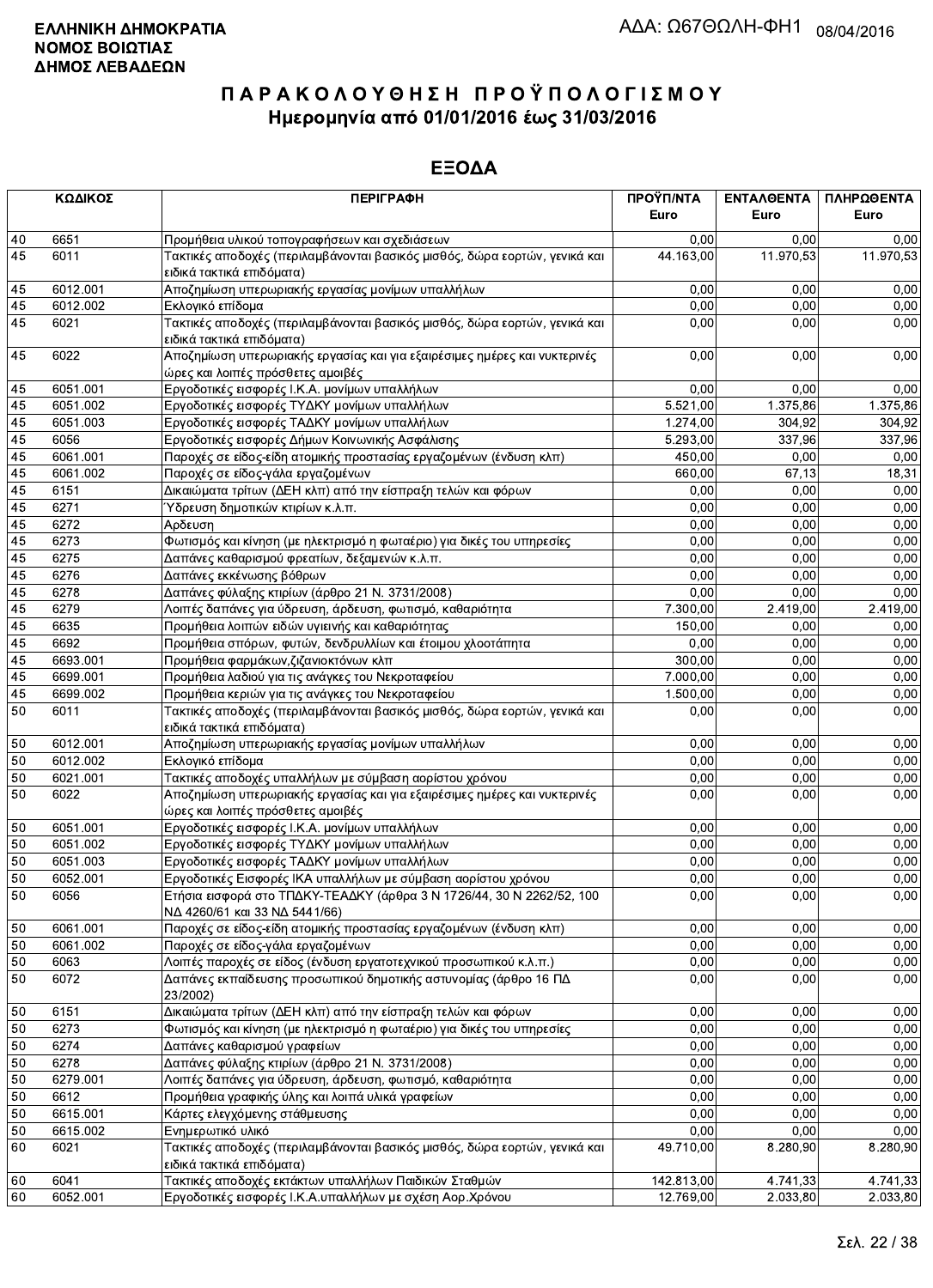|                 | ΚΩΔΙΚΟΣ  | <b>ПЕРІГРАФН</b>                                                                                                                                                            | ΠΡΟΫΠ/ΝΤΑ  | ΕΝΤΑΛΘΕΝΤΑ | ΠΛΗΡΩΘΕΝΤΑ |
|-----------------|----------|-----------------------------------------------------------------------------------------------------------------------------------------------------------------------------|------------|------------|------------|
|                 |          |                                                                                                                                                                             | Euro       | Euro       | Euro       |
| 60              | 6054.001 | Εργοδοτικές εισφορές ΙΚΑ εκτάκτων υπαλλήλων Παιδικών Σταθμών                                                                                                                | 36.783,00  | 1.210,09   | 1.210,09   |
| 70              | 6011     | Τακτικές αποδοχές (περιλαμβάνονται βασικός μισθός, δώρα εορτών, γενικά και<br>ειδικά τακτικά επιδόματα)                                                                     | 34.152,00  | 9.428,76   | 9.428,76   |
| 70              | 6021     | Τακτικές αποδοχές υπαλλήλων (περιλαμβάνονται βασικός μισθός, δώρα<br>εορτών, γενικά και ειδικά τακτικά επιδόματα)                                                           | 33.269,00  | 5.271,34   | 5.271,34   |
| 70              | 6022.001 | Αποζημίωση υπερωριακής εργασίας υπαλλήλων αορίστου χρόνου                                                                                                                   | 0,00       | 0,00       | 0,00       |
| 70              | 6022.002 | Εκλογική αποζημίωση υπαλλήλων αορίστου χρόνου                                                                                                                               | 0,00       | 0,00       | 0,00       |
| $\overline{70}$ | 6051.001 | Εργοδοτικές εισφορές Ι.Κ.Α. μονίμων υπαλλήλων                                                                                                                               | 0,00       | 0,00       | 0,00       |
| 70              | 6051.002 | Εργοδοτικές εισφορές ΤΥΔΚΥ μονίμων υπαλλήλων                                                                                                                                | 4.270,00   | 1.058,16   | 1.058,16   |
| 70              | 6051.003 | Εργοδοτικές εισφορές ΤΑΔΚΥ μονίμων υπαλλήλων                                                                                                                                | 1.028,00   | 236,52     | 236,52     |
| 70              | 6052.001 | Εργοδοτικές εισφορές Ι.Κ.Α. εργαζομένων με σχέση Αορ. Χρόνου (υπαλλήλων<br>τοπ. οικονομ. ανάπτυξης)                                                                         | 8.211,00   | 1.294,64   | 1.294,64   |
| $70\,$          | 6056     | Εργοδοτικές εισφορές Δήμων Κοινωνικής Ασφάλισης                                                                                                                             | 3.529,00   | 225,31     | 225,31     |
| 70              | 6061.001 | Παροχές σε είδος-είδη ατομικής προστασίας εργαζομένων (ένδυση κλπ)                                                                                                          | 0,00       | 0,00       | 0,00       |
| $\overline{70}$ | 6061.002 | παροχές σε είδος-γάλα εργαζομένων                                                                                                                                           | 0,00       | 0,00       | 0,00       |
| 70              | 6117.001 | Δαπάνη για στείρωση σκύλων                                                                                                                                                  | 14.500,00  | 0,00       | 0,00       |
| 70              | 6151     | Δικαιώματα τρίτων (ΔΕΗ κλπ) από την είσπραξη τελών και φόρων                                                                                                                | 0,00       | 0,00       | 0,00       |
| 70              | 6262.002 | Συντήρηση Ρολογιών Δήμου Λεβαδέων                                                                                                                                           | 4.500,00   | 0,00       | 0,00       |
| $\overline{70}$ | 6263     | Συντήρηση και επισκευή μεταφορικών μέσων                                                                                                                                    | 6.000,00   | 0,00       | 0,00       |
| $\overline{70}$ | 6271     | Ύδρευση δημοτικών κτιρίων κ.λ.π.                                                                                                                                            | 0,00       | 0.00       | 0,00       |
| $\overline{70}$ | 6272     | Αρδευση                                                                                                                                                                     | 0,00       | 0,00       | 0,00       |
| $\overline{70}$ | 6274     | Δαπάνες καθαρισμού γραφείων                                                                                                                                                 | 0.00       | 0,00       | 0,00       |
| 70              | 6275     | Δαπάνες καθαρισμού φρεατίων, δεξαμενών κ.λ.π.                                                                                                                               | 0,00       | 0,00       | 0,00       |
| 70              | 6276     | Δαπάνες εκκένωσης βόθρων                                                                                                                                                    | 0,00       | 0,00       | 0,00       |
| 70              | 6278     | Δαπάνες φύλαξης κτιρίων (άρθρο 21 Ν. 3731/2008)                                                                                                                             | 0.00       | 0.00       | 0,00       |
| 70              | 6279.001 | Λοιπές δαπάνες για ύδρευση, άρδευση, φωτισμό, καθαριότητα                                                                                                                   | 115.000,00 | 32.047,00  | 32.047,00  |
| $70\,$          | 6321     | Τέλη κυκλοφορίας επιβατηγών αυτοκινήτων                                                                                                                                     | 0,00       | 0,00       | 0,00       |
| $\overline{70}$ | 6613     | Προμήθεια εντύπων και υλικών μηχανογράφησης και πολλαπλών<br>εκτυπώσεων                                                                                                     | 500,00     | 0,00       | 0,00       |
| 70              | 6615.001 | Εκτύπωση ενημερωτικών εντύπων για την ευαισθητοποίηση πολιτών στο<br>θέμα των αδέσποτων ζώων του Δήμου                                                                      | 500,00     | 0,00       | 0,00       |
| 70              | 6641     | Προμήθεια καυσίμων και λιπαντικών για κίνηση μεταφορικών μέσων                                                                                                              | 7.000,00   | 682,87     | 682,87     |
| 70              | 6671.001 | Προμήθεια ανταλλακτικών μεταφορικών μέσων                                                                                                                                   | 0,00       | 0,00       | 0,00       |
| 70              | 6671.002 | Προμήθεια ελαστικών μεταφορικών μέσων                                                                                                                                       | 1.500,00   | 0,00       | 0,00       |
| $70\,$          | 6692     | Προμήθεια σπόρων, φυτών, δενδρυλλίων και έτοιμου χλοοτάπητα                                                                                                                 | 0,00       | 0,00       | 0,00       |
| $\overline{70}$ | 6693     | Προμήθεια φυτοπαθολογικού υλικού, λιπασμάτων και βελτιωτικών εδάφους                                                                                                        | 0,00       | 0,00       | 0,00       |
| $\overline{70}$ | 6699.001 | Προμήθεια ζωοτροφών σκύλων                                                                                                                                                  | 1.680,00   | 0,00       | 0,00       |
| 70              | 6699.002 | Προμήθεια διαφόρων μικροεργαλείων                                                                                                                                           | 0,00       | 0,00       | 0,00       |
| 70              | 6699.003 | Προμήθεια λοιπών αναλωσίμων                                                                                                                                                 | 0,00       | 0,00       | 0,00       |
| 10              | 7133     | Έπιπλα σκεύη                                                                                                                                                                | 5.000,00   | 0,00       | 0,00       |
| 10              | 7134.001 | Μηχανογραφικός εξοπλισμός                                                                                                                                                   | 10.000,00  | 0,00       | 0,00       |
| $10$            | 7134.002 | Προμήθεια λογισμικού ηλεκτρονικών υπολογιστών                                                                                                                               | 8.000,00   | 0,00       | 0,00       |
| 10              | 7134.012 | Προμήθεια εξοπλισμού για την μετάδοση των συνεδριάσεων του Δ.Σ. και των<br>επιτροπών                                                                                        | 0,00       | 0,00       | 0,00       |
| 10              | 7134.013 | Κάμερα ασφαλείας εισόδου Δημαρχείου                                                                                                                                         | 0,00       | 0,00       | 0,00       |
| 10              | 7134.014 | Προμήθεια χρονομέτρου για τις συνεδριάσεις του Δ.Σ. και κονσόλας                                                                                                            | 0,00       | 0,00       | 0,00       |
| 10              | 7135.003 | Προμήθεια κλιματιστικών DATA ROOM                                                                                                                                           | 2.000,00   | 0,00       | 0,00       |
| 10              | 7135.008 | Προμήθεια τηλεόρασης (smart) για ενημέρωση, πολιτική προστασία κ.λ.π.                                                                                                       | 0,00       | 0,00       | 0,00       |
| $10$            | 7135.009 | Προμήθεια μεταλλικών ραφιών για ταξιονόμηση του αρχειου του Δήμου                                                                                                           | 0,00       | 0,00       | 0,00       |
| 10              | 7514.001 | Συμμετοχή στο μετοχικό κεφάλαιο της Διαδημοτικής Επιχείρησης<br>Περιβάλλοντος και Οργάνωσης Διαχείρισης Απορριμμάτων Λιβαδειάς<br>$(\Delta.E.\Pi.O.\Delta.A.\Lambda.-A.E.)$ | 0,00       | 0,00       | 0,00       |
| 10              | 7518.001 | Συμμετοχή στην ίδρυση της Αγροδιατροφικής Σύμπραξης Περιφέρειας Στερεάς<br>Ελλάδας                                                                                          | 1.000,00   | 1.000,00   | 0,00       |
| 10              | 7521.001 | Συμμετοχή στην αύξηση του μετοχικού κεφαλαίου της αναπτυξιακής εταιρείας<br>Ελικώνας-Παρνασσός                                                                              | 0,00       | 0,00       | 0,00       |
| 15              | 7131.001 | Προμήθεια πλυντηρίου πιάτων                                                                                                                                                 | 700,00     | 0.00       | 0,00       |
| 15              | 7131.002 | Προμήθεια ηλεκτρικής κουζίνας για παιδικούς σταθμούς                                                                                                                        | 0,00       | 0,00       | 0,00       |
| 15              | 7131.003 | Προμήθεια μηχανημάτων φυσιοθεραπείας                                                                                                                                        | 3.000,00   | 0,00       | 0,00       |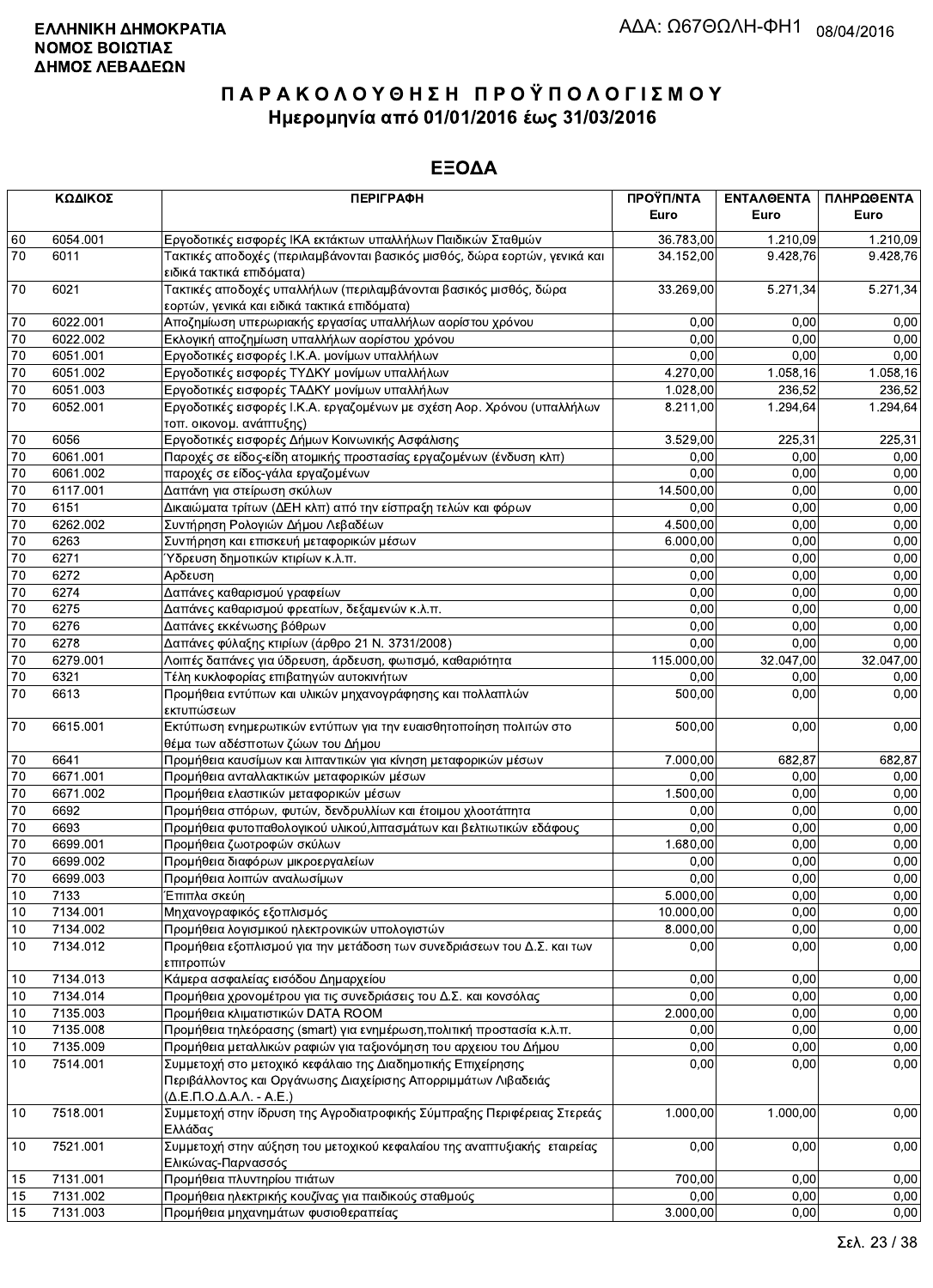| ΚΩΔΙΚΟΣ  |                      | <b>ПЕРІГРАФН</b>                                                                                                             | ΠΡΟΫΠ/ΝΤΑ        | ΕΝΤΑΛΘΕΝΤΑ   | ΠΛΗΡΩΘΕΝΤΑ   |
|----------|----------------------|------------------------------------------------------------------------------------------------------------------------------|------------------|--------------|--------------|
|          |                      |                                                                                                                              | Euro             | Euro         | Euro         |
| 15       | 7131.004             | Προμήθεια κλιματιστικού για υπηρεσία Κοινωνικής Προστασίας                                                                   | 0,00             | 0.00         | 0,00         |
| 15       | 7131.005             | Προμήθεια κλιματιστικού για Κοινωνικό Παντοπωλείο                                                                            | 0,00             | 0,00         | 0,00         |
| 15       | 7131.006             | Προμήθεια αλεξικέραυνου για την αντικεραυνική προστασία του<br>Κατασκηνωτικού Κέντρου                                        | 9.840,00         | 0,00         | 0,00         |
| 15       | 7131.007             | Προμήθεια πλυντηρίων ρούχων για τους παιδκούς σταθμούς                                                                       | 1.200,00         | 0,00         | 0,00         |
| 15       | 7131.008             | Προμήθεια ηλεκτρικών ψυγείων για τους Παιδικούς Σταθμούς                                                                     | 1.500,00         | 0,00         | 0,00         |
| 15       | 7131.009             | Προμήθεια ηλεκτρικών σκουπών για τους Παιδικούς Σταθμούς                                                                     | 300,00           | 0,00         | 0,00         |
| 15       | 7131.010             | Προμήθεια ηλεκτρικού πιάνου Δημοτικού Ωδείου                                                                                 | 2.000,00         | 0,00         | 0,00         |
| 15       | 7133.002             | Προμήθεια επίπλων και σκευών για Παιδικούς Σταθμούς και ΚΑΠΗ                                                                 | 2.500,00         | 0,00         | 0,00         |
| 15       | 7134.001             | Ηλεκτρονικοί υπολογιστές και ηλεκτρονικά συγκροτήματα και λογισμικά                                                          | 0,00             | 0,00         | 0,00         |
| 15       | 7134.004             | Προμήθεια πολυμηχανήματος (φωτοτυπικό-fax) για την υπηρεσία Κοινωνικής<br>προστασίας                                         | 600,00           | 0,00         | 0,00         |
| 15       | 7134.005             | Προμήθεια πολυμηχανήματος (φωτοτυπικό-fax) για την υπηρεσία Δια Βίου<br>Μάθηση                                               | 600,00           | 0,00         | 0,00         |
| 15       | 7135.002             | Προμήθεια σκευών μαγειρικής                                                                                                  | 600,00           | 0,00         | 0,00         |
| 15       | 7135.008             | Προμηθεια προβολικού μηχανήματος (projektor) για το Μουσειο Εικονικής<br>Πραγματικότητας                                     | 0,00             | 0,00         | 0,00         |
| 15       | 7135.009             | Προμήθεια προβολικών μηχανημάτων (projektor) για ΚΑΠΗ                                                                        | 0,00             | 0,00         | 0,00         |
| 15       | 7135.010             | Προμήθεια μηχανημάτων μέτρησης χοληστερίνης και σακχάρου                                                                     | 200,00           | 0,00         | 0,00         |
| 15       | 7135.011             | Προμήθεια και κατασκευή περίφραξης χώρου Κολυμβητηρίου                                                                       | 5.000,00         | 0,00         | 0,00         |
| 15       | 7135.012             | Προμήθεια μουσικών οργάνων Φιλαρμονικής                                                                                      | 2.000,00         | 0,00         | 0,00         |
| 15       | 7135.014             | Προμήθεια boiler ζεστού νερού χρήσης για το Κλειστό Γυμναστήριο                                                              | 0,00             | 0,00         | 0,00         |
| 15       | 7135.015             | Προμήθεια μεταλλικών πάγκων για κουζίνα Κατασκήνωσης                                                                         | 1.000,00         | 0,00         | 0,00         |
| 15       | 7135.016             | Προμήθεια μοκετών για Βρεφονηπιακούς Σταθμούς                                                                                | 600,00           | 0,00         | 0,00         |
| 15       | 7311.103             | Βελτίωση Σχολικών Συγκροτημάτων                                                                                              | 64.000,00        | 9.814,13     | 0,00         |
| 15       | 7311.105             | Επισκευή στεγών-στεγάστρων σχολικών συγκροτημάτων                                                                            | 33.951,80        | 0,00         | 0,00         |
| 15       | 7326.001             | Αναβάθμιση αθλητικών εγκαταστάσεων                                                                                           | 154.813,79       | 0,00         | 0,00         |
| 15       | 7326.003             | Ανάδειξη ψηφιδωτών παλαιοχριστιανικού ναού στην οδό Σπυροπούλου<br>Λιβαδειάς                                                 | 135.000,00       | 0,00         | 0,00         |
| 15       | 7326.404             | Βελτίωση γηπέδου ποδοσφαίρου Αγίας Τριάδας                                                                                   | 13.739,72        | 0,00         | 0,00         |
| 15       | 7331.102             | Συντήρηση Κατασκηνωτικού Κέντρου                                                                                             | 0,00             | 0,00         | 0,00         |
| 15       | 7331.103             | Επισκευή στέγης σχολικών κτιρίων                                                                                             | 0,00             | 0,00         | 0,00         |
| 15       | 7331.104             | Επισκευή 7ου Δημοτικού Σχολείου                                                                                              | 0,00             | 0,00         | 0,00         |
| 15       | 7336.001             | Συντήρηση Ανοικτού Θεάτρου Κρύας.                                                                                            | 735,26           | 0,00         | 0,00         |
| 15       | 7336.002             | Συντήρηση Αθλητικών Εγκαταστάσεων Δήμου Λεβαδέων                                                                             | 0,00             | 0,00         | 0,00         |
| 15       | 7341.201             | Ανάδειξη και Αξιοποίηση Ιστορικών Χώρων Οικισμού Χαιρώνειας                                                                  | 0,00             | 0,00         | 0,00         |
| 15       | 7413.001             | Μελέτη αποκατάστασης ρηγματώσεων πέτρινου θεάτρου Λιβαδειάς<br>Μουσειολογική μελέτη για την δημιουργία "Μουσείου Πολιτισμού" | 5.500,00         | 0,00<br>0,00 | 0,00<br>0,00 |
| 15<br>20 | 7413.002<br>7131.001 | Μηχάνημα καθαρισμού (σάρωθρο)                                                                                                | 0,00<br>2.100,00 | 0,00         | 0,00         |
| 20       | 7131.002             | Σάρωθρο συλλογής                                                                                                             | 3.600,00         | 0,00         | 0,00         |
| 20       | 7135.001             | Προμήθεια κάδων απορριμμάτων για κομποστοποίηση                                                                              | 7.000,00         | 0,00         | 0,00         |
| 20       | 7135.002             | Προμήθεια κάδων απορριμμάτων διαφόρων τύπων                                                                                  | 15.000,00        | 0,00         | 0,00         |
| 20       | 7135.003             | Προμήθεια διαφόρων εργαλείων                                                                                                 | 2.000,00         | 0,00         | 0,00         |
| 20       | 7135.005             | Προμήθεια επιστύλιων καλαθιών απορριμμάτων                                                                                   | 3.500,00         | 0,00         | 0,00         |
| 20       | 7135.007             | Προμήθεια συστήματος τηλεματικής διαχείρησης στόλου οχημάτων                                                                 | 0,00             | 0,00         | 0,00         |
| 20       | 7325.001             | Επεκτάσεις Ηλεκτροφωτισμού                                                                                                   | 10.000,00        | 5.500,55     | 5.500,55     |
| $20\,$   | 7325.003             | Κατασκευή νέων ηλεκτρικών διανομών                                                                                           | 0,00             | 0,00         | 0,00         |
| 20       | 7326.001             | Κατασκευή προστατευτικών κιγκλιδωμάτων κάδων                                                                                 | 0,00             | 0,00         | 0,00         |
| 20       | 7341.001             | Προμήθεια ενός (1) Θρυμματιστή                                                                                               | 0,00             | 0,00         | 0,00         |
| 20       | 7341.002             | Προμήθεια ενός (1) ερπυστριοφόρου προωθητή                                                                                   | 0,00             | 0,00         | 0,00         |
| $20\,$   | 7341.003             | Προμήθεια ενός (1) εκσκαφέα φορτωτή                                                                                          | 0,00             | 0,00         | 0,00         |
| 20       | 7341.004             | Προμήθεια ενός (1) ερπυστριοφόρου εκσκαφέα 21 τόνων                                                                          | 0,00             | 0,00         | 0,00         |
| 20       | 7341.005             | Προμήθεια ενός (1) τετραξονικού φορτηγού                                                                                     | 0,00             | 0,00         | 0,00         |
| 20       | 7341.006             | Προμήθεια ενός (1) υδροφόρου οχήματος                                                                                        | 0,00             | 0,00         | 0,00         |
| 20       | 7341.007             | Προμήθεια ενός (1) οχήματος ανοικτού τύπου 4χ4                                                                               | 0,00             | 0,00         | 0,00         |
| 20       | 7341.008             | Προμήθεια ενός (1) απορριμματοφόρου τύπου πρέσσας 22 κ.μ.                                                                    | 0,00             | 0,00         | 0,00         |
| 20       | 7341.009             | Προμήθεια τεσσάρων (4) απορριμματοφόρων τύπου πρέσσας 16 κ.μ.                                                                | 0,00             | 0,00         | 0,00         |
| 20       | 7341.010             | Προμήθεια δύο (2) απορριμματοφόρων τύπου πρέσσας 12 κ.μ.                                                                     | 0,00             | 0,00         | 0,00         |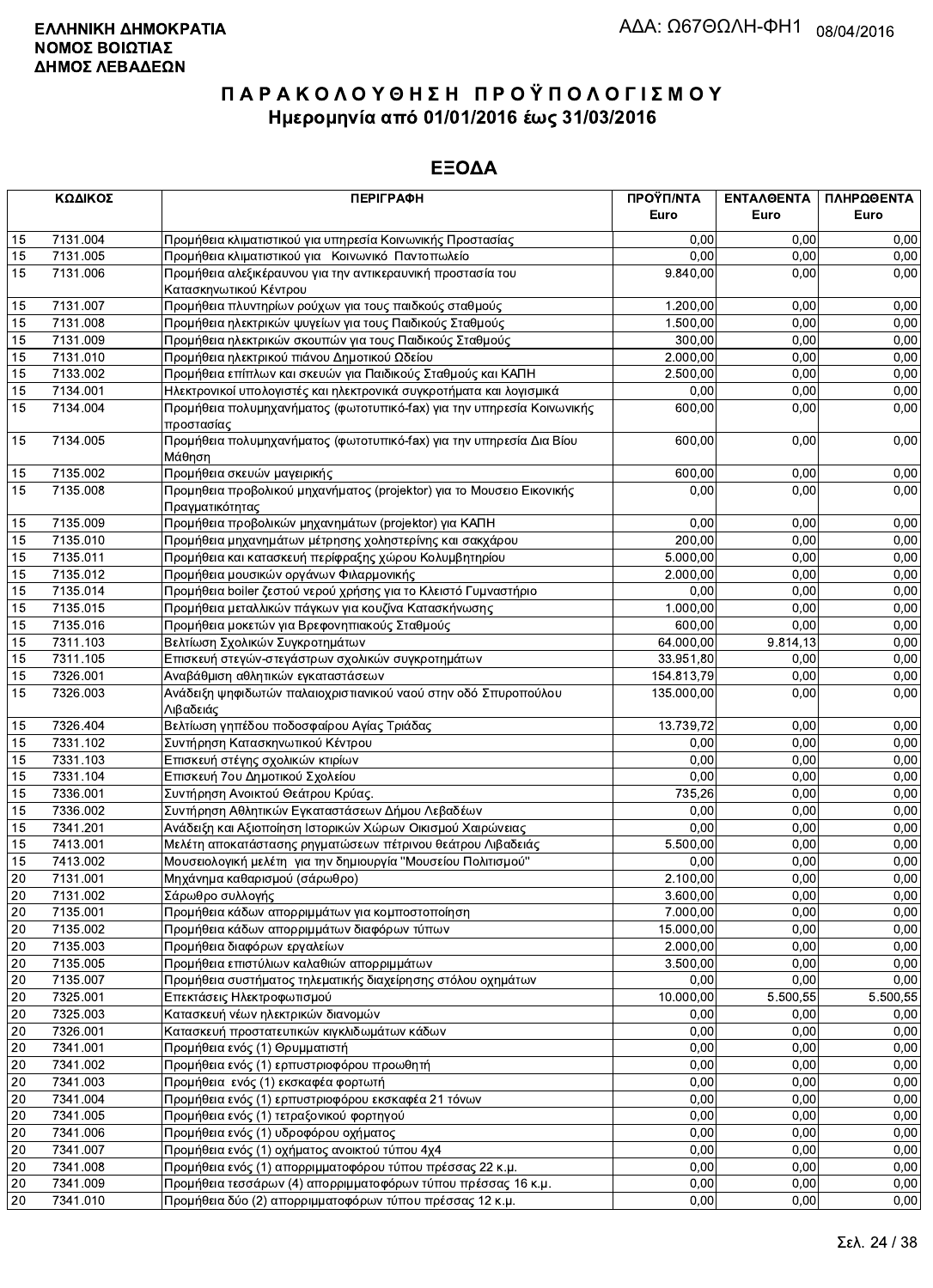|                 | ΚΩΔΙΚΟΣ  | <b>ПЕРІГРАФН</b>                                                                                                                              | ΠΡΟΫΠ/ΝΤΑ<br>Euro | ΕΝΤΑΛΘΕΝΤΑ<br>Euro | ΠΛΗΡΩΘΕΝΤΑ<br>Euro |
|-----------------|----------|-----------------------------------------------------------------------------------------------------------------------------------------------|-------------------|--------------------|--------------------|
|                 |          |                                                                                                                                               |                   |                    |                    |
| 20              | 7341.011 | Προμήθεια ενός (1) απορριμματοφόρου τύπου πρεσσας 6 κ.μ.                                                                                      | 0.00              | 0.00               | 0,00               |
| 20              | 7341.012 | Προμήθεια δύο (2) διαξονικών φορτηγών με γερανό                                                                                               | 0,00              | 0.00               | 0,00               |
| $20\,$          | 7341.013 | Προμήθεια ενός (1) βυτιοφόρου οχήματος 14 κ.μ.                                                                                                | 0,00              | 0,00               | 0,00               |
| $\overline{20}$ | 7341.014 | Αποκατάσταση Χ.Α.Δ.Α. στις θέσεις Τουρμπάκι κοινότητας Κυριακίου και Δ.Δ.<br>Παρορίου                                                         | 0,00              | 0,00               | 0,00               |
| $20\,$          | 7341.015 | Λειτουργική και Περιβαλλοντική Αναβάθμιση ΧΥΤΑ Λιβαδειάς                                                                                      | 0,00              | 0,00               | 0,00               |
| 20              | 7341.016 | Αποκατάσταση ζημιών που προκλήθηκαν απο θεομηνία (πυρκαγιά) στο                                                                               | 0,00              | 0,00               | 0,00               |
|                 |          | ΧΥΤΑ 1ης Διαχειριστικής Ενότητας Νομού Βοιωτίας                                                                                               |                   |                    |                    |
| 20              | 7413.401 | Μελέτη περιβαλλοντικής αποκατάστασης χωματερής (ΧΑΔΑ) εντός<br>σπηλαιοβαράθρου Τ.Κ. Αγίας Άννας                                               | 0,00              | 0,00               | 0,00               |
| 25              | 7312.307 | Σύνδεση παροχών αποχέτευσης δ.δ.Δαύλειας                                                                                                      | 0,00              | 0,00               | 0,00               |
| 25              | 7312.309 | Κατασκευή δεξαμενής ύδρευσης στη Δαύλεια                                                                                                      | 0,00              | 0,00               | 0,00               |
| 25              | 7336.203 | Επισκευή αντλιοστασίων στην Δημοτική Ενότητα Χαιρώνειας                                                                                       | 0,00              | 0,00               | 0,00               |
| 25              | 7341.001 | Βελτίωση υφιστάμενου αρδευτικού έργου του Δ.Δ. Λαφυστίου Δήμου<br>Λεβαδέων                                                                    | 0,00              | 0.00               | 0,00               |
| 25              | 7341.401 | Αγορά εδαφικών εκτάσεων στον Αγιο Γεώργιο                                                                                                     | 0,00              | 0,00               | 0,00               |
| $\overline{25}$ | 7341.402 | Ανακατασκευή έργων αποχέτευσης ακαθάρτων Αγίου Γεωργίου                                                                                       | 0,00              | 0,00               | 0,00               |
| 25              | 7341.403 | Κατασκευή Έργων Προσαγωγής Ακαθάρτων & Εγκατάστασης Επεξεργασίας                                                                              | 0,00              | 0,00               | 0,00               |
|                 |          | Λυμάτων (Ε.Ε.Λ.) Αγίου Γεωργίου                                                                                                               |                   |                    |                    |
| 25              | 7341.404 | Μελέτη Έργων Ανακατασκευής Εσωτερικού Δικτύου, Έργων Ποσαγωγής<br>Ακαθάρτων και Εγκατάστασαης Επεξεργασιας Λυμάτων (Ε.Ε.Λ.) Αγίου<br>Γεωργίου | 0,00              | 0,00               | 0,00               |
| 25              | 7341.501 | Αγορά εδαφικών εκτάσεων Οικισμού Κυριακίου                                                                                                    | 0,00              | 0.00               | 0,00               |
| 25              | 7341.502 | Κατασκευή Αποχέτευσης-Προσαγωγής Ακαθάρτων & Εγκατάστασης<br>Επεξεργασίας Λυμάτων (Ε.Ε.Λ.) Κυριακίου                                          | 0,00              | 0,00               | 0,00               |
| 25              | 7341.503 | Μελέτη Αποχέτευσης - Προσαγωγής Ακαθάρτων και εγκατάσταση<br>επεξεργασίας λυμάτων (Ε.Ε.Λ.) Οικισμού Κυριακίου                                 | 0,00              | 0,00               | 0,00               |
| 25              | 7412.304 | Αποτύπωση & μελέτη κατασκευής αποχετευτικού αγωγού δ.δ. Παρορίου                                                                              | 0,00              | 0,00               | 0,00               |
| 25              | 7412.401 | Μελέτη μονάδας επεξεργασίας λυμάτων και μελέτη δικτύου αποχέτευσης<br>οικισμών Δήμου Κορώνειας                                                | 0,00              | 0,00               | 0,00               |
| 25              | 7413.001 | Μελέτη και περιβαλλοντική αδειοδότηση χρήσης νερού άρδευσης                                                                                   | 0,00              | 0,00               | 0,00               |
| $30\,$          | 7131.001 | Ανακαίνιση Παιδικών Χαρών                                                                                                                     | 257.898,10        | 0.00               | 0,00               |
| 30              | 7133     | Έπιπλα σκεύη                                                                                                                                  | 0,00              | 0,00               | 0,00               |
| 30              | 7134.001 | Προμήθεια λογισμικού ηλεκτρονικών υπολογιστών                                                                                                 | 2.500,00          | 0,00               | 0,00               |
| 30              | 7135.002 | Προμήθεια αναλυτή καυσαερίων                                                                                                                  | 2.000,00          | 0,00               | 0,00               |
| 30              | 7135.003 | Προμήθεια διαφόρων εργαλείων                                                                                                                  | 1.500,00          | 0,00               | 0,00               |
| 30              | 7135.007 | Προμήθεια πληροφοριακών πινακίδων και κυκλοφοριακών ρυθμίσεων και                                                                             | 6.000,00          | 0,00               | 0,00               |
|                 |          | ιστών                                                                                                                                         |                   |                    |                    |
| 30              | 7135.008 | Προμήθεια κατόπτρων ρύθμισης κυκλοφορίας                                                                                                      | 5.000,00          | 0,00               | 0,00               |
| $30\,$          | 7135.009 | Προμήθεια πληροφοριακών πινακίδων σήμανσης, ονοματοθεσίας και<br>αρίθμησης                                                                    | 2.000,00          | 0,00               | 0,00               |
| 30              | 7135.010 | Προμήθεια πινακίδων ελεγχόμενης στάθμευσης                                                                                                    | 0,00              | 0,00               | 0,00               |
| 30              | 7135.011 | Ανάπτυξη Δικτύου Στάσεων (Αστικών Λεοφωρειων) του Δήμου Λεβαδέων                                                                              | 0,00              | 0,00               | 0,00               |
| 30              | 7311.001 | Ανακαίνιση κτιρίων και διαμόρφωση περιβάλλοντος χώρου αμαξοστασίου                                                                            | 115.114,38        | 0,00               | 0,00               |
| 30              | 7322.003 | Βελτίωση παιδικών χαρών (Δημ. Κοιν. Λιβαδειάς)                                                                                                | 30.000,00         | 0,00               | 0,00               |
| $30\,$          | 7323.020 | Βελτίωση Δημοτικής Οδοποιίας Δήμου Λεβαδέων                                                                                                   | 0,00              | 0,00               | 0,00               |
| $30\,$          | 7323.021 | Βελτίωση Δημοτικής Οδοποιίας (2015)                                                                                                           | 0,00              | 0,00               | 0,00               |
| $30\,$          | 7323.022 | Βελτίωση Δημοτικής Οδοποιίας (2016)                                                                                                           | 400.330,92        | 0,00               | 0,00               |
| $30\,$          | 7323.417 | Βελτιωση δασικού δρόμου από οικισμό Κορώνειας έως στροφή Νταούμη                                                                              | 257.175,00        | 0,00               | 0,00               |
| 30              | 7323.501 | Ασφαλτόστρωση δημοτικής οδού από θέση Μπρακάκος έως Κουτέικα                                                                                  | 40.755,66         | 0,00               | 0,00               |
| $30\,$          | 7325.003 | Κατασκευή φωτισμού επί της οδού Γεωργαντά                                                                                                     | 224.116,28        | 0,00               | 0,00               |
| 30              | 7325.501 | Βελτίωση υποδομών δικτύου ηλεκτροφωτισμού Δημοτικής Ενότητας Κυριακίου                                                                        | 0,00              | 0,00               | 0,00               |
| $30\,$          | 7326.013 | Προστασία Υφιστάμενου Αγωγού Καυσίμων                                                                                                         | 0,00              | 0,00               | 0,00               |
| $30\,$          | 7326.401 | Κατασκευή τοίχου αντιστηριξης στην Τ.Κ. Κορώνειας                                                                                             | 0,00              | 0,00               | 0,00               |
| 30              | 7326.501 | Κατασκευή τοίχων αντιστήριξης στη Δημοτική Κοινότητα Κυριακίου                                                                                | 0,00              | 0,00               | 0,00               |
| $30\,$          | 7331.001 | Συντήρηση Δημοτικών κτιρίων Δήμου Λεβαδέων                                                                                                    | 70.000,00         | 0,00               | 0,00               |
| 30              | 7333.001 | Συντήρηση οδών-πεζοδρόμων και κοινόχρηστων χώρων                                                                                              | 61.819,51         | 4.937,26           | 0,00               |
| $30\,$          | 7333.003 | Συντήρηση Αγροτικής Οδοποιίας                                                                                                                 | 60.000,00         | 0,00               | 0,00               |
| $30\,$          | 7333.010 | Αποκαταστάσεις βλαβών οδοστρωμάτων                                                                                                            | 196.090,66        | 0,00               | 0,00               |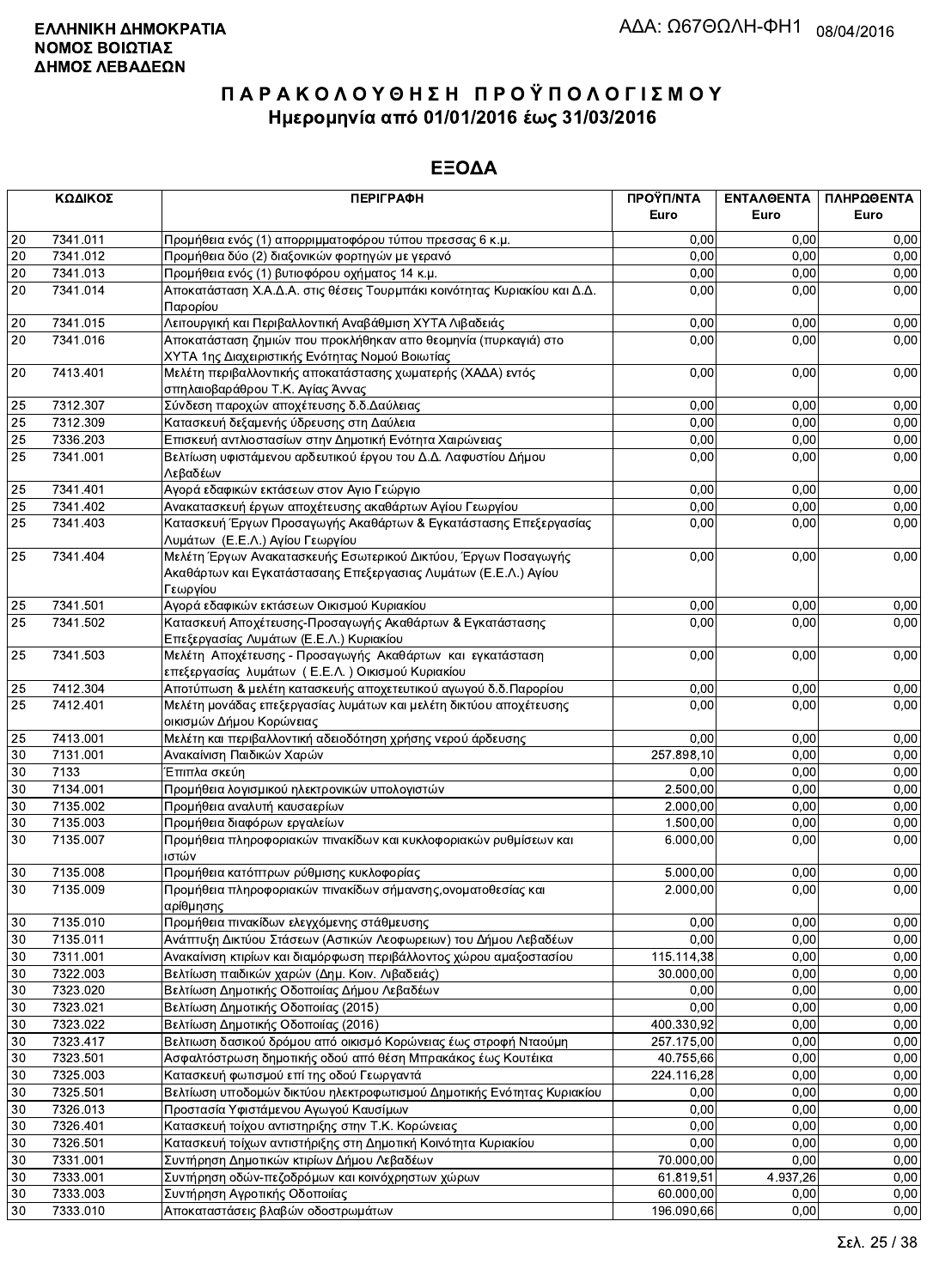|          | ΚΩΔΙΚΟΣ              | <b>ПЕРІГРАФН</b>                                                                                                                                      | ΠΡΟΫΠ/ΝΤΑ<br>Euro      | ΕΝΤΑΛΘΕΝΤΑ<br>Euro | ΠΛΗΡΩΘΕΝΤΑ<br>Euro |
|----------|----------------------|-------------------------------------------------------------------------------------------------------------------------------------------------------|------------------------|--------------------|--------------------|
| 30       | 7341.005             | Διαπλατύνσεις πεζοδρομίων (οδού Πεσόντων Μαχητών, Αθηνών,<br>Καραγιαννοπούλου, Φίλωνος)                                                               | 0.00                   | 0.00               | 0,00               |
| 30       | 7411.001             | Αρχιτεκτονικός Διαγωνισμός-Μελέτες Νέου Δημαρχείου (Δημοτικής Κοινότητας<br>Λιβαδειάς)                                                                | 0,00                   | 0,00               | 0,00               |
| 30       | 7412.001             | Εκπόνηση μελέτης κόμβου επί της συμβολής οδών Χαιρωνείας και Αισχύλου                                                                                 | 17.785,00              | 0,00               | 0,00               |
| 30       | 7412.402             | Μελέτη Στατικής επάρκειας του φορέα στήριξης της Πλατείας της Δημοτικής<br>Κοινότητας Αγίου Γεωργίου                                                  | 0,00                   | 0,00               | 0,00               |
| $30\,$   | 7413.001             | Τεχνικές Μελέτες Προστασίας από Βραχοπτώσεις                                                                                                          | 50.000,00              | 0,00               | 0,00               |
| 30       | 7413.005             | Μελέτη Αποκατάστασης Ιστορικού Μηχανολογικού Εξοπλισμού Μύλων<br>Παπαιωάννου                                                                          | 0,00                   | 0,00               | 0,00               |
| 30       | 7413.301             | Συγκοινωνιακή προκαταρκτική μελέτη για το έργο πρόσβασης του νέου<br>Χιονοδρομικού Κέντρου Παρνασσού στην ευρύτερη περιοχή της θέσης<br><b>AKPINO</b> | 13.306,36              | 0,00               | 0,00               |
| 30       | 7413.302             | Γεωλογική μελέτη για το έργο πρόσβασης του νέου Χιονοδρομικού<br>Κέντρου Παρνασσού στην ευρύτερη περιοχή της θέσης ΑΚΡΙΝΟ                             | 7.862,85               | 0,00               | 0,00               |
| 30       | 7413.303             | Προμελέτη Περιβαλλοντικών Επιπτώσεων για το έργο πρόσβασης του<br>νέου Χιονοδρομικού Κέντρου Παρνασσού στην ευρύτερη περιοχή της<br>θέσης AKPINO      | 7.862,85               | 0,00               | 0,00               |
| 30       | 7413.307             | Έργα δασικής αναψυχής προστασίας και ανάδειξης του φυσικού<br>περιβάλλοντος στη θέση Λαπαθιά του Δήμου Δαύλειας                                       | 0,00                   | 0,00               | 0,00               |
| 35       | 7135.001             | Προμήθεια λοιπού κεφαλαιακού εξοπλισμού (εργαλείων κλπ συναφών ειδών)                                                                                 | 3.000,00               | 0,00               | 0,00               |
| 35       | 7135.002             | Προμήθεια εξοπλισμού (χλοοκοπτικών μηχανημάτων κλπ) για την<br>αντιμετώπιση δράσεων πολιτικής προστασίας                                              | 2.000,00               | 0,00               | 0,00               |
| 40       | 7111.003             | Αποζημίωση ιδιοκτησίων για την διάνοιξη της οδού Ρούμελης από την οδό<br>Χαιρωνείας εως την οδό Ορχομενού (1/2012 πράξη αναλογισμού )                 | 33.048,79              | 0,00               | 0,00               |
| 40       | 7111.004             | Αποζημίωση ιδιοκτησιών στο πάρκο της Έρκυνας από την οδό Θουκιδίδου<br>έως την οδό Ξενοφώντος                                                         | 0.00                   | 0,00               | 0,00               |
| 40       | 7112.203             | Αγορά ακινήτου επί της πλατείας της Τ.Κ. Αγίας Άννας                                                                                                  | 85.000,00              | 0,00               | 0,00               |
| 40       | 7135.001             | Προμήθεια γεωδαιτικού σταθμού                                                                                                                         | 0.00                   | 0,00               | 0,00               |
| 40       | 7341.201             | Μελέτη Σχεδιου Χωροταξικής και Οικιστικής Οργανωσης Ανοικτής Πόλης<br>Δήμου Χαιρώνειας                                                                | 0,00                   | 0,00               | 0,00               |
| 40       | 7341.501             | Μελέτη Γενικού Πολεοδομικού Σχεδίου Κοινότητας Κυριακίου                                                                                              | 0,00                   | 0,00               | 0,00               |
| 40       | 7413.001             | Εκπόνηση μελέτης Βιώσιμης Αστικής Ανάπτυξης                                                                                                           | 9.840,00               | 0,00               | 0,00               |
| 40       | 7413.302             | Μελέτη γεωλογικής καταλληλότητας (Β1 σταδίου) του ΣΧΟΟΑΠ Δαύλειας                                                                                     | 2.738,72               | 0,00               | 0,00               |
| 45       | 7135.001             | Προμήθεια λοιπού κεφαλαιακού εξοπλισμού (εργαλείων κλπ. συναφών<br>ειδών)                                                                             | 1.000,00               | 0,00               | 0,00               |
| 45       | 7326.001             | Κατασκευή περίφραξης νέου Νεκροταφείου                                                                                                                | 30.415,52              | 0,00               | 0,00               |
| 45       | 7413.001             | Τεχνικές μελέτες επέκτασης Κοιμητηρίου Δ.Κ. Λιβαδειάς                                                                                                 | 22.274,00              | 0,00               | 0,00               |
| 45<br>45 | 7413.002<br>7413.401 | Περιβαλλοντική Μελέτη Επέκτασης Κοιμητηρίου Δ.Κ. Λιβαδειάς                                                                                            | 17.780,00<br>22.140.00 | 0,00               | 0,00               |
| 61       | 7122.001             | Τεχνικές μελέτες ίδρυσης Νέου Κοιμητηρίου Αγίου Γεωργίου<br>Αγορά ακινήτου-μνημείου "Τζαμί Γαζή Ομέρ"                                                 | 0,00                   | 0,00<br>0,00       | 0,00<br>0,00       |
| 61       | 7326.001             | Αναβάθμιση Ενεργητικής Πυροπροστασίας Κλειστού Γυμναστηρίου Λιβαδειάς                                                                                 | 102.000,00             | 0,00               | 0,00               |
| 61       | 7341.201             | Ανάδειξη και Αξιοποίηση Ιστορικών Χώρων Οικισμού Χαιρώνειας                                                                                           | 0,00                   | 0,00               | 0,00               |
| 62       | 7341.001             | Προμήθεια ενός (1) Θρυμματιστή                                                                                                                        | 0,00                   | 0,00               | 0,00               |
| 62       | 7341.002             | Προμήθεια ενός (1) εκσκαφέα φορτωτή                                                                                                                   | 0,00                   | 0,00               | 0,00               |
| 62       | 7341.003             | Προμήθεια ενός (1) οχήματος ανοικτού τύπου 4χ4                                                                                                        | 0,00                   | 0,00               | 0,00               |
| 62       | 7341.004             | Αποκατάσταση ΧΑΔΑ στις θέσεις Τουρμπάκι Κοινότητας Κυριακίου και Δ.Δ.<br>Παρορίου                                                                     | 0,00                   | 0,00               | 0,00               |
| 62       | 7341.005             | Λειτουργική και Περιβαλλοντική Αναβάθμιση ΧΥΤΑ Λιβαδειάς                                                                                              | 0,00                   | 0,00               | 0,00               |
| 62       | 7341.006             | Αποκατάσταση ζημιών που προκλήθηκαν από θεομηνία (πυρκαγιά) στο<br>ΧΥΤΑ 1ης Διαχειριστικής Ενότητας Νομού Βοιωτίας                                    | 0,00                   | 0,00               | 0,00               |
| 63       | 7341.001             | Βελτίωση υφιστάμενου αρδευτικού έργου του Δ.Δ. Λαφυστίου Δήμου<br>Λεβαδέων                                                                            | 0,00                   | 0,00               | 0,00               |
| 63       | 7341.401             | Μελέτη Έργων Ανακατασκευής Εσωτερικού Δικτύου, Έργων Προσαγωγής<br>Ακαθάρτων και Εγκατάστασης Επεξεργασίας Λυμάτων (Ε.Ε.Λ.) Αγίου<br>Γεωργίου         | 9.367,42               | 0,00               | 0,00               |
| 63       | 7341.501             | Αγορά εδαφικών εκτάσεων Οικισμού Κυριακίου                                                                                                            | 0,00                   | 0,00               | 0,00               |
| 63       | 7341.503             | Μελέτη Αποχέτευσης-Προσαγωγής Ακαθάρτων και εγκατάσταση<br>επεξεργασίας λυμάτων (Ε.Ε.Λ.) Οικισμού Κυριακίου                                           | 0,00                   | 0,00               | 0,00               |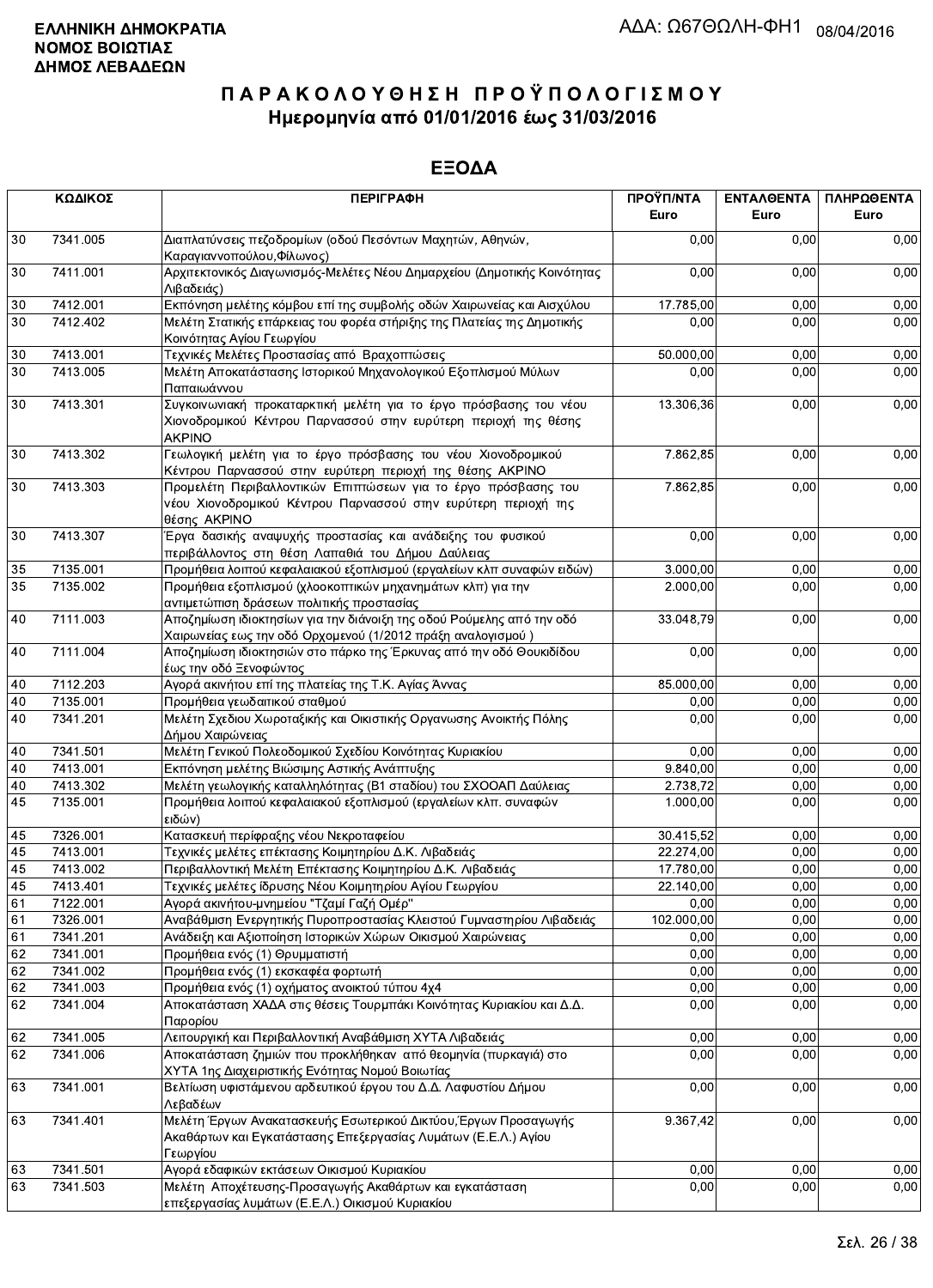|        | ΚΩΔΙΚΟΣ  | <b>ПЕРІГРАФН</b>                                                                                                                      | ΠΡΟΫΠ/ΝΤΑ<br>Euro | ΕΝΤΑΛΘΕΝΤΑ<br>Euro | ΠΛΗΡΩΘΕΝΤΑ<br>Euro |
|--------|----------|---------------------------------------------------------------------------------------------------------------------------------------|-------------------|--------------------|--------------------|
| 64     | 7111.001 | Αποζημίωση ιδιοκτησιών στο πάρκο της Έρκυνας από την οδό Θουκιδίδου<br>έως την οδό Ξενοφώντος                                         | 90.752,00         | 0.00               | 0,00               |
| 64     | 7311.001 | Ενεργειακή Αναβάθμιση Σχολικής Μονάδας 3ου Δημοτικιού Σχολείου Λιβαδειάς                                                              | 34.285,64         | 0,00               | 0,00               |
| 64     | 7333.001 | Αποκατάσταση ζημιών που προκλήθηκαν από θεομηνία στο Δήμο Λεβαδέων                                                                    | 0,00              | 0,00               | 0,00               |
| 64     | 7341.001 | Βελτίωση και ανάπλαση κοινόχρηστων χώρων οικισμού Ελικώνα                                                                             | 144.843,65        | 0,00               | 0,00               |
| 64     | 7341.002 | Διαπλατύνσεις πεζοδρομίων (οδού Πεσόντων Μαχητών, Αθηνών,<br>Καραγιαννοπούλου, Φίλωνος)                                               | 0,00              | 0,00               | 0,00               |
| 64     | 7341.003 | Ανάπλαση-Ενοποίηση Δικτύου Πεζόδρομων (Πεζόδρομος οδού Καλιαγκάκη,<br>οδού Μπουφίδου, χώρος πρώην ΚΤΕΛ και πεζοδρόμια οδού Σπυρίδωνος | 0,00              | 0,00               | 0,00               |
| 64     | 7341.004 | Διαμόρφωση μονοπατιού και αποκατάσταση στερέωση τρίχινου γεφυριού                                                                     | 0,00              | 0,00               | 0,00               |
| 64     | 7341.005 | Διατήρηση και επανάχρηση αξιόλογου Βιομηχανικού Κτιριακού Αποθέματος<br>Μύλου Παπαιωάννου - Εκπόνηση Αρχιτεκτονικής Μελέτης           | 0,00              | 0,00               | 0,00               |
| 64     | 7341.006 | Διατήρηση και επανάχρηση αξιόλογου Βιομηχανικού Κτιριακού Αποθέματος                                                                  | 0,00              | 0,00               | 0,00               |
| 64     | 7341.007 | Μύλου Παπαιωάννου - Εκπόνηση Ηλεκτρομηχανολογικής Μελέτης<br>Διατήρηση και επανάχρηση αξιόλογου Βιομηχανικού Κτιριακού Αποθέματος     | 0,00              | 0,00               | 0,00               |
| 64     | 7341.008 | Μύλου Παπαιωάννου - Εκπόνηση Στατικής Μελέτης<br>Διατήρηση και επανάχρηση αξιόλογου Βιομηχανικού Κτιριακού Αποθέματος                 | 0,00              | 0,00               | 0,00               |
| 64     | 7341.009 | Μύλου Παπαιωάννου - Εκπόνηση Ειδικής Αρχιτεκτονικής Μελέτης<br>Υποστήριξη προετοιμασίας φακέλου του έργου "Διατήρηση και επανάχρηση   | 0,00              | 0,00               | 0,00               |
| 64     | 7341.010 | αξιόλογου Βιομηχανικού Κτιριακού Αποθέματος Μύλου Παπαιωάννου"<br>Υπηρεσία αποτύπωσης εξοπλισμού και προτάσεις για την εξοικονόμηση   | 0,00              | 0,00               | 0,00               |
|        |          | ενέργειας με την χρήση νέων τεχνολογιών για την βελτίωση του δημοτικού<br>φωτισμού                                                    |                   |                    |                    |
| 64     | 7341.011 | Υπογειοποίηση εναερίου δικτύου πεζοδρόμου επί της οδού Μπουφίδου                                                                      | 0,00              | 0,00               | 0,00               |
| 64     | 7341.012 | Σωστικές ανασκαφές                                                                                                                    | 0,00              | 0,00               | 0,00               |
| 64     | 7341.201 | Μελέτη Σχεδίου Χωροταξικής και Οικιστικής Οργάνωσης Ανοικτής Πόλης<br>Δήμου Χαιρώνειας                                                | 0,00              | 0,00               | 0,00               |
| 64     | 7341.202 | Βελτίωση και ανάπλαση κοινοχρήστων χώρων Τ.Κ. Ανθοχωρίου                                                                              | 1,00              | 0,00               | 0,00               |
| 64     | 7341.401 | Βελτίωση και Ανάπλαση Κοινόχρηστων Χώρων Τ.Κ. Κορώνειας                                                                               | 0,00              | 0,00               | 0,00               |
| 64     | 7341.402 | Ανάπλαση Πλατείας Τ.Κ. Αγίου Γεωργίου                                                                                                 | 64.065,00         | 0,00               | 0,00               |
| 64     | 7341.501 | Μελέτη Γενικού Πολεοδομικού Σχεδίου Κοινότητας Κυριακίου                                                                              | 0,00              | 0,00               | 0,00               |
| 70     | 7326.001 | Δημιουργια ενδιαιτήματος αδέσποτων σκύλων                                                                                             | 0,00              | 0,00               | 0,00               |
| $00\,$ | 8112     | Αμοιβές αιρετών αρχόντων και τρίτων                                                                                                   | 0,00              | 0.00               | 0,00               |
| 00     | 8113     | Αμοιβές και έξοδα τρίτων Παροχές τρίτων                                                                                               | 8.417,00          | 2.138,96           | 2.138,96           |
| 00     | 8114     | Φόροι - Τέλη                                                                                                                          | 0,00              | 0,00               | 0,00               |
| 00     | 8115     | Διάφορα έξοδα                                                                                                                         | 5.600,00          | 174,66             | 0,00               |
| 00     | 8116     | Δαπάνες προμήθειας αναλωσίμων                                                                                                         | 0,00              | 0,00               | 0,00               |
| $00\,$ | 8117     | Λοιπά έξοδα                                                                                                                           | 10.849,38         | 0,00               | 0,00               |
| 00     | 8121     | Αγορές κτιρίων τεχνικών έργων και προμήθειες παγίων                                                                                   | 0,00              | 0,00               | 0,00               |
| 00     | 8122     | Έργα                                                                                                                                  | 0,00              | 0,00               | 0,00               |
| 00     | 8123     | Μελέτες Έρευνες πειραματικές εργασίες και ειδικές δαπάνες                                                                             | 0,00              | 0,00               | 0,00               |
| 00     | 8131     | Φορολογικά πρόστιμα και προσαυξήσεις (ΠΟΕ)                                                                                            | 3.000,00          | 0,00               | 0,00               |
| $00\,$ | 8132     | Προσαυξήσεις εισφορών Ασφαλιστικών Ταμείων (ΠΟΕ)                                                                                      | 0,00              | 0,00               | 0,00               |
| $00\,$ | 8211     | Απόδοση εισφοράς υπέρ του Δημοσίου στις αποδοχές και τα έξοδα<br>παράστασης                                                           | 200.000,00        | 44.810,79          | 44.810,79          |
| 00     | 8212     | Απόδοση εξαγορά συντάξιμης υπηρεσίας                                                                                                  | 0,00              | 0,00               | 0,00               |
| 00     | 8221     | Απόδοση φόρων μισθωτών υπηρεσιών                                                                                                      | 230.000,00        | 57.125,88          | 57.125,88          |
| $00\,$ | 8222     | Απόδοση φόρων και χαρτόσημο Δημάρχων Αντιδημάρχων, μελών Δημοτικών<br>Συμβουλίων και λοιπών συλλογικών οργάνων                        | 7.000,00          | 544,56             | 544,56             |
| $00\,$ | 8223     | Απόδοση φόρων προμηθευτών εργολάβων ελ. επαγγελματιών κ.λ.π.                                                                          | 198.500,00        | 1.860,63           | 1.860,63           |
| 00     | 8224     | Λοιπές αποδόσεις κρατήσεων υπέρ του Δημοσίου                                                                                          | 80.000,00         | 0,00               | 0,00               |
| 00     | 8231     | Εισφορές σε ασφαλιστικούς οργανισμούς και ταμεία                                                                                      | 1.300.000,00      | 318.204,28         | 318.204,28         |
| 00     | 8232     | Εισφορά για το εφάπαξ βοήθημα του Ν 103/75                                                                                            | 3.500,00          | 443,34             | 443,34             |
| 00     | 8241     | Κρατήσεις στις αποδοχές για την εξόφληση δανείων του ΤΠ & Δ                                                                           | 91.000,00         | 16.102,15          | 16.102,15          |
| 00     | 8242     | Λοιπές κρατήσεις υπέρ τρίτων                                                                                                          | 250.000,00        | 38.864,40          | 38.864,40          |
| $00\,$ | 8251     | Πάγια προκαταβολή                                                                                                                     | 29.000,00         | 29.000,00          | 0,00               |
| 00     | 8261.001 | Επιστροφές αχρεωστήτως εισπραχθέντων εσόδων                                                                                           | 36.000,00         | 255,51             | 255,51             |
| 00     | 8261.002 | Λοιπές επιστροφές εισπραχθέντων εσόδων                                                                                                | 0,00              | 0,00               | 0,00               |
| 00     | 8261.003 | Επιστροφές χρημάτων για επιχορηγούμενες ληξιπρόθεσμες οφειλές                                                                         | 9.010,00          | 2.252,28           | 2.252,28           |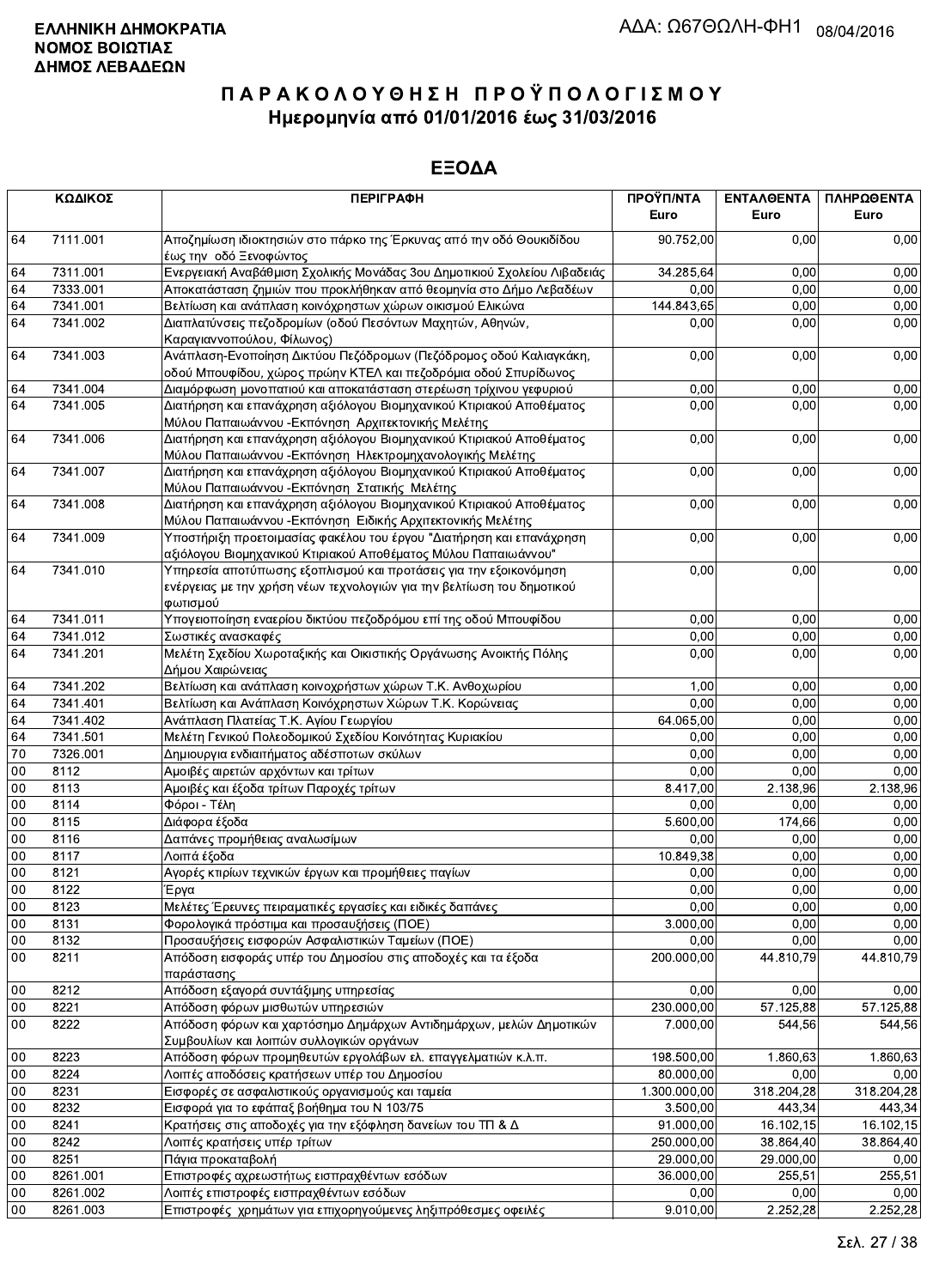|    | ΚΩΔΙΚΟΣ | <b>ПЕРІГРАФН</b>                                          | ΠΡΟΫΠ/ΝΤΑ<br>Euro | ΕΝΤΑΛΘΕΝΤΑ<br>Euro | ΠΛΗΡΩΘΕΝΤΑ<br>Euro |
|----|---------|-----------------------------------------------------------|-------------------|--------------------|--------------------|
|    |         |                                                           |                   |                    |                    |
| 00 | 8311    | Αμοιβές και έξοδα προσωπικού                              | 0.00              | 0.00               | 0,00               |
| 00 | 8312    | Αμοιβές αιρετών αρχόντων και τρίτων                       | 0,00              | 0,00               | 0,00               |
| 00 | 8313    | Αμοιβές και έξοδα τρίτων, Παροχές τρίτων                  | 0,00              | 0,00               | 0,00               |
| 00 | 8314    | Φόροι-Τέλη                                                | 0,00              | 0,00               | 0,00               |
| 00 | 8315    | Διάφορα έξοδα                                             | 0,00              | 0,00               | 0,00               |
| 00 | 8316    | Δαπάνες προμήθειας αναλωσίμων                             | 0,00              | 0,00               | 0,00               |
| 00 | 8317    | Λοιπά έξοδα                                               | 0,00              | 0,00               | 0,00               |
| 00 | 8321    | Αγορές κτιρίων τεχνικών έργων και προμήθειες παγίων       | 0,00              | 0,00               | 0,00               |
| 00 | 8322    | Έργα                                                      | 0,00              | 0,00               | 0,00               |
| 00 | 8323    | Μελέτες Έρευνες πειραματικές εργασίες και ειδικές δαπάνες | 0,00              | 0,00               | 0,00               |
| 00 | 8331    | Φορολογικά πρόστιμα και προσαύξησεις (ΠΟΕ)                | 0,00              | 0,00               | 0,00               |
| 00 | 8332    | Προσαυξήσεις εισφορών Ασφαλιστικάων Ταμείων (ΠΟΕ)         | 0,00              | 0,00               | 0,00               |
| 00 | 8511    | Προβλέψεις μη είσπραξης εισπρακτέων υπολοίπων             | 2.689.300,30      | 0,00               | 0,00               |
| 10 | 8111    | Αμοιβές και έξοδα προσωπικού                              | 77,49             | 0,00               | 0,00               |
| 10 | 8112    | Αμοιβές αιρετών αρχόντων και τρίτων                       | 0,00              | 0.00               | 0,00               |
| 10 | 8113    | Αμοιβές και έξοδα τρίτων Παροχές τρίτων                   | 12.000,00         | 3.336,13           | 3.336,13           |
| 10 | 8114    | Φόροι - Τέλη                                              | 0,00              | 0,00               | 0,00               |
| 10 | 8115    | Διάφορα έξοδα                                             | 6.500,00          | 253,38             | 0,00               |
| 10 | 8116    | Δαπάνες προμήθειας αναλωσίμων                             | 1.500,00          | 1.153,55           | 1.153,55           |
| 10 | 8117    | Λοιπά έξοδα                                               | 48.840,19         | 0,00               | 0,00               |
| 10 | 8121    | Αγορές κτιρίων τεχνικών έργων και προμήθειες παγίων       | 0,00              | 0,00               | 0,00               |
| 10 | 8122    | Έργα                                                      | 0,00              | 0,00               | 0,00               |
| 10 | 8123    | Μελέτες Έρευνες πειραματικές εργασίες και ειδικές δαπάνες | 0,00              | 0,00               | 0,00               |
| 10 | 8131    | Φορολογικά πρόστιμα και προσαυξήσεις (ΠΟΕ)                | 0,00              | 0,00               | 0,00               |
| 10 | 8132    | Προσαυξήσεις εισφορών Ασφαλιστικών Ταμείων (ΠΟΕ)          | 0,00              | 0,00               | 0,00               |
| 10 | 8261    | Λοιπές επιστροφές                                         | 0,00              | 0,00               | 0,00               |
| 10 | 8511    | Προβλέψεις μη είσπραξης εισπρακτέων υπολοίπων             | 0,00              | 0,00               | 0,00               |
| 15 | 8111    | Αμοιβές και έξοδα προσωπικού                              | 51.939,93         | 0.00               | 0,00               |
| 15 | 8112    | Αμοιβές αιρετών αρχόντων και τρίτων                       | 2.778,20          | 1.541,19           | 1.541,19           |
| 15 | 8113    | Αμοιβές και έξοδα τρίτων Παροχές τρίτων                   | 23.637,37         | 4.901,35           | 4.901,35           |
| 15 | 8114    | Φόροι - Τέλη                                              | 0,00              | 0,00               | 0,00               |
| 15 | 8115    | Διάφορα έξοδα                                             | 52.000,00         | 22.207,31          | 21.508,67          |
| 15 | 8116    | Δαπάνες προμήθειας αναλωσίμων                             | 23.316,00         | 10.563,56          | 10.563,56          |
| 15 | 8117    | Λοιπά έξοδα                                               | 127.273,00        | 52.818,28          | 37.923,28          |
| 15 | 8121    | Αγορές κτιρίων τεχνικών έργων και προμήθειες παγίων       | 0,00              | 0,00               | 0,00               |
| 15 | 8122    | Έργα                                                      | 0,00              | 0,00               | 0,00               |
| 15 | 8123    | Μελέτες Έρευνες πειραματικές εργασίες και ειδικές δαπάνες | 0,00              | 0,00               | 0,00               |
| 15 | 8131    | Φορολογικά πρόστιμα και προσαυξήσεις (ΠΟΕ)                | 0,00              | 0,00               | 0,00               |
| 15 | 8132    | Προσαυξήσεις εισφορών Ασφαλιστικών Ταμείων (ΠΟΕ)          | 0,00              | 0.00               | 0,00               |
| 15 | 8261    | Λοιπές επιστροφές                                         | 0,00              | 0,00               | 0,00               |
| 15 | 8511    |                                                           | 0,00              | 0,00               | 0,00               |
| 20 | 8111    | Αμοιβές και έξοδα προσωπικού                              | 2.982,00          | 925,06             | 925,06             |
| 20 | 8112    | Αμοιβές αιρετών αρχόντων και τρίτων                       | 11.700,00         | 8.821,81           | 8.821,81           |
| 20 | 8113    | Αμοιβές και έξοδα τρίτων Παροχές τρίτων                   | 5.000,00          | 1.064,00           | 1.064,00           |
| 20 | 8114    | Φόροι - Τέλη                                              | 0,00              | 0,00               | 0,00               |
| 20 | 8115    | Διάφορα έξοδα                                             | 4.561,00          | 876,75             | 0,00               |
| 20 | 8116    | Δαπάνες προμήθειας αναλωσίμων                             | 36.000,00         | 22.552,45          | 22.552,45          |
| 20 | 8117    | Λοιπά έξοδα                                               | 0,00              | 0,00               | 0,00               |
| 20 | 8121    | Αγορές κτιρίων τεχνικών έργων και προμήθειες παγίων       | 0,00              | 0,00               | 0,00               |
| 20 | 8122    | Έργα                                                      | 0,00              | 0,00               | 0,00               |
| 20 | 8123    | Μελέτες Έρευνες πειραματικές εργασίες και ειδικές δαπάνες | 0,00              | 0,00               | 0,00               |
| 20 | 8131    | Φορολογικά πρόστιμα και προσαυξήσεις (ΠΟΕ)                | 0,00              | 0,00               | 0,00               |
| 20 | 8132    | Προσαυξήσεις εισφορών Ασφαλιστικών Ταμείων (ΠΟΕ)          | 0,00              | 0,00               | 0,00               |
| 20 | 8261    | Λοιπές επιστροφές                                         | 0,00              | 0,00               | 0,00               |
| 20 | 8511    | Προβλέψεις μη είσπραξης εισπρακτέων υπολοίπων             | 130.260,44        | 0,00               | 0,00               |
| 25 | 8112    | Αμοιβές αιρετών αρχόντων και τρίτων                       | 14.981,40         | 0,00               | 0,00               |
| 25 | 8113    | Αμοιβές και έξοδα τρίτων Παροχές τρίτων                   | 0,00              | 0,00               | 0,00               |
| 25 | 8114    | Φόροι - Τέλη                                              | 0,00              | 0,00               | 0,00               |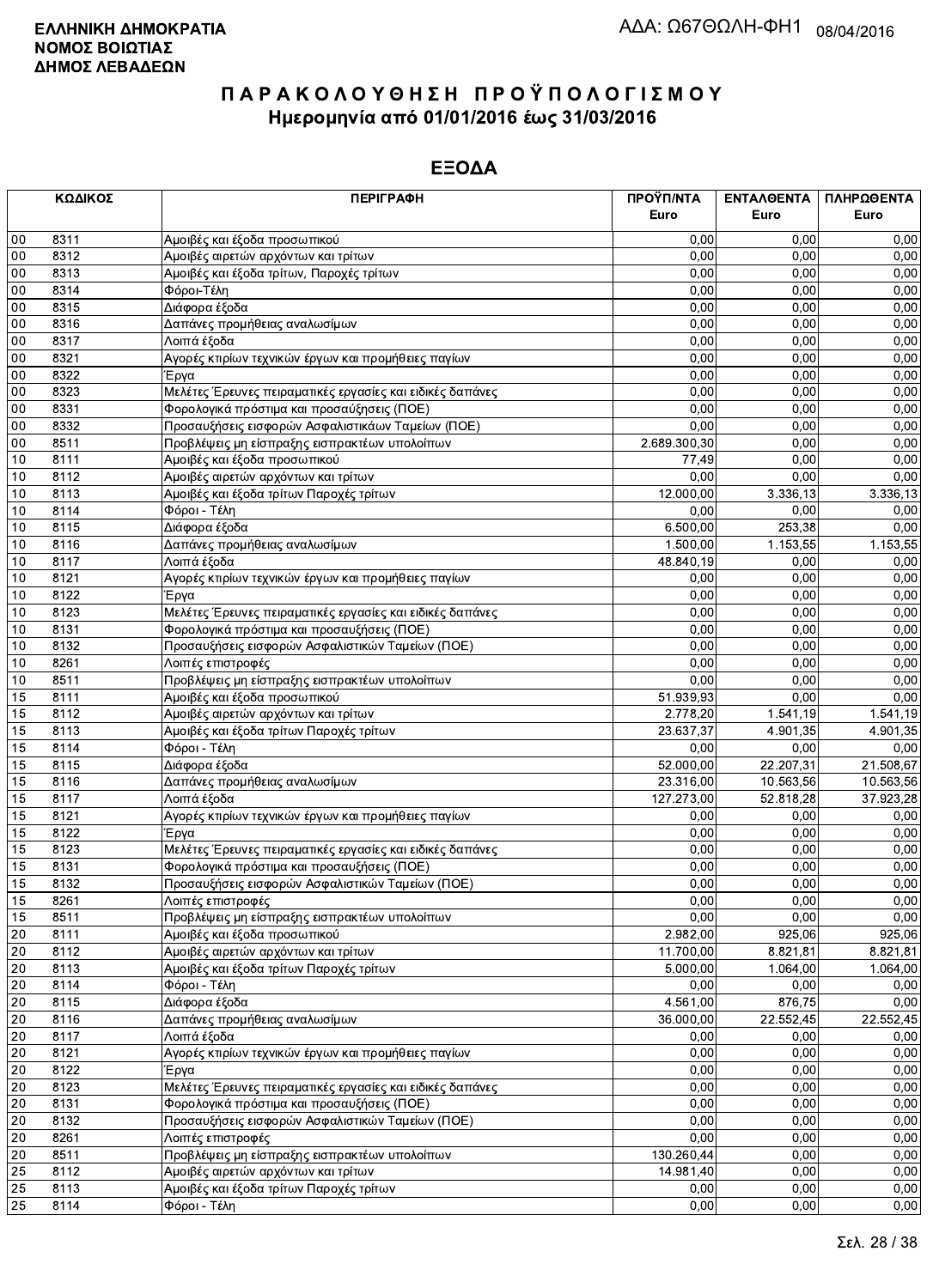|    | ΚΩΔΙΚΟΣ  | <b>ПЕРІГРАФН</b>                                                   | ΠΡΟΫΠ/ΝΤΑ  | ΕΝΤΑΛΘΕΝΤΑ | ΠΛΗΡΩΘΕΝΤΑ |
|----|----------|--------------------------------------------------------------------|------------|------------|------------|
|    |          |                                                                    | Euro       | Euro       | Euro       |
| 25 | 8115     | Διάφορα έξοδα                                                      | 0.00       | 0,00       | 0,00       |
| 25 | 8116     | Δαπάνες προμήθειας αναλωσίμων                                      | 0,00       | 0.00       | 0,00       |
| 25 | 8117     | Λοιπά έξοδα                                                        | 0.00       | 0,00       | 0,00       |
| 25 | 8121     | Αγορές κτιρίων τεχνικών έργων και προμήθειες παγίων                | 0,00       | 0,00       | 0,00       |
| 25 | 8122     | Έργα                                                               | 0,00       | 0,00       | 0,00       |
| 25 | 8123     | Μελέτες Έρευνες πειραματικές εργασίες και ειδικές δαπάνες          | 0,00       | 0,00       | 0,00       |
| 25 | 8131     | Φορολογικά πρόστιμα και προσαυξήσεις (ΠΟΕ)                         | 0,00       | 0,00       | 0,00       |
| 25 | 8132     | Προσαυξήσεις εισφορών Ασφαλιστικών Ταμείων (ΠΟΕ)                   | 0,00       | 0,00       | 0,00       |
| 25 | 8261     | Λοιπές επιστροφές                                                  | 0,00       | 0,00       | 0,00       |
| 25 | 8511.001 | Προβλέψεις μη είσπραξης εισπρακτέων υπολοίπων από τέλη άρδευσης    | 207.511,58 | 0,00       | 0,00       |
| 25 | 8511.002 | Προβλέψεις μη είσπραξης εισπρακτέων υπολοίπων από τέλη ύδρευσης    | 173.012,06 | 0,00       | 0,00       |
| 25 | 8511.003 | Προβλέψεις μη είσπραξης εισπρακτέων υπολοίπων από τέλη αποχέτευσης | 15.083,77  | 0,00       | 0,00       |
| 30 | 8111     | Αμοιβές και έξοδα προσωπικού                                       | 1.692,00   | 312,42     | 312,42     |
| 30 | 8112     | Αμοιβές αιρετών αρχόντων και τρίτων                                | 0,00       | 0,00       | 0,00       |
| 30 | 8113     | Αμοιβές και έξοδα τρίτων Παροχές τρίτων                            | 3.000,00   | 1.084,00   | 1.084,00   |
| 30 | 8114     | Φόροι - Τέλη                                                       | 0,00       | 0,00       | 0,00       |
| 30 | 8115     | Διάφορα έξοδα                                                      | 1.577,47   | 0,00       | 0,00       |
| 30 | 8116     | Δαπάνες προμήθειας αναλωσίμων                                      | 15.000,00  | 8.023,29   | 8.023,29   |
| 30 | 8117     | Λοιπά έξοδα                                                        | 9.000,00   | 0,00       | 0,00       |
| 30 | 8121     | Αγορές κτιρίων τεχνικών έργων και προμήθειες παγίων                | 2.000,00   | 0,00       | 0,00       |
| 30 | 8122     | Έργα                                                               | 1.131,93   | 0,00       | 0,00       |
| 30 | 8123     | Μελέτες Έρευνες πειραματικές εργασίες και ειδικές δαπάνες          | 0,00       | 0.00       | 0,00       |
| 30 | 8131     | Φορολογικά πρόστιμα και προσαυξήσεις (ΠΟΕ)                         | 0,00       | 0,00       | 0,00       |
| 30 | 8132     | Προσαυξήσεις εισφορών Ασφαλιστικών Ταμείων (ΠΟΕ)                   | 0,00       | 0,00       | 0,00       |
| 30 | 8261     | Λοιπές επιστροφές                                                  | 0,00       | 0,00       | 0,00       |
| 30 | 8511     | Προβλέψεις μη είσπραξης εισπρακτέων υπολοίπων                      | 0,00       | 0,00       | 0,00       |
| 35 | 8111     | Αμοιβές και έξοδα προσωπικού                                       | 916,00     | 130,58     | 130,58     |
| 35 | 8112     | Αμοιβές αιρετών αρχόντων και τρίτων                                | 0,00       | 0.00       | 0,00       |
| 35 | 8113     | Αμοιβές και έξοδα τρίτων Παροχές τρίτων                            | 28.908,04  | 2.474,94   | 1.924,95   |
| 35 | 8114     | Φόροι - Τέλη                                                       | 0,00       | 0,00       | 0,00       |
| 35 | 8115     | Διάφορα έξοδα                                                      | 0,00       | 0,00       | 0,00       |
| 35 | 8116     | Δαπάνες προμήθειας αναλωσίμων                                      | 200,00     | 0,00       | 0,00       |
| 35 | 8117     | Λοιπά έξοδα                                                        | 0,00       | 0,00       | 0,00       |
| 35 | 8121     | Αγορές κτιρίων τεχνικών έργων και προμήθειες παγίων                | 2.500,00   | 0,00       | 0,00       |
| 35 | 8122     | Έργα                                                               | 0,00       | 0,00       | 0,00       |
| 35 | 8123     | Μελέτες Έρευνες πειραματικές εργασίες και ειδικές δαπάνες          | 0,00       | 0.00       | 0,00       |
| 35 | 8131     | Φορολογικά πρόστιμα και προσαυξήσεις (ΠΟΕ)                         | 0,00       | 0,00       | 0,00       |
| 35 | 8132     | Προσαυξήσεις εισφορών Ασφαλιστικών Ταμείων (ΠΟΕ)                   | 0,00       | 0,00       | 0,00       |
| 35 | 8261     | Λοιπές επιστροφές                                                  | 0,00       | 0,00       | 0,00       |
| 35 | 8511     | Προβλέψεις μη είσπραξης εισπρακτέων υπολοίπων                      | 0,00       | 0,00       | 0,00       |
| 40 | 8111     | Αμοιβές και έξοδα προσωπικού                                       | 0,00       | 0.00       | 0,00       |
| 40 | 8112     | Αμοιβές αιρετών αρχόντων και τρίτων                                | 0,00       | 0,00       | 0,00       |
| 40 | 8113     | Αμοιβές και έξοδα τρίτων Παροχές τρίτων                            | 0,00       | 0,00       | 0,00       |
| 40 | 8114     | Φόροι - Τέλη                                                       | 0,00       | 0,00       | 0,00       |
| 40 | 8115     | Διάφορα έξοδα                                                      | 98,40      | 0,00       | 0,00       |
| 40 | 8116     | Δαπάνες προμήθειας αναλωσίμων                                      | 0,00       | 0,00       | 0,00       |
| 40 | 8117     | Λοιπά έξοδα                                                        | 0,00       | 0,00       | 0,00       |
| 40 | 8121     | Αγορές κτιρίων τεχνικών έργων και προμήθειες παγίων                | 7.925,30   | 0,00       | 0,00       |
| 40 | 8122     | Έργα                                                               | 0,00       | 0,00       | 0,00       |
| 40 | 8123     | Μελέτες Έρευνες πειραματικές εργασίες και ειδικές δαπάνες          | 0,00       | 0,00       | 0,00       |
| 40 | 8131     | Φορολογικά πρόστιμα και προσαυξήσεις (ΠΟΕ)                         | 0,00       | 0,00       | 0,00       |
| 40 | 8132     | Προσαυξήσεις εισφορών Ασφαλιστικών Ταμείων (ΠΟΕ)                   | 0,00       | 0,00       | 0,00       |
| 40 | 8261     | Λοιπές επιστροφές                                                  | 0,00       | 0,00       | 0,00       |
| 40 | 8511     | Προβλέψεις μη είσπραξης εισπρακτέων υπολοίπων                      | 0,00       | 0,00       | 0,00       |
| 45 | 8111     | Αμοιβές και έξοδα προσωπικού                                       | 147,30     | 54,92      | 54,92      |
| 45 | 8112     | Αμοιβές αιρετών αρχόντων και τρίτων                                | 0,00       | 0,00       | 0,00       |
| 45 | 8113     | Αμοιβές και έξοδα τρίτων Παροχές τρίτων                            | 0,00       | 0,00       | 0,00       |
| 45 | 8114     | Φόροι - Τέλη                                                       | 0,00       | 0,00       | 0,00       |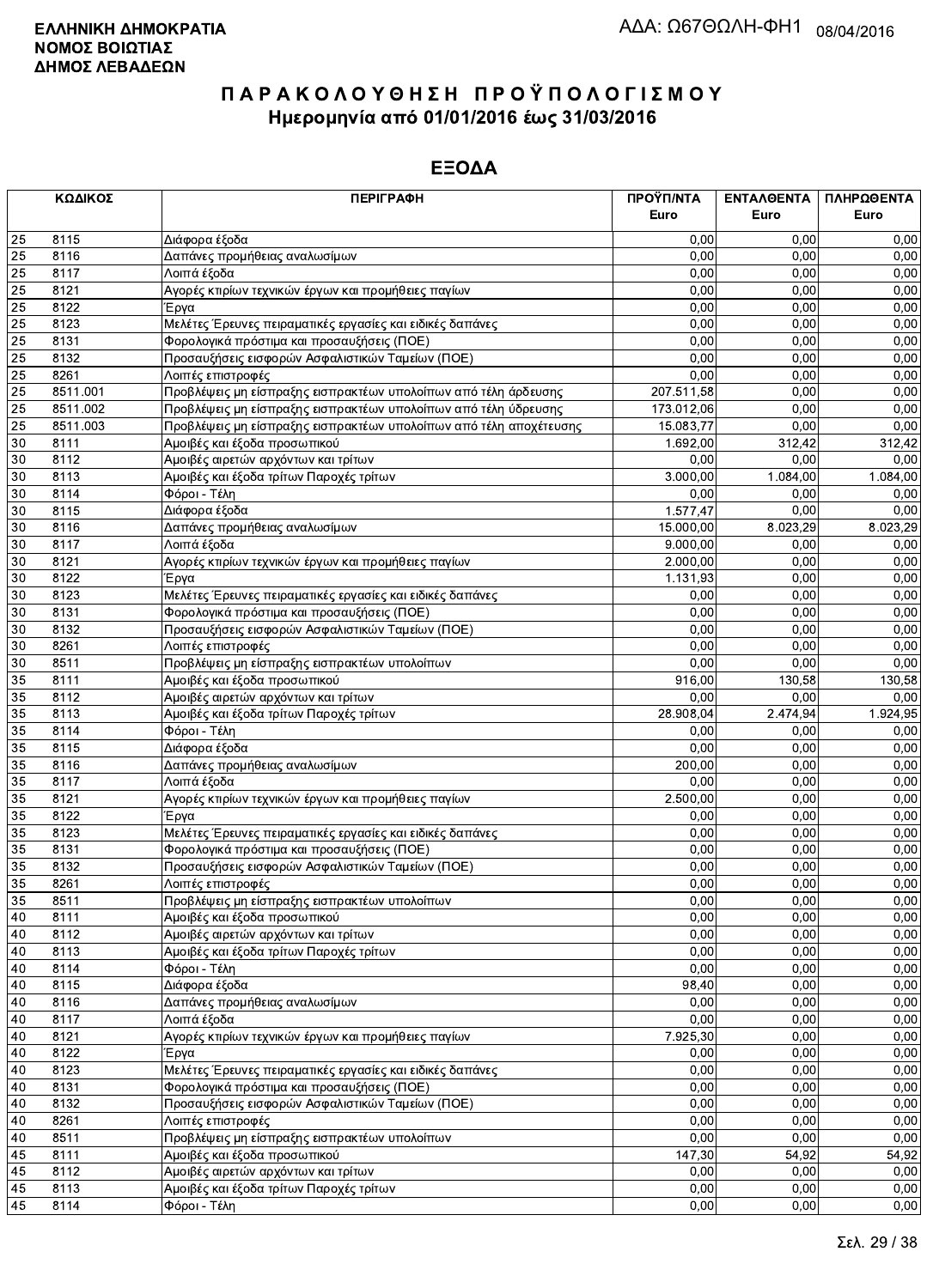|    | ΚΩΔΙΚΟΣ  | <b>ПЕРІГРАФН</b>                                                              | ΠΡΟΫΠ/ΝΤΑ  | ΕΝΤΑΛΘΕΝΤΑ | ΠΛΗΡΩΘΕΝΤΑ |
|----|----------|-------------------------------------------------------------------------------|------------|------------|------------|
|    |          |                                                                               | Euro       | Euro       | Euro       |
| 45 | 8115     | Διάφορα έξοδα                                                                 | 0,00       | 0,00       | 0,00       |
| 45 | 8116     | Δαπάνες προμήθειας αναλωσίμων                                                 | 500,00     | 0.00       | 0,00       |
| 45 | 8117     | Λοιπά έξοδα                                                                   | 0.00       | 0,00       | 0,00       |
| 45 | 8121     | Αγορές κτιρίων τεχνικών έργων και προμήθειες παγίων                           | 0,00       | 0,00       | 0,00       |
| 45 | 8122     | Έργα                                                                          | 0,00       | 0,00       | 0,00       |
| 45 | 8123     | Μελέτες Έρευνες πειραματικές εργασίες και ειδικές δαπάνες                     | 0,00       | 0,00       | 0,00       |
| 45 | 8131     | Φορολογικά πρόστιμα και προσαυξήσεις (ΠΟΕ)                                    | 0,00       | 0,00       | 0,00       |
| 45 | 8132     | Προσαυξήσεις εισφορών Ασφαλιστικών Ταμείων (ΠΟΕ)                              | 0,00       | 0,00       | 0,00       |
| 45 | 8261     | Λοιπές επιστροφές                                                             | 0,00       | 0,00       | 0,00       |
| 45 | 8511     | Προβλέψεις μη είσπραξης εισπρακτέων υπολοίπων                                 | 0,00       | 0,00       | 0,00       |
| 50 | 8112     | Αμοιβές αιρετών αρχόντων και τρίτων                                           | 0,00       | 0,00       | 0,00       |
| 50 | 8113     | Αμοιβές και έξοδα τρίτων Παροχές τρίτων                                       | 0,00       | 0,00       | 0,00       |
| 50 | 8114     | Φόροι - Τέλη                                                                  | 0,00       | 0,00       | 0,00       |
| 50 | 8115     | Διάφορα έξοδα                                                                 | 0,00       | 0,00       | 0,00       |
| 50 | 8116     | Δαπάνες προμήθειας αναλωσίμων                                                 | 0,00       | 0,00       | 0,00       |
| 50 | 8117     | Λοιπά έξοδα                                                                   | 0,00       | 0,00       | 0,00       |
| 50 | 8121     | Αγορές κτιρίων τεχνικών έργων και προμήθειες παγίων                           | 0,00       | 0,00       | 0,00       |
| 50 | 8122     | Έργα                                                                          | 0,00       | 0,00       | 0,00       |
| 50 | 8123     | Μελέτες Έρευνες πειραματικές εργασίες και ειδικές δαπάνες                     | 0,00       | 0,00       | 0,00       |
| 50 | 8131     | Φορολογικά πρόστιμα και προσαυξήσεις (ΠΟΕ)                                    | 0,00       | 0,00       | 0,00       |
| 50 | 8132     | Προσαυξήσεις εισφορών Ασφαλιστικών Ταμείων (ΠΟΕ)                              | 0,00       | 0,00       | 0,00       |
| 50 | 8261     | Λοιπές επιστροφές                                                             | 0,00       | 0.00       | 0,00       |
| 50 | 8511     | Προβλέψεις μη είσπραξης εισπρακτέων υπολοίπων                                 | 0,00       | 0,00       | 0,00       |
| 60 | 8112     | Αμοιβές αιρετών αρχόντων και τρίτων                                           | 0,00       | 0,00       | 0,00       |
| 60 | 8113     | Αμοιβές και έξοδα τρίτων Παροχές τρίτων                                       | 0,00       | 0,00       | 0,00       |
| 60 | 8114     | Φόροι - Τέλη                                                                  | 0,00       | 0,00       | 0,00       |
| 60 | 8115     | Διάφορα έξοδα                                                                 | 0,00       | 0.00       | 0,00       |
| 60 | 8116     | Δαπάνες προμήθειας αναλωσίμων                                                 | 0,00       | 0.00       | 0,00       |
| 60 | 8117     | Λοιπά έξοδα                                                                   | 0,00       | 0,00       | 0,00       |
| 60 | 8121     | Αγορές κτιρίων τεχνικών έργων και προμήθειες παγίων                           | 0,00       | 0,00       | 0,00       |
| 60 | 8122     | Έργα                                                                          | 0,00       | 0,00       | 0,00       |
| 60 | 8123     | Μελέτες Έρευνες πειραματικές εργασίες και ειδικές δαπάνες                     | 0,00       | 0,00       | 0,00       |
| 60 | 8131     | Φορολογικά πρόστιμα και προσαυξήσεις (ΠΟΕ)                                    | 0,00       | 0,00       | 0,00       |
| 60 | 8132     | Προσαυξήσεις εισφορών Ασφαλιστικών Ταμείων (ΠΟΕ)                              | 0,00       | 0,00       | 0,00       |
| 60 | 8261     | Λοιπές επιστροφές                                                             | 0,00       | 0,00       | 0,00       |
| 60 | 8511     | Προβλέψεις μη είσπραξης εισπρακτέων υπολοίπων                                 | 0,00       | 0.00       | 0,00       |
| 61 | 8112     | Αμοιβές αιρετών αρχόντων και τρίτων                                           | 0,00       | 0,00       | 0,00       |
| 61 | 8113     | Αμοιβές και έξοδα τρίτων Παροχές τρίτων                                       | 0,00       | 0,00       | 0,00       |
| 61 | 8114     | Φόροι - Τέλη                                                                  | 0,00       | 0,00       | 0,00       |
| 61 | 8115     | Διάφορα έξοδα                                                                 | 0,00       | 0,00       | 0,00       |
| 61 | 8116     | Δαπάνες προμήθειας αναλωσίμων                                                 | 0,00       | 0.00       | 0,00       |
| 61 | 8117     | Λοιπά έξοδα                                                                   | 0,00       | 0,00       | 0,00       |
| 61 | 8121     | Αγορές κτιρίων τεχνικών έργων και προμήθειες παγίων                           | 200.000,00 | 0,00       | 0,00       |
| 61 | 8122     | Έργα                                                                          | 0,00       | 0,00       | 0,00       |
| 61 | 8123     | Μελέτες Έρευνες πειραματικές εργασίες και ειδικές δαπάνες                     | 0,00       | 0,00       | 0,00       |
| 61 | 8131     | Φορολογικά πρόστιμα και προσαυξήσεις (ΠΟΕ)                                    | 0,00       | 0,00       | 0,00       |
| 61 | 8132     | Προσαυξήσεις εισφορών Ασφαλιστικών Ταμείων (ΠΟΕ)                              | 0,00       | 0,00       | 0,00       |
| 61 | 8261.001 | Επιστροφές αχρεωστήτως εισπραχθέτων εσόδων                                    | 0,00       | 0,00       | 0,00       |
| 61 | 8261.002 | Λοιπές επιστροφές εισπραχθέντων εσόδων                                        | 0,00       | 0,00       | 0,00       |
| 61 | 8262     | Επιστροφή χρημάτων λόγω ανάκλησης κατανομής χρηματοδότησης ΠΔΕ                | 0,00       | 0,00       | 0,00       |
| 61 | 8263     | Επιστροφή χρηματοδοτήσεων ΕΣΠΑ λόγω δημοσιονομικής διόρθωσης<br>(N.4314/2014) | 0,00       | 0,00       | 0,00       |
| 61 | 8511     | Προβλέψεις μη είσπραξης εισπρακτέων υπολοίπων                                 | 0,00       | 0,00       | 0,00       |
| 62 | 8112     | Αμοιβές αιρετών αρχόντων και τρίτων                                           | 0,00       | 0,00       | 0,00       |
| 62 | 8113     | Αμοιβές και έξοδα τρίτων Παροχές τρίτων                                       | 0,00       | 0,00       | 0,00       |
| 62 | 8114     | Φόροι - Τέλη                                                                  | 0,00       | 0,00       | 0,00       |
| 62 | 8115     | Διάφορα έξοδα                                                                 | 0,00       | 0,00       | 0,00       |
| 62 | 8116     | Δαπάνες προμήθειας αναλωσίμων                                                 | 0,00       | 0,00       | 0,00       |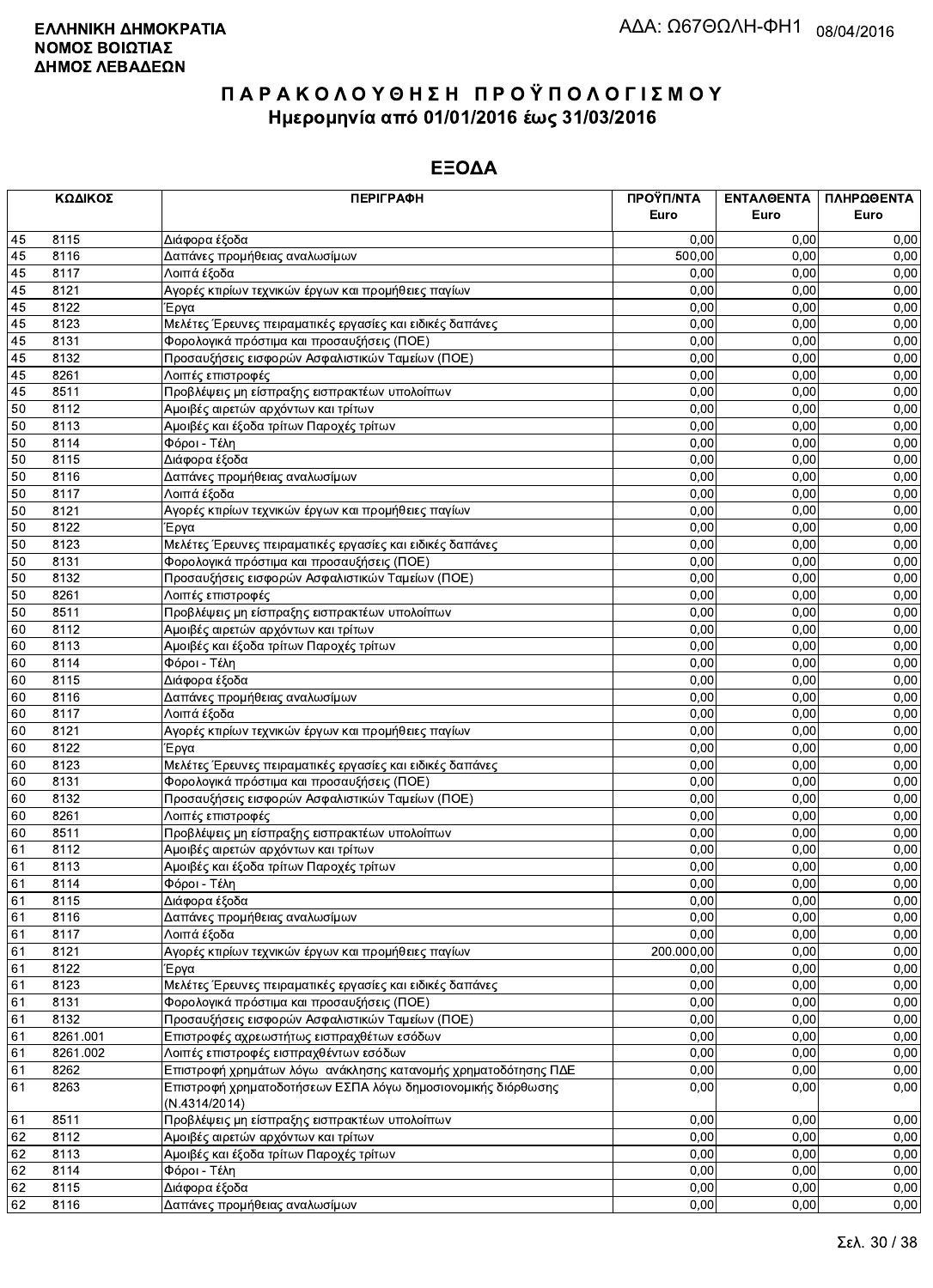|    | ΚΩΔΙΚΟΣ  | <b>ПЕРІГРАФН</b>                                                              | ΠΡΟΫΠ/ΝΤΑ  | <b>ENTAA@ENTA</b> | ΠΛΗΡΩΘΕΝΤΑ |
|----|----------|-------------------------------------------------------------------------------|------------|-------------------|------------|
|    |          |                                                                               | Euro       | Euro              | Euro       |
| 62 | 8117     | Λοιπά έξοδα                                                                   | 0,00       | 0.00              | 0,00       |
| 62 | 8121     | Αγορές κτιρίων τεχνικών έργων και προμήθειες παγίων                           | 0,00       | 0.00              | 0,00       |
| 62 | 8122     | Έργα                                                                          | 0,00       | 0,00              | 0,00       |
| 62 | 8123     | Μελέτες Έρευνες πειραματικές εργασίες και ειδικές δαπάνες                     | 0,00       | 0,00              | 0,00       |
| 62 | 8131     | Φορολογικά πρόστιμα και προσαυξήσεις (ΠΟΕ)                                    | 0,00       | 0,00              | 0,00       |
| 62 | 8132     | Προσαυξήσεις εισφορών Ασφαλιστικών Ταμείων (ΠΟΕ)                              | 0,00       | 0,00              | 0,00       |
| 62 | 8261     | Λοιπές επιστροφές                                                             | 0,00       | 0,00              | 0,00       |
| 62 | 8262     | Επιστροφή χρημάτων λόγω ανάκλησης κατανομής χρηματοδότησης ΠΔΕ                | 16.800,00  | 0,00              | 0,00       |
| 62 | 8263     | Επιστροφή χρηματοδότησεων ΕΣΠΑ λόγω δημοσιονομικής διόρθωσης<br>(N.4314/2014) | 0,00       | 0,00              | 0,00       |
| 62 | 8511     | Προβλέψεις μη είσπραξης εισπρακτέων υπολοίπων                                 | 0,00       | 0,00              | 0,00       |
| 63 | 8112     | Αμοιβές αιρετών αρχόντων και τρίτων                                           | 0,00       | 0,00              | 0,00       |
| 63 | 8113     | Αμοιβές και έξοδα τρίτων Παροχές τρίτων                                       | 0,00       | 0,00              | 0,00       |
| 63 | 8114     | Φόροι - Τέλη                                                                  | 0,00       | 0,00              | 0,00       |
| 63 | 8115     | Διάφορα έξοδα                                                                 | 0,00       | 0,00              | 0,00       |
| 63 | 8116     | Δαπάνες προμήθειας αναλωσίμων                                                 | 0,00       | 0,00              | 0,00       |
| 63 | 8117     | Λοιπά έξοδα                                                                   | 0,00       | 0,00              | 0,00       |
| 63 | 8121     | Αγορές κτιρίων τεχνικών έργων και προμήθειες παγίων                           | 0,00       | 0,00              | 0,00       |
| 63 | 8122     | Έργα                                                                          | 0,00       | 0,00              | 0,00       |
| 63 | 8123     | Μελέτες Έρευνες πειραματικές εργασίες και ειδικές δαπάνες                     | 0,00       | 0,00              | 0,00       |
| 63 | 8131     | Φορολογικά πρόστιμα και προσαυξήσεις (ΠΟΕ)                                    | 0,00       | 0,00              | 0,00       |
| 63 | 8132     | Προσαυξήσεις εισφορών Ασφαλιστικών Ταμείων (ΠΟΕ)                              | 0,00       | 0,00              | 0,00       |
| 63 | 8261.001 | Επιστροφές αχρεωστήτως εισπραχθέντων εσόδων                                   | 0,00       | 0,00              | 0,00       |
| 63 | 8262     | Επιστροφή χρημάτων λόγω ανάκλησης κατανομής χρηματοδότησης ΠΔΕ                | 0,00       | 0,00              | 0,00       |
| 63 | 8263     | Επιστροφή χρηματοδοτήσεων ΕΣΠΑ λόγω δημοσιονομικής διόρθωσης<br>(N.4314/2014) | 0,00       | 0,00              | 0,00       |
| 63 | 8511     | Προβλέψεις μη είσπραξης εισπρακτέων υπολοίπων                                 | 0,00       | 0,00              | 0,00       |
| 64 | 8112     | Αμοιβές αιρετών αρχόντων και τρίτων                                           | 0,00       | 0,00              | 0,00       |
| 64 | 8113     | Αμοιβές και έξοδα τρίτων Παροχές τρίτων                                       | 0,00       | 0,00              | 0,00       |
| 64 | 8114     | Φόροι - Τέλη                                                                  | 0,00       | 0,00              | 0,00       |
| 64 | 8115     | Διάφορα έξοδα                                                                 | 0,00       | 0,00              | 0,00       |
| 64 | 8116     | Δαπάνες προμήθειας αναλωσίμων                                                 | 0,00       | 0,00              | 0,00       |
| 64 | 8117     | Λοιπά έξοδα                                                                   | 0,00       | 0,00              | 0,00       |
| 64 | 8121     | Αγορές κτιρίων τεχνικών έργων και προμήθειες παγίων                           | 0,00       | 0,00              | 0,00       |
| 64 | 8122     | Έργα                                                                          | 129.594,47 | 25.796,96         | 25.796,96  |
| 64 | 8123     | Μελέτες Έρευνες πειραματικές εργασίες και ειδικές δαπάνες                     | 0,00       | 0,00              | 0,00       |
| 64 | 8131     | Φορολογικά πρόστιμα και προσαυξήσεις (ΠΟΕ)                                    | 0,00       | 0,00              | 0,00       |
| 64 | 8132     | Προσαυξήσεις εισφορών Ασφαλιστικών Ταμείων (ΠΟΕ)                              | 0,00       | 0,00              | 0,00       |
| 64 | 8261     | Λοιπές επιστροφές                                                             | 0,00       | 0.00              | 0,00       |
| 64 | 8262     | Επιστροφή χρημάτων λόγω ανάκλησης κατανομής χρηματοδότησης ΠΔΕ                | 1.051,66   | 0,00              | 0,00       |
| 64 | 8263     | Επιστροφή χρηματοδοτήσεων ΕΣΠΑ λόγω δημοσιονομικής<br>διόρθωσης (Ν.4311/2014) | 0,00       | 0,00              | 0,00       |
| 64 | 8511     | Προβλέψεις μη είσπραξης εισπρακτέων υπολοίπων                                 | 0,00       | 0,00              | 0,00       |
| 69 | 8112     | Αμοιβές αιρετών αρχόντων και τρίτων                                           | 0,00       | 0,00              | 0,00       |
| 69 | 8113     | Αμοιβές και έξοδα τρίτων Παροχές τρίτων                                       | 0,00       | 0,00              | 0,00       |
| 69 | 8114     | Φόροι - Τέλη                                                                  | 0,00       | 0,00              | 0,00       |
| 69 | 8115     | Διάφορα έξοδα                                                                 | 0,00       | 0,00              | 0,00       |
| 69 | 8116     | Δαπάνες προμήθειας αναλωσίμων                                                 | 0,00       | 0,00              | 0,00       |
| 69 | 8117     | Λοιπά έξοδα                                                                   | 0,00       | 0,00              | 0,00       |
| 69 | 8121     | Αγορές κτιρίων τεχνικών έργων και προμήθειες παγίων                           | 0,00       | 0,00              | 0,00       |
| 69 | 8122     | Έργα                                                                          | 0,00       | 0,00              | 0,00       |
| 69 | 8123     | Μελέτες Έρευνες πειραματικές εργασίες και ειδικές δαπάνες                     | 8.925,00   | 0,00              | 0,00       |
| 69 | 8131     | Φορολογικά πρόστιμα και προσαυξήσεις (ΠΟΕ)                                    | 0,00       | 0,00              | 0,00       |
| 69 | 8132     | Προσαυξήσεις εισφορών Ασφαλιστικών Ταμείων (ΠΟΕ)                              | 0,00       | 0,00              | 0,00       |
| 69 | 8261.001 | Επιστροφές αχρεωστήτως εισπραχθέντων εσόδων                                   | 0,00       | 0,00              | 0,00       |
| 69 | 8261.002 | Λοιπές επιστροφές εισπραχθέντων εσόδων                                        | 0,00       | 0,00              | 0,00       |
| 69 | 8262     | Επιστροφή χρημάτων λόγω ανάκλησης κατανομής χρηματοδότησης ΠΔΕ                | 0,00       | 0,00              | 0,00       |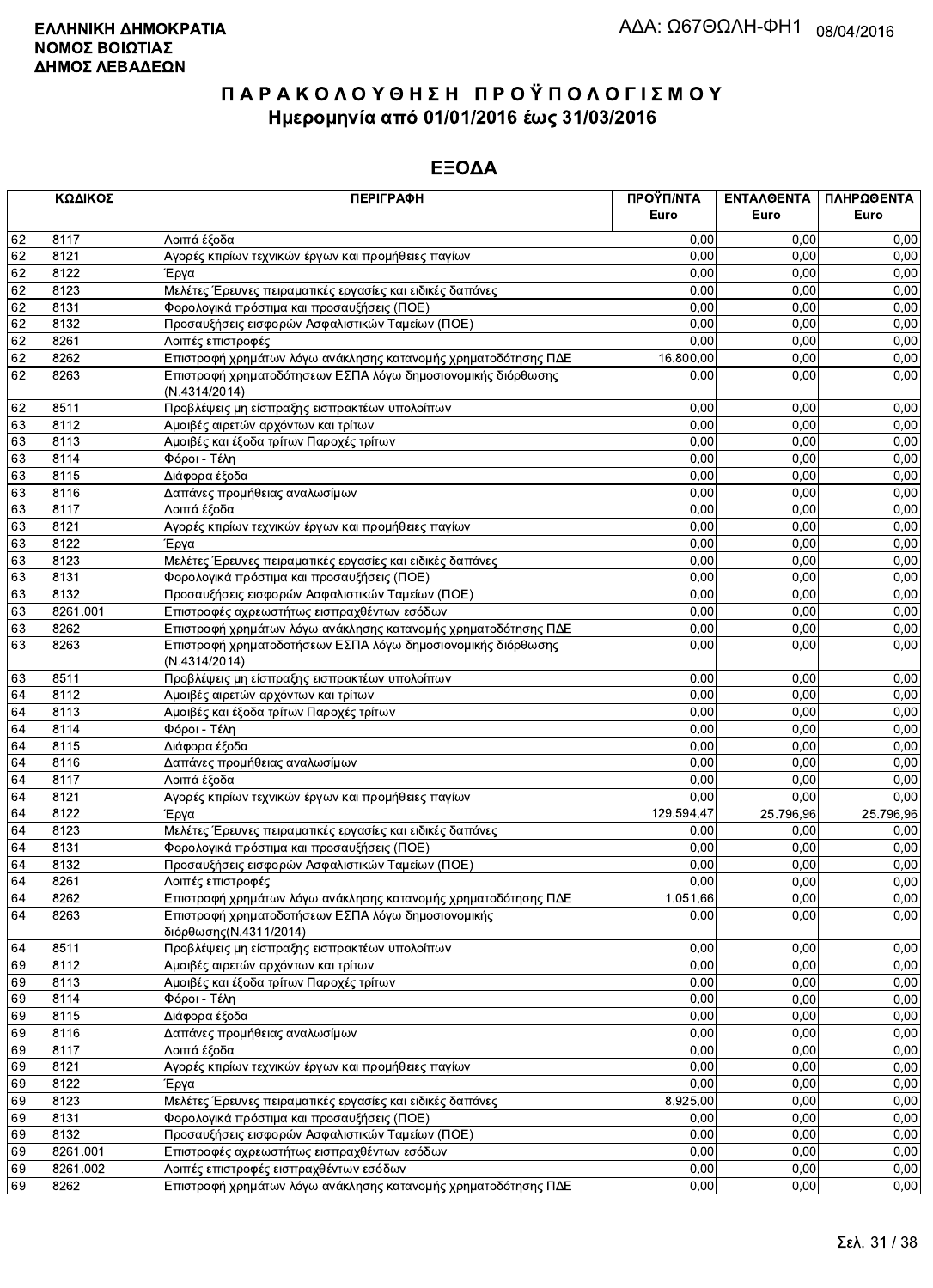|    | ΚΩΔΙΚΟΣ | <b>ПЕРІГРАФН</b>                                                              | ΠΡΟΫΠ/ΝΤΑ<br>Euro | <b>ENTAA@ENTA</b><br>Euro | ΠΛΗΡΩΘΕΝΤΑ<br>Euro |
|----|---------|-------------------------------------------------------------------------------|-------------------|---------------------------|--------------------|
| 69 | 8263    | Επιστροφή χρηματοδοτήσεων ΕΣΠΑ λόγω δημοσιονομικής διόρθωσης<br>(N.4314/2014) | 0,00              | 0.00                      | 0,00               |
| 69 | 8511    | Προβλέψεις μη είσπραξης εισπρακτέων υπολοίπων                                 | 0.00              | 0.00                      | 0,00               |
| 70 | 8113    | Αμοιβές και έξοδα τρίτων Παροχές τρίτων                                       | 3.000.00          | 2.952.00                  | 2.952,00           |
| 70 | 8116    | Δαπάνες προμήθειας αναλωσίμων                                                 | 3.000.00          | 501.25                    | 501.25             |
| 90 | 9111    | ΙΑποθεματικό                                                                  | 345.448.27        | 0.00                      | 0.00               |
|    |         | ΣΥΝΟΛΑ                                                                        | 26.570.787.76     | 4.567.741.12              | 4.276.550.78       |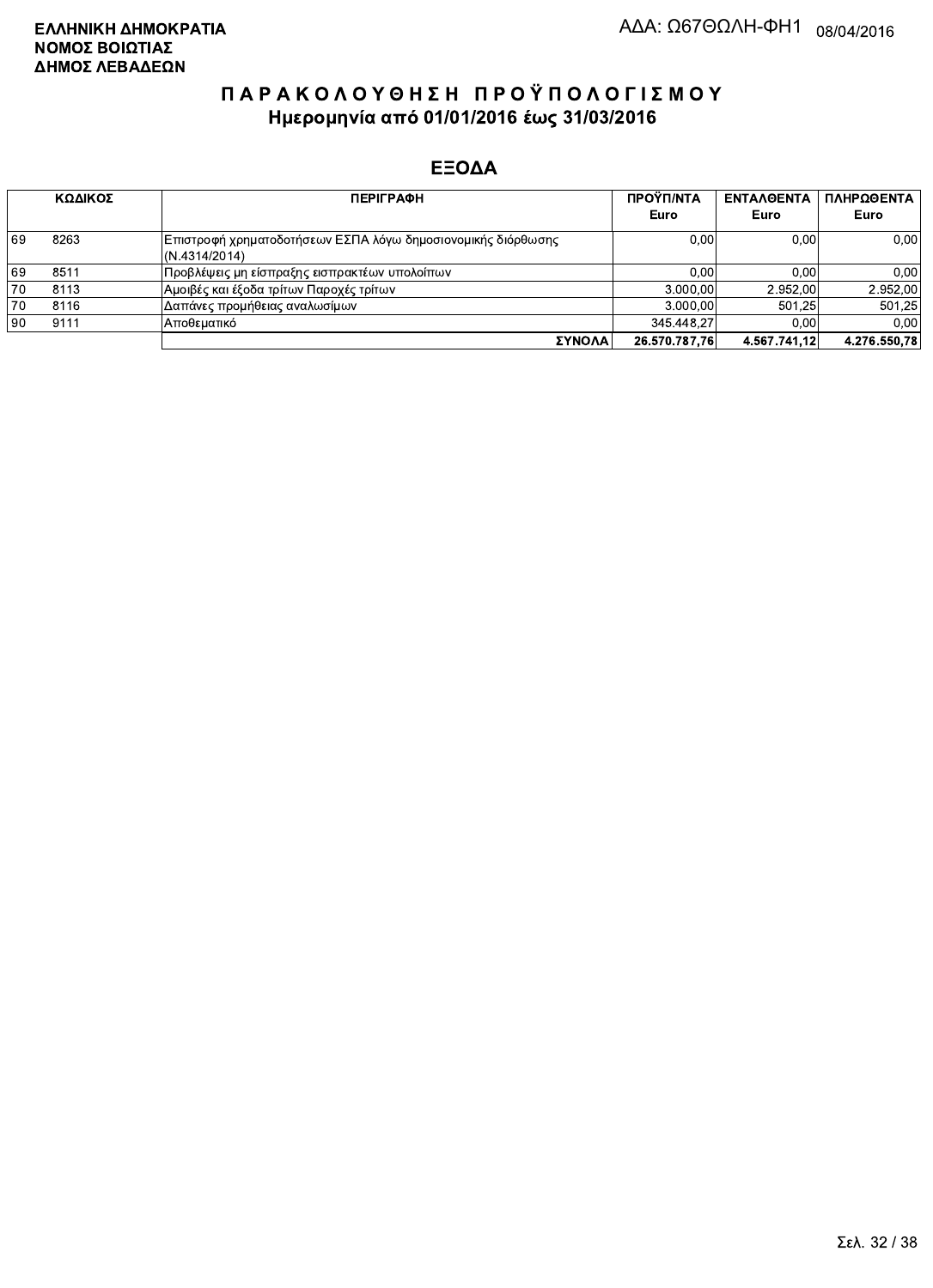#### ΓΕΝΙΚΗ ΑΝΑΚΕΦΑΛΑΙΩΣΗ

|                                         | ΠΡΟΫΠΟΛΟΓΙΣΘΕΝΤΑ<br>Euro | <b>ΒΕΒΑΙΩΘΕΝΤΑ</b><br>Euro | ΕΙΣΠΡΑΧΘΕΝΤΑ<br>Euro |
|-----------------------------------------|--------------------------|----------------------------|----------------------|
| ΕΣΟΔΑ                                   | 23.645.692,91            | 23.645.692,91              | 4.638.618,62         |
| <b>XPHMATIKO</b><br>ΥΠΟΛΟΙΠΟ<br>(K.A.3) | 2.925.094,85             | 3.506.804.63               | 3.506.804,63         |
| ΣΥΝΟΛΟ                                  | 26.570.787.76            | 12.914.787,37              | 8.145.423.25         |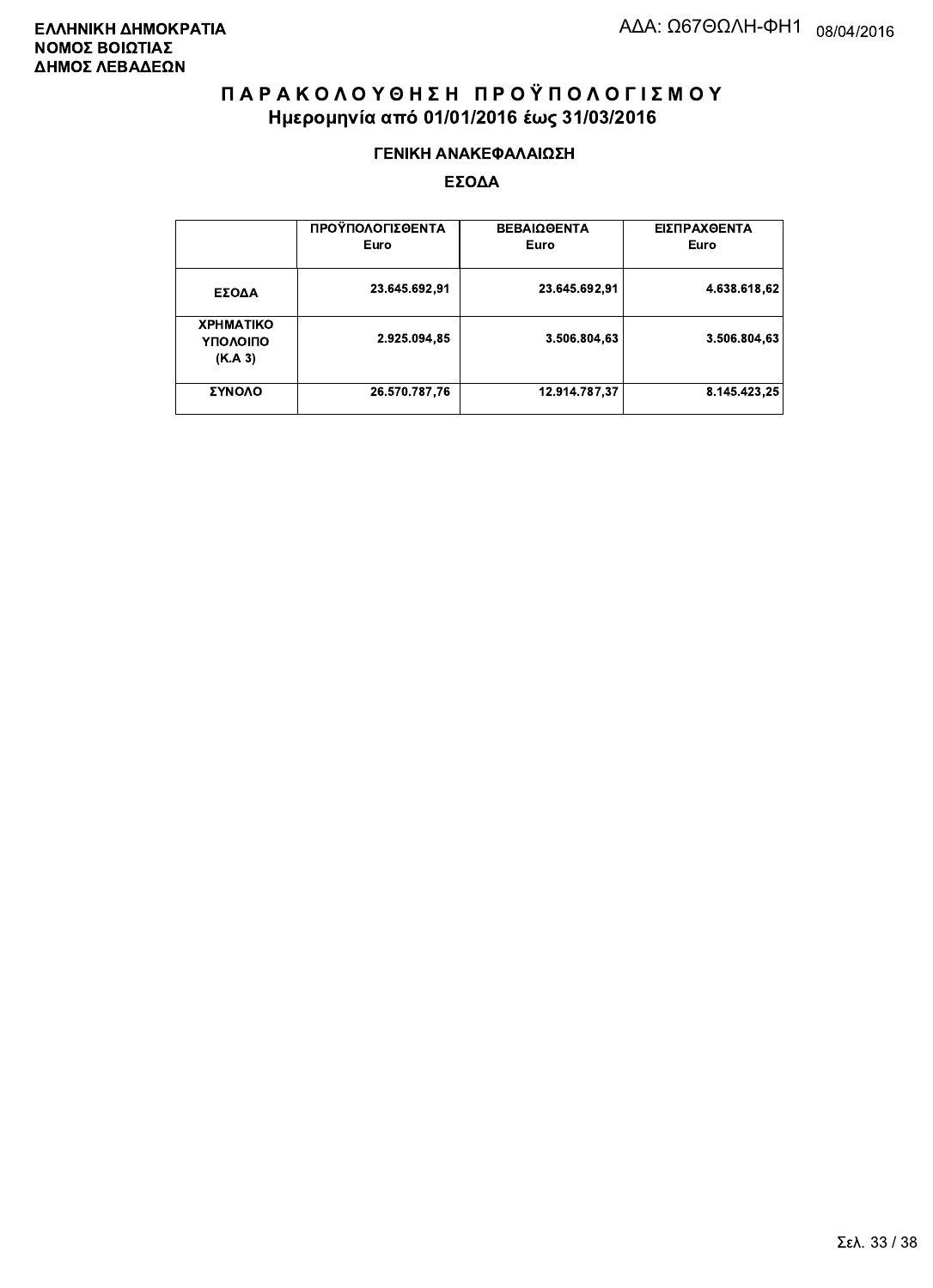#### ΕΞΟΔΑ

|             | ΠΡΟΫΠ/ΝΤΑ<br>Euro | <b>ENTAAGENTA</b><br>Euro | ΠΛΗΡΩΘΕΝΤΑ<br>Euro |
|-------------|-------------------|---------------------------|--------------------|
| ΕΞΟΔΑ       | 26.225.339,49     | 4.567.741,12              | 4.276.550.78       |
| ΑΠΟΘΕΜΑΤΙΚΟ | 345.448.27        | 0.00                      | 0.00               |
| ΣΥΝΟΛΟ      | 26.570.787,76     | 4.567.741,12              | 4.276.550.78       |
|             |                   |                           |                    |

#### ΑΝΑΚΕΦΑΛΑΙΩΣΗ 1ου ΕΠΙΠΕΔΟΥ

| האוההו | 1/NT/ | <b>OENTA</b> | HPOOFNTA |
|--------|-------|--------------|----------|
| .      |       | FΝ           |          |
|        |       |              |          |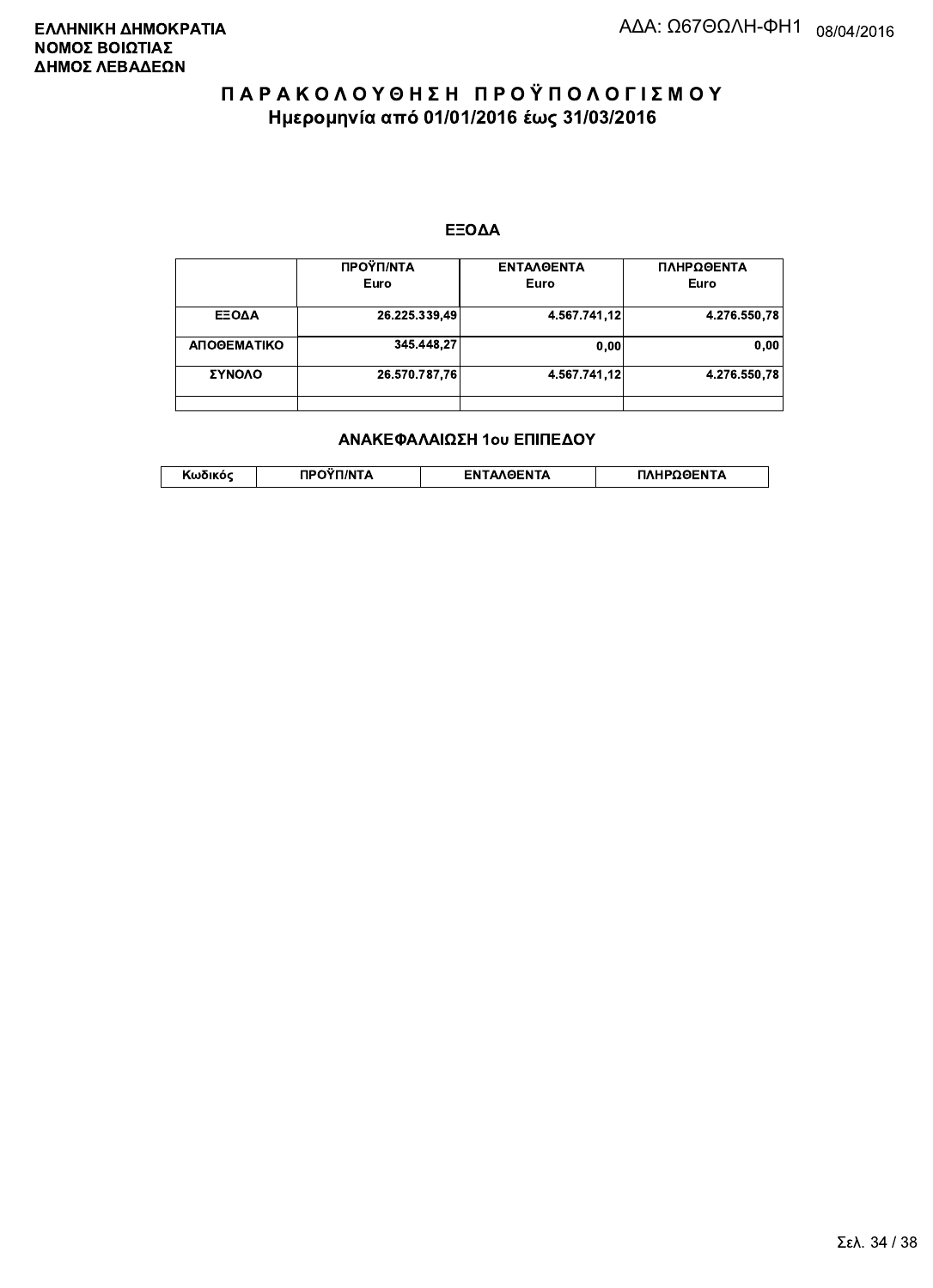ΑΝΑΚΕΦΑΛΑΙΩΣΗ ΕΣΟΔΩΝ ΑΠΟ 01/01/2016 ΕΩΣ 31/03/2016

|                | TAKTIKA EZOAA                                                               |                       |               |
|----------------|-----------------------------------------------------------------------------|-----------------------|---------------|
|                |                                                                             | <i>EYNOAO:</i>        | 3.174.210,60  |
|                | EKTAKTA EZOAA                                                               |                       |               |
|                |                                                                             | <i>EYNOAO:</i>        | 179.326,93    |
| 2              | EΣΟΔΑ ΠΑΡΕΛΘΟΝΤΩΝ ΟΙΚΟΝΟΜΙΚΩΝ ΕΤΩΝ (Π.Ο.Ε.) ΠΟΥ ΒΕΒΑΙΩΝΟΝΤΑΙ ΓΙΑ ΠΡΩΤΗ ΦΟΡΑ |                       |               |
|                |                                                                             | ΣΥΝΟΛΟ:               | 30.680,72     |
| 3              | ΕΙΣΠΡΑΞΕΙΣ ΑΠΌ ΔΑΝΕΙΑ ΚΑΙ ΑΠΑΙΤΗΣΕΙΣ ΑΠΌ Π.Ο.Ε.                             |                       |               |
|                |                                                                             | ΣΥΝΟΛΟ:               | 813.406,53    |
| $\overline{A}$ | ΕΙΣΠΡΑΞΕΙΣ ΥΠΕΡ ΤΟΥ ΔΗΜΟΣΙΟΥ ΚΑΙ ΤΡΙΤΩΝ ΚΑΙ ΕΠΙΣΤΡΟΦΕΣ ΧΡΗΜΑΤΩΝ             |                       |               |
|                |                                                                             | <i>EYNOAO:</i>        | 440.993,84    |
| 5              | ΧΡΗΜΑΤΙΚΟ ΥΠΟΛΟΙΠΟ                                                          |                       |               |
|                |                                                                             | <i>EYNOAO:</i>        | 3.506.804, 63 |
|                |                                                                             | ΓΕΝΙΚΟ ΣΥΝΟΛΟ ΕΣΟΔΩΝ: | 8.145.423.25  |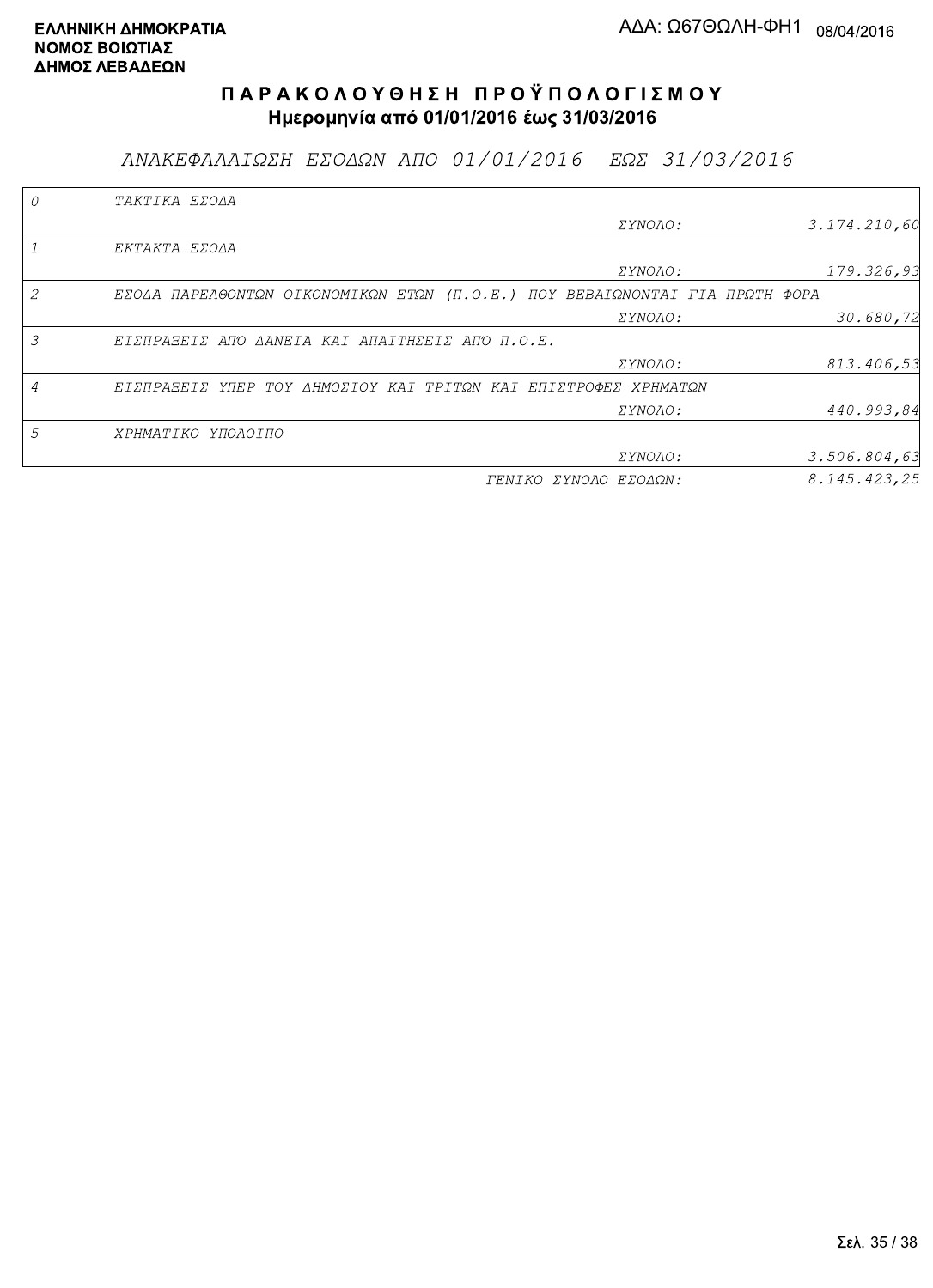### ΑΝΑΚΕΦΑΛΑΙΩΣΗ ΕΞΟΔΩΝ ΑΠΟ 01/01/2016 ΕΩΣ 31/03/2016

| 6                          | Έξοδα χρήσης                                                                                                        |                           |
|----------------------------|---------------------------------------------------------------------------------------------------------------------|---------------------------|
| 61                         | Αμοιβές αιρετών και τρίτων                                                                                          | 56.730,40                 |
| 66                         | Δαπάνες προμήθειας αναλωσίμων                                                                                       | 33.915, 08                |
| 67                         | Πληρωμές για μεταβιβάσεις εισοδημάτων σε τρίτους Παραχωρήσεις<br>- Παροχές - Επιχορηγήσεις - Επιδοτήσεις - Δωρεές   | 1.895.082,05              |
| 63                         | $\Phi$ όροι - Τέλη                                                                                                  | 10.180,77                 |
| 60                         | Αμοιβές και έξοδα προσωπικού                                                                                        | 1.162.159,80              |
| 64                         | Λοιπά γενικά έξοδα                                                                                                  | 6.524,90                  |
| 65                         | Πληρωμές για την εξυπηρέτηση της δημόσιας πίστης                                                                    | 178.254,36                |
| 62                         | Παροχές τρίτων                                                                                                      | 288.140,74                |
| 68                         | Λοιπά έξοδα                                                                                                         | 2.387,93                  |
|                            | ΣΥΝΟΛΟ:                                                                                                             | 3.633.376,03              |
| $\overline{7}$             | Επενδύσεις                                                                                                          |                           |
| 73                         | Έργα                                                                                                                | 5.500,55                  |
| $71\,$                     | Αγορές κτιρίων τεχνικών έργων και προμήθειες παγίων                                                                 | 0,00                      |
| 75                         | Τίτλοι πάγιας επένδυσης (συμμετοχές σε επιχειρήσεις)                                                                | 0,00                      |
| 74                         | Μελέτες, έρευνες, πειραματικές εργασίες και ειδικές δαπάνες                                                         | 0,00                      |
|                            | ΣΥΝΟΛΟ:                                                                                                             | 5.500,55                  |
| $\boldsymbol{\mathcal{S}}$ | Πληρωμές υποχρεώσεων (Π.Ο.Ε.)                                                                                       |                           |
| $\mathcal{S}1$             | Πληρωμές υποχρεώσεων (Π.Ο.Ε.)                                                                                       | 157.210,38                |
| 82                         | Λοιπές αποδόσεις                                                                                                    | $\overline{480.463}$ , 82 |
| 83                         | Επιχορηγούμενες Πληρωμές Υποχρεώσεων Π.Ο.Ε.                                                                         | 0,00                      |
| 85                         | Προβλέψεις μη είσπραξης εισπρακτέων υπολοίπων βεβαιωμένων<br>κατά τα ΠΟΕ εντός του οικονομικού έτους                | 0,00                      |
|                            | ΣΥΝΟΛΟ:                                                                                                             | 637.674,20                |
| $\mathcal S$               | ΠΛΗΡΩΜΕΣ Π.Ο.Ε & ΛΟΙΠΕΣ ΑΠΟΔΟΣΕΙΣ ΚΑΙ ΠΡΟΒΛΕΨΕΙΣ                                                                    |                           |
| 81                         | Πληρωμές υποχρεώσεων (Π.Ο.Ε.)                                                                                       | 157.210,38                |
| 82                         | Λοιπές αποδόσεις                                                                                                    | 480.463,82                |
| 83                         | Επιχορηγούμενες Πληρωμές Υποχρεώσεων Π.Ο.Ε.                                                                         | 0,00                      |
| 85                         | Προβλέψεις μη είσπραξης εισπρακτέων υπολοίπων βεβαιωμένων<br>κατά τα ΠΟΕ εντός του οικονομικού έτους                | 0,00                      |
|                            | ΣΥΝΟΛΟ:                                                                                                             | 637.674,20                |
| 9                          | Αποθεματικό                                                                                                         |                           |
| 91                         | Ποσό διαθέσιμο για αναπλήρωση των ανεπαρκών πιστώσεων για τη<br>δημιουργία νέων μη προβλεπόμενων στον προϋπολογισμό | 0,00                      |
|                            | ΣΥΝΟΛΟ:                                                                                                             | 0,00                      |
|                            | ΓΕΝΙΚΟ ΣΥΝΟΛΟ ΕΞΟΔΩΝ:                                                                                               | 4.914.224,98              |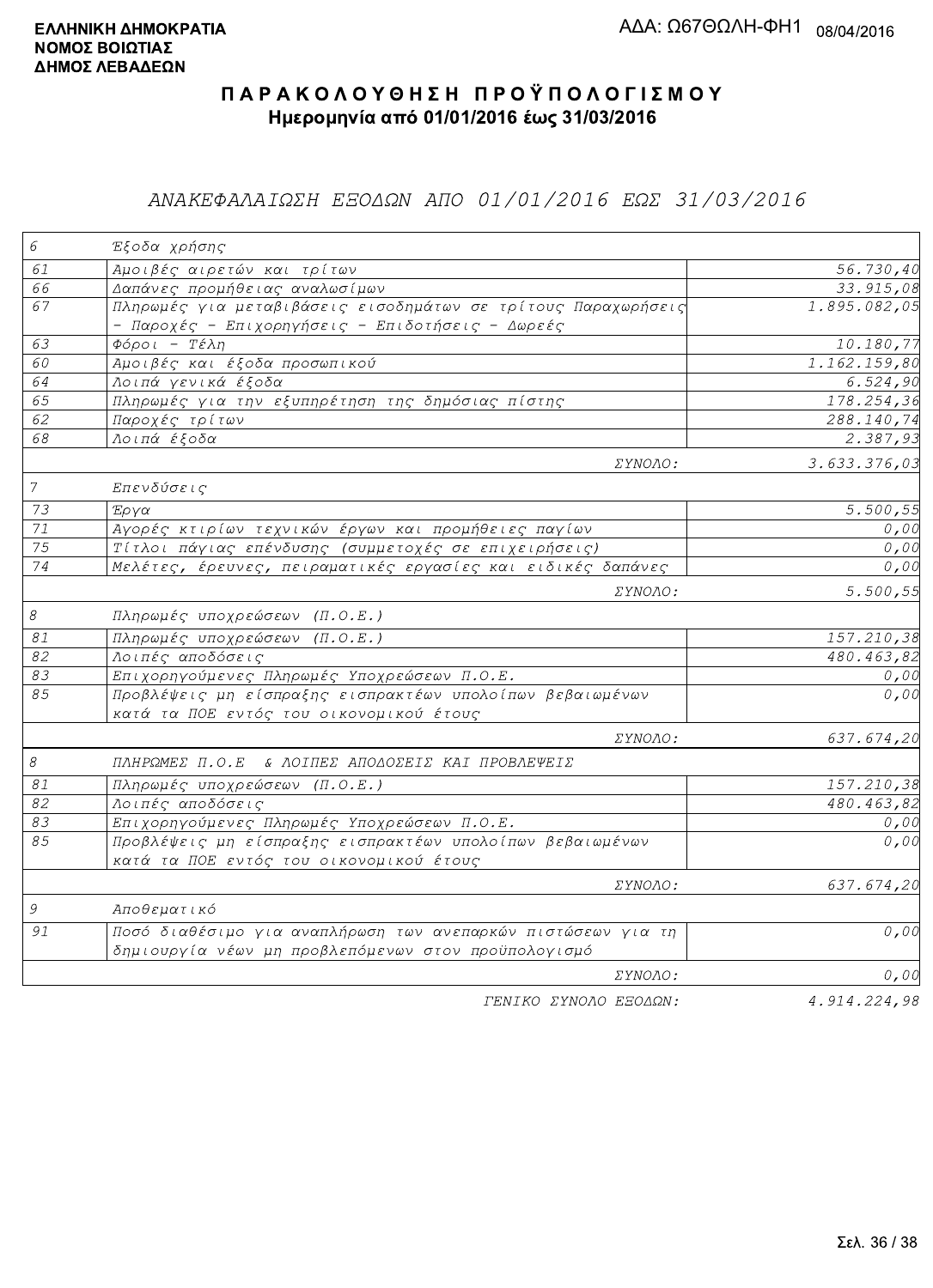*EYNOAA ANA YHHPEZIA AHO 01/01/2016 EQE 31/03/2016* 

| 00     | Γενικές υπηρεσίες                                             | 741.580,39   |
|--------|---------------------------------------------------------------|--------------|
| $1\,0$ | Οικονομικές και Διοικητικές υπηρεσίες                         | 415.505,51   |
| 15     | Υπηρεσίες Πολιτισμού, Αθλητισμού και κοινωνικής πολιτικής     | 2.235.751,84 |
| 20     | Υπηρεσία καθαριότητας και ηλεκτροφωτισμού                     | 469.125,36   |
| 25     | Υπηρεσίες 'Υδρευσης-άδρευσης-αποχέτευσης                      | 4.300,18     |
| 30     | Υπηρεσία Τεχνικών έργων                                       | 182.421,96   |
| 35     | Υπηρεσίες πρασίνου                                            | 47.449,48    |
| $4\,0$ | Υπηρεσία Πολεοδομίας                                          | 68.173,63    |
| 45     | Υπηρεσία Νεκροταφείων                                         | 16.481,50    |
| 50     | Δημοτική Αστυνομία                                            | 0,00         |
| 60     | ΥΠΗΡΕΣΙΕΣ ΚΟΙΝΩΝΙΚΗΣ ΠΟΛΙΤΙΚΗΣ (Έργα και δράσεις              | 16.266,12    |
|        | χρηματοδοτούμενες απο ΠΔΕ)                                    |              |
| 61     | ΥΠΗΡΕΣΙΕΣ ΠΟΛΙΤΙΣΜΟΥ ΚΑΙ ΑΘΛΗΤΙΣΜΟΥ (Έργα και δράσεις         | 0,00         |
|        | χρηματοδοτούμενες απο ΠΔΕ)                                    |              |
| 62     | ΥΠΗΡΕΣΙΕΣ ΚΑΘΑΡΙΟΤΗΤΑΣ ΚΑΙ ΗΛΕΚΤΡΟΦΩΤΙΣΜΟΥ (Έργα και δράσεις) | 0,00         |
|        | χρηματοδοτούμενες απο ΠΔΕ)                                    |              |
| 63     | ΥΠΗΡΕΣΙΕΣ ΥΔΡΕΥΣΗΣ ΑΡΔΕΥΣΗΣ ΑΠΟΧΕΤΕΥΣΗΣ (Έργα και δράσεις     | 0,00         |
|        | χρηματοδοτούμενες απο ΠΔΕ)                                    |              |
| 64     | ΥΠΗΡΕΣΙΑ ΤΕΧΝΙΚΩΝ ΕΡΓΩΝ, ΠΡΑΣΙΝΟΥ ΚΑΙ ΠΟΛΕΟΔΟΜΙΑΣ (Έργα και   | 25.796,96    |
|        | δράσεις χρηματοδοτούμενες απο ΠΔΕ)                            |              |
| 69     | ΛΟΙΠΕΣ ΥΠΗΡΕΣΙΕΣ (Έργα και δράσεις χρηματοδοτούμενες απο      | 0,00         |
|        | $\Pi \Delta E$ )                                              |              |
| 70     | Λοιπές υπηρεσίες                                              | 53.697,85    |
| 99     |                                                               | 0,00         |
|        | $\Box$                                                        | 1.277 F0.70  |

ΣΥΝΟΛΟ:

 $4.276.550,78$